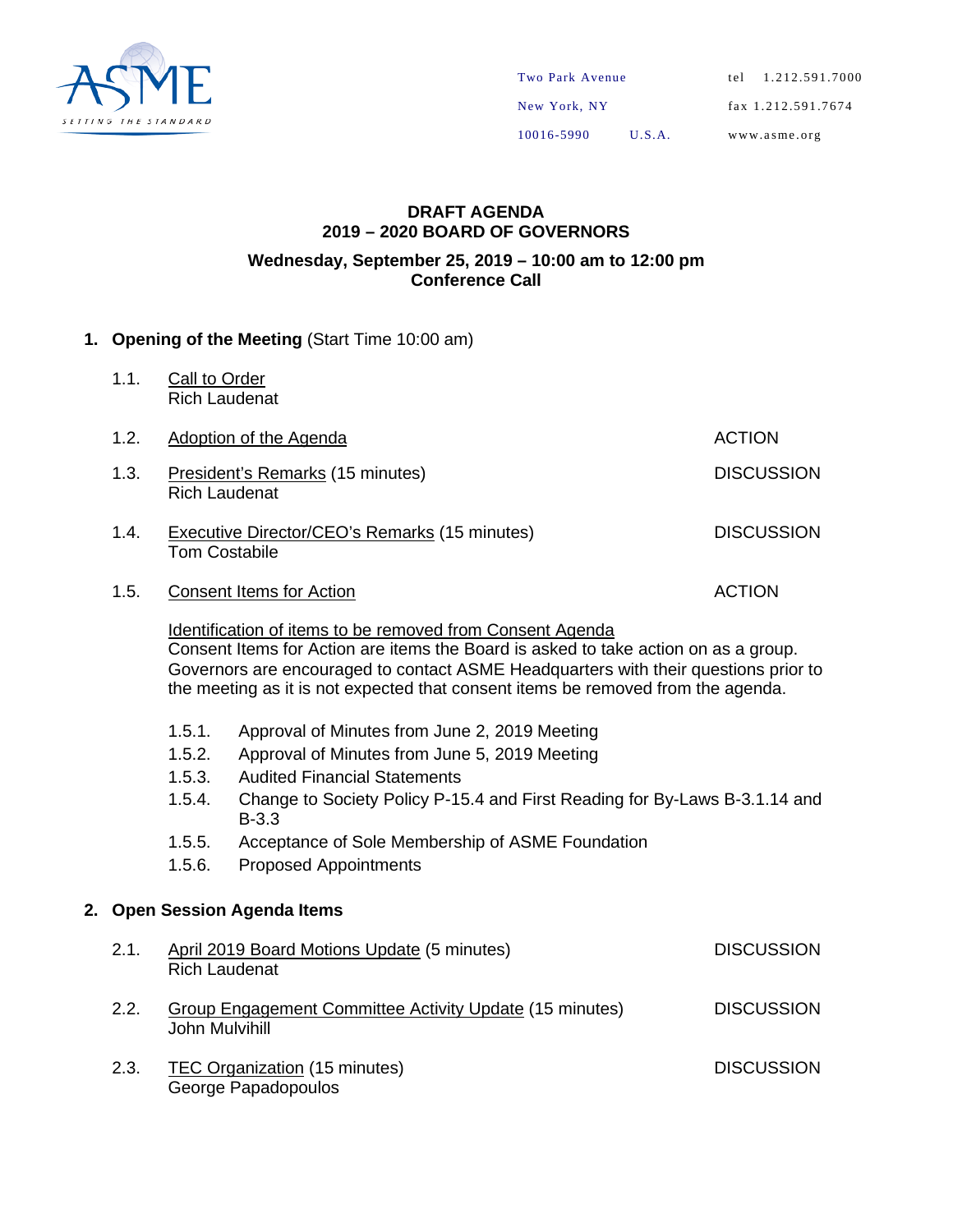#### **2019-2020 Board of Governors-Agenda September 25, 2019 Page 2 of 2**

- 2.4. Nominating Committee (15 minutes) DISCUSSION Rich Laudenat
	-
- 2.5. Planning Meeting Follow Up (15 minutes) **INFORMATION** Michael Johnson

## **3. New Business**

### **4. Open Session Information Items**

- 4.1. Committee on Organization and Rules Annual Report
- 4.2. Committee on Honors Annual Report
- 4.3. Committee of Past Presidents Annual Report
- 4.4. Auxiliary Annual Report
- 4.5. Dates of Future Meetings

| <b>DATE</b>           | <b>DAY</b> | <b>TIME</b>           | <b>LOCATION</b>       |
|-----------------------|------------|-----------------------|-----------------------|
| November 10, 2019     | Sunday     | 8:30 AM - 4:30 PM     | Salt Lake City, Utah  |
| January-February 2020 | TBD.       | TBD                   | Conference Call       |
| <b>April 2020</b>     | TBD.       | TBD                   | Conference Call       |
| June 14, 2020         | Sunday     | $8:30$ AM $-$ 4:30 PM | Boston, Massachusetts |
| June 17, 2020*        | Wednesday  | $10:00 - 3:00$ PM     | Boston, Massachusetts |

\*2020-2021 Board of Governors

## **5. Adjournment**

### **List of Appendices**

- 1.5.3 Audited Financial Statements
- 1.5.4 Change to Society Policy P-15.4 and First Reading for By-Laws B-3.1.14 and B-3.3
- 1.5.5 Acceptance of Sole Membership of ASME Foundation
- 1.5.6 Proposed Appointments
- 2.1 April 2019 Board Motions Update
- 2.2 Group Engagement Committee Activity Update<br>2.3 TEC Organization
- 2.3 TEC Organization<br>2.4 Nominating Comm
- **Nominating Committee**
- 2.5 Planning Meeting Follow Up
- 4.1 Committee on Organization and Rules Annual Report
- 4.2 Committee on Honors Annual Report
- 4.3 Committee of Past Presidents Annual Report
- 4.4 Auxiliary Annual Report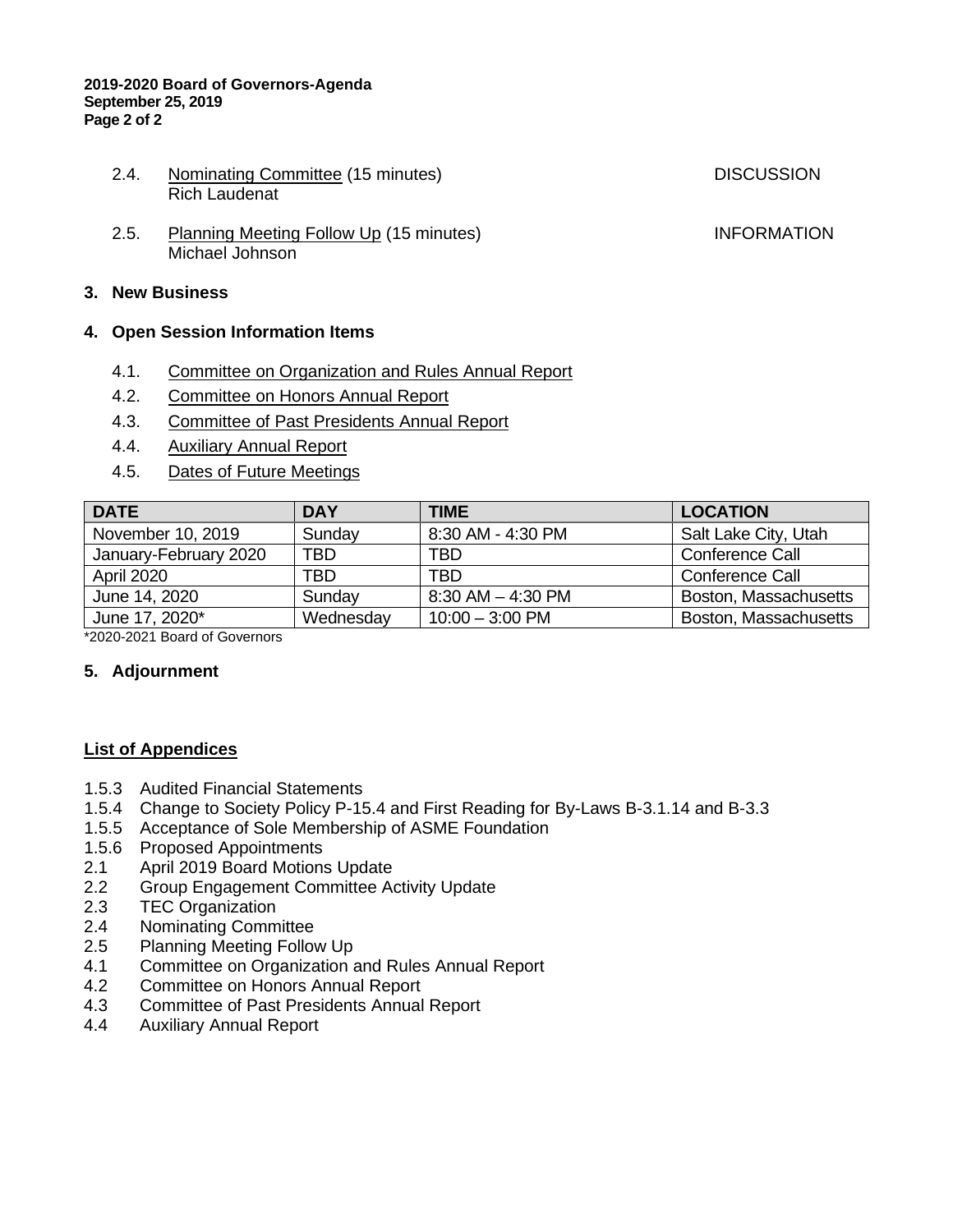# **ASME Board of Governors Agenda Item Cover Memo**

**Date Submitted**: August 27, 2019 **BOG Meeting Date:** September 25, 2019

**To: Board of Governors From: Audit Committee Presented by:** Bobby Grimes and William Garofalo **Agenda Title:** Audited Financial Statements

#### **Agenda Item Executive Summary:**

Audited Financial Statements for the Fiscal Year Ended June 30, 2019.

### **Proposed motion for BOG Action:**

The Audit Committee recommends that the ASME Board of Governors accept and approve Audited Financial Statements for the Fiscal Year Ended June 30, 2019 as presented by KPMG.

The Audit Committee recommends that ASME Board of Governors appoint KPMG as auditors for the FY2020 audit.

#### **Attachments:**

Audited Financial Statements for the Fiscal Year Ended June 30, 2019.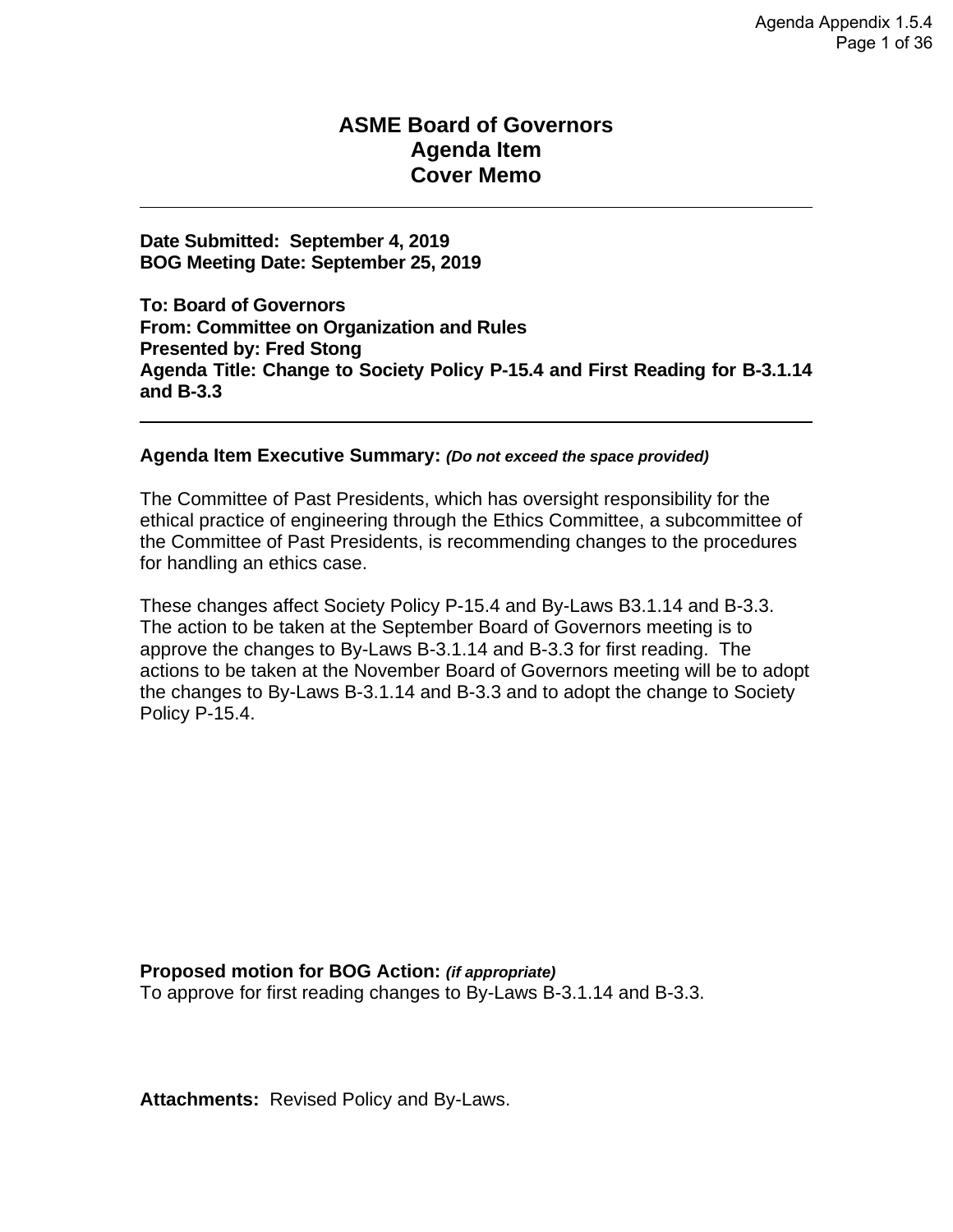# **ASME Board of Governors Agenda Item Cover Memo**

**Date Submitted: September 4, 2019 BOG Meeting Date: September 25, 2019**

**To: Board of Governors From: Committee on Organization and Rules Presented by: Fred Stong Agenda Title: Change to Society Policy P-15.4 and First Reading for B-3.1.14 and B-3.3**

### **Agenda Item Executive Summary:** *(Do not exceed the space provided)*

The Committee of Past Presidents, which has oversight responsibility for the ethical practice of engineering through the Ethics Committee, a subcommittee of the Committee of Past Presidents, is recommending changes to the procedures for handling an ethics case.

These changes affect Society Policy P-15.4 and By-Laws B3.1.14 and B-3.3. The action to be taken at the September Board of Governors meeting is to approve the changes to By-Laws B-3.1.14 and B-3.3 for first reading. The actions to be taken at the November Board of Governors meeting will be to adopt the changes to By-Laws B-3.1.14 and B-3.3 and to adopt the change to Society Policy P-15.4.

### **Proposed motion for BOG Action:** *(if appropriate)*

To approve for first reading changes to By-Laws B-3.1.14 and B-3.3.

**Attachments:** Revised Policy and By-Laws.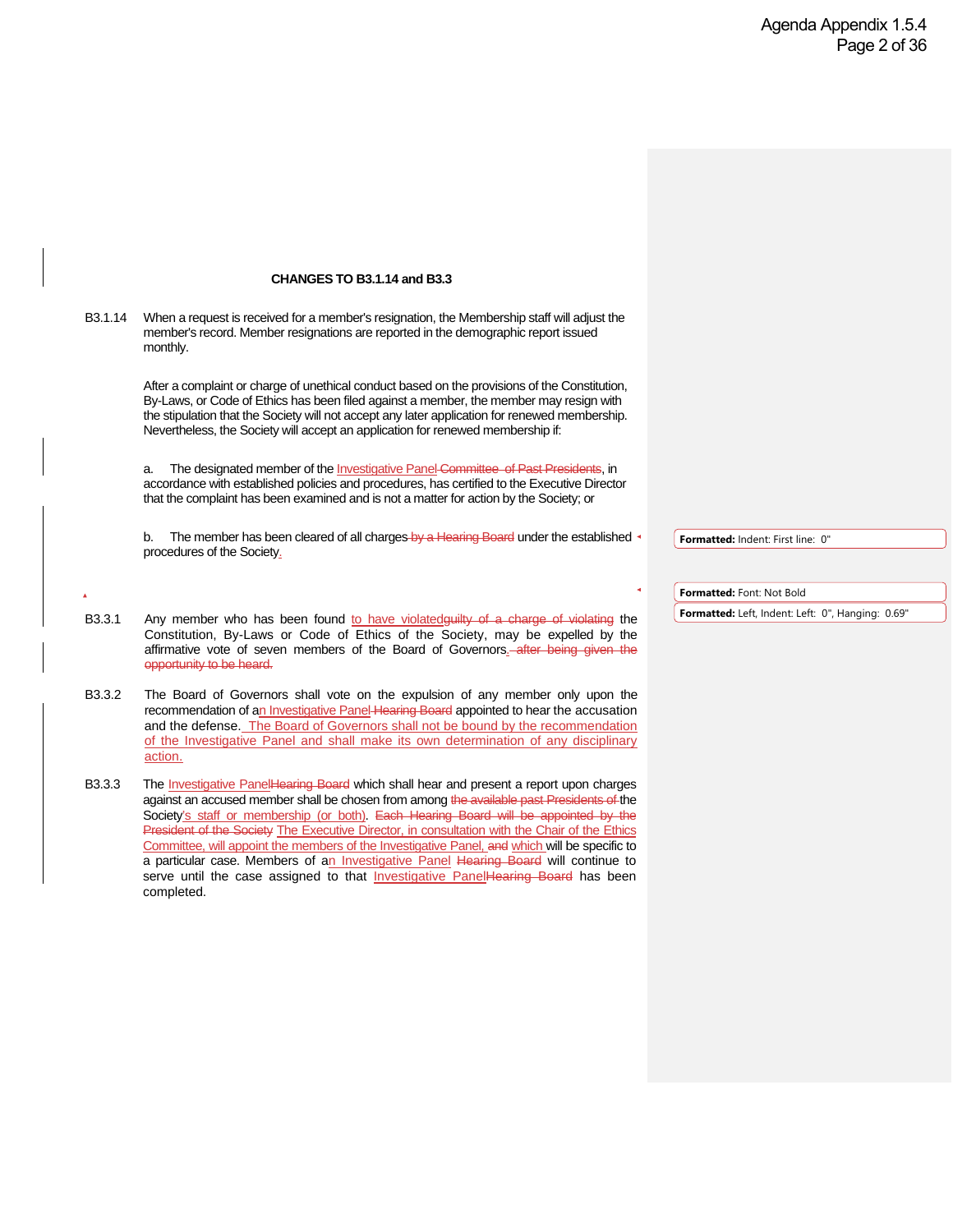#### **CHANGES TO B3.1.14 and B3.3**

B3.1.14 When a request is received for a member's resignation, the Membership staff will adjust the member's record. Member resignations are reported in the demographic report issued monthly.

> After a complaint or charge of unethical conduct based on the provisions of the Constitution, By-Laws, or Code of Ethics has been filed against a member, the member may resign with the stipulation that the Society will not accept any later application for renewed membership. Nevertheless, the Society will accept an application for renewed membership if:

> a. The designated member of the Investigative Panel Committee of Past Presidents, in accordance with established policies and procedures, has certified to the Executive Director that the complaint has been examined and is not a matter for action by the Society; or

b. The member has been cleared of all charges by a Hearing Board under the established procedures of the Society.

- B3.3.1 Any member who has been found to have violatedguilty of a charge of violating the Constitution, By-Laws or Code of Ethics of the Society, may be expelled by the affirmative vote of seven members of the Board of Governors. after being given the opportunity to be heard.
- B3.3.2 The Board of Governors shall vote on the expulsion of any member only upon the recommendation of an Investigative Panel Hearing Board appointed to hear the accusation and the defense. The Board of Governors shall not be bound by the recommendation of the Investigative Panel and shall make its own determination of any disciplinary action.
- B3.3.3 The Investigative PanelHearing Board which shall hear and present a report upon charges against an accused member shall be chosen from among the available past Presidents of the Society's staff or membership (or both). Each Hearing Board will be appointed by the President of the Society The Executive Director, in consultation with the Chair of the Ethics Committee, will appoint the members of the Investigative Panel, and which will be specific to a particular case. Members of an Investigative Panel Hearing Board will continue to serve until the case assigned to that **Investigative PanelHearing Board** has been completed.

**Formatted:** Indent: First line: 0"

#### **Formatted:** Font: Not Bold

**Formatted:** Left, Indent: Left: 0", Hanging: 0.69"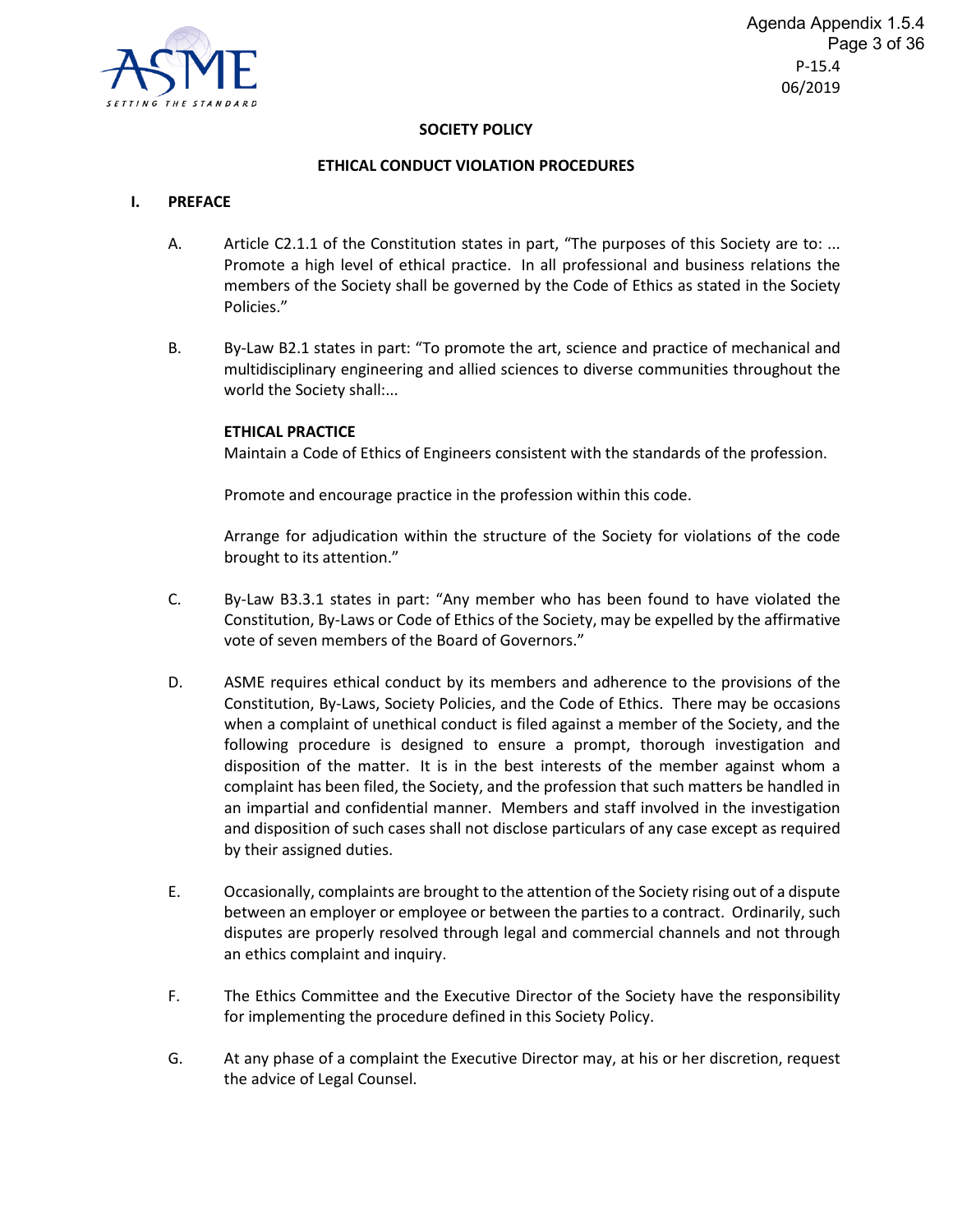

#### **SOCIETY POLICY**

#### **ETHICAL CONDUCT VIOLATION PROCEDURES**

#### **I. PREFACE**

- A. Article C2.1.1 of the Constitution states in part, "The purposes of this Society are to: ... Promote a high level of ethical practice. In all professional and business relations the members of the Society shall be governed by the Code of Ethics as stated in the Society Policies."
- B. By-Law B2.1 states in part: "To promote the art, science and practice of mechanical and multidisciplinary engineering and allied sciences to diverse communities throughout the world the Society shall:...

#### **ETHICAL PRACTICE**

Maintain a Code of Ethics of Engineers consistent with the standards of the profession.

Promote and encourage practice in the profession within this code.

Arrange for adjudication within the structure of the Society for violations of the code brought to its attention."

- C. By-Law B3.3.1 states in part: "Any member who has been found to have violated the Constitution, By-Laws or Code of Ethics of the Society, may be expelled by the affirmative vote of seven members of the Board of Governors."
- D. ASME requires ethical conduct by its members and adherence to the provisions of the Constitution, By-Laws, Society Policies, and the Code of Ethics. There may be occasions when a complaint of unethical conduct is filed against a member of the Society, and the following procedure is designed to ensure a prompt, thorough investigation and disposition of the matter. It is in the best interests of the member against whom a complaint has been filed, the Society, and the profession that such matters be handled in an impartial and confidential manner. Members and staff involved in the investigation and disposition of such cases shall not disclose particulars of any case except as required by their assigned duties.
- E. Occasionally, complaints are brought to the attention of the Society rising out of a dispute between an employer or employee or between the parties to a contract. Ordinarily, such disputes are properly resolved through legal and commercial channels and not through an ethics complaint and inquiry.
- F. The Ethics Committee and the Executive Director of the Society have the responsibility for implementing the procedure defined in this Society Policy.
- G. At any phase of a complaint the Executive Director may, at his or her discretion, request the advice of Legal Counsel.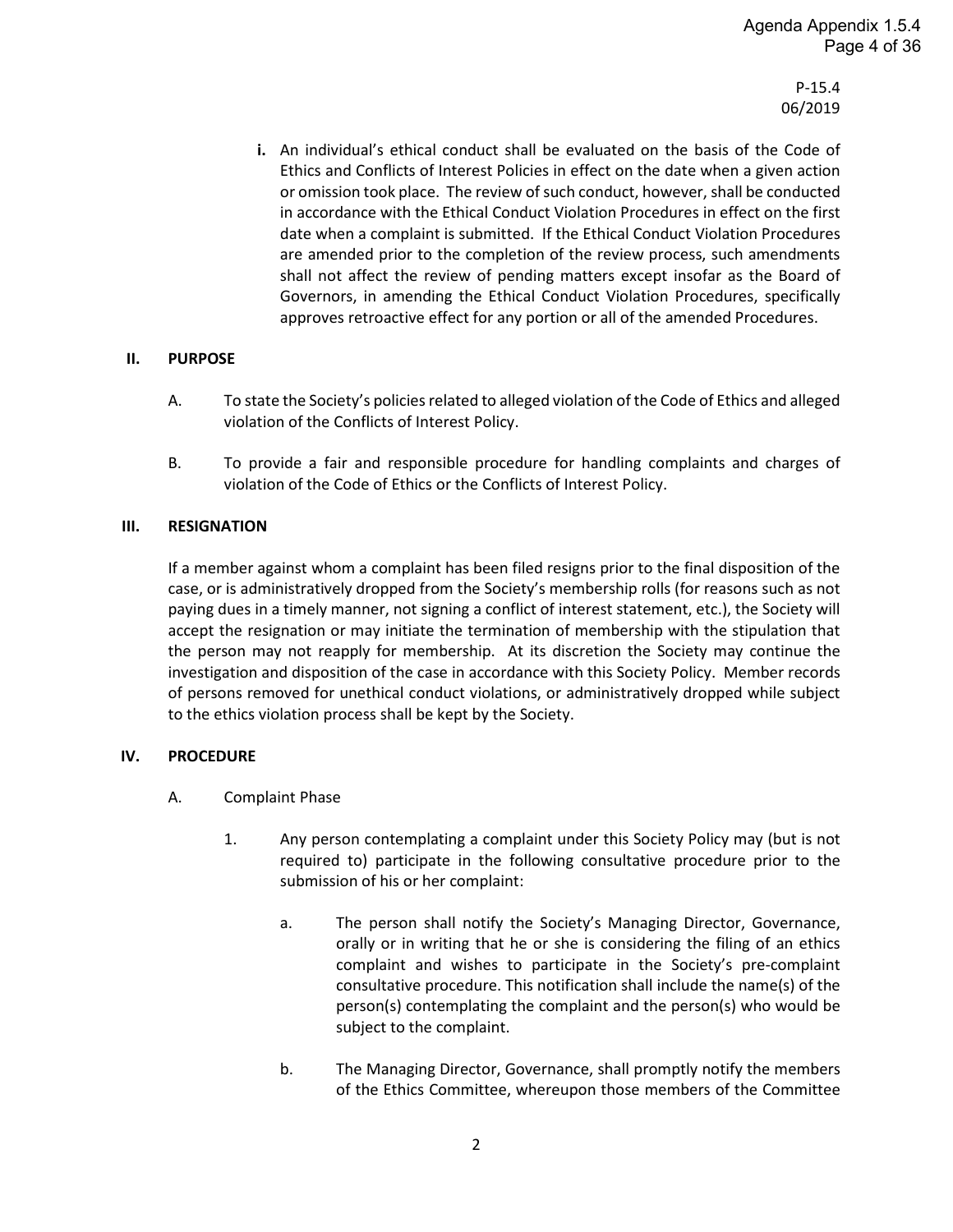**i.** An individual's ethical conduct shall be evaluated on the basis of the Code of Ethics and Conflicts of Interest Policies in effect on the date when a given action or omission took place. The review of such conduct, however, shall be conducted in accordance with the Ethical Conduct Violation Procedures in effect on the first date when a complaint is submitted. If the Ethical Conduct Violation Procedures are amended prior to the completion of the review process, such amendments shall not affect the review of pending matters except insofar as the Board of Governors, in amending the Ethical Conduct Violation Procedures, specifically approves retroactive effect for any portion or all of the amended Procedures.

#### **II. PURPOSE**

- A. To state the Society's policies related to alleged violation of the Code of Ethics and alleged violation of the Conflicts of Interest Policy.
- B. To provide a fair and responsible procedure for handling complaints and charges of violation of the Code of Ethics or the Conflicts of Interest Policy.

#### **III. RESIGNATION**

If a member against whom a complaint has been filed resigns prior to the final disposition of the case, or is administratively dropped from the Society's membership rolls (for reasons such as not paying dues in a timely manner, not signing a conflict of interest statement, etc.), the Society will accept the resignation or may initiate the termination of membership with the stipulation that the person may not reapply for membership. At its discretion the Society may continue the investigation and disposition of the case in accordance with this Society Policy. Member records of persons removed for unethical conduct violations, or administratively dropped while subject to the ethics violation process shall be kept by the Society.

#### **IV. PROCEDURE**

- A. Complaint Phase
	- 1. Any person contemplating a complaint under this Society Policy may (but is not required to) participate in the following consultative procedure prior to the submission of his or her complaint:
		- a. The person shall notify the Society's Managing Director, Governance, orally or in writing that he or she is considering the filing of an ethics complaint and wishes to participate in the Society's pre-complaint consultative procedure. This notification shall include the name(s) of the person(s) contemplating the complaint and the person(s) who would be subject to the complaint.
		- b. The Managing Director, Governance, shall promptly notify the members of the Ethics Committee, whereupon those members of the Committee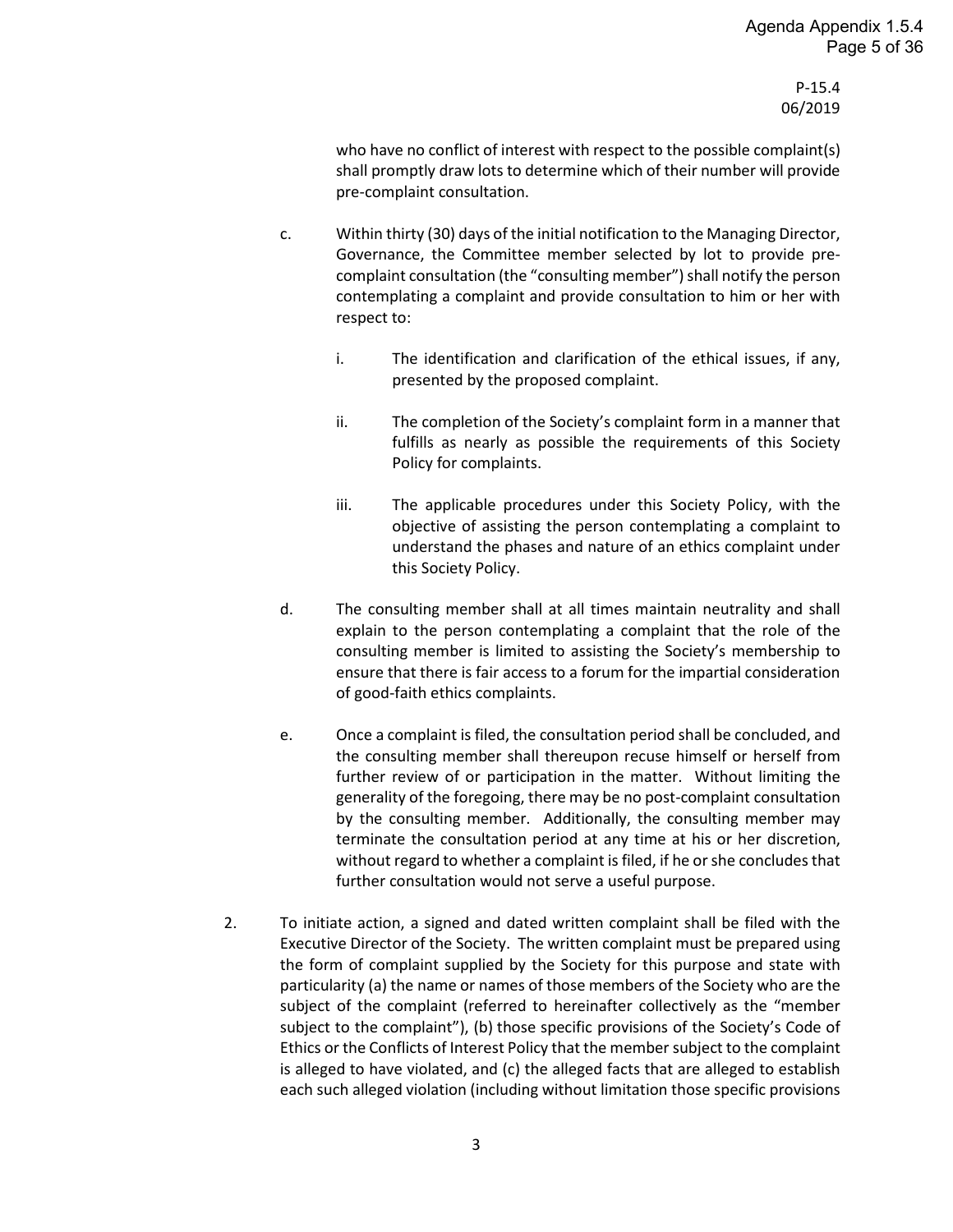who have no conflict of interest with respect to the possible complaint(s) shall promptly draw lots to determine which of their number will provide pre-complaint consultation.

- c. Within thirty (30) days of the initial notification to the Managing Director, Governance, the Committee member selected by lot to provide precomplaint consultation (the "consulting member") shall notify the person contemplating a complaint and provide consultation to him or her with respect to:
	- i. The identification and clarification of the ethical issues, if any, presented by the proposed complaint.
	- ii. The completion of the Society's complaint form in a manner that fulfills as nearly as possible the requirements of this Society Policy for complaints.
	- iii. The applicable procedures under this Society Policy, with the objective of assisting the person contemplating a complaint to understand the phases and nature of an ethics complaint under this Society Policy.
- d. The consulting member shall at all times maintain neutrality and shall explain to the person contemplating a complaint that the role of the consulting member is limited to assisting the Society's membership to ensure that there is fair access to a forum for the impartial consideration of good-faith ethics complaints.
- e. Once a complaint is filed, the consultation period shall be concluded, and the consulting member shall thereupon recuse himself or herself from further review of or participation in the matter. Without limiting the generality of the foregoing, there may be no post-complaint consultation by the consulting member. Additionally, the consulting member may terminate the consultation period at any time at his or her discretion, without regard to whether a complaint is filed, if he or she concludes that further consultation would not serve a useful purpose.
- 2. To initiate action, a signed and dated written complaint shall be filed with the Executive Director of the Society. The written complaint must be prepared using the form of complaint supplied by the Society for this purpose and state with particularity (a) the name or names of those members of the Society who are the subject of the complaint (referred to hereinafter collectively as the "member subject to the complaint"), (b) those specific provisions of the Society's Code of Ethics or the Conflicts of Interest Policy that the member subject to the complaint is alleged to have violated, and (c) the alleged facts that are alleged to establish each such alleged violation (including without limitation those specific provisions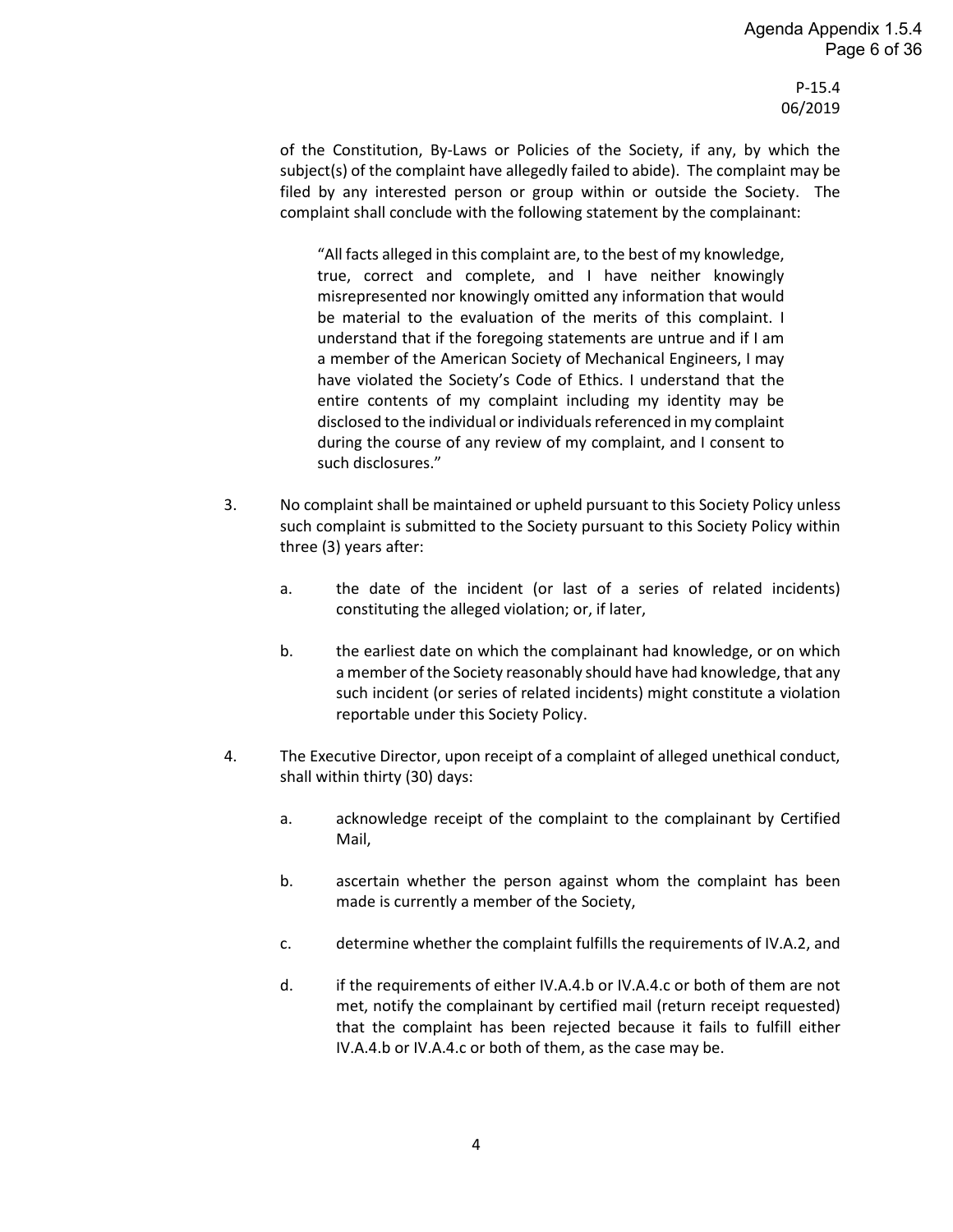of the Constitution, By-Laws or Policies of the Society, if any, by which the subject(s) of the complaint have allegedly failed to abide). The complaint may be filed by any interested person or group within or outside the Society. The complaint shall conclude with the following statement by the complainant:

"All facts alleged in this complaint are, to the best of my knowledge, true, correct and complete, and I have neither knowingly misrepresented nor knowingly omitted any information that would be material to the evaluation of the merits of this complaint. I understand that if the foregoing statements are untrue and if I am a member of the American Society of Mechanical Engineers, I may have violated the Society's Code of Ethics. I understand that the entire contents of my complaint including my identity may be disclosed to the individual or individuals referenced in my complaint during the course of any review of my complaint, and I consent to such disclosures."

- 3. No complaint shall be maintained or upheld pursuant to this Society Policy unless such complaint is submitted to the Society pursuant to this Society Policy within three (3) years after:
	- a. the date of the incident (or last of a series of related incidents) constituting the alleged violation; or, if later,
	- b. the earliest date on which the complainant had knowledge, or on which a member of the Society reasonably should have had knowledge, that any such incident (or series of related incidents) might constitute a violation reportable under this Society Policy.
- 4. The Executive Director, upon receipt of a complaint of alleged unethical conduct, shall within thirty (30) days:
	- a. acknowledge receipt of the complaint to the complainant by Certified Mail,
	- b. ascertain whether the person against whom the complaint has been made is currently a member of the Society,
	- c. determine whether the complaint fulfills the requirements of IV.A.2, and
	- d. if the requirements of either IV.A.4.b or IV.A.4.c or both of them are not met, notify the complainant by certified mail (return receipt requested) that the complaint has been rejected because it fails to fulfill either IV.A.4.b or IV.A.4.c or both of them, as the case may be.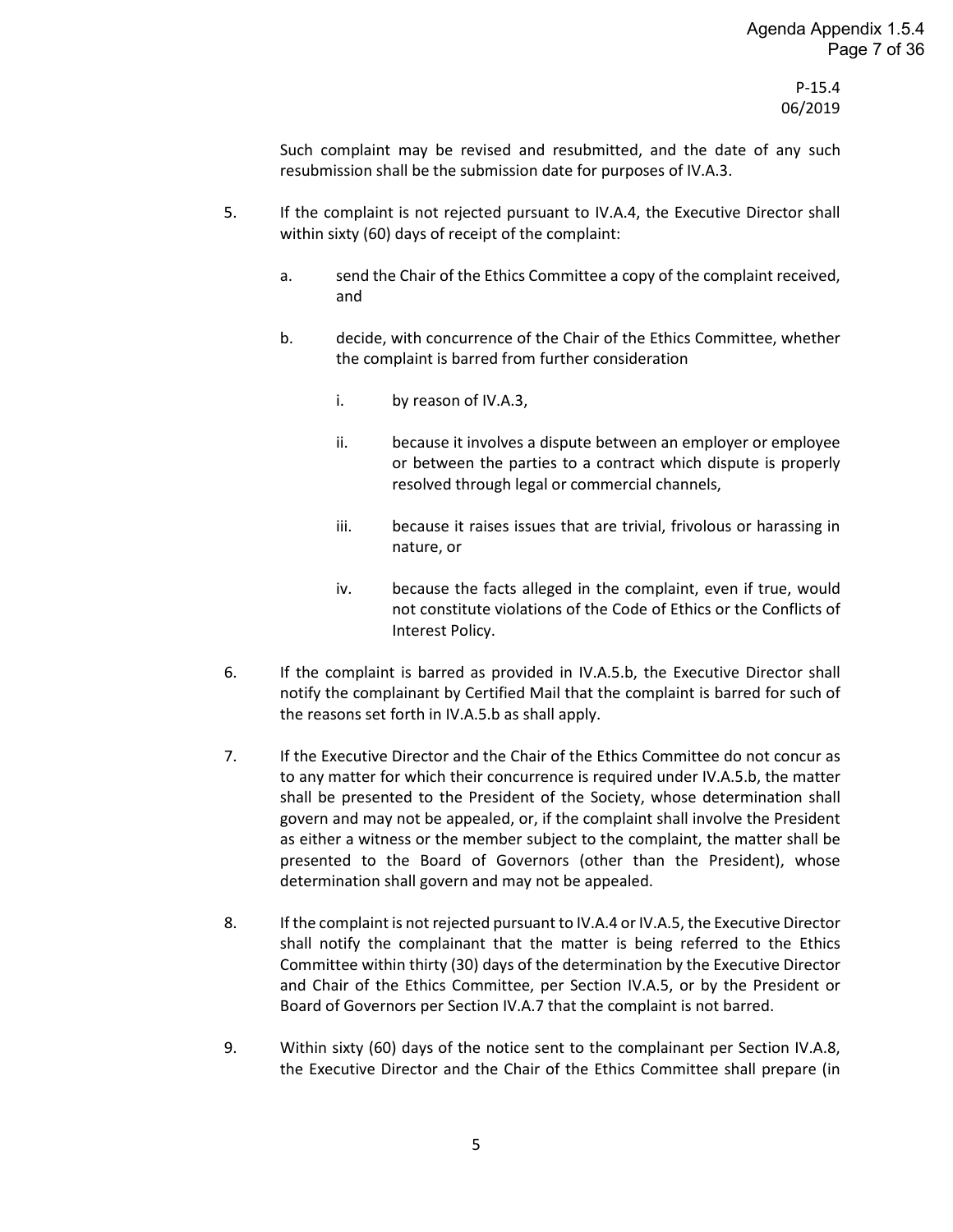Such complaint may be revised and resubmitted, and the date of any such resubmission shall be the submission date for purposes of IV.A.3.

- 5. If the complaint is not rejected pursuant to IV.A.4, the Executive Director shall within sixty (60) days of receipt of the complaint:
	- a. send the Chair of the Ethics Committee a copy of the complaint received, and
	- b. decide, with concurrence of the Chair of the Ethics Committee, whether the complaint is barred from further consideration
		- i. by reason of IV.A.3,
		- ii. because it involves a dispute between an employer or employee or between the parties to a contract which dispute is properly resolved through legal or commercial channels,
		- iii. because it raises issues that are trivial, frivolous or harassing in nature, or
		- iv. because the facts alleged in the complaint, even if true, would not constitute violations of the Code of Ethics or the Conflicts of Interest Policy.
- 6. If the complaint is barred as provided in IV.A.5.b, the Executive Director shall notify the complainant by Certified Mail that the complaint is barred for such of the reasons set forth in IV.A.5.b as shall apply.
- 7. If the Executive Director and the Chair of the Ethics Committee do not concur as to any matter for which their concurrence is required under IV.A.5.b, the matter shall be presented to the President of the Society, whose determination shall govern and may not be appealed, or, if the complaint shall involve the President as either a witness or the member subject to the complaint, the matter shall be presented to the Board of Governors (other than the President), whose determination shall govern and may not be appealed.
- 8. If the complaint is not rejected pursuant to IV.A.4 or IV.A.5, the Executive Director shall notify the complainant that the matter is being referred to the Ethics Committee within thirty (30) days of the determination by the Executive Director and Chair of the Ethics Committee, per Section IV.A.5, or by the President or Board of Governors per Section IV.A.7 that the complaint is not barred.
- 9. Within sixty (60) days of the notice sent to the complainant per Section IV.A.8, the Executive Director and the Chair of the Ethics Committee shall prepare (in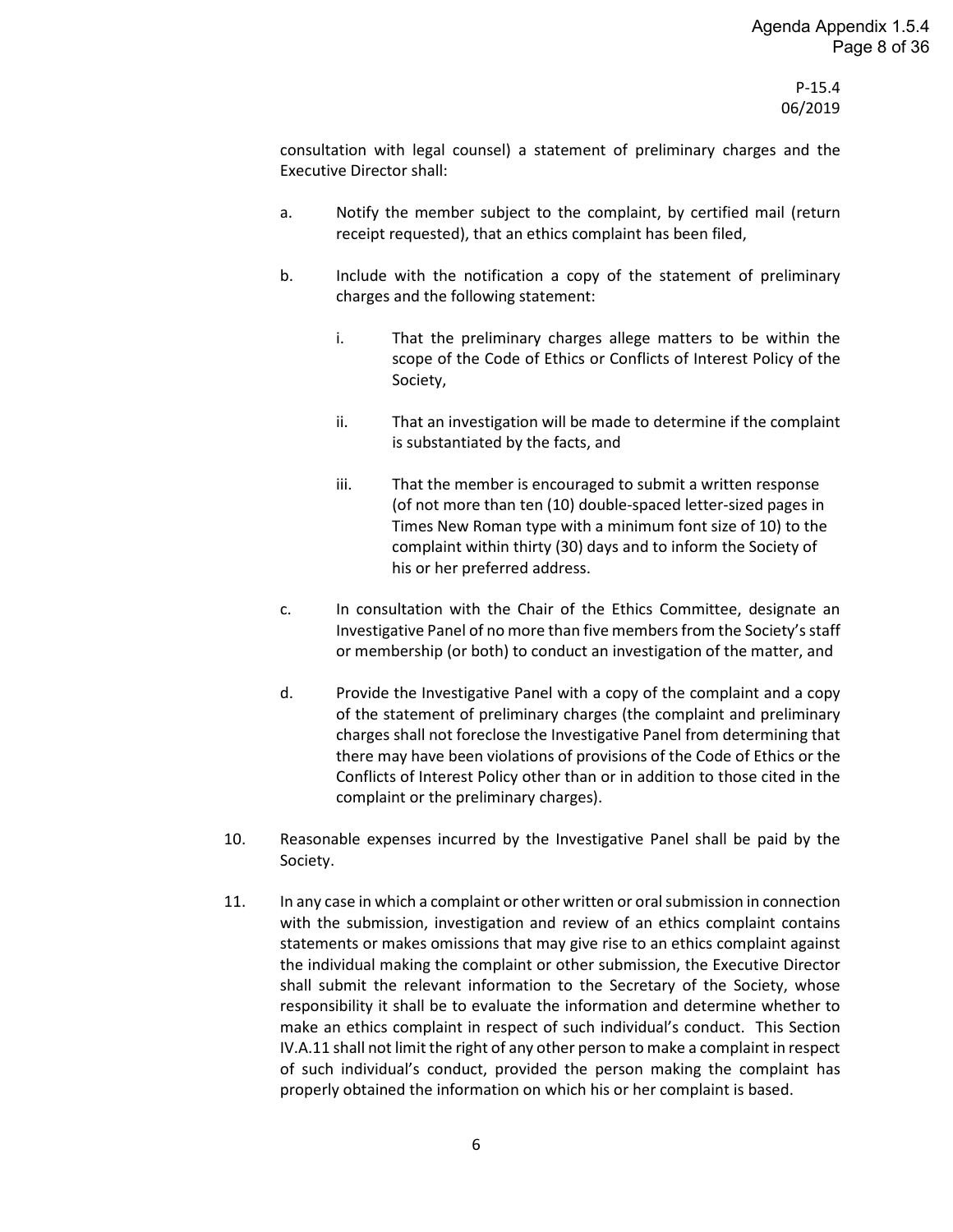consultation with legal counsel) a statement of preliminary charges and the Executive Director shall:

- a. Notify the member subject to the complaint, by certified mail (return receipt requested), that an ethics complaint has been filed,
- b. Include with the notification a copy of the statement of preliminary charges and the following statement:
	- i. That the preliminary charges allege matters to be within the scope of the Code of Ethics or Conflicts of Interest Policy of the Society,
	- ii. That an investigation will be made to determine if the complaint is substantiated by the facts, and
	- iii. That the member is encouraged to submit a written response (of not more than ten (10) double-spaced letter-sized pages in Times New Roman type with a minimum font size of 10) to the complaint within thirty (30) days and to inform the Society of his or her preferred address.
- c. In consultation with the Chair of the Ethics Committee, designate an Investigative Panel of no more than five members from the Society's staff or membership (or both) to conduct an investigation of the matter, and
- d. Provide the Investigative Panel with a copy of the complaint and a copy of the statement of preliminary charges (the complaint and preliminary charges shall not foreclose the Investigative Panel from determining that there may have been violations of provisions of the Code of Ethics or the Conflicts of Interest Policy other than or in addition to those cited in the complaint or the preliminary charges).
- 10. Reasonable expenses incurred by the Investigative Panel shall be paid by the Society.
- 11. In any case in which a complaint or other written or oral submission in connection with the submission, investigation and review of an ethics complaint contains statements or makes omissions that may give rise to an ethics complaint against the individual making the complaint or other submission, the Executive Director shall submit the relevant information to the Secretary of the Society, whose responsibility it shall be to evaluate the information and determine whether to make an ethics complaint in respect of such individual's conduct. This Section IV.A.11 shall not limit the right of any other person to make a complaint in respect of such individual's conduct, provided the person making the complaint has properly obtained the information on which his or her complaint is based.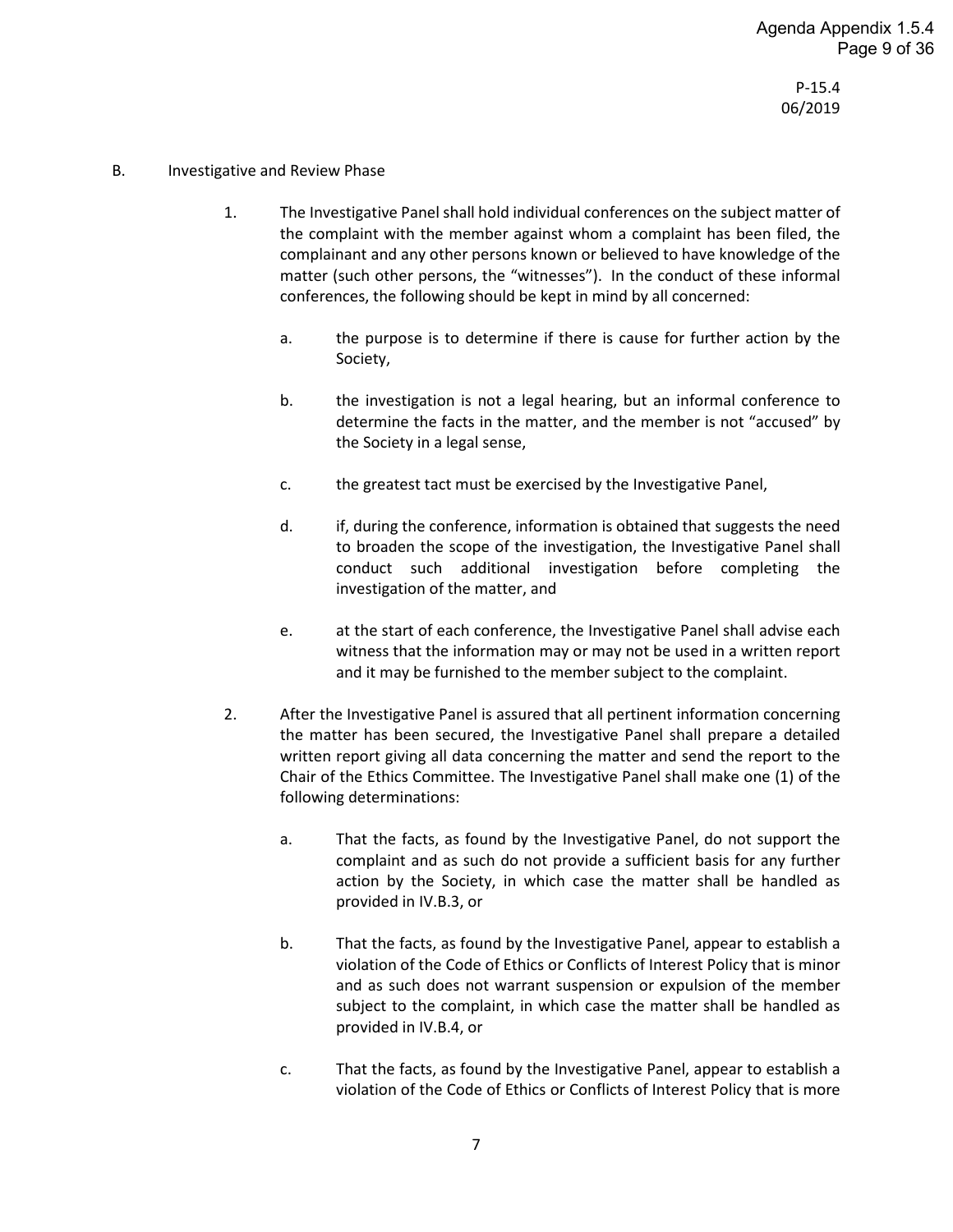- B. Investigative and Review Phase
	- 1. The Investigative Panel shall hold individual conferences on the subject matter of the complaint with the member against whom a complaint has been filed, the complainant and any other persons known or believed to have knowledge of the matter (such other persons, the "witnesses"). In the conduct of these informal conferences, the following should be kept in mind by all concerned:
		- a. the purpose is to determine if there is cause for further action by the Society,
		- b. the investigation is not a legal hearing, but an informal conference to determine the facts in the matter, and the member is not "accused" by the Society in a legal sense,
		- c. the greatest tact must be exercised by the Investigative Panel,
		- d. if, during the conference, information is obtained that suggests the need to broaden the scope of the investigation, the Investigative Panel shall conduct such additional investigation before completing the investigation of the matter, and
		- e. at the start of each conference, the Investigative Panel shall advise each witness that the information may or may not be used in a written report and it may be furnished to the member subject to the complaint.
	- 2. After the Investigative Panel is assured that all pertinent information concerning the matter has been secured, the Investigative Panel shall prepare a detailed written report giving all data concerning the matter and send the report to the Chair of the Ethics Committee. The Investigative Panel shall make one (1) of the following determinations:
		- a. That the facts, as found by the Investigative Panel, do not support the complaint and as such do not provide a sufficient basis for any further action by the Society, in which case the matter shall be handled as provided in IV.B.3, or
		- b. That the facts, as found by the Investigative Panel, appear to establish a violation of the Code of Ethics or Conflicts of Interest Policy that is minor and as such does not warrant suspension or expulsion of the member subject to the complaint, in which case the matter shall be handled as provided in IV.B.4, or
		- c. That the facts, as found by the Investigative Panel, appear to establish a violation of the Code of Ethics or Conflicts of Interest Policy that is more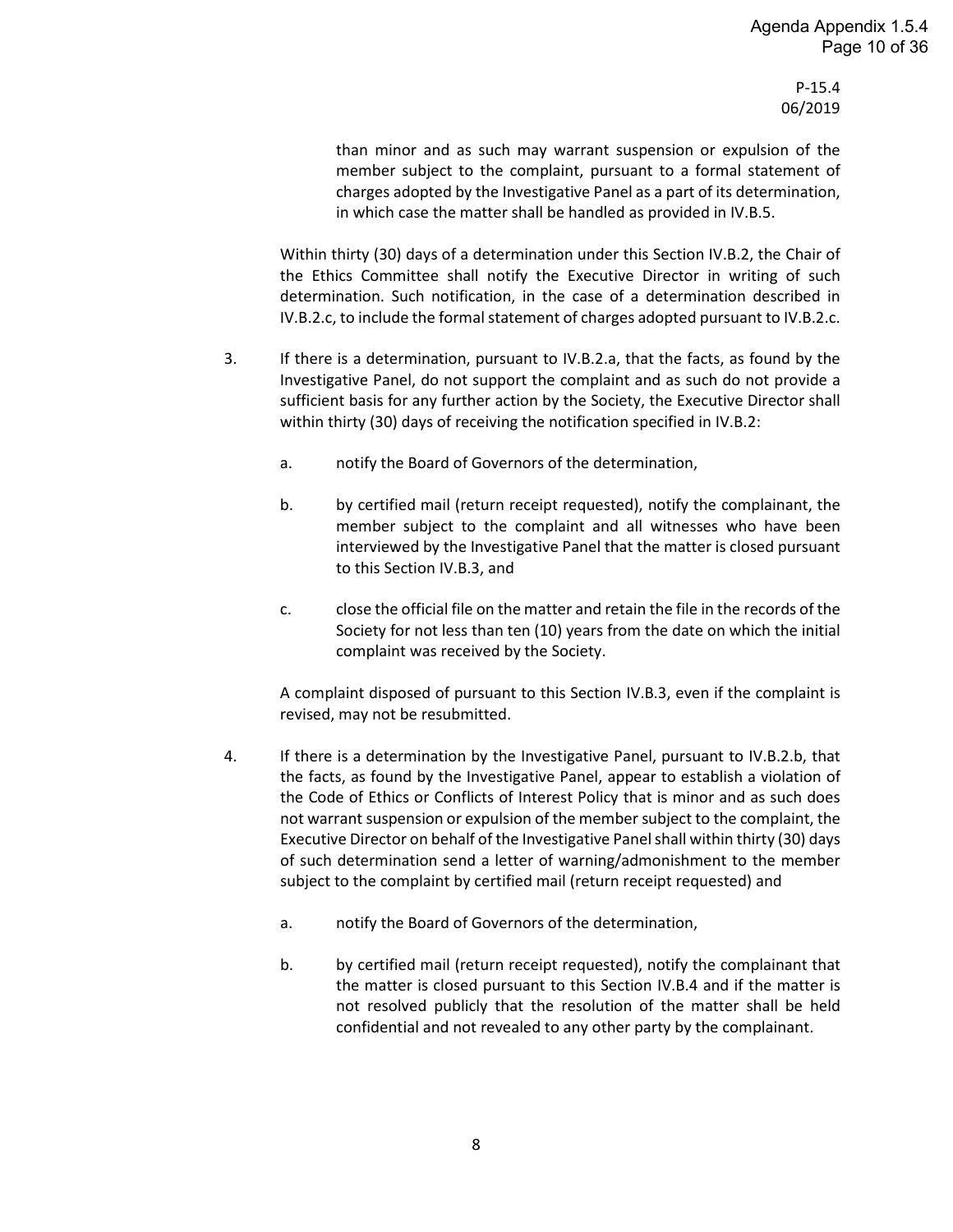than minor and as such may warrant suspension or expulsion of the member subject to the complaint, pursuant to a formal statement of charges adopted by the Investigative Panel as a part of its determination, in which case the matter shall be handled as provided in IV.B.5.

Within thirty (30) days of a determination under this Section IV.B.2, the Chair of the Ethics Committee shall notify the Executive Director in writing of such determination. Such notification, in the case of a determination described in IV.B.2.c, to include the formal statement of charges adopted pursuant to IV.B.2.c.

- 3. If there is a determination, pursuant to IV.B.2.a, that the facts, as found by the Investigative Panel, do not support the complaint and as such do not provide a sufficient basis for any further action by the Society, the Executive Director shall within thirty (30) days of receiving the notification specified in IV.B.2:
	- a. notify the Board of Governors of the determination,
	- b. by certified mail (return receipt requested), notify the complainant, the member subject to the complaint and all witnesses who have been interviewed by the Investigative Panel that the matter is closed pursuant to this Section IV.B.3, and
	- c. close the official file on the matter and retain the file in the records of the Society for not less than ten (10) years from the date on which the initial complaint was received by the Society.

A complaint disposed of pursuant to this Section IV.B.3, even if the complaint is revised, may not be resubmitted.

- 4. If there is a determination by the Investigative Panel, pursuant to IV.B.2.b, that the facts, as found by the Investigative Panel, appear to establish a violation of the Code of Ethics or Conflicts of Interest Policy that is minor and as such does not warrant suspension or expulsion of the member subject to the complaint, the Executive Director on behalf of the Investigative Panelshall within thirty (30) days of such determination send a letter of warning/admonishment to the member subject to the complaint by certified mail (return receipt requested) and
	- a. notify the Board of Governors of the determination,
	- b. by certified mail (return receipt requested), notify the complainant that the matter is closed pursuant to this Section IV.B.4 and if the matter is not resolved publicly that the resolution of the matter shall be held confidential and not revealed to any other party by the complainant.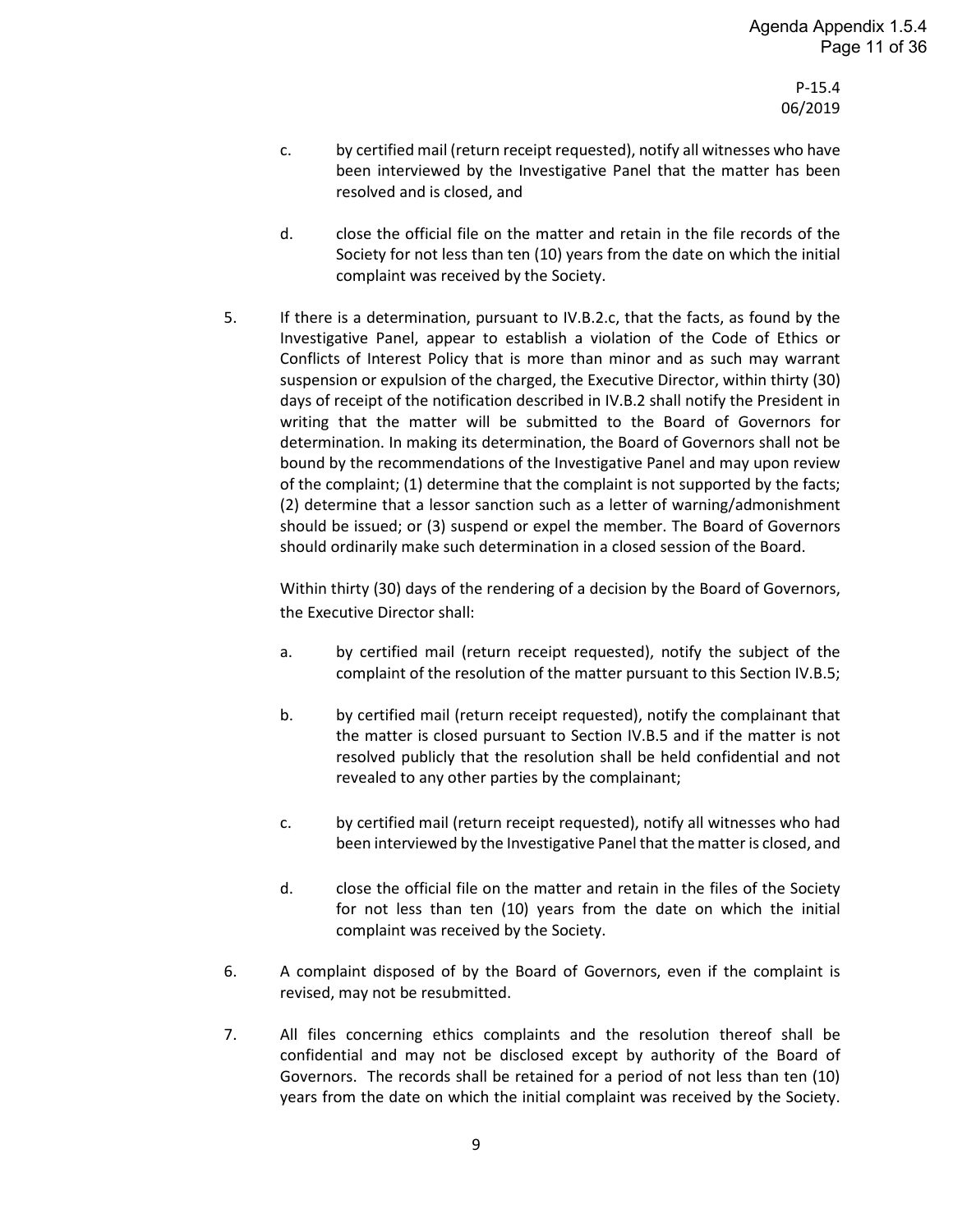- c. by certified mail (return receipt requested), notify all witnesses who have been interviewed by the Investigative Panel that the matter has been resolved and is closed, and
- d. close the official file on the matter and retain in the file records of the Society for not less than ten (10) years from the date on which the initial complaint was received by the Society.
- 5. If there is a determination, pursuant to IV.B.2.c, that the facts, as found by the Investigative Panel, appear to establish a violation of the Code of Ethics or Conflicts of Interest Policy that is more than minor and as such may warrant suspension or expulsion of the charged, the Executive Director, within thirty (30) days of receipt of the notification described in IV.B.2 shall notify the President in writing that the matter will be submitted to the Board of Governors for determination. In making its determination, the Board of Governors shall not be bound by the recommendations of the Investigative Panel and may upon review of the complaint; (1) determine that the complaint is not supported by the facts; (2) determine that a lessor sanction such as a letter of warning/admonishment should be issued; or (3) suspend or expel the member. The Board of Governors should ordinarily make such determination in a closed session of the Board.

Within thirty (30) days of the rendering of a decision by the Board of Governors, the Executive Director shall:

- a. by certified mail (return receipt requested), notify the subject of the complaint of the resolution of the matter pursuant to this Section IV.B.5;
- b. by certified mail (return receipt requested), notify the complainant that the matter is closed pursuant to Section IV.B.5 and if the matter is not resolved publicly that the resolution shall be held confidential and not revealed to any other parties by the complainant;
- c. by certified mail (return receipt requested), notify all witnesses who had been interviewed by the Investigative Panel that the matter is closed, and
- d. close the official file on the matter and retain in the files of the Society for not less than ten (10) years from the date on which the initial complaint was received by the Society.
- 6. A complaint disposed of by the Board of Governors, even if the complaint is revised, may not be resubmitted.
- 7. All files concerning ethics complaints and the resolution thereof shall be confidential and may not be disclosed except by authority of the Board of Governors. The records shall be retained for a period of not less than ten (10) years from the date on which the initial complaint was received by the Society.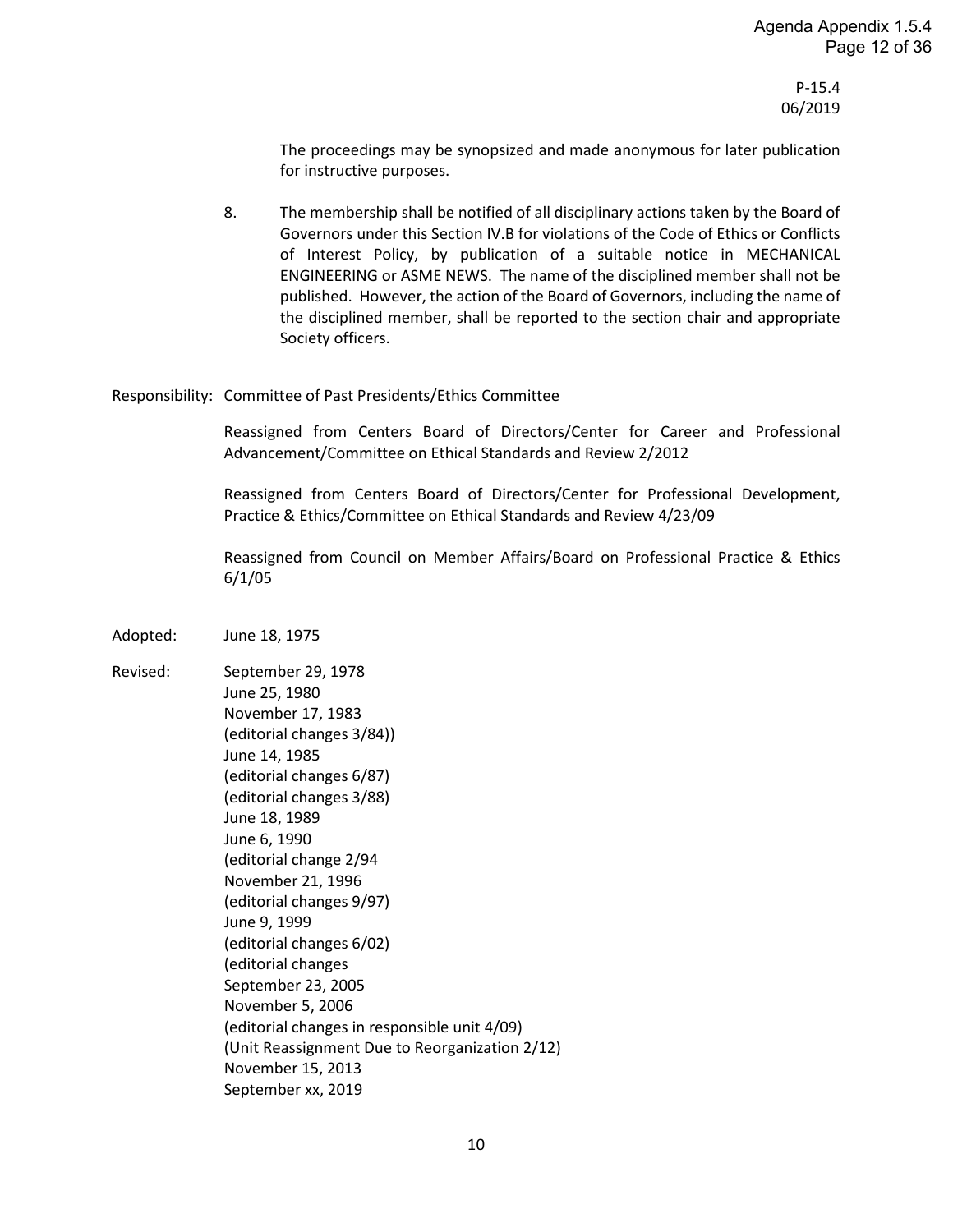The proceedings may be synopsized and made anonymous for later publication for instructive purposes.

8. The membership shall be notified of all disciplinary actions taken by the Board of Governors under this Section IV.B for violations of the Code of Ethics or Conflicts of Interest Policy, by publication of a suitable notice in MECHANICAL ENGINEERING or ASME NEWS. The name of the disciplined member shall not be published. However, the action of the Board of Governors, including the name of the disciplined member, shall be reported to the section chair and appropriate Society officers.

#### Responsibility: Committee of Past Presidents/Ethics Committee

Reassigned from Centers Board of Directors/Center for Career and Professional Advancement/Committee on Ethical Standards and Review 2/2012

Reassigned from Centers Board of Directors/Center for Professional Development, Practice & Ethics/Committee on Ethical Standards and Review 4/23/09

Reassigned from Council on Member Affairs/Board on Professional Practice & Ethics 6/1/05

Adopted: June 18, 1975

Revised: September 29, 1978 June 25, 1980 November 17, 1983 (editorial changes 3/84)) June 14, 1985 (editorial changes 6/87) (editorial changes 3/88) June 18, 1989 June 6, 1990 (editorial change 2/94 November 21, 1996 (editorial changes 9/97) June 9, 1999 (editorial changes 6/02) (editorial changes September 23, 2005 November 5, 2006 (editorial changes in responsible unit 4/09) (Unit Reassignment Due to Reorganization 2/12) November 15, 2013 September xx, 2019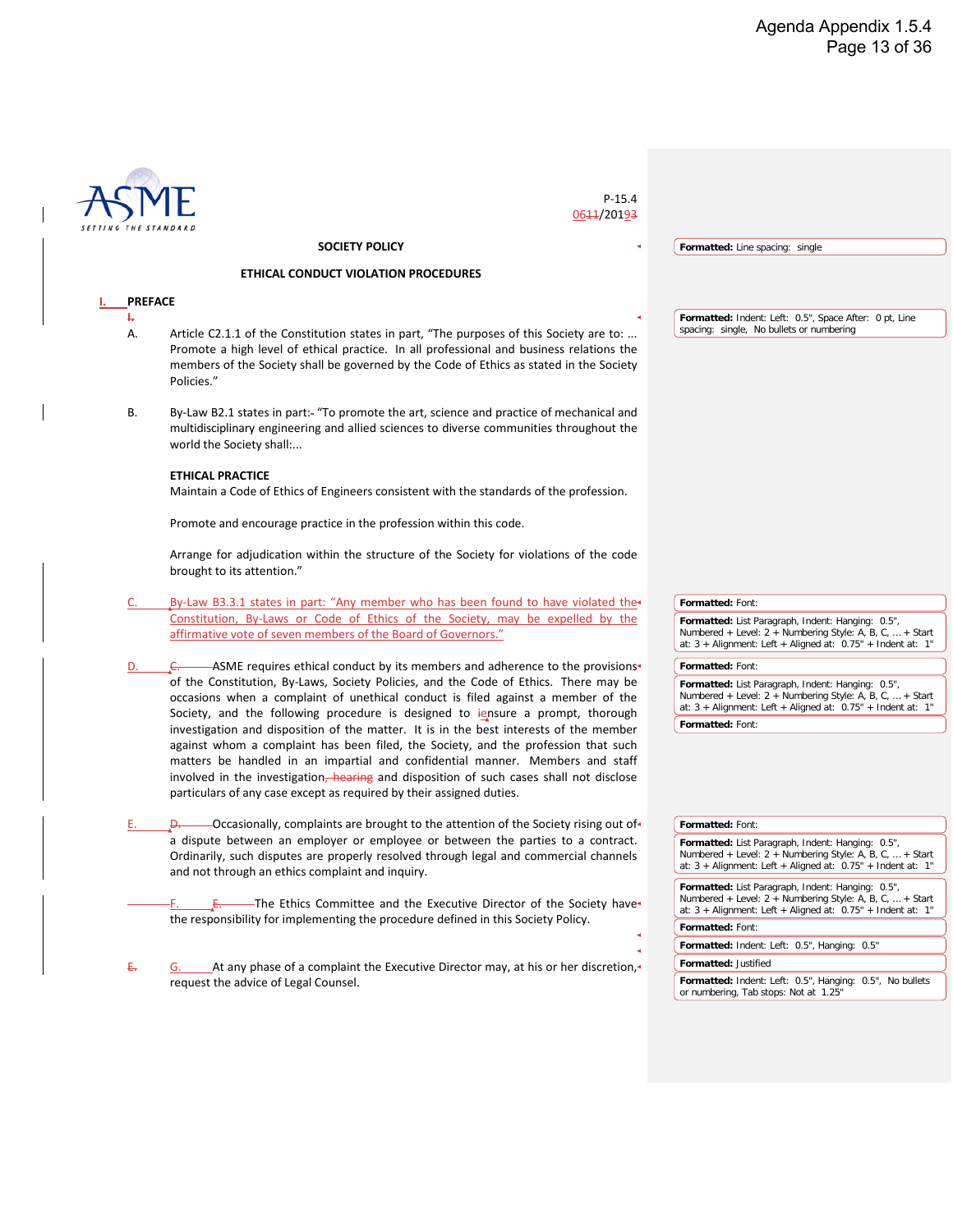|                | $P-15.4$<br>0644/20193                                                                                                                                                                                                                                                                                                                 |                                                                                                                                                                                    |
|----------------|----------------------------------------------------------------------------------------------------------------------------------------------------------------------------------------------------------------------------------------------------------------------------------------------------------------------------------------|------------------------------------------------------------------------------------------------------------------------------------------------------------------------------------|
|                | <b>SOCIETY POLICY</b>                                                                                                                                                                                                                                                                                                                  | Formatted: Line spacing: single                                                                                                                                                    |
|                | ETHICAL CONDUCT VIOLATION PROCEDURES                                                                                                                                                                                                                                                                                                   |                                                                                                                                                                                    |
| <b>PREFACE</b> |                                                                                                                                                                                                                                                                                                                                        |                                                                                                                                                                                    |
| ÷.<br>А.       | Article C2.1.1 of the Constitution states in part, "The purposes of this Society are to:<br>Promote a high level of ethical practice. In all professional and business relations the<br>members of the Society shall be governed by the Code of Ethics as stated in the Society<br>Policies."                                          | Formatted: Indent: Left: 0.5", Space After: 0 pt, Line<br>spacing: single, No bullets or numbering                                                                                 |
| В.             | By-Law B2.1 states in part:- "To promote the art, science and practice of mechanical and<br>multidisciplinary engineering and allied sciences to diverse communities throughout the<br>world the Society shall:                                                                                                                        |                                                                                                                                                                                    |
|                | <b>ETHICAL PRACTICE</b><br>Maintain a Code of Ethics of Engineers consistent with the standards of the profession.                                                                                                                                                                                                                     |                                                                                                                                                                                    |
|                | Promote and encourage practice in the profession within this code.<br>Arrange for adjudication within the structure of the Society for violations of the code<br>brought to its attention."                                                                                                                                            |                                                                                                                                                                                    |
|                | By-Law B3.3.1 states in part: "Any member who has been found to have violated the                                                                                                                                                                                                                                                      | Formatted: Font:                                                                                                                                                                   |
|                | Constitution, By-Laws or Code of Ethics of the Society, may be expelled by the<br>affirmative vote of seven members of the Board of Governors."                                                                                                                                                                                        | Formatted: List Paragraph, Indent: Hanging: 0.5",<br>Numbered + Level: 2 + Numbering Style: A, B, C,  + Start<br>at: 3 + Alignment: Left + Aligned at: 0.75" + Indent at: 1"       |
|                | -ASME requires ethical conduct by its members and adherence to the provisions+                                                                                                                                                                                                                                                         | Formatted: Font:                                                                                                                                                                   |
|                | of the Constitution, By-Laws, Society Policies, and the Code of Ethics. There may be<br>occasions when a complaint of unethical conduct is filed against a member of the<br>Society, and the following procedure is designed to iensure a prompt, thorough                                                                             | Formatted: List Paragraph, Indent: Hanging: 0.5",<br>Numbered + Level: 2 + Numbering Style: A, B, C,  + Start<br>at: $3 +$ Alignment: Left + Aligned at: $0.75"$ + Indent at: 1"   |
|                | investigation and disposition of the matter. It is in the best interests of the member                                                                                                                                                                                                                                                 | Formatted: Font:                                                                                                                                                                   |
|                | against whom a complaint has been filed, the Society, and the profession that such<br>matters be handled in an impartial and confidential manner. Members and staff<br>involved in the investigation, hearing and disposition of such cases shall not disclose<br>particulars of any case except as required by their assigned duties. |                                                                                                                                                                                    |
|                | -Occasionally, complaints are brought to the attention of the Society rising out of $\triangleleft$                                                                                                                                                                                                                                    | Formatted: Font:                                                                                                                                                                   |
|                | a dispute between an employer or employee or between the parties to a contract.<br>Ordinarily, such disputes are properly resolved through legal and commercial channels<br>and not through an ethics complaint and inquiry.                                                                                                           | Formatted: List Paragraph, Indent: Hanging: 0.5",<br>Numbered + Level: 2 + Numbering Style: A, B, C,  + Start<br>at: 3 + Alignment: Left + Aligned at: 0.75" + Indent at: 1"       |
|                | -The Ethics Committee and the Executive Director of the Society have $\hspace{-.07cm}\cdot\hspace{-.07cm}$<br>the responsibility for implementing the procedure defined in this Society Policy.                                                                                                                                        | Formatted: List Paragraph, Indent: Hanging: 0.5",<br>Numbered + Level: $2 +$ Numbering Style: A, B, C,  + Start<br>at: $3 +$ Alignment: Left + Aligned at: $0.75"$ + Indent at: 1" |
|                |                                                                                                                                                                                                                                                                                                                                        | Formatted: Font:                                                                                                                                                                   |
|                |                                                                                                                                                                                                                                                                                                                                        | Formatted: Indent: Left: 0.5", Hanging: 0.5"                                                                                                                                       |
| €.             | At any phase of a complaint the Executive Director may, at his or her discretion.<br>request the advice of Legal Counsel.                                                                                                                                                                                                              | Formatted: Justified<br>Formatted: Indent: Left: 0.5", Hanging: 0.5", No bullets<br>or numbering, Tab stops: Not at 1.25"                                                          |

 $\overline{\mathbf{I}}$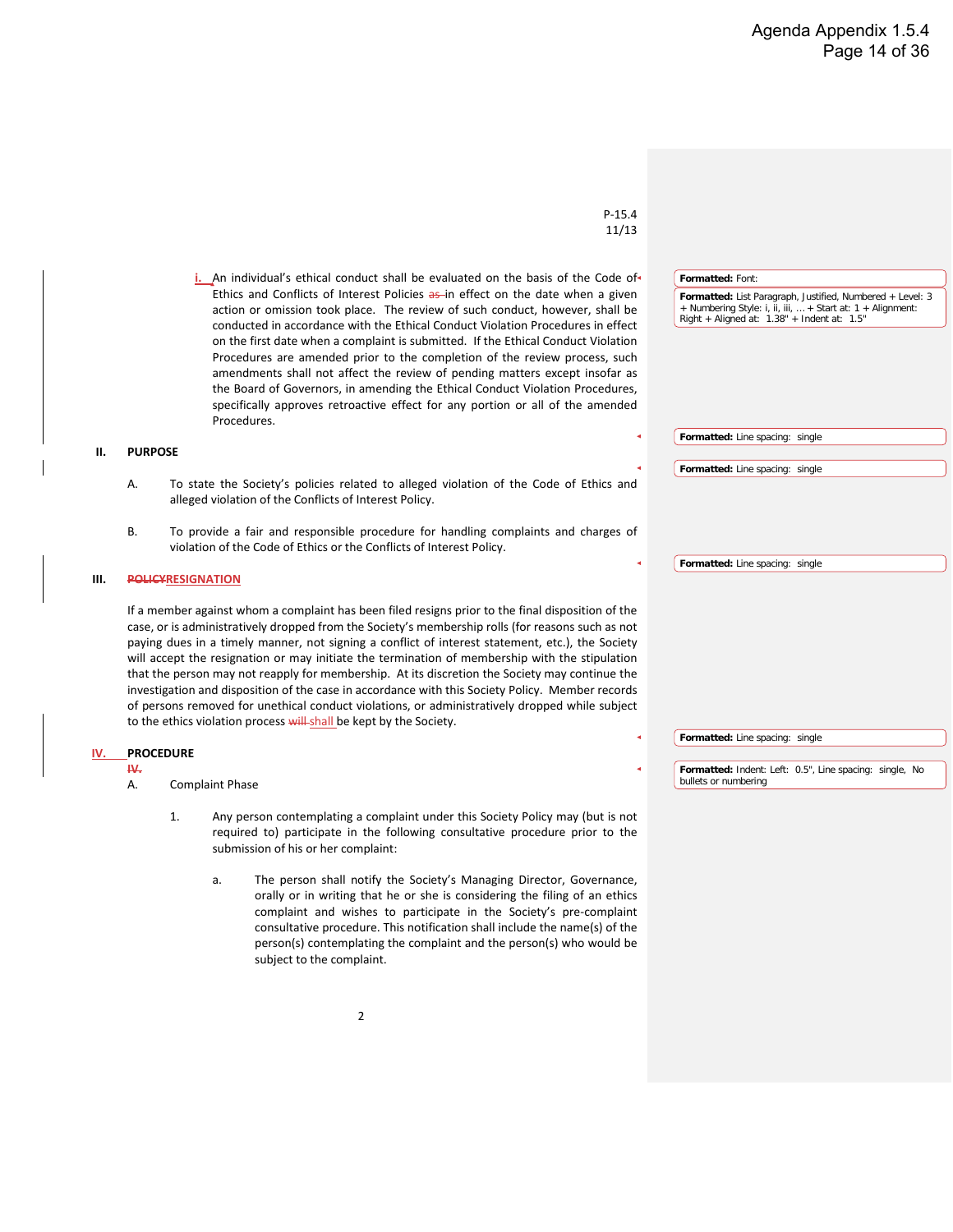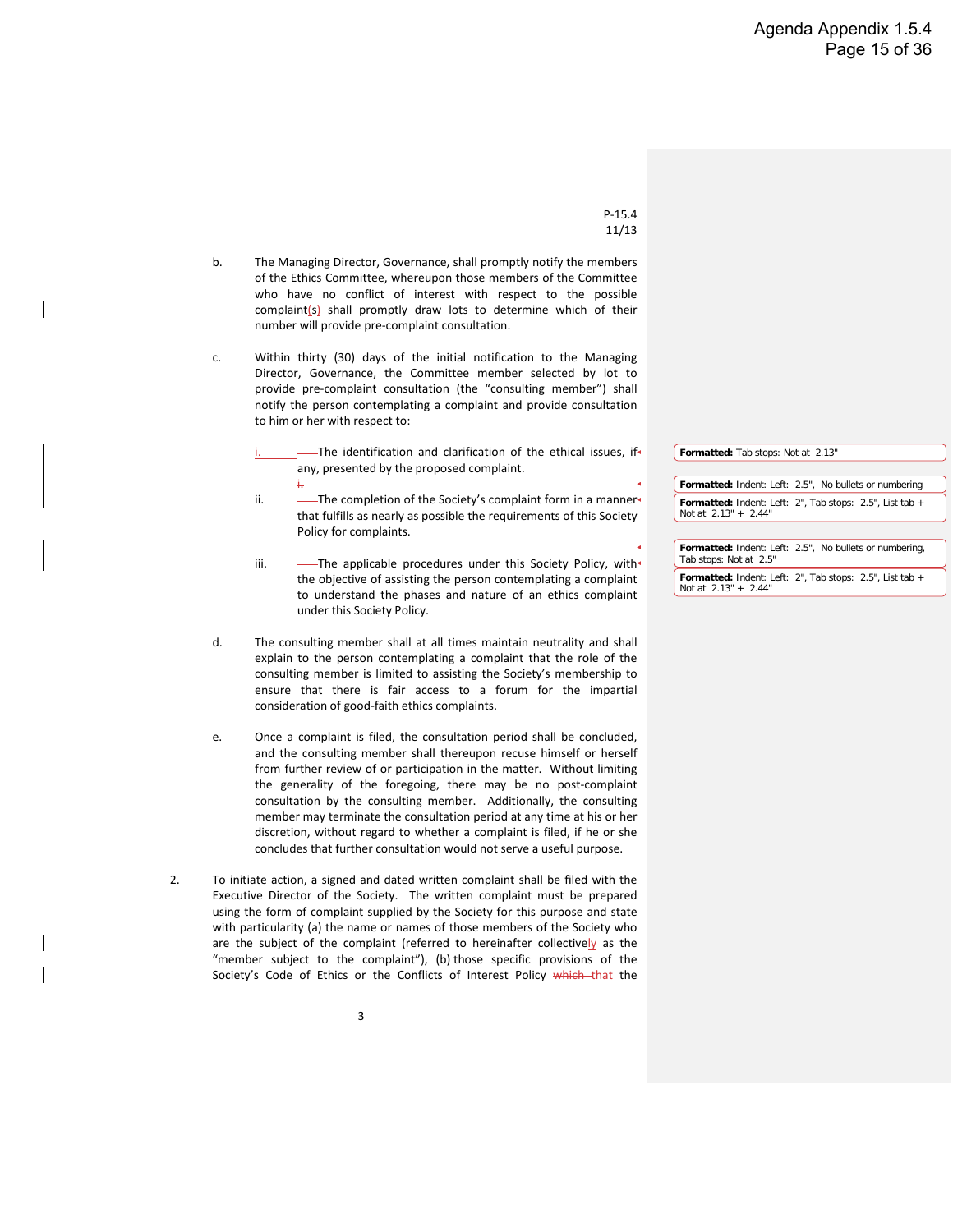- b. The Managing Director, Governance, shall promptly notify the members of the Ethics Committee, whereupon those members of the Committee who have no conflict of interest with respect to the possible complaint(s) shall promptly draw lots to determine which of their number will provide pre-complaint consultation.
- c. Within thirty (30) days of the initial notification to the Managing Director, Governance, the Committee member selected by lot to provide pre-complaint consultation (the "consulting member") shall notify the person contemplating a complaint and provide consultation to him or her with respect to:
	- -The identification and clarification of the ethical issues, if any, presented by the proposed complaint.
	- i. ii. - The completion of the Society's complaint form in a mannerthat fulfills as nearly as possible the requirements of this Society Policy for complaints.
	- iii.  $\overline{\phantom{a}}$  The applicable procedures under this Society Policy, with the objective of assisting the person contemplating a complaint to understand the phases and nature of an ethics complaint under this Society Policy.
- d. The consulting member shall at all times maintain neutrality and shall explain to the person contemplating a complaint that the role of the consulting member is limited to assisting the Society's membership to ensure that there is fair access to a forum for the impartial consideration of good-faith ethics complaints.
- e. Once a complaint is filed, the consultation period shall be concluded, and the consulting member shall thereupon recuse himself or herself from further review of or participation in the matter. Without limiting the generality of the foregoing, there may be no post-complaint consultation by the consulting member. Additionally, the consulting member may terminate the consultation period at any time at his or her discretion, without regard to whether a complaint is filed, if he or she concludes that further consultation would not serve a useful purpose.
- 2. To initiate action, a signed and dated written complaint shall be filed with the Executive Director of the Society. The written complaint must be prepared using the form of complaint supplied by the Society for this purpose and state with particularity (a) the name or names of those members of the Society who are the subject of the complaint (referred to hereinafter collectively as the "member subject to the complaint"), (b) those specific provisions of the Society's Code of Ethics or the Conflicts of Interest Policy which-that the

![](_page_17_Figure_10.jpeg)

![](_page_17_Figure_11.jpeg)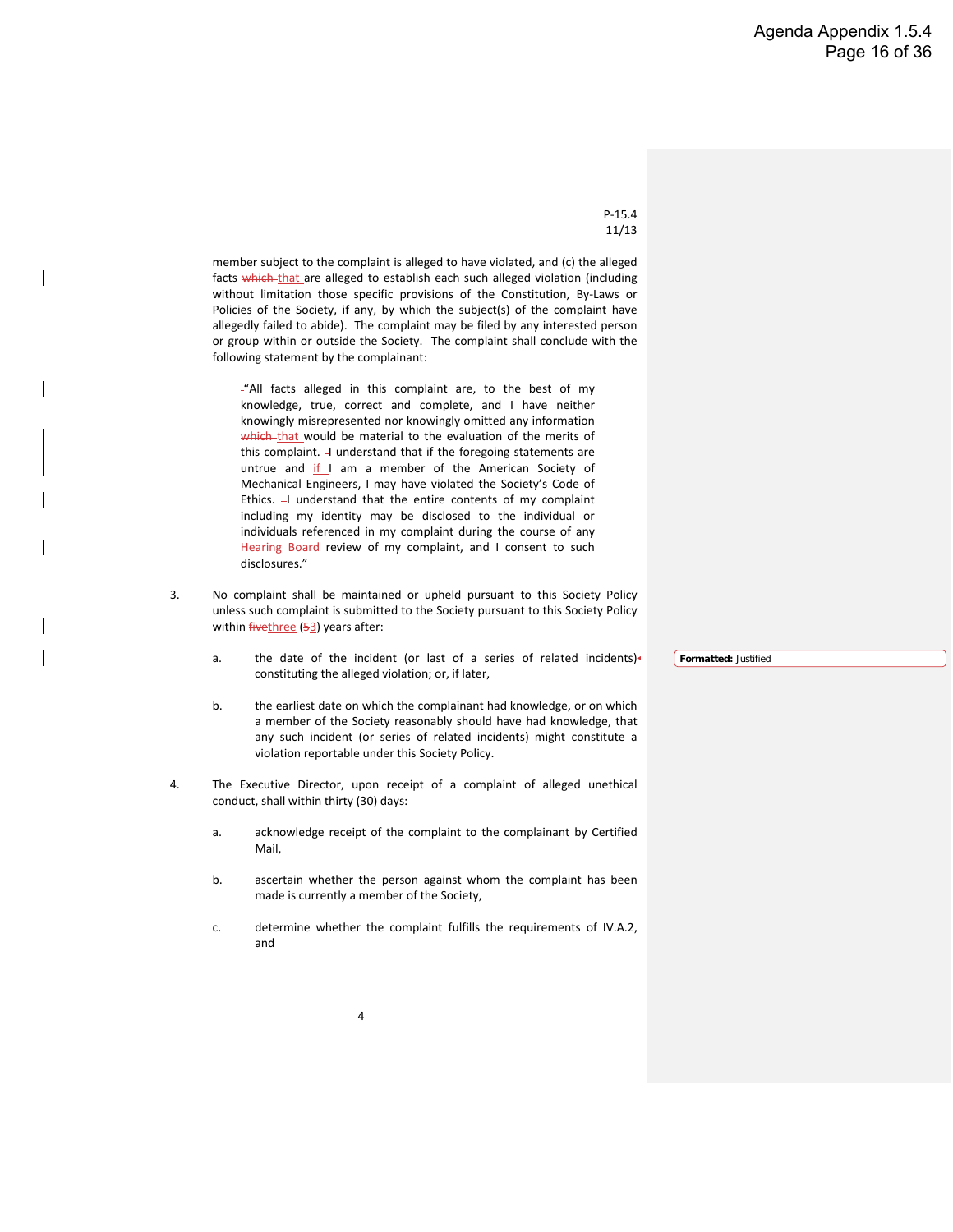member subject to the complaint is alleged to have violated, and (c) the alleged facts which that are alleged to establish each such alleged violation (including without limitation those specific provisions of the Constitution, By-Laws or Policies of the Society, if any, by which the subject(s) of the complaint have allegedly failed to abide). The complaint may be filed by any interested person or group within or outside the Society. The complaint shall conclude with the following statement by the complainant:

"All facts alleged in this complaint are, to the best of my knowledge, true, correct and complete, and I have neither knowingly misrepresented nor knowingly omitted any information which-that would be material to the evaluation of the merits of this complaint. - I understand that if the foregoing statements are untrue and if I am a member of the American Society of Mechanical Engineers, I may have violated the Society's Code of Ethics.  $-1$  understand that the entire contents of my complaint including my identity may be disclosed to the individual or individuals referenced in my complaint during the course of any Hearing Board review of my complaint, and I consent to such disclosures."

- 3. No complaint shall be maintained or upheld pursuant to this Society Policy unless such complaint is submitted to the Society pursuant to this Society Policy within *fivethree* (53) years after:
	- a. the date of the incident (or last of a series of related incidents) constituting the alleged violation; or, if later,
	- b. the earliest date on which the complainant had knowledge, or on which a member of the Society reasonably should have had knowledge, that any such incident (or series of related incidents) might constitute a violation reportable under this Society Policy.
- 4. The Executive Director, upon receipt of a complaint of alleged unethical conduct, shall within thirty (30) days:
	- a. acknowledge receipt of the complaint to the complainant by Certified Mail,
	- b. ascertain whether the person against whom the complaint has been made is currently a member of the Society,
	- c. determine whether the complaint fulfills the requirements of IV.A.2, and

**Formatted:** Justified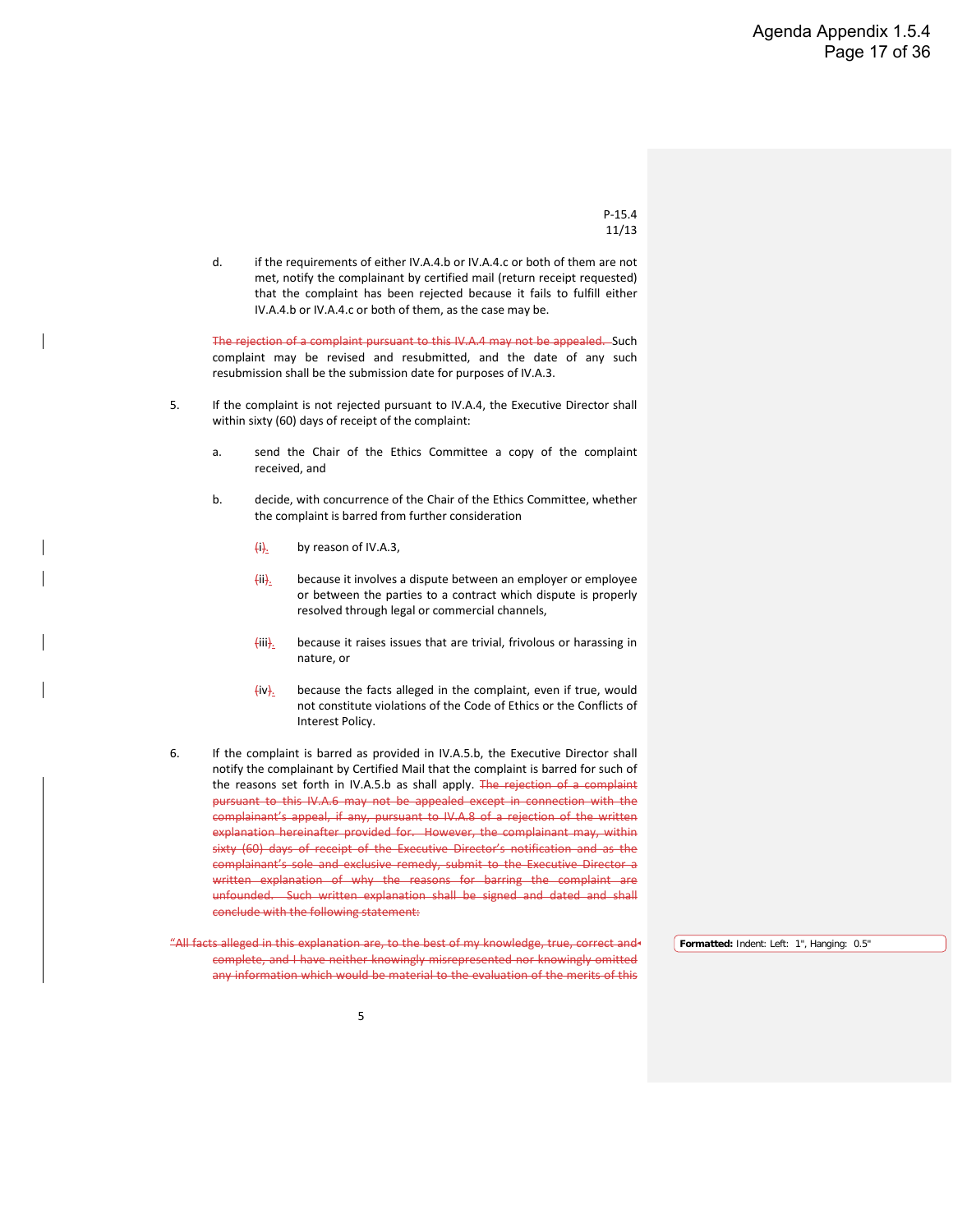d. if the requirements of either IV.A.4.b or IV.A.4.c or both of them are not met, notify the complainant by certified mail (return receipt requested) that the complaint has been rejected because it fails to fulfill either IV.A.4.b or IV.A.4.c or both of them, as the case may be.

The rejection of a complaint pursuant to this IV.A.4 may not be appealed. Such complaint may be revised and resubmitted, and the date of any such resubmission shall be the submission date for purposes of IV.A.3.

- 5. If the complaint is not rejected pursuant to IV.A.4, the Executive Director shall within sixty (60) days of receipt of the complaint:
	- a. send the Chair of the Ethics Committee a copy of the complaint received, and
	- b. decide, with concurrence of the Chair of the Ethics Committee, whether the complaint is barred from further consideration
		- $(i)$ . by reason of IV.A.3,
		- (ii). because it involves a dispute between an employer or employee or between the parties to a contract which dispute is properly resolved through legal or commercial channels,
		- $\overline{\text{fiii}}_2$  because it raises issues that are trivial, frivolous or harassing in nature, or
		- (iv). because the facts alleged in the complaint, even if true, would not constitute violations of the Code of Ethics or the Conflicts of Interest Policy.
- 6. If the complaint is barred as provided in IV.A.5.b, the Executive Director shall notify the complainant by Certified Mail that the complaint is barred for such of the reasons set forth in IV.A.5.b as shall apply. The rejection of a complaint pursuant to this IV.A.6 may not be appealed except in connection with the complainant's appeal, if any, pursuant to IV.A.8 of a rejection of the written explanation hereinafter provided for. However, the complainant may, within sixty (60) days of receipt of the Executive Director's notification and as the complainant's sole and exclusive remedy, submit to the Executive Director a written explanation of why the reasons for barring the complaint are unfounded. Such written explanation shall be signed and dated and shall conclude with the following statement:
- "All facts alleged in this explanation are, to the best of my knowledge, true, correct and+ complete, and I have neither knowingly misrepresented nor knowingly omitted any information which would be material to the evaluation of the merits of this **Formatted:** Indent: Left: 1", Hanging: 0.5"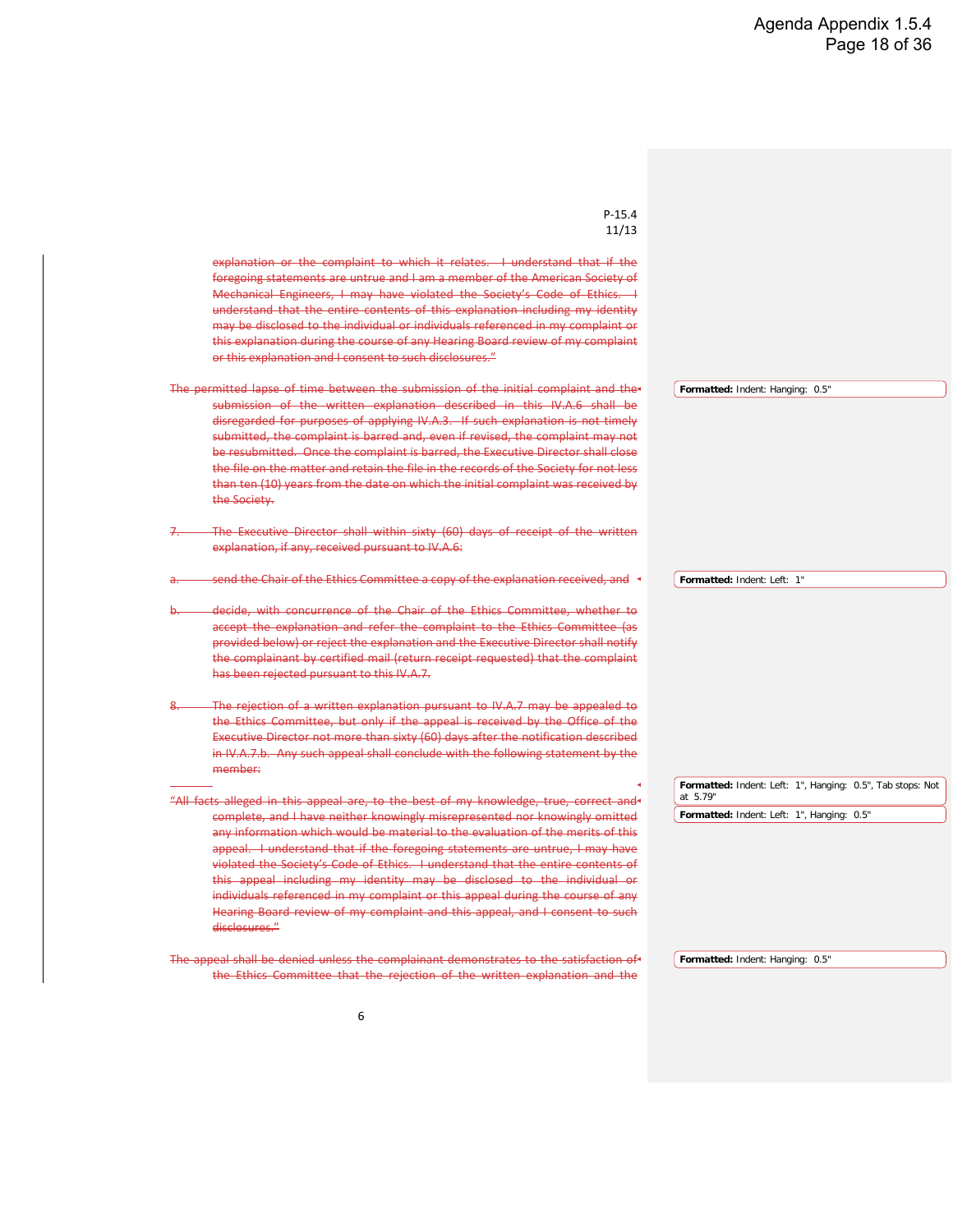| $P-15.4$<br>11/13                                                                                                                                                                                                                                                                                                                                                                                                                                                                                                                                                                                                                                                                       |                                                                        |
|-----------------------------------------------------------------------------------------------------------------------------------------------------------------------------------------------------------------------------------------------------------------------------------------------------------------------------------------------------------------------------------------------------------------------------------------------------------------------------------------------------------------------------------------------------------------------------------------------------------------------------------------------------------------------------------------|------------------------------------------------------------------------|
| explanation or the complaint to which it relates.<br>+ understand that if the<br>foregoing statements are untrue and I am a member of the American Society of<br>Mechanical Engineers, I may have violated the Society's Code of Ethics. -<br>understand that the entire contents of this explanation including my identity<br>may be disclosed to the individual or individuals referenced in my complaint or<br>this explanation during the course of any Hearing Board review of my complaint<br>or this explanation and I consent to such disclosures."                                                                                                                             |                                                                        |
| The permitted lapse of time between the submission of the initial complaint and the<br>submission of the written explanation described in this IV.A.6 shall be<br>disregarded for purposes of applying IV.A.3. If such explanation is not timely<br>submitted, the complaint is barred and, even if revised, the complaint may not<br>be resubmitted. Once the complaint is barred, the Executive Director shall close<br>the file on the matter and retain the file in the records of the Society for not less<br>than ten (10) years from the date on which the initial complaint was received by<br>the Society.                                                                     | Formatted: Indent: Hanging: 0.5"                                       |
| The Executive Director shall within sixty (60) days of receipt of the written<br>explanation, if any, received pursuant to IV.A.6:                                                                                                                                                                                                                                                                                                                                                                                                                                                                                                                                                      |                                                                        |
| send the Chair of the Ethics Committee a copy of the explanation received, and                                                                                                                                                                                                                                                                                                                                                                                                                                                                                                                                                                                                          | Formatted: Indent: Left: 1"                                            |
| decide, with concurrence of the Chair of the Ethics Committee, whether to<br>accept the explanation and refer the complaint to the Ethics Committee (as<br>provided below) or reject the explanation and the Executive Director shall notify<br>the complainant by certified mail (return receipt requested) that the complaint<br>has been rejected pursuant to this IV.A.7.                                                                                                                                                                                                                                                                                                           |                                                                        |
| The rejection of a written explanation pursuant to IV.A.7 may be appealed to<br>the Ethics Committee, but only if the appeal is received by the Office of the<br>Executive Director not more than sixty (60) days after the notification described<br>in IV.A.7.b. Any such appeal shall conclude with the following statement by the<br>member:                                                                                                                                                                                                                                                                                                                                        |                                                                        |
|                                                                                                                                                                                                                                                                                                                                                                                                                                                                                                                                                                                                                                                                                         | Formatted: Indent: Left: 1", Hanging: 0.5", Tab stops: Not<br>at 5.79" |
| "All facts alleged in this appeal are, to the best of my knowledge, true, correct and<br>complete, and I have neither knowingly misrepresented nor knowingly omitted<br>any information which would be material to the evaluation of the merits of this<br>appeal. I understand that if the foregoing statements are untrue. I may have<br>violated the Society's Code of Ethics. I understand that the entire contents of<br>this appeal including my identity may be disclosed to the individual or<br>individuals referenced in my complaint or this appeal during the course of any<br>Hearing Board review of my complaint and this appeal, and I consent to such<br>disclosures." | Formatted: Indent: Left: 1", Hanging: 0.5"                             |
| The appeal shall be denied unless the complainant demonstrates to the satisfaction of<br>the Ethics Committee that the rejection of the written explanation and the                                                                                                                                                                                                                                                                                                                                                                                                                                                                                                                     | Formatted: Indent: Hanging: 0.5"                                       |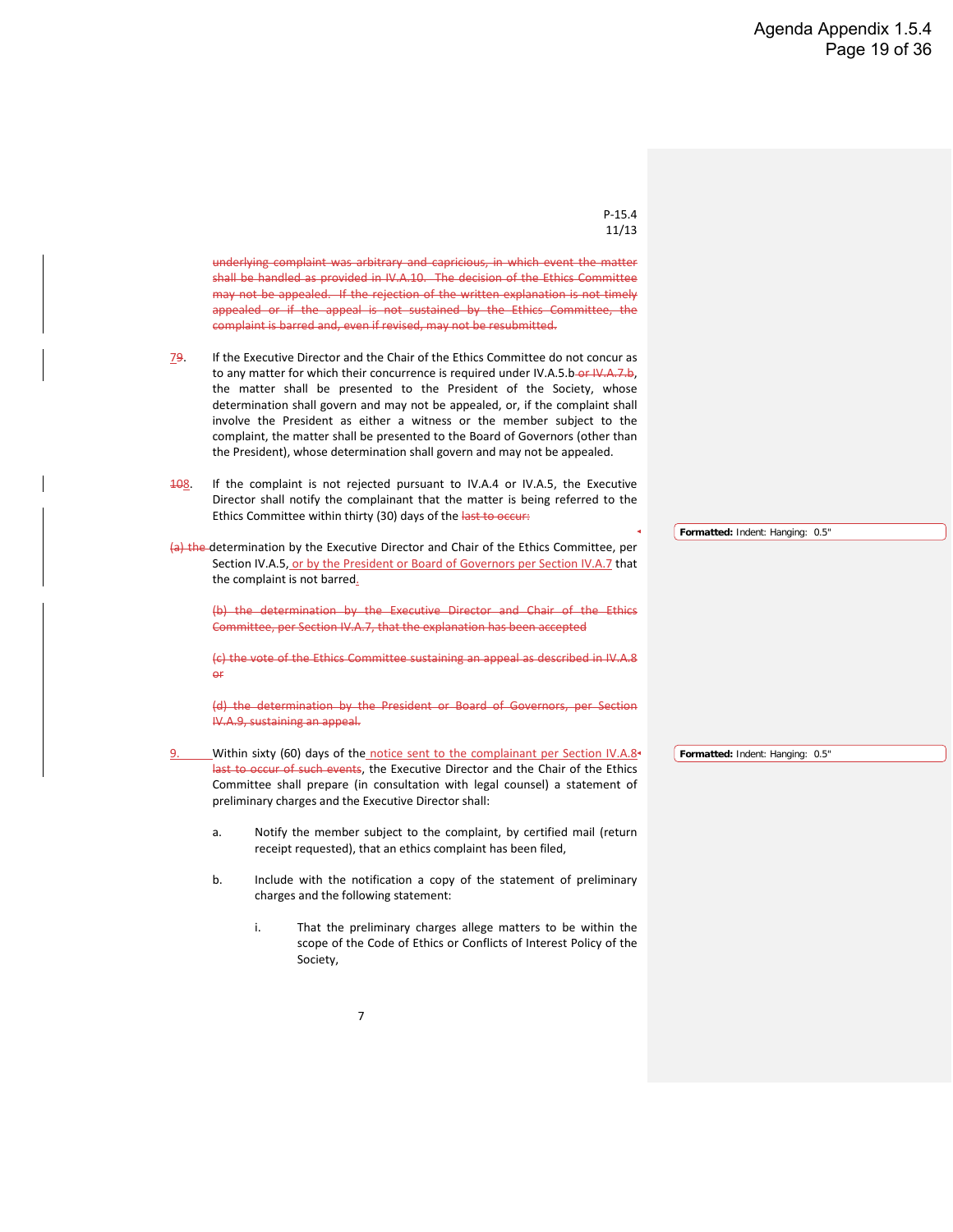P-15.4 11/13 underlying complaint was arbitrary and capricious, in which event the matter shall be handled as provided in IV.A.10. The decision of the Ethics Committee may not be appealed. If the rejection of the written explanation is not timely appealed or if the appeal is not sustained by the Ethics Committee, the complaint is barred and, even if revised, may not be resubmitted.  $79.$  If the Executive Director and the Chair of the Ethics Committee do not concur as to any matter for which their concurrence is required under IV.A.5.b-or IV.A.7.b, the matter shall be presented to the President of the Society, whose determination shall govern and may not be appealed, or, if the complaint shall involve the President as either a witness or the member subject to the complaint, the matter shall be presented to the Board of Governors (other than the President), whose determination shall govern and may not be appealed. 108. If the complaint is not rejected pursuant to IV.A.4 or IV.A.5, the Executive Director shall notify the complainant that the matter is being referred to the Ethics Committee within thirty (30) days of the last to occur: (a) the determination by the Executive Director and Chair of the Ethics Committee, per Section IV.A.5, or by the President or Board of Governors per Section IV.A.7 that the complaint is not barred. (b) the determination by the Executive Director and Chair of the Ethics Committee, per Section IV.A.7, that the explanation has been accepted (c) the vote of the Ethics Committee sustaining an appeal as described in IV.A.8 or (d) the determination by the President or Board of Governors, per Section IV.A.9, sustaining an appeal. Within sixty (60) days of the notice sent to the complainant per Section IV.A.8<sup>+</sup> last to occur of such events, the Executive Director and the Chair of the Ethics Committee shall prepare (in consultation with legal counsel) a statement of preliminary charges and the Executive Director shall: a. Notify the member subject to the complaint, by certified mail (return receipt requested), that an ethics complaint has been filed, b. Include with the notification a copy of the statement of preliminary charges and the following statement: i. That the preliminary charges allege matters to be within the scope of the Code of Ethics or Conflicts of Interest Policy of the Society, **Formatted:** Indent: Hanging: 0.5" **Formatted:** Indent: Hanging: 0.5"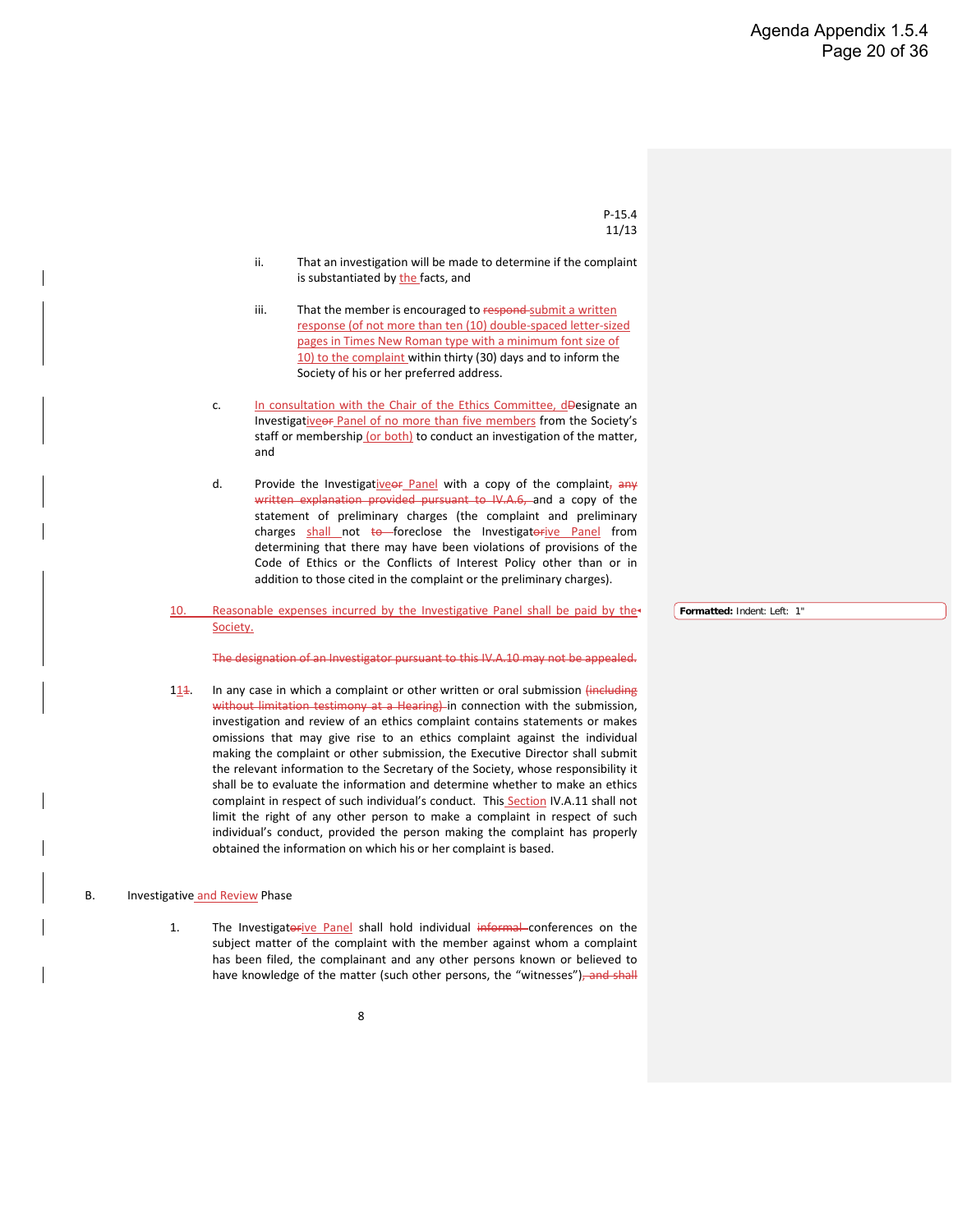- ii. That an investigation will be made to determine if the complaint is substantiated by the facts, and
- iii. That the member is encouraged to respond-submit a written response (of not more than ten (10) double-spaced letter-sized pages in Times New Roman type with a minimum font size of 10) to the complaint within thirty (30) days and to inform the Society of his or her preferred address.
- c. In consultation with the Chair of the Ethics Committee, dDesignate an Investigativeor Panel of no more than five members from the Society's staff or membership (or both) to conduct an investigation of the matter, and
- d. Provide the Investigative of Panel with a copy of the complaint,  $\frac{dy}{dx}$ written explanation provided pursuant to IV.A.6, and a copy of the statement of preliminary charges (the complaint and preliminary charges shall not to foreclose the Investigatorive Panel from determining that there may have been violations of provisions of the Code of Ethics or the Conflicts of Interest Policy other than or in addition to those cited in the complaint or the preliminary charges).
- 10. Reasonable expenses incurred by the Investigative Panel shall be paid by the Society.

**Formatted:** Indent: Left: 1"

The designation of an Investigator pursuant to this IV.A.10 may not be appealed.

114. In any case in which a complaint or other written or oral submission (including without limitation testimony at a Hearing) in connection with the submission, investigation and review of an ethics complaint contains statements or makes omissions that may give rise to an ethics complaint against the individual making the complaint or other submission, the Executive Director shall submit the relevant information to the Secretary of the Society, whose responsibility it shall be to evaluate the information and determine whether to make an ethics complaint in respect of such individual's conduct. This Section IV.A.11 shall not limit the right of any other person to make a complaint in respect of such individual's conduct, provided the person making the complaint has properly obtained the information on which his or her complaint is based.

#### B. Investigative and Review Phase

1. The Investigatorive Panel shall hold individual informal conferences on the subject matter of the complaint with the member against whom a complaint has been filed, the complainant and any other persons known or believed to have knowledge of the matter (such other persons, the "witnesses")<del>, and shall</del>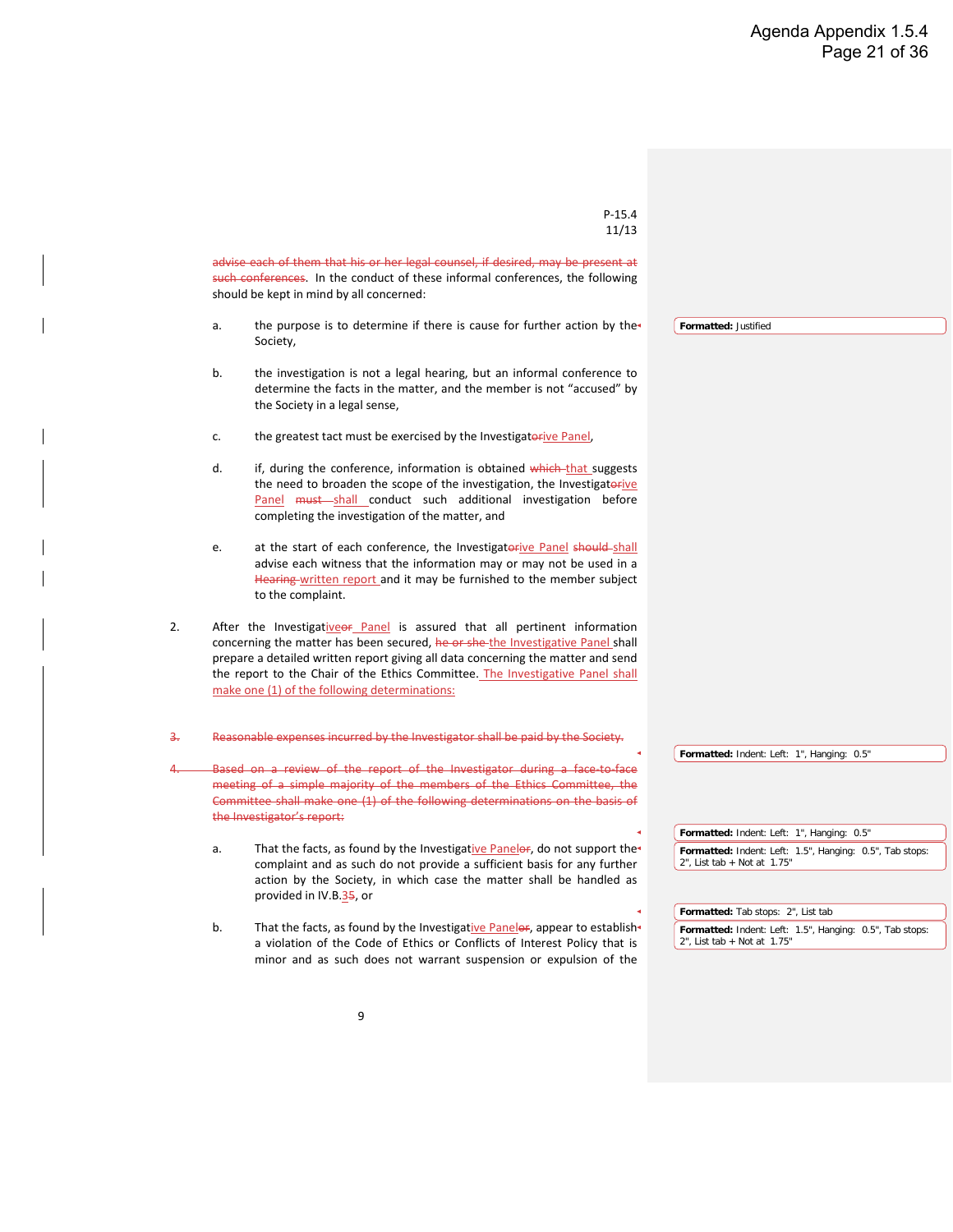|    | $P-15.4$<br>11/13                                                                                                                                                                                                                                                                                                                                                                   |                                                                                                                                          |
|----|-------------------------------------------------------------------------------------------------------------------------------------------------------------------------------------------------------------------------------------------------------------------------------------------------------------------------------------------------------------------------------------|------------------------------------------------------------------------------------------------------------------------------------------|
|    | advise each of them that his or her legal counsel, if desired, may be present at<br>such conferences. In the conduct of these informal conferences, the following                                                                                                                                                                                                                   |                                                                                                                                          |
|    | should be kept in mind by all concerned:                                                                                                                                                                                                                                                                                                                                            |                                                                                                                                          |
| a. | the purpose is to determine if there is cause for further action by the<br>Society,                                                                                                                                                                                                                                                                                                 | Formatted: Justified                                                                                                                     |
| b. | the investigation is not a legal hearing, but an informal conference to<br>determine the facts in the matter, and the member is not "accused" by<br>the Society in a legal sense,                                                                                                                                                                                                   |                                                                                                                                          |
| c. | the greatest tact must be exercised by the Investigatorive Panel,                                                                                                                                                                                                                                                                                                                   |                                                                                                                                          |
| d. | if, during the conference, information is obtained which-that suggests<br>the need to broaden the scope of the investigation, the Investigatorive<br>Panel must shall conduct such additional investigation before<br>completing the investigation of the matter, and                                                                                                               |                                                                                                                                          |
| e. | at the start of each conference, the Investigatorive Panel should shall<br>advise each witness that the information may or may not be used in a<br>Hearing-written report and it may be furnished to the member subject<br>to the complaint.                                                                                                                                        |                                                                                                                                          |
| 2. | After the Investigativeer Panel is assured that all pertinent information<br>concerning the matter has been secured, he or she-the Investigative Panel shall<br>prepare a detailed written report giving all data concerning the matter and send<br>the report to the Chair of the Ethics Committee. The Investigative Panel shall<br>make one (1) of the following determinations: |                                                                                                                                          |
| з. | Reasonable expenses incurred by the Investigator shall be paid by the Society.                                                                                                                                                                                                                                                                                                      |                                                                                                                                          |
|    | Based on a review of the report of the Investigator during a face-to-face<br>meeting of a simple majority of the members of the Ethics Committee, the<br>Committee shall make one (1) of the following determinations on the basis of<br>the Investigator's report:                                                                                                                 | Formatted: Indent: Left: 1", Hanging: 0.5"                                                                                               |
| a. | That the facts, as found by the Investigative Panelor, do not support the<br>complaint and as such do not provide a sufficient basis for any further<br>action by the Society, in which case the matter shall be handled as<br>provided in IV.B.35, or                                                                                                                              | Formatted: Indent: Left: 1", Hanging: 0.5"<br>Formatted: Indent: Left: 1.5", Hanging: 0.5", Tab stops:<br>$2$ ", List tab + Not at 1.75" |
| b. | That the facts, as found by the Investigative Panelor, appear to establish<br>a violation of the Code of Ethics or Conflicts of Interest Policy that is<br>minor and as such does not warrant suspension or expulsion of the                                                                                                                                                        | Formatted: Tab stops: 2", List tab<br>Formatted: Indent: Left: 1.5", Hanging: 0.5", Tab stops:<br>$2$ ", List tab + Not at 1.75"         |

 $\overline{\phantom{a}}$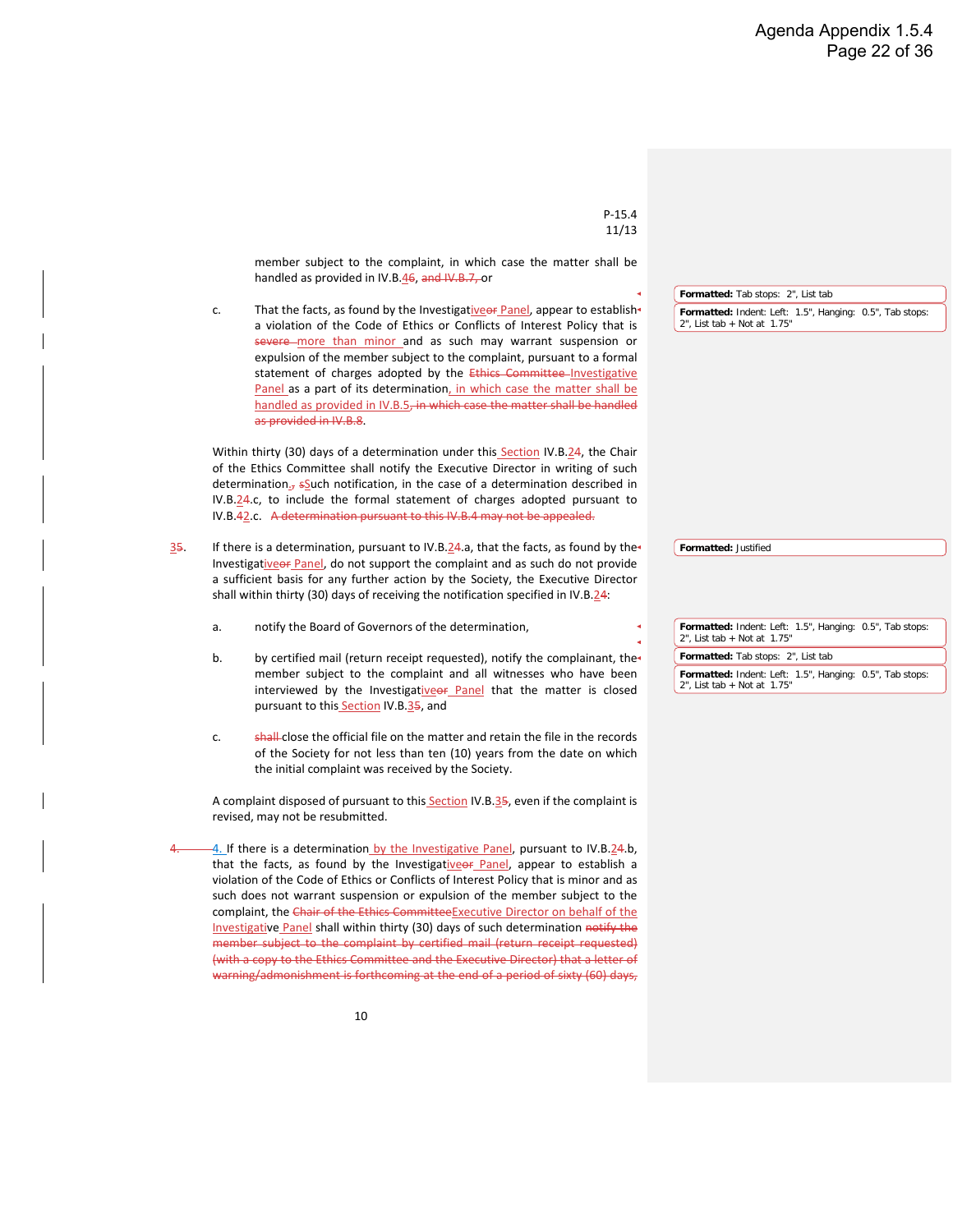|    | $P-15.4$<br>11/13                                                                                                                                                              |                                                                                               |  |
|----|--------------------------------------------------------------------------------------------------------------------------------------------------------------------------------|-----------------------------------------------------------------------------------------------|--|
|    |                                                                                                                                                                                |                                                                                               |  |
|    | member subject to the complaint, in which case the matter shall be<br>handled as provided in IV.B.46, and IV.B.7, or                                                           |                                                                                               |  |
| c. | That the facts, as found by the Investigative of Panel, appear to establish                                                                                                    | Formatted: Tab stops: 2", List tab                                                            |  |
|    | a violation of the Code of Ethics or Conflicts of Interest Policy that is                                                                                                      | Formatted: Indent: Left: 1.5", Hanging: 0.5", Tab stops:<br>2", List tab + Not at 1.75"       |  |
|    | severe more than minor and as such may warrant suspension or                                                                                                                   |                                                                                               |  |
|    | expulsion of the member subject to the complaint, pursuant to a formal<br>statement of charges adopted by the Ethics Committee-Investigative                                   |                                                                                               |  |
|    | Panel as a part of its determination, in which case the matter shall be                                                                                                        |                                                                                               |  |
|    | handled as provided in IV.B.5, in which case the matter shall be handled                                                                                                       |                                                                                               |  |
|    | as provided in IV.B.8.                                                                                                                                                         |                                                                                               |  |
|    | Within thirty (30) days of a determination under this Section IV.B.24, the Chair                                                                                               |                                                                                               |  |
|    | of the Ethics Committee shall notify the Executive Director in writing of such<br>determination <sub>J</sub> , south notification, in the case of a determination described in |                                                                                               |  |
|    | IV.B.24.c, to include the formal statement of charges adopted pursuant to                                                                                                      |                                                                                               |  |
|    | IV.B.42.c. A determination pursuant to this IV.B.4 may not be appealed.                                                                                                        |                                                                                               |  |
|    | If there is a determination, pursuant to IV.B.24.a, that the facts, as found by the                                                                                            | Formatted: Justified                                                                          |  |
|    | Investigative of Panel, do not support the complaint and as such do not provide                                                                                                |                                                                                               |  |
|    | a sufficient basis for any further action by the Society, the Executive Director                                                                                               |                                                                                               |  |
|    | shall within thirty (30) days of receiving the notification specified in IV.B. $24$ :                                                                                          |                                                                                               |  |
| a. | notify the Board of Governors of the determination,                                                                                                                            | Formatted: Indent: Left: 1.5", Hanging: 0.5", Tab stops:<br>$2$ ", List tab + Not at $1.75$ " |  |
| b. | by certified mail (return receipt requested), notify the complainant, the                                                                                                      | Formatted: Tab stops: 2", List tab                                                            |  |
|    | member subject to the complaint and all witnesses who have been                                                                                                                | Formatted: Indent: Left: 1.5", Hanging: 0.5", Tab stops:<br>$2"$ , List tab + Not at 1.75"    |  |
|    | interviewed by the Investigative of Panel that the matter is closed<br>pursuant to this Section IV.B.35, and                                                                   |                                                                                               |  |
|    |                                                                                                                                                                                |                                                                                               |  |
| c. | shall-close the official file on the matter and retain the file in the records<br>of the Society for not less than ten (10) years from the date on which                       |                                                                                               |  |
|    | the initial complaint was received by the Society.                                                                                                                             |                                                                                               |  |
|    | A complaint disposed of pursuant to this Section IV.B.35, even if the complaint is                                                                                             |                                                                                               |  |
|    | revised, may not be resubmitted.                                                                                                                                               |                                                                                               |  |
|    |                                                                                                                                                                                |                                                                                               |  |
|    | 4. If there is a determination by the Investigative Panel, pursuant to IV.B.24.b,<br>that the facts, as found by the Investigativeor Panel, appear to establish a              |                                                                                               |  |
|    | violation of the Code of Ethics or Conflicts of Interest Policy that is minor and as                                                                                           |                                                                                               |  |
|    | such does not warrant suspension or expulsion of the member subject to the                                                                                                     |                                                                                               |  |
|    | complaint, the Chair of the Ethics Committee Executive Director on behalf of the<br>Investigative Panel shall within thirty (30) days of such determination notify the         |                                                                                               |  |
|    | member subject to the complaint by certified mail (return receipt requested)                                                                                                   |                                                                                               |  |
|    | (with a copy to the Ethics Committee and the Executive Director) that a letter of<br>warning/admonishment is forthcoming at the end of a period of sixty (60) days,            |                                                                                               |  |
|    |                                                                                                                                                                                |                                                                                               |  |
|    | 10                                                                                                                                                                             |                                                                                               |  |
|    |                                                                                                                                                                                |                                                                                               |  |
|    |                                                                                                                                                                                |                                                                                               |  |

 $\mathsf{l}$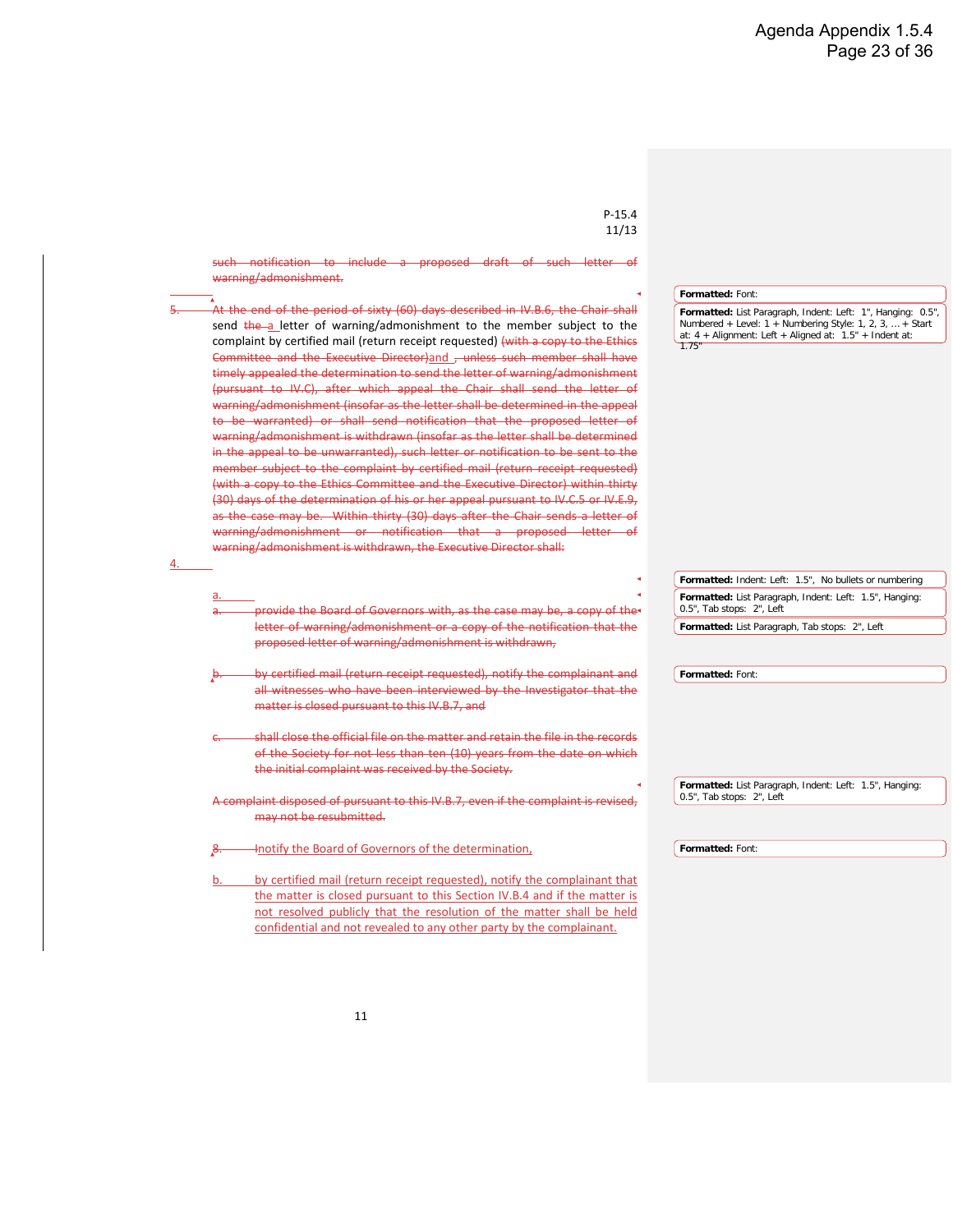![](_page_25_Figure_1.jpeg)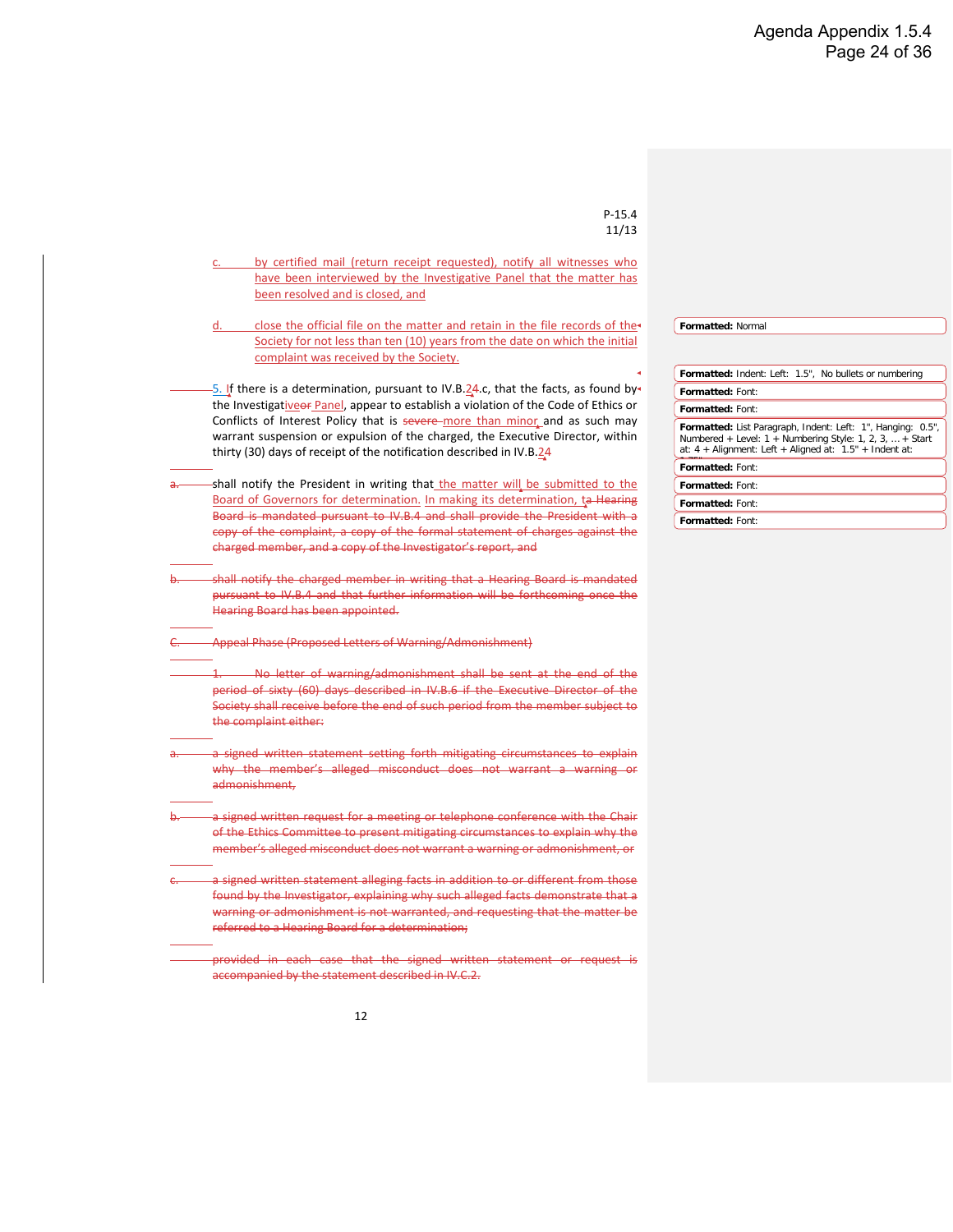| $P-15.4$                                                                                                                                                     |                                                                                                                         |
|--------------------------------------------------------------------------------------------------------------------------------------------------------------|-------------------------------------------------------------------------------------------------------------------------|
| 11/13                                                                                                                                                        |                                                                                                                         |
|                                                                                                                                                              |                                                                                                                         |
| by certified mail (return receipt requested), notify all witnesses who<br>c.                                                                                 |                                                                                                                         |
| have been interviewed by the Investigative Panel that the matter has                                                                                         |                                                                                                                         |
| been resolved and is closed, and                                                                                                                             |                                                                                                                         |
|                                                                                                                                                              |                                                                                                                         |
| close the official file on the matter and retain in the file records of the-<br>d.                                                                           | Formatted: Normal                                                                                                       |
| Society for not less than ten (10) years from the date on which the initial                                                                                  |                                                                                                                         |
| complaint was received by the Society.                                                                                                                       |                                                                                                                         |
|                                                                                                                                                              | Formatted: Indent: Left: 1.5", No bullets or numbering                                                                  |
| -5. If there is a determination, pursuant to IV.B.24.c, that the facts, as found by                                                                          | Formatted: Font:                                                                                                        |
| the Investigativeor Panel, appear to establish a violation of the Code of Ethics or                                                                          | Formatted: Font:                                                                                                        |
| Conflicts of Interest Policy that is severe more than minor and as such may                                                                                  | Formatted: List Paragraph, Indent: Left: 1", Hanging: 0.5",                                                             |
| warrant suspension or expulsion of the charged, the Executive Director, within                                                                               | Numbered + Level: 1 + Numbering Style: 1, 2, 3,  + Start<br>at: $4 +$ Alignment: Left + Aligned at: $1.5" +$ Indent at: |
| thirty (30) days of receipt of the notification described in IV.B.24                                                                                         |                                                                                                                         |
|                                                                                                                                                              | Formatted: Font:                                                                                                        |
| -shall notify the President in writing that the matter will be submitted to the                                                                              | Formatted: Font:                                                                                                        |
| Board of Governors for determination. In making its determination, ta Hearing<br>Board is mandated pursuant to IV.B.4 and shall provide the President with a | Formatted: Font:                                                                                                        |
| copy of the complaint, a copy of the formal statement of charges against the                                                                                 | Formatted: Font:                                                                                                        |
| charged member, and a copy of the Investigator's report, and                                                                                                 |                                                                                                                         |
|                                                                                                                                                              |                                                                                                                         |
| shall notify the charged member in writing that a Hearing Board is mandated                                                                                  |                                                                                                                         |
| pursuant to IV.B.4 and that further information will be forthcoming once the                                                                                 |                                                                                                                         |
| Hearing Board has been appointed.                                                                                                                            |                                                                                                                         |
|                                                                                                                                                              |                                                                                                                         |
| Appeal Phase (Proposed Letters of Warning/Admonishment)                                                                                                      |                                                                                                                         |
|                                                                                                                                                              |                                                                                                                         |
| No letter of warning/admonishment shall be sent at the end of the                                                                                            |                                                                                                                         |
| period of sixty (60) days described in IV.B.6 if the Executive Director of the                                                                               |                                                                                                                         |
| Society shall receive before the end of such period from the member subject to                                                                               |                                                                                                                         |
| the complaint either:                                                                                                                                        |                                                                                                                         |
|                                                                                                                                                              |                                                                                                                         |
| a signed written statement setting forth mitigating circumstances to explain                                                                                 |                                                                                                                         |
| why the member's alleged misconduct does not warrant a warning or                                                                                            |                                                                                                                         |
| admonishment,                                                                                                                                                |                                                                                                                         |
|                                                                                                                                                              |                                                                                                                         |
| a signed written request for a meeting or telephone conference with the Chair                                                                                |                                                                                                                         |
| of the Ethics Committee to present mitigating circumstances to explain why the                                                                               |                                                                                                                         |
| member's alleged misconduct does not warrant a warning or admonishment, or                                                                                   |                                                                                                                         |
| a signed written statement alleging facts in addition to or different from those                                                                             |                                                                                                                         |
| found by the Investigator, explaining why such alleged facts demonstrate that a                                                                              |                                                                                                                         |
| warning or admonishment is not warranted, and requesting that the matter be                                                                                  |                                                                                                                         |
| referred to a Hearing Board for a determination;                                                                                                             |                                                                                                                         |
|                                                                                                                                                              |                                                                                                                         |
| provided in each case that the signed written statement or request is                                                                                        |                                                                                                                         |
| accompanied by the statement described in IV.C.2.                                                                                                            |                                                                                                                         |
|                                                                                                                                                              |                                                                                                                         |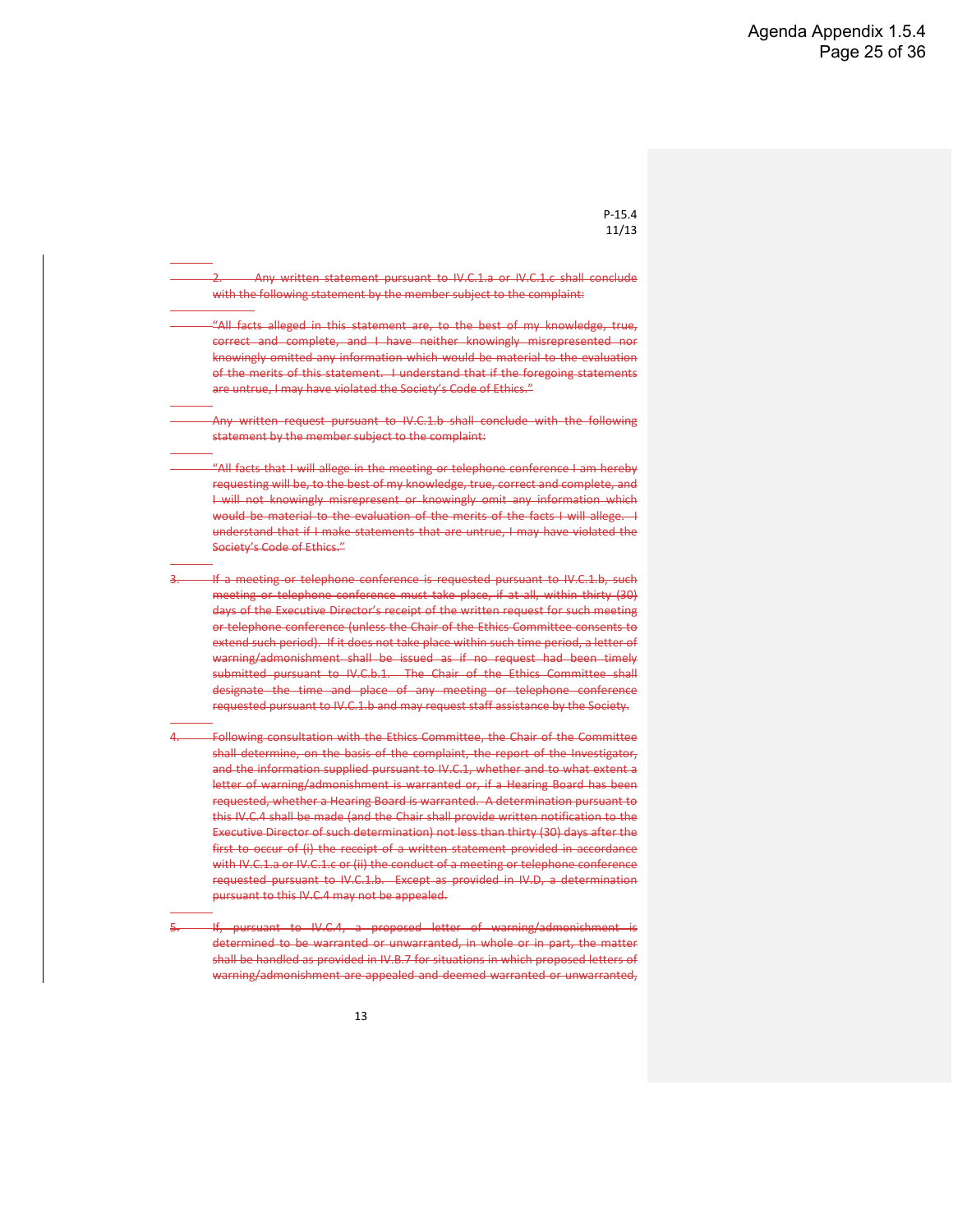2. Any written statement pursuant to IV.C.1.a or IV.C.1.c shall conclude with the following statement by the member subject to the complaint:

"All facts alleged in this statement are, to the best of my knowledge, true, correct and complete, and I have neither knowingly misrepresented nor knowingly omitted any information which would be material to the evaluation of the merits of this statement. I understand that if the foregoing statements are untrue, I may have violated the Society's Code of Ethics."

Any written request pursuant to IV.C.1.b shall conclude with the following statement by the member subject to the complaint:

"All facts that I will allege in the meeting or telephone conference I am hereby requesting will be, to the best of my knowledge, true, correct and complete, and I will not knowingly misrepresent or knowingly omit any information which would be material to the evaluation of the merits of the facts I will allege.  $\overline{1}$ understand that if I make statements that are untrue, I may have violated the Society's Code of Ethics."

If a meeting or telephone conference is requested pursuant to IV.C.1.b, such meeting or telephone conference must take place, if at all, within thirty (30) days of the Executive Director's receipt of the written request for such meeting or telephone conference (unless the Chair of the Ethics Committee consents to extend such period). If it does not take place within such time period, a letter of warning/admonishment shall be issued as if no request had been timely submitted pursuant to IV.C.b.1. The Chair of the Ethics Committee shall designate the time and place of any meeting or telephone conference requested pursuant to IV.C.1.b and may request staff assistance by the Society.

<sup>4.</sup> Following consultation with the Ethics Committee, the Chair of the Committee shall determine, on the basis of the complaint, the report of the Investigator, and the information supplied pursuant to IV.C.1, whether and to what extent a letter of warning/admonishment is warranted or, if a Hearing Board has been requested, whether a Hearing Board is warranted. A determination pursuant to this IV.C.4 shall be made (and the Chair shall provide written notification to the Executive Director of such determination) not less than thirty (30) days after the first to occur of (i) the receipt of a written statement provided in accordance with IV.C.1.a or IV.C.1.c or (ii) the conduct of a meeting or telephone conference requested pursuant to IV.C.1.b. Except as provided in IV.D, a determination pursuant to this IV.C.4 may not be appealed.

If, pursuant to IV.C.4, a proposed letter of warning/admonishment is determined to be warranted or unwarranted, in whole or in part, the matter shall be handled as provided in IV.B.7 for situations in which proposed letters of warning/admonishment are appealed and deemed warranted or unwarranted,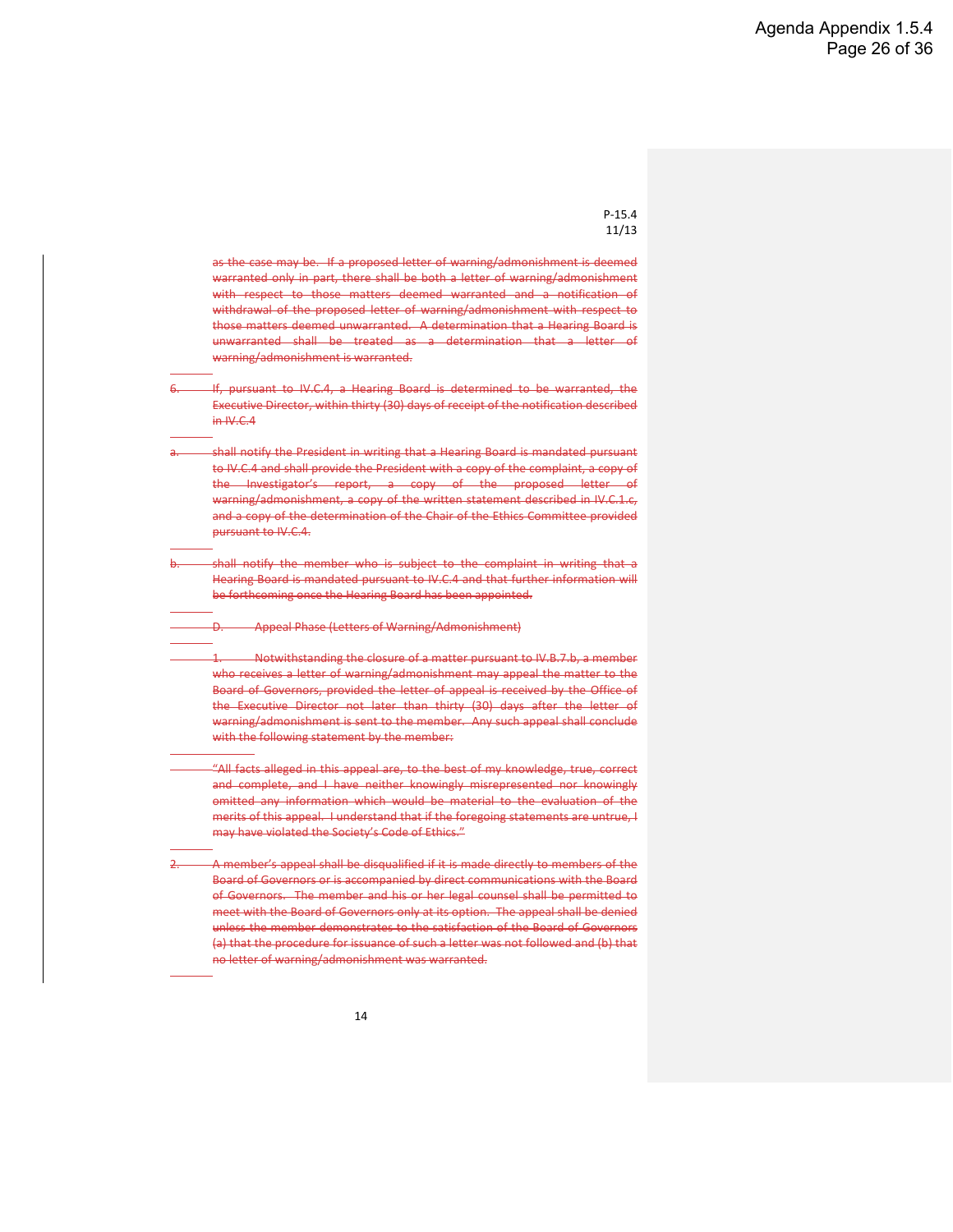as the case may be. If a proposed letter of warning/admonishment is deemed warranted only in part, there shall be both a letter of warning/admonishment with respect to those matters deemed warranted and a notification of withdrawal of the proposed letter of warning/admonishment with respect to those matters deemed unwarranted. A determination that a Hearing Board is unwarranted shall be treated as a determination that a letter of warning/admonishment is warranted.

6. If, pursuant to IV.C.4, a Hearing Board is determined to be warranted, the Executive Director, within thirty (30) days of receipt of the notification described  $in W.C.4$ 

- shall notify the President in writing that a Hearing Board is mandated pursuant to IV.C.4 and shall provide the President with a copy of the complaint, a copy of the Investigator's report, a copy of the proposed letter of warning/admonishment, a copy of the written statement described in IV.C.1.c, and a copy of the determination of the Chair of the Ethics Committee provided pursuant to IV.C.4.
- shall notify the member who is subject to the complaint in writing that a Hearing Board is mandated pursuant to IV.C.4 and that further information will be forthcoming once the Hearing Board has been appointed.
	- D. Appeal Phase (Letters of Warning/Admonishment)

1. Notwithstanding the closure of a matter pursuant to IV.B.7.b, a member who receives a letter of warning/admonishment may appeal the matter to the Board of Governors, provided the letter of appeal is received by the Office of the Executive Director not later than thirty (30) days after the letter of warning/admonishment is sent to the member. Any such appeal shall conclude with the following statement by the member:

- "All facts alleged in this appeal are, to the best of my knowledge, true, correct and complete, and I have neither knowingly misrepresented nor knowingly omitted any information which would be material to the evaluation of the merits of this appeal. I understand that if the foregoing statements are untrue, I may have violated the Society's Code of Ethics."
- A member's appeal shall be disqualified if it is made directly to members of the Board of Governors or is accompanied by direct communications with the Board of Governors. The member and his or her legal counsel shall be permitted to meet with the Board of Governors only at its option. The appeal shall be denied unless the member demonstrates to the satisfaction of the Board of Governors (a) that the procedure for issuance of such a letter was not followed and (b) that no letter of warning/admonishment was warranted.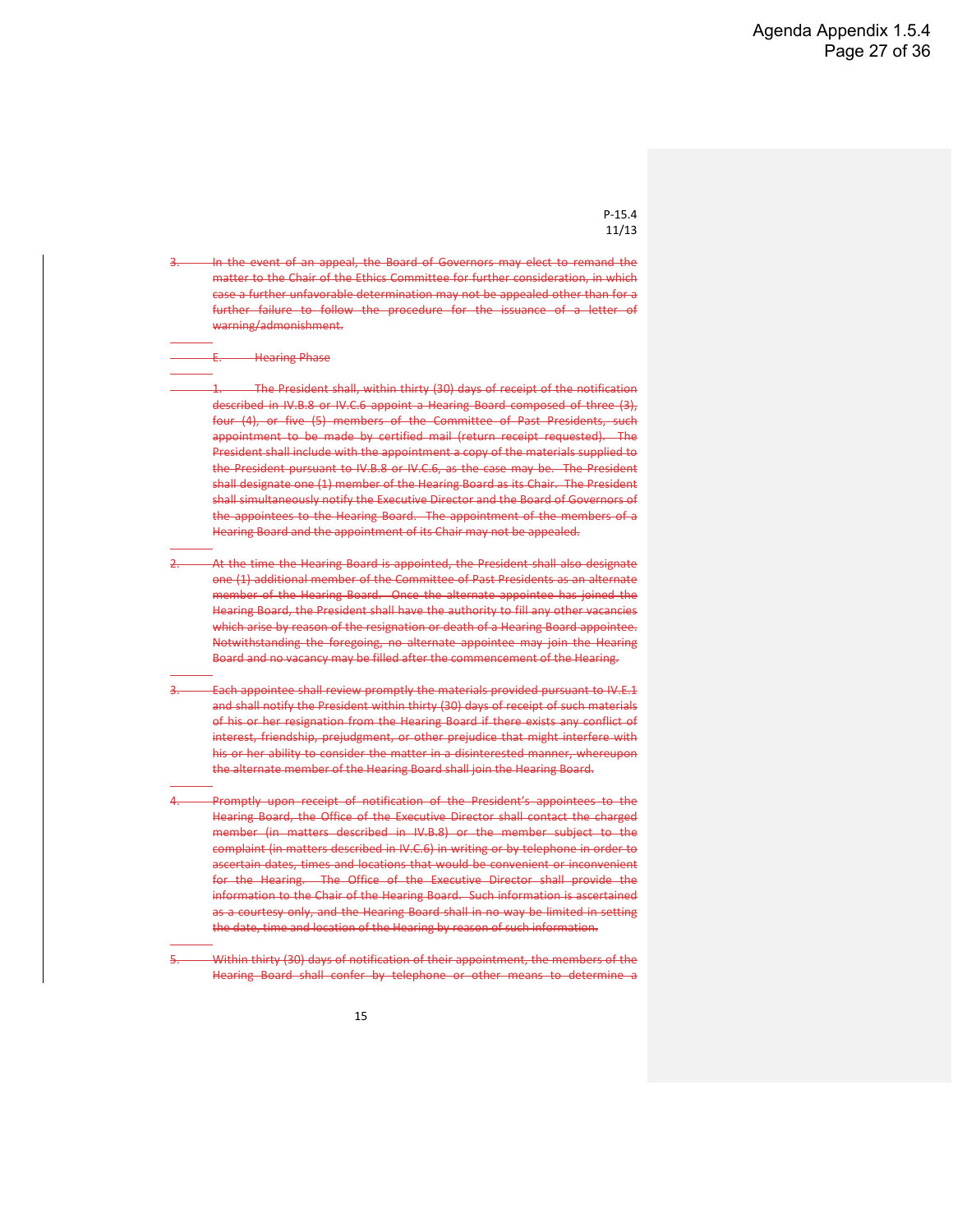In the event of an appeal, the Board of Governors may elect to remand the matter to the Chair of the Ethics Committee for further consideration, in which case a further unfavorable determination may not be appealed other than for a further failure to follow the procedure for the issuance of a letter of warning/admonishment.

**Hearing Phase** 

The President shall, within thirty (30) days of receipt of the notification described in IV.B.8 or IV.C.6 appoint a Hearing Board composed of three (3), four (4), or five (5) members of the Committee of Past Presidents, such appointment to be made by certified mail (return receipt requested). The President shall include with the appointment a copy of the materials supplied to the President pursuant to IV.B.8 or IV.C.6, as the case may be. The President shall designate one (1) member of the Hearing Board as its Chair. The President shall simultaneously notify the Executive Director and the Board of Governors of the appointees to the Hearing Board. The appointment of the members of a Hearing Board and the appointment of its Chair may not be appealed.

- At the time the Hearing Board is appointed, the President shall also designate one (1) additional member of the Committee of Past Presidents as an alternate member of the Hearing Board. Once the alternate appointee has joined the Hearing Board, the President shall have the authority to fill any other vacancies which arise by reason of the resignation or death of a Hearing Board appointee. Notwithstanding the foregoing, no alternate appointee may join the Hearing Board and no vacancy may be filled after the commencement of the Hearing.
- Each appointee shall review promptly the materials provided pursuant to IV.E.1 and shall notify the President within thirty (30) days of receipt of such materials of his or her resignation from the Hearing Board if there exists any conflict of interest, friendship, prejudgment, or other prejudice that might interfere with his or her ability to consider the matter in a disinterested manner, whereupon the alternate member of the Hearing Board shall join the Hearing Board.

Promptly upon receipt of notification of the President's appointees to the Hearing Board, the Office of the Executive Director shall contact the charged member (in matters described in IV.B.8) or the member subject to the complaint (in matters described in IV.C.6) in writing or by telephone in order to ascertain dates, times and locations that would be convenient or inconvenient for the Hearing. The Office of the Executive Director shall provide the information to the Chair of the Hearing Board. Such information is ascertained as a courtesy only, and the Hearing Board shall in no way be limited in setting the date, time and location of the Hearing by reason of such information.

Within thirty (30) days of notification of their appointment, the members of the Hearing Board shall confer by telephone or other means to determine a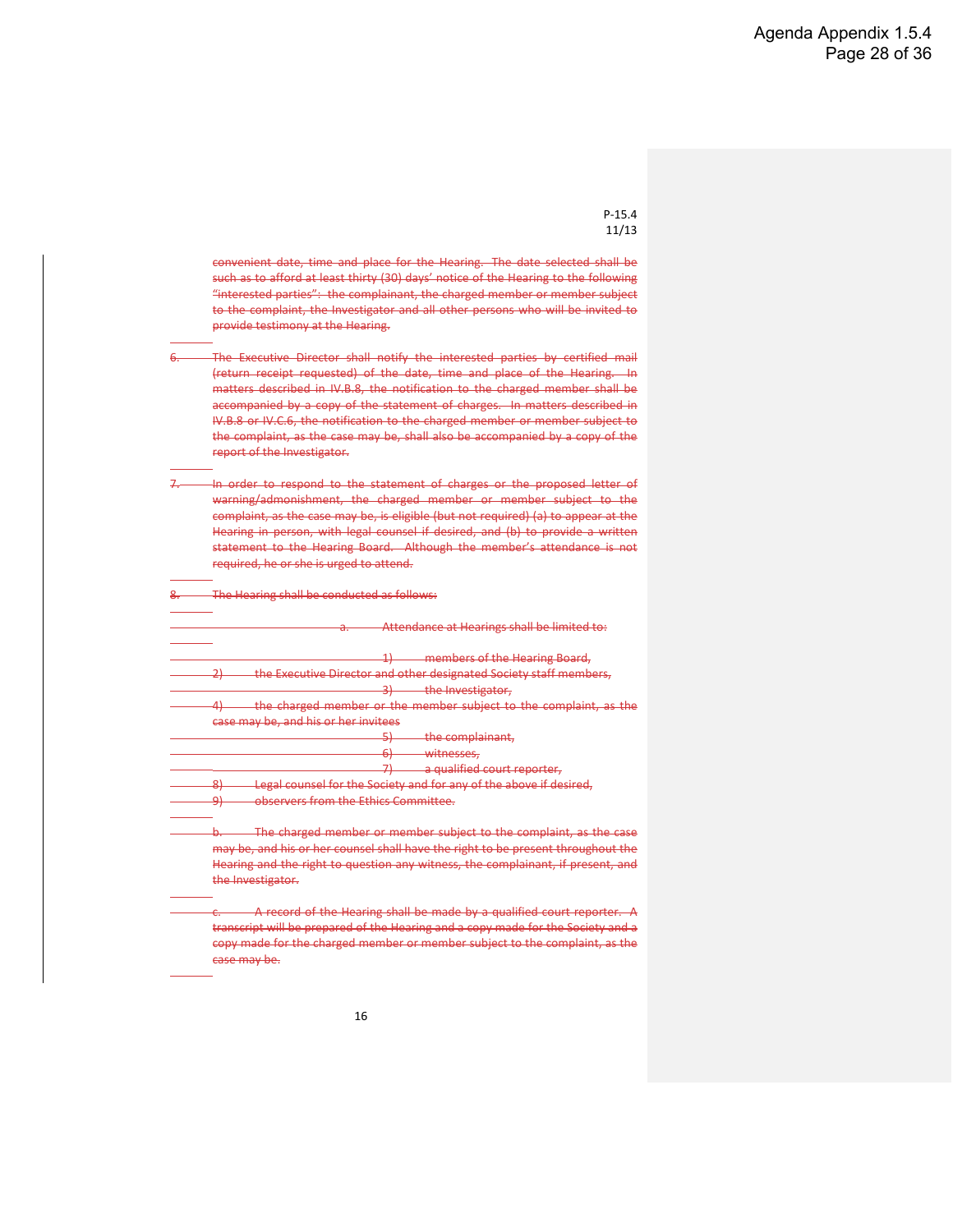convenient date, time and place for the Hearing. The date selected shall be such as to afford at least thirty (30) days' notice of the Hearing to the following "interested parties": the complainant, the charged member or member subject to the complaint, the Investigator and all other persons who will be invited to provide testimony at the Hearing.

- The Executive Director shall notify the interested parties by certified mail (return receipt requested) of the date, time and place of the Hearing. In matters described in IV.B.8, the notification to the charged member shall be accompanied by a copy of the statement of charges. In matters described in IV.B.8 or IV.C.6, the notification to the charged member or member subject to the complaint, as the case may be, shall also be accompanied by a copy of the report of the Investigator.
- In order to respond to the statement of charges or the proposed letter of warning/admonishment, the charged member or member subject to the complaint, as the case may be, is eligible (but not required) (a) to appear at the Hearing in person, with legal counsel if desired, and (b) to provide a written statement to the Hearing Board. Although the member's attendance is not required, he or she is urged to attend.

The Hearing shall be conducted as follows:

|        | members of the Hearing Board,<br>≖                                 |
|--------|--------------------------------------------------------------------|
|        | the Executive Director and other designated Society staff members, |
|        | the Investigator,                                                  |
| л      | the charged member or the member subject to the complaint, as the  |
|        | case may be, and his or her invitees                               |
|        | the complainant,                                                   |
|        | witnesses,<br>ᠳ                                                    |
|        | a qualified court reporter,                                        |
| o<br>௬ | Legal counsel for the Society and for any of the above if desired, |
| U.     | observers from the Ethics Committee.                               |

ring shall be made by a qualified court reporter. A transcript will be prepared of the Hearing and a copy made for the Society and a copy made for the charged member or member subject to the complaint, as the case may be.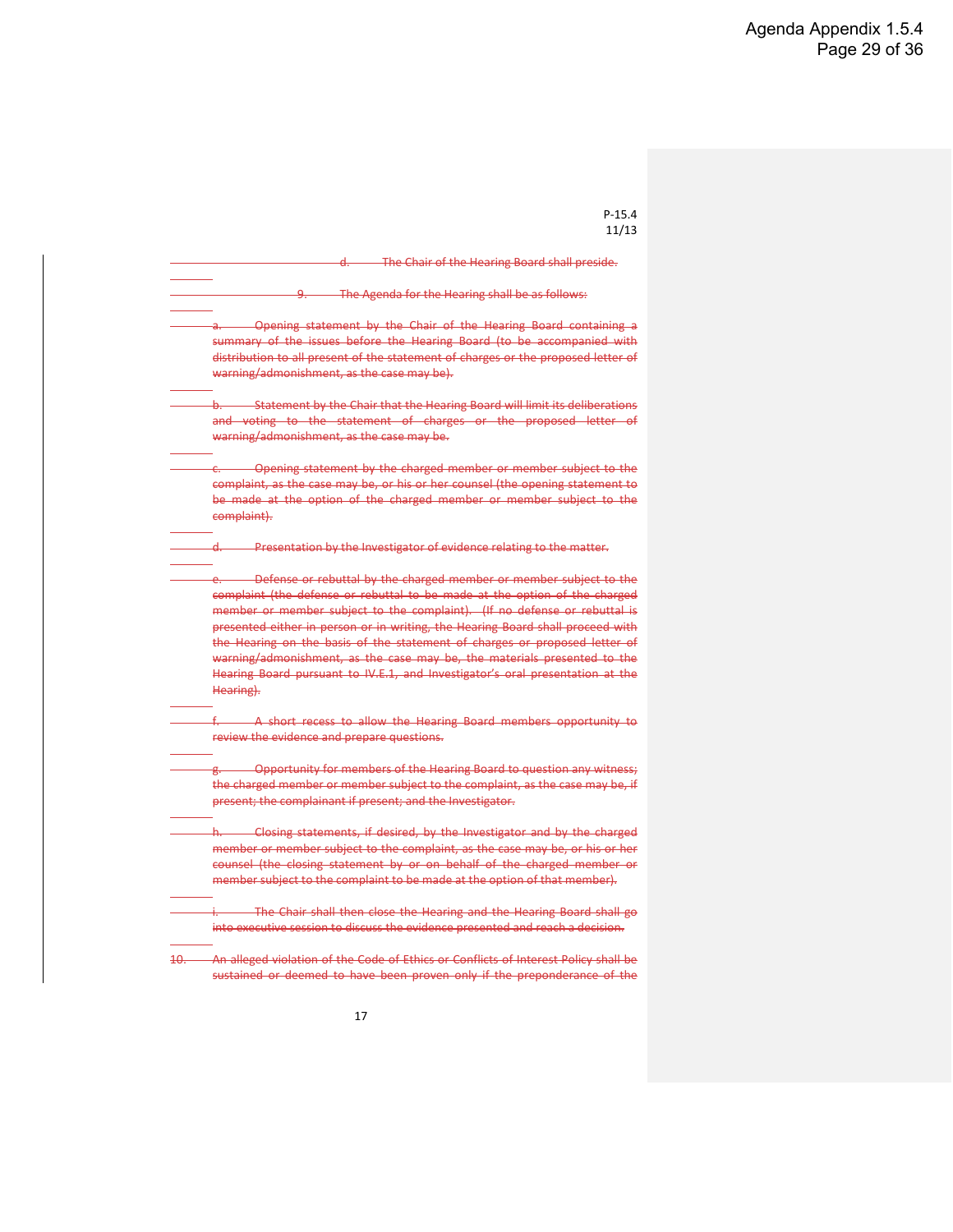| -15.<br>υ.<br>4 |  |
|-----------------|--|
| 1/13            |  |

|     | The Chair of the Hearing Board shall preside.                                                                                                                                                                                                                                                                                                                                                                                                                                                                                                                           |
|-----|-------------------------------------------------------------------------------------------------------------------------------------------------------------------------------------------------------------------------------------------------------------------------------------------------------------------------------------------------------------------------------------------------------------------------------------------------------------------------------------------------------------------------------------------------------------------------|
|     | The Agenda for the Hearing shall be as follows:                                                                                                                                                                                                                                                                                                                                                                                                                                                                                                                         |
|     | Opening statement by the Chair of the Hearing Board containing a<br>summary of the issues before the Hearing Board (to be accompanied with<br>distribution to all present of the statement of charges or the proposed letter of<br>warning/admonishment, as the case may be).                                                                                                                                                                                                                                                                                           |
|     | b. Statement by the Chair that the Hearing Board will limit its deliberations<br>and voting to the statement of charges or the proposed letter of<br>warning/admonishment, as the case may be.                                                                                                                                                                                                                                                                                                                                                                          |
|     | -Opening statement by the charged member or member subject to the<br>complaint, as the case may be, or his or her counsel (the opening statement to<br>be made at the option of the charged member or member subject to the<br>complaint).                                                                                                                                                                                                                                                                                                                              |
|     | Presentation by the Investigator of evidence relating to the matter.                                                                                                                                                                                                                                                                                                                                                                                                                                                                                                    |
|     | Defense or rebuttal by the charged member or member subject to the<br>complaint (the defense or rebuttal to be made at the option of the charged<br>member or member subject to the complaint). (If no defense or rebuttal is<br>presented either in person or in writing, the Hearing Board shall proceed with<br>the Hearing on the basis of the statement of charges or proposed letter of<br>warning/admonishment, as the case may be, the materials presented to the<br>Hearing Board pursuant to IV.E.1, and Investigator's oral presentation at the<br>Hearing). |
|     | A short recess to allow the Hearing Board members opportunity to<br>review the evidence and prepare questions.                                                                                                                                                                                                                                                                                                                                                                                                                                                          |
|     | - Opportunity for members of the Hearing Board to question any witness;<br>the charged member or member subject to the complaint, as the case may be, if<br>present; the complainant if present; and the Investigator.                                                                                                                                                                                                                                                                                                                                                  |
|     | h. Closing statements, if desired, by the Investigator and by the charged<br>member or member subject to the complaint, as the case may be, or his or her<br>counsel (the closing statement by or on behalf of the charged member or<br>member subject to the complaint to be made at the option of that member).                                                                                                                                                                                                                                                       |
|     | The Chair shall then close the Hearing and the Hearing Board shall go<br>into executive session to discuss the evidence presented and reach a decision.                                                                                                                                                                                                                                                                                                                                                                                                                 |
| 10. | An alleged violation of the Code of Ethics or Conflicts of Interest Policy shall be<br>sustained or deemed to have been proven only if the preponderance of the                                                                                                                                                                                                                                                                                                                                                                                                         |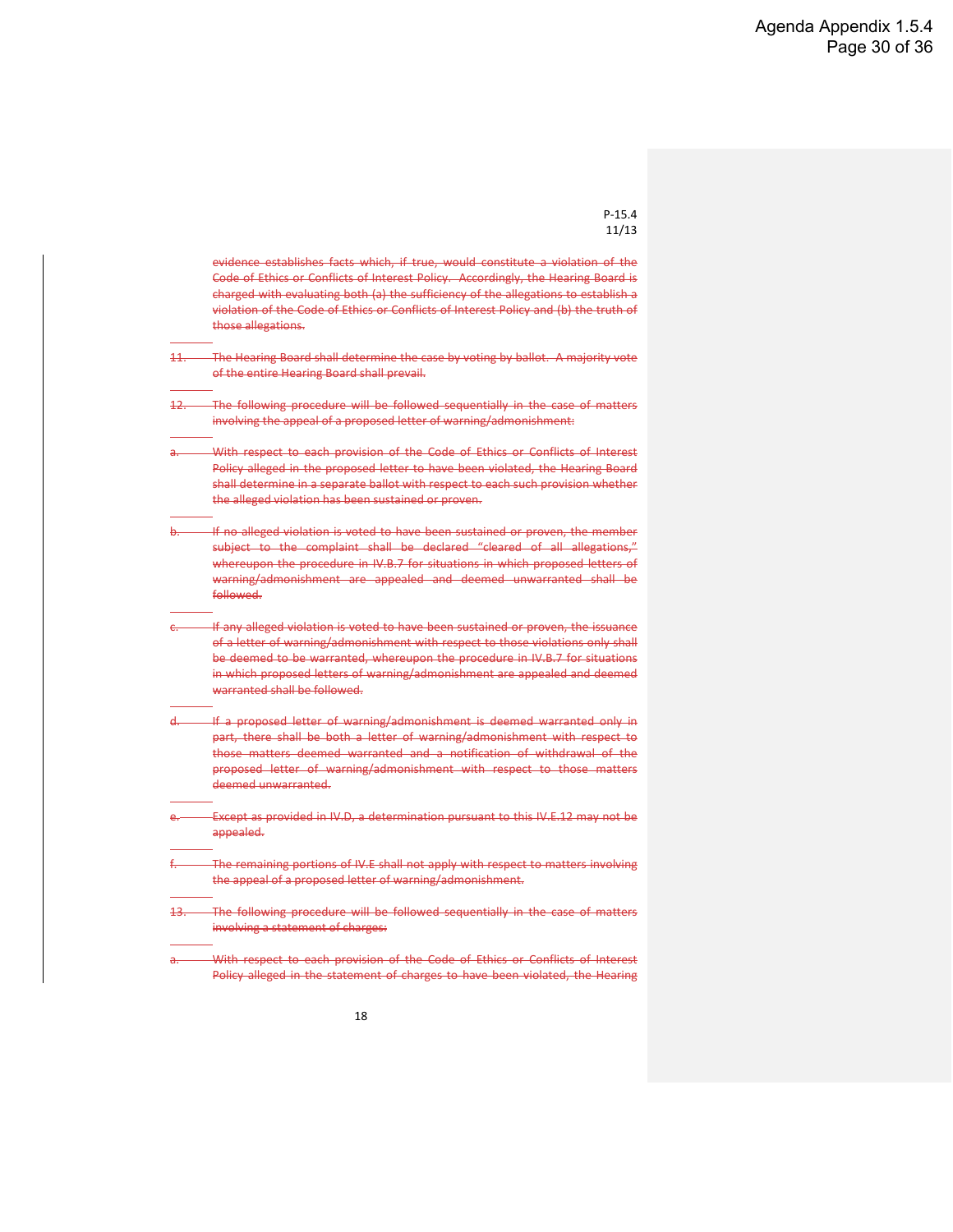evidence establishes facts which, if true, would constitute a violation of the Code of Ethics or Conflicts of Interest Policy. Accordingly, the Hearing Board is charged with evaluating both (a) the sufficiency of the allegations to establish a violation of the Code of Ethics or Conflicts of Interest Policy and (b) the truth of those allegations. 11. The Hearing Board shall determine the case by voting by ballot. A majority vote of the entire Hearing Board shall prevail. The following procedure will be followed sequentially in the case of matters involving the appeal of a proposed letter of warning/admonishment: With respect to each provision of the Code of Ethics or Conflicts of Interest Policy alleged in the proposed letter to have been violated, the Hearing Board shall determine in a separate ballot with respect to each such provision whether the alleged violation has been sustained or proven. If no alleged violation is voted to have been sustained or proven, the member subject to the complaint shall be declared "cleared of all allegations," whereupon the procedure in IV.B.7 for situations in which proposed letters of warning/admonishment are appealed and deemed unwarranted shall be followed. If any alleged violation is voted to have been sustained or proven, the issuance of a letter of warning/admonishment with respect to those violations only shall be deemed to be warranted, whereupon the procedure in IV.B.7 for situations in which proposed letters of warning/admonishment are appealed and deemed warranted shall be followed. -If a proposed letter of warning/admonishment is deemed warranted only in part, there shall be both a letter of warning/admonishment with respect to those matters deemed warranted and a notification of withdrawal of the proposed letter of warning/admonishment with respect to those matters deemed unwarranted. Except as provided in IV.D, a determination pursuant to this IV.E.12 may not be appealed. The remaining portions of IV.E shall not apply with respect to matters involving the appeal of a proposed letter of warning/admonishment. The following procedure will be followed sequentially in the case of matters involving a statement of charges: With respect to each provision of the Code of Ethics or Conflicts of Interest Policy alleged in the statement of charges to have been violated, the Hearing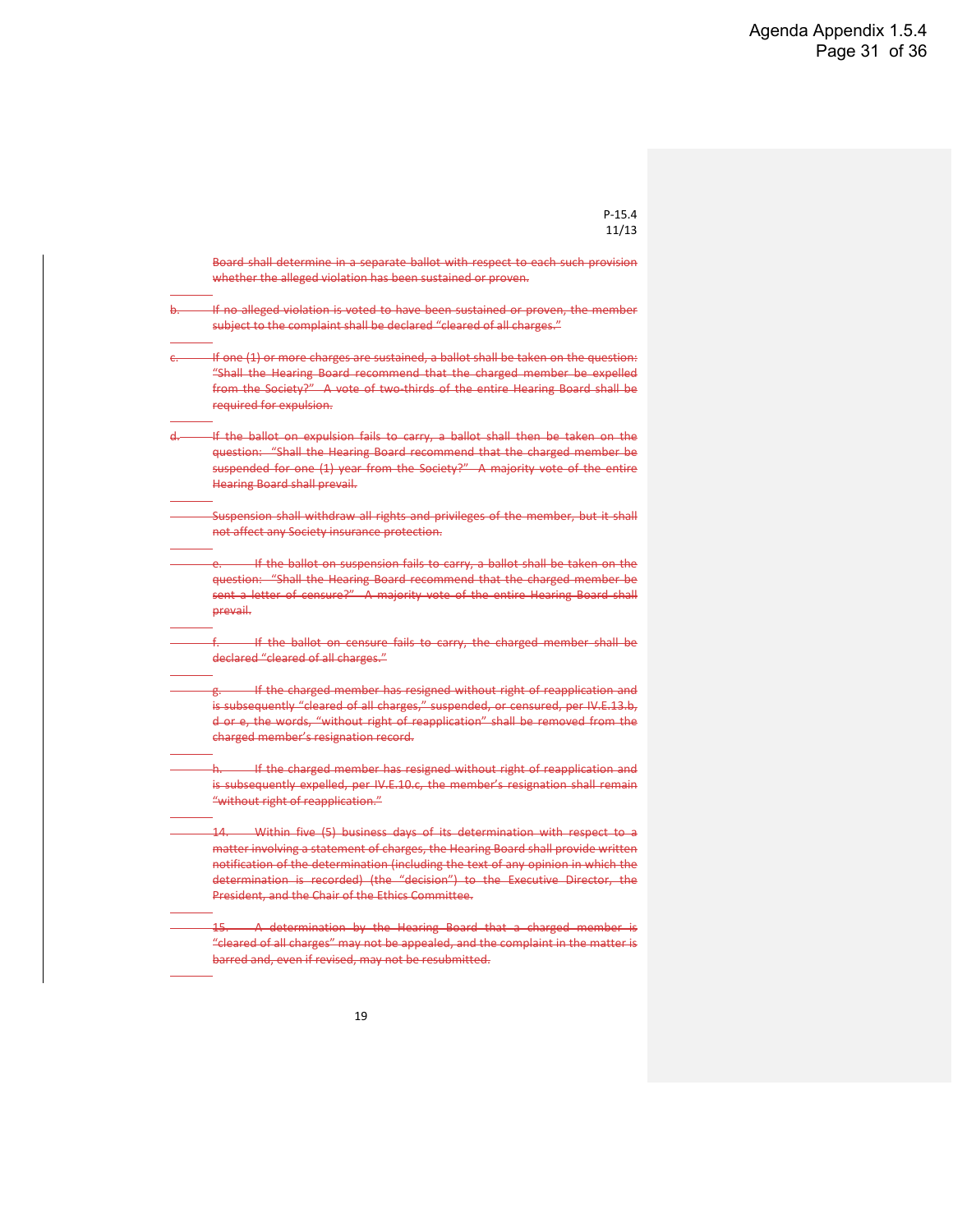P-15.4

|             | 11/13                                                                                                                                                                                                                                                                                                                                                                                      |
|-------------|--------------------------------------------------------------------------------------------------------------------------------------------------------------------------------------------------------------------------------------------------------------------------------------------------------------------------------------------------------------------------------------------|
|             | Board shall determine in a separate ballot with respect to each such provision<br>whether the alleged violation has been sustained or proven.                                                                                                                                                                                                                                              |
| <u>ــوا</u> | If no alleged violation is voted to have been sustained or proven, the member<br>subject to the complaint shall be declared "cleared of all charges."                                                                                                                                                                                                                                      |
|             | If one (1) or more charges are sustained, a ballot shall be taken on the question:<br>"Shall the Hearing Board recommend that the charged member be expelled<br>from the Society?" A vote of two-thirds of the entire Hearing Board shall be<br>required for expulsion.                                                                                                                    |
| 4           | If the ballot on expulsion fails to carry, a ballot shall then be taken on the<br>question: "Shall the Hearing Board recommend that the charged member be<br>suspended for one (1) year from the Society?" A majority vote of the entire<br><b>Hearing Board shall prevail.</b>                                                                                                            |
|             | Suspension shall withdraw all rights and privileges of the member, but it shall<br>not affect any Society insurance protection.                                                                                                                                                                                                                                                            |
|             | If the ballot on suspension fails to carry, a ballot shall be taken on the<br>question: "Shall the Hearing Board recommend that the charged member be<br>sent a letter of censure?" A majority vote of the entire Hearing Board shall<br>prevail.                                                                                                                                          |
|             | f. 4. The ballot on censure fails to carry, the charged member shall be<br>declared "cleared of all charges."                                                                                                                                                                                                                                                                              |
|             | g. If the charged member has resigned without right of reapplication and<br>is subsequently "cleared of all charges," suspended, or censured, per IV.E.13.b,<br>d or e, the words, "without right of reapplication" shall be removed from the<br>charged member's resignation record.                                                                                                      |
|             | h. If the charged member has resigned without right of reapplication and<br>is subsequently expelled, per IV.E.10.c, the member's resignation shall remain<br>"without right of reapplication."                                                                                                                                                                                            |
|             | Within five (5) business days of its determination with respect to a<br>-14. —<br>matter involving a statement of charges, the Hearing Board shall provide written<br>notification of the determination (including the text of any opinion in which the<br>determination is recorded) (the "decision") to the Executive Director, the<br>President, and the Chair of the Ethics Committee. |
|             | 15. A determination by the Hearing Board that a charged member is<br>"cleared of all charges" may not be appealed, and the complaint in the matter is<br>barred and, even if revised, may not be resubmitted.                                                                                                                                                                              |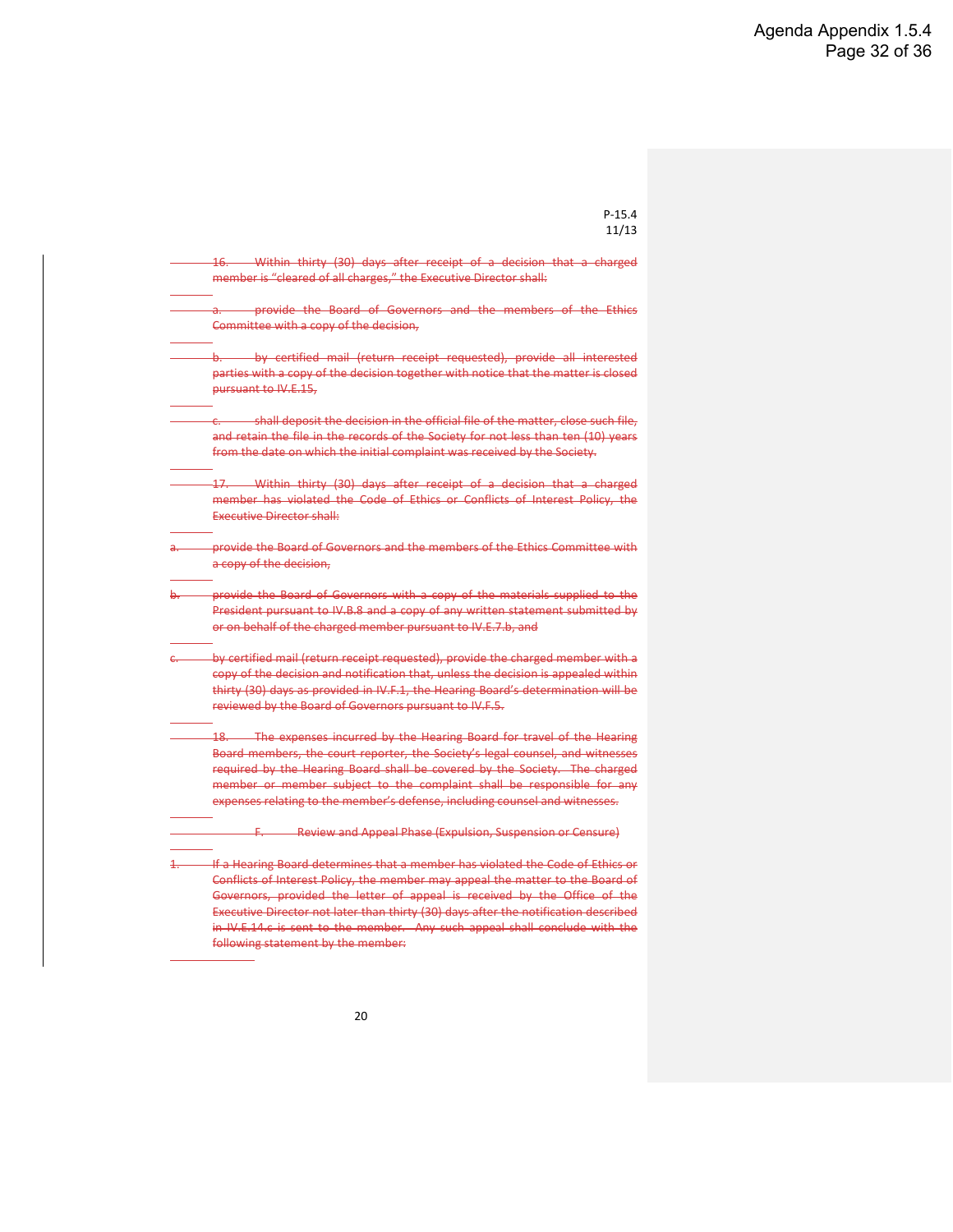|              | 16. Within thirty (30) days after receipt of a decision that a charged                                                                                                                                                                                                                                                                                                                                              |
|--------------|---------------------------------------------------------------------------------------------------------------------------------------------------------------------------------------------------------------------------------------------------------------------------------------------------------------------------------------------------------------------------------------------------------------------|
|              | member is "cleared of all charges," the Executive Director shall:                                                                                                                                                                                                                                                                                                                                                   |
|              | provide the Board of Governors and the members of the Ethics<br>a.<br>Committee with a copy of the decision.                                                                                                                                                                                                                                                                                                        |
|              |                                                                                                                                                                                                                                                                                                                                                                                                                     |
|              | by certified mail (return receipt requested), provide all interested<br>parties with a copy of the decision together with notice that the matter is closed<br>pursuant to IV.E.15.                                                                                                                                                                                                                                  |
|              | shall deposit the decision in the official file of the matter, close such file,<br>and retain the file in the records of the Society for not less than ten (10) years<br>from the date on which the initial complaint was received by the Society.                                                                                                                                                                  |
|              | 17. Within thirty (30) days after receipt of a decision that a charged<br>member has violated the Code of Ethics or Conflicts of Interest Policy, the<br>Executive Director shall:                                                                                                                                                                                                                                  |
| a.           | provide the Board of Governors and the members of the Ethics Committee with<br>a copy of the decision,                                                                                                                                                                                                                                                                                                              |
| <b>b</b>     | provide the Board of Governors with a copy of the materials supplied to the<br>President pursuant to IV.B.8 and a copy of any written statement submitted by<br>or on behalf of the charged member pursuant to IV.E.7.b, and                                                                                                                                                                                        |
| $\leftarrow$ | by certified mail (return receipt requested), provide the charged member with a<br>copy of the decision and notification that, unless the decision is appealed within<br>thirty (30) days as provided in IV.F.1, the Hearing Board's determination will be<br>reviewed by the Board of Governors pursuant to IV.F.5.                                                                                                |
|              | 18. The expenses incurred by the Hearing Board for travel of the Hearing<br>Board members, the court reporter, the Society's legal counsel, and witnesses<br>required by the Hearing Board shall be covered by the Society. The charged<br>member or member subject to the complaint shall be responsible for any<br>expenses relating to the member's defense, including counsel and witnesses.                    |
|              | F. Review and Appeal Phase (Expulsion, Suspension or Censure)                                                                                                                                                                                                                                                                                                                                                       |
| 1            | If a Hearing Board determines that a member has violated the Code of Ethics or<br>Conflicts of Interest Policy, the member may appeal the matter to the Board of<br>Governors, provided the letter of appeal is received by the Office of the<br>Executive Director not later than thirty (30) days after the notification described<br>in IV.E.14.c is sent to the member. Any such appeal shall conclude with the |

following statement by the member: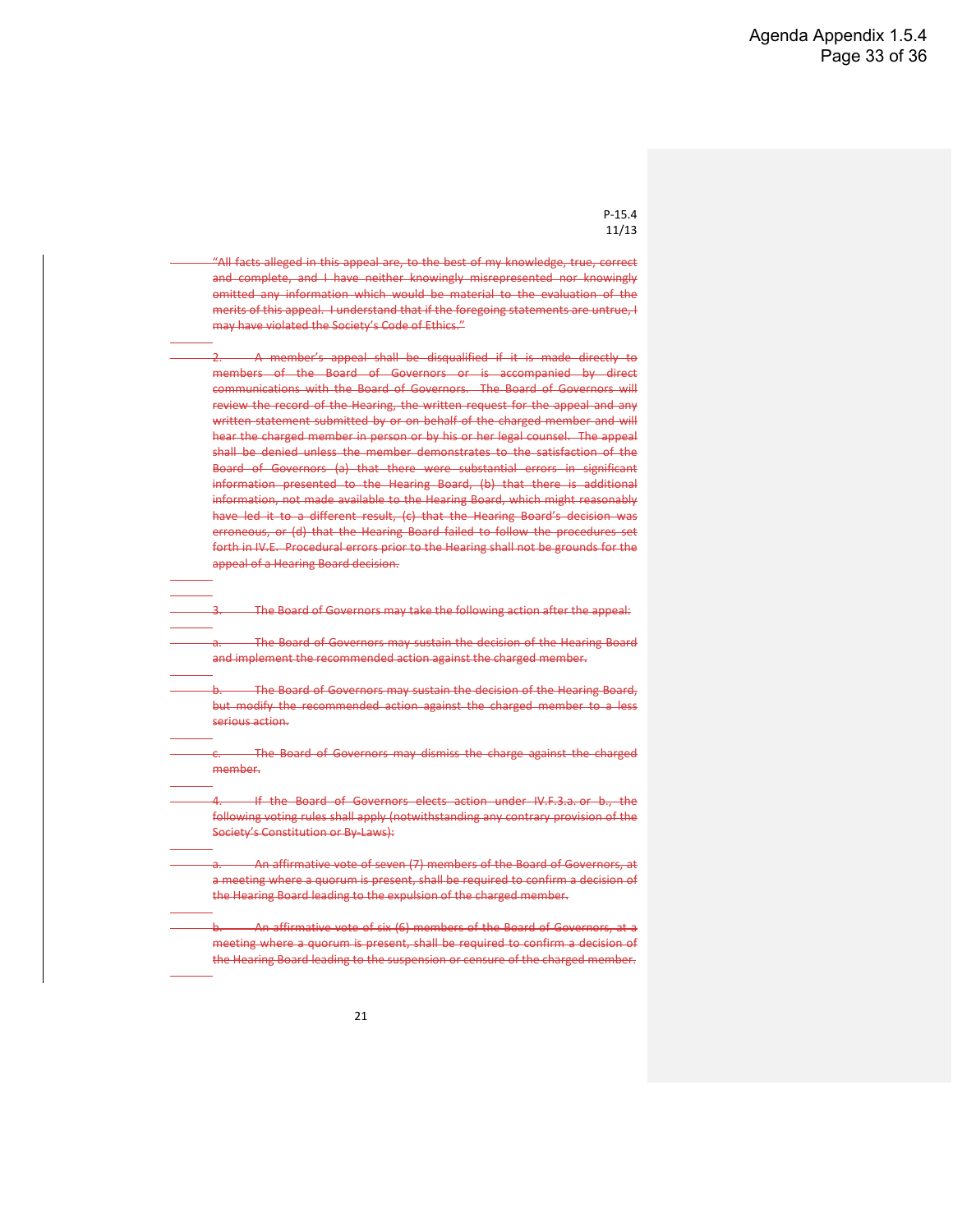"All facts alleged in this appeal are, to the best of my knowledge, true, correct and complete, and I have neither knowingly misrepresented nor knowingly omitted any information which would be material to the evaluation of the merits of this appeal. I understand that if the foregoing statements are untrue, I may have violated the Society's Code of Ethics."

2. A member's appeal shall be disqualified if it is made directly to members of the Board of Governors or is accompanied by direct communications with the Board of Governors. The Board of Governors will review the record of the Hearing, the written request for the appeal and any written statement submitted by or on behalf of the charged member and will hear the charged member in person or by his or her legal counsel. The appeal shall be denied unless the member demonstrates to the satisfaction of the Board of Governors (a) that there were substantial errors in significant information presented to the Hearing Board, (b) that there is additional information, not made available to the Hearing Board, which might reasonably have led it to a different result, (c) that the Hearing Board's decision was erroneous, or (d) that the Hearing Board failed to follow the procedures set forth in IV.E. Procedural errors prior to the Hearing shall not be grounds for the appeal of a Hearing Board decision.

The Board of Governors may take the following action after the appeal:

The Board of Governors may sustain the decision of the Hearing Board and implement the recommended action against the charged member.

- The Board of Governors may sustain the decision of the Hearing Board, but modify the recommended action against the charged member to a less serious action.
- The Board of Governors may dismiss the charge against the charged member.

If the Board of Governors elects action under IV.F.3.a. or b., the following voting rules shall apply (notwithstanding any contrary provision of the Society's Constitution or By-Laws):

An affirmative vote of seven (7) members of the Board of Governors, at a meeting where a quorum is present, shall be required to confirm a decision of the Hearing Board leading to the expulsion of the charged member.

An affirmative vote of six (6) members of the Board of Governors, at a meeting where a quorum is present, shall be required to confirm a decision of the Hearing Board leading to the suspension or censure of the charged member.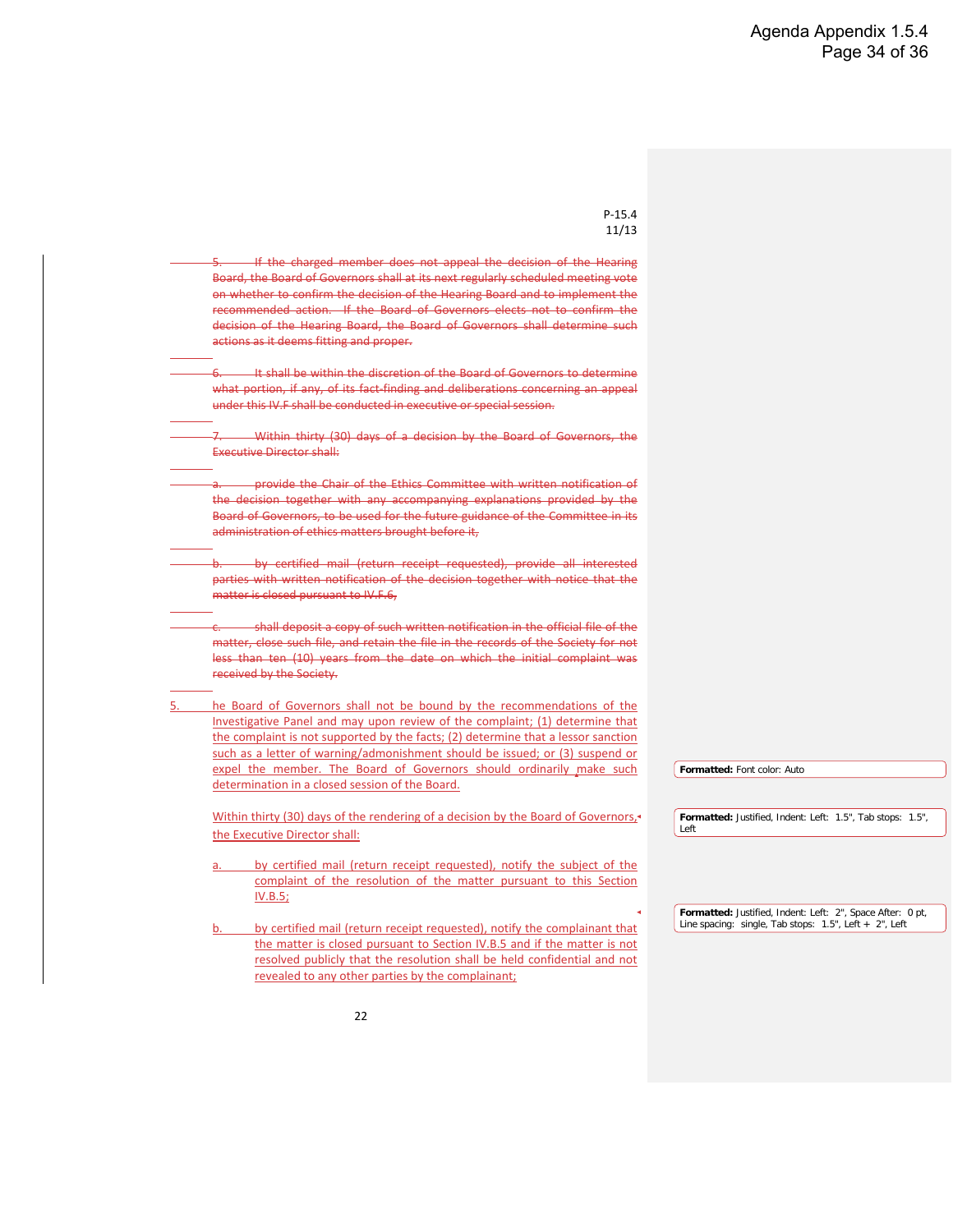| $P-15.4$<br>11/13                                                                                                                                           |                                                                                                                            |
|-------------------------------------------------------------------------------------------------------------------------------------------------------------|----------------------------------------------------------------------------------------------------------------------------|
|                                                                                                                                                             |                                                                                                                            |
| If the charged member does not appeal the decision of the Hearing                                                                                           |                                                                                                                            |
| Board, the Board of Governors shall at its next regularly scheduled meeting vote                                                                            |                                                                                                                            |
| on whether to confirm the decision of the Hearing Board and to implement the<br>recommended action. If the Board of Governors elects not to confirm the     |                                                                                                                            |
| decision of the Hearing Board, the Board of Governors shall determine such                                                                                  |                                                                                                                            |
| actions as it deems fitting and proper.                                                                                                                     |                                                                                                                            |
|                                                                                                                                                             |                                                                                                                            |
| It shall be within the discretion of the Board of Governors to determine                                                                                    |                                                                                                                            |
| what portion, if any, of its fact-finding and deliberations concerning an appeal                                                                            |                                                                                                                            |
| under this IV.F shall be conducted in executive or special session.                                                                                         |                                                                                                                            |
| Within thirty (30) days of a decision by the Board of Governors, the                                                                                        |                                                                                                                            |
| <b>Executive Director shall:</b>                                                                                                                            |                                                                                                                            |
|                                                                                                                                                             |                                                                                                                            |
| -provide the Chair of the Ethics Committee with written notification of                                                                                     |                                                                                                                            |
| the decision together with any accompanying explanations provided by the<br>Board of Governors, to be used for the future guidance of the Committee in its  |                                                                                                                            |
| administration of ethics matters brought before it,                                                                                                         |                                                                                                                            |
|                                                                                                                                                             |                                                                                                                            |
| by certified mail (return receipt requested), provide all interested                                                                                        |                                                                                                                            |
| parties with written notification of the decision together with notice that the                                                                             |                                                                                                                            |
| matter is closed pursuant to IV.F.6,                                                                                                                        |                                                                                                                            |
| shall deposit a copy of such written notification in the official file of the                                                                               |                                                                                                                            |
| matter, close such file, and retain the file in the records of the Society for not                                                                          |                                                                                                                            |
| less than ten (10) years from the date on which the initial complaint was                                                                                   |                                                                                                                            |
| received by the Society.                                                                                                                                    |                                                                                                                            |
| he Board of Governors shall not be bound by the recommendations of the                                                                                      |                                                                                                                            |
| Investigative Panel and may upon review of the complaint; (1) determine that                                                                                |                                                                                                                            |
| the complaint is not supported by the facts; (2) determine that a lessor sanction                                                                           |                                                                                                                            |
| such as a letter of warning/admonishment should be issued; or (3) suspend or                                                                                |                                                                                                                            |
| expel the member. The Board of Governors should ordinarily make such                                                                                        | Formatted: Font color: Auto                                                                                                |
| determination in a closed session of the Board.                                                                                                             |                                                                                                                            |
| Within thirty (30) days of the rendering of a decision by the Board of Governors, $\star$                                                                   | Formatted: Justified, Indent: Left: 1.5", Tab stops: 1.5",                                                                 |
| the Executive Director shall:                                                                                                                               | Left                                                                                                                       |
|                                                                                                                                                             |                                                                                                                            |
| by certified mail (return receipt requested), notify the subject of the<br>a.                                                                               |                                                                                                                            |
| complaint of the resolution of the matter pursuant to this Section                                                                                          |                                                                                                                            |
| <u>IV.B.5;</u>                                                                                                                                              |                                                                                                                            |
|                                                                                                                                                             | Formatted: Justified, Indent: Left: 2", Space After: 0 pt,<br>Line spacing: single, Tab stops: $1.5$ ", Left + $2$ ", Left |
| by certified mail (return receipt requested), notify the complainant that<br>b.<br>the matter is closed pursuant to Section IV.B.5 and if the matter is not |                                                                                                                            |
| resolved publicly that the resolution shall be held confidential and not                                                                                    |                                                                                                                            |
| revealed to any other parties by the complainant;                                                                                                           |                                                                                                                            |
|                                                                                                                                                             |                                                                                                                            |
|                                                                                                                                                             |                                                                                                                            |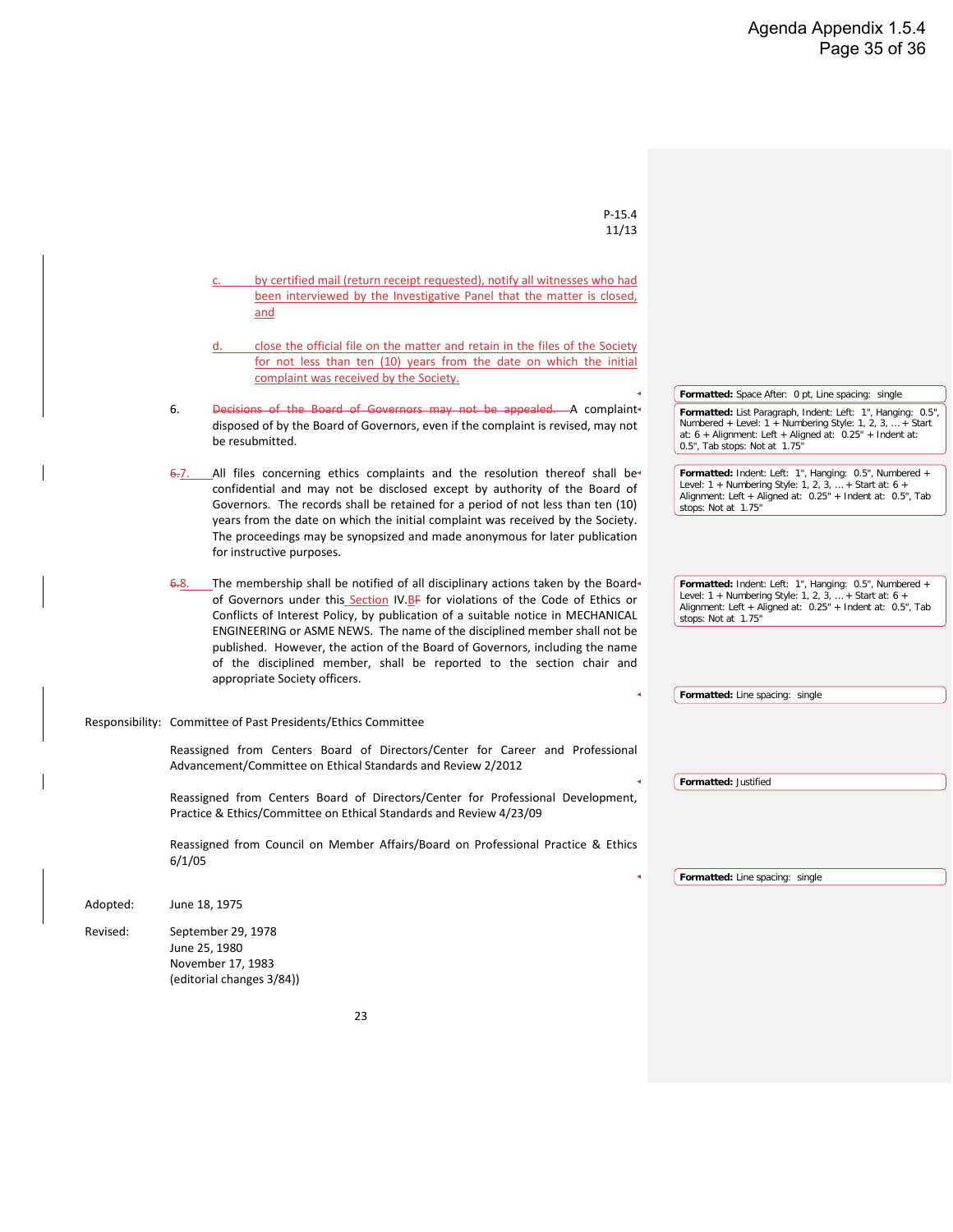|          | $P-15.4$                                                                                                                                                                                                                                                                                                                                               |                                                                                                                                                                                                                          |
|----------|--------------------------------------------------------------------------------------------------------------------------------------------------------------------------------------------------------------------------------------------------------------------------------------------------------------------------------------------------------|--------------------------------------------------------------------------------------------------------------------------------------------------------------------------------------------------------------------------|
|          | 11/13                                                                                                                                                                                                                                                                                                                                                  |                                                                                                                                                                                                                          |
|          |                                                                                                                                                                                                                                                                                                                                                        |                                                                                                                                                                                                                          |
|          | by certified mail (return receipt requested), notify all witnesses who had<br>been interviewed by the Investigative Panel that the matter is closed,                                                                                                                                                                                                   |                                                                                                                                                                                                                          |
|          | and                                                                                                                                                                                                                                                                                                                                                    |                                                                                                                                                                                                                          |
|          | close the official file on the matter and retain in the files of the Society<br>for not less than ten (10) years from the date on which the initial                                                                                                                                                                                                    |                                                                                                                                                                                                                          |
|          | complaint was received by the Society.                                                                                                                                                                                                                                                                                                                 |                                                                                                                                                                                                                          |
|          |                                                                                                                                                                                                                                                                                                                                                        | Formatted: Space After: 0 pt, Line spacing: single                                                                                                                                                                       |
|          | Decisions of the Board of Governors may not be appealed. A complaint<br>6.<br>disposed of by the Board of Governors, even if the complaint is revised, may not<br>be resubmitted.                                                                                                                                                                      | Formatted: List Paragraph, Indent: Left: 1", Hanging: 0.5",<br>Numbered + Level: 1 + Numbering Style: 1, 2, 3,  + Start<br>at: $6 +$ Alignment: Left + Aligned at: $0.25"$ + Indent at:<br>0.5", Tab stops: Not at 1.75" |
|          | All files concerning ethics complaints and the resolution thereof shall be-<br><del>6.</del> 7.<br>confidential and may not be disclosed except by authority of the Board of                                                                                                                                                                           | Formatted: Indent: Left: 1", Hanging: 0.5", Numbered +<br>Level: 1 + Numbering Style: 1, 2, 3,  + Start at: 6 +<br>Alignment: Left + Aligned at: 0.25" + Indent at: 0.5", Tab                                            |
|          | Governors. The records shall be retained for a period of not less than ten (10)<br>years from the date on which the initial complaint was received by the Society.                                                                                                                                                                                     | stops: Not at 1.75"                                                                                                                                                                                                      |
|          | The proceedings may be synopsized and made anonymous for later publication<br>for instructive purposes.                                                                                                                                                                                                                                                |                                                                                                                                                                                                                          |
|          | $6.8$ . The membership shall be notified of all disciplinary actions taken by the Board<br>of Governors under this Section IV.BF for violations of the Code of Ethics or                                                                                                                                                                               | Formatted: Indent: Left: 1", Hanging: 0.5", Numbered +<br>Level: $1 +$ Numbering Style: 1, 2, 3,  + Start at: 6 +<br>Alignment: Left + Aligned at: 0.25" + Indent at: 0.5", Tab                                          |
|          | Conflicts of Interest Policy, by publication of a suitable notice in MECHANICAL<br>ENGINEERING or ASME NEWS. The name of the disciplined member shall not be<br>published. However, the action of the Board of Governors, including the name<br>of the disciplined member, shall be reported to the section chair and<br>appropriate Society officers. | stops: Not at 1.75"                                                                                                                                                                                                      |
|          |                                                                                                                                                                                                                                                                                                                                                        | Formatted: Line spacing: single                                                                                                                                                                                          |
|          | Responsibility: Committee of Past Presidents/Ethics Committee                                                                                                                                                                                                                                                                                          |                                                                                                                                                                                                                          |
|          | Reassigned from Centers Board of Directors/Center for Career and Professional<br>Advancement/Committee on Ethical Standards and Review 2/2012                                                                                                                                                                                                          |                                                                                                                                                                                                                          |
|          |                                                                                                                                                                                                                                                                                                                                                        | Formatted: Justified                                                                                                                                                                                                     |
|          | Reassigned from Centers Board of Directors/Center for Professional Development,<br>Practice & Ethics/Committee on Ethical Standards and Review 4/23/09                                                                                                                                                                                                 |                                                                                                                                                                                                                          |
|          | Reassigned from Council on Member Affairs/Board on Professional Practice & Ethics<br>6/1/05                                                                                                                                                                                                                                                            |                                                                                                                                                                                                                          |
|          |                                                                                                                                                                                                                                                                                                                                                        | Formatted: Line spacing: single                                                                                                                                                                                          |
| Adopted: | June 18, 1975                                                                                                                                                                                                                                                                                                                                          |                                                                                                                                                                                                                          |
| Revised: | September 29, 1978<br>June 25, 1980                                                                                                                                                                                                                                                                                                                    |                                                                                                                                                                                                                          |
|          | November 17, 1983                                                                                                                                                                                                                                                                                                                                      |                                                                                                                                                                                                                          |
|          | (editorial changes 3/84))                                                                                                                                                                                                                                                                                                                              |                                                                                                                                                                                                                          |
|          | 23                                                                                                                                                                                                                                                                                                                                                     |                                                                                                                                                                                                                          |

 $\overline{\phantom{a}}$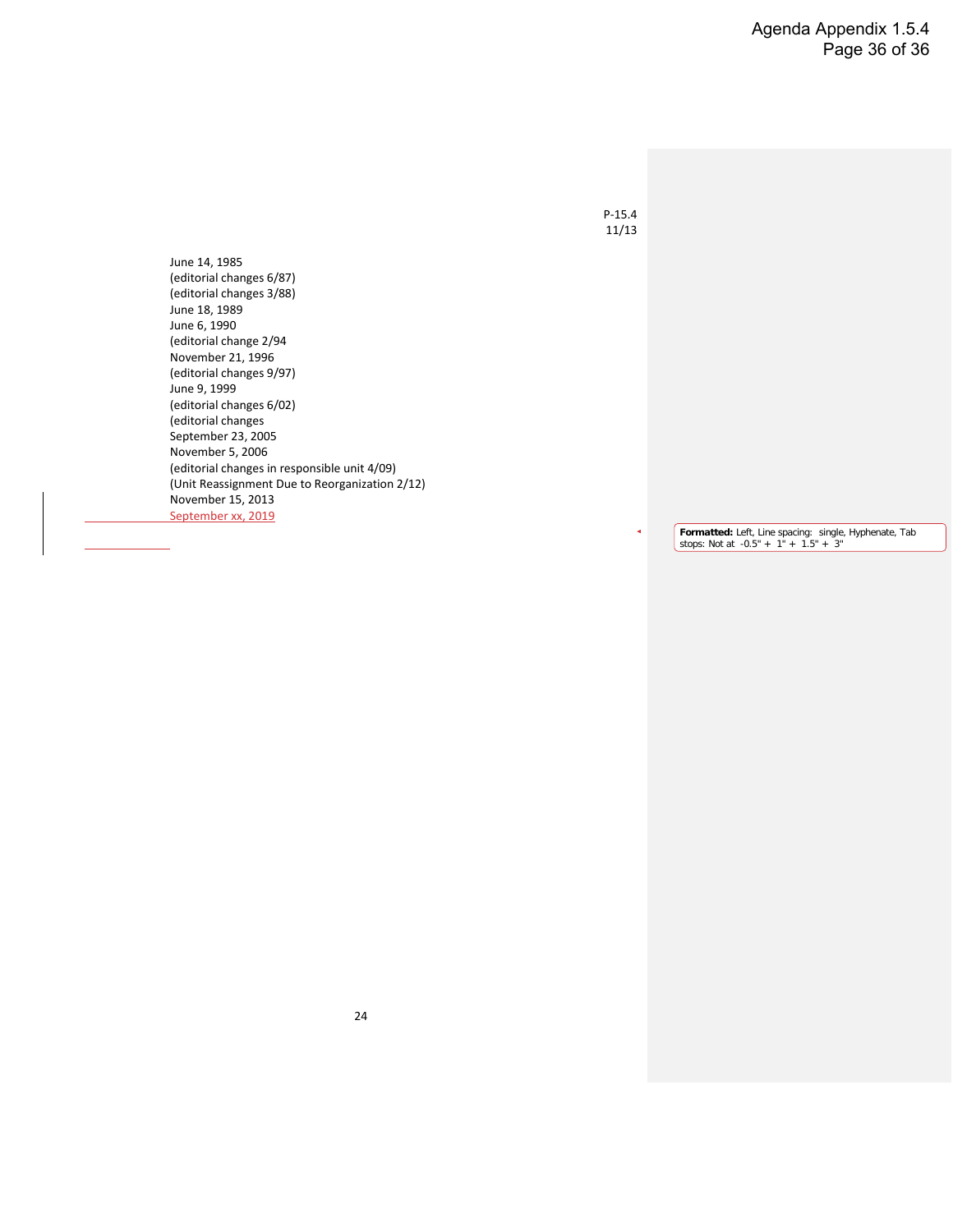

June 14, 1985 (editorial changes 6/87) (editorial changes 3/88) June 18, 1989 June 6, 1990 (editorial change 2/94 November 21, 1996 (editorial changes 9/97) June 9, 1999 (editorial changes 6/02) (editorial changes September 23, 2005 November 5, 2006 (editorial changes in responsible unit 4/09) (Unit Reassignment Due to Reorganization 2/12) November 15, 2013 September xx, 2019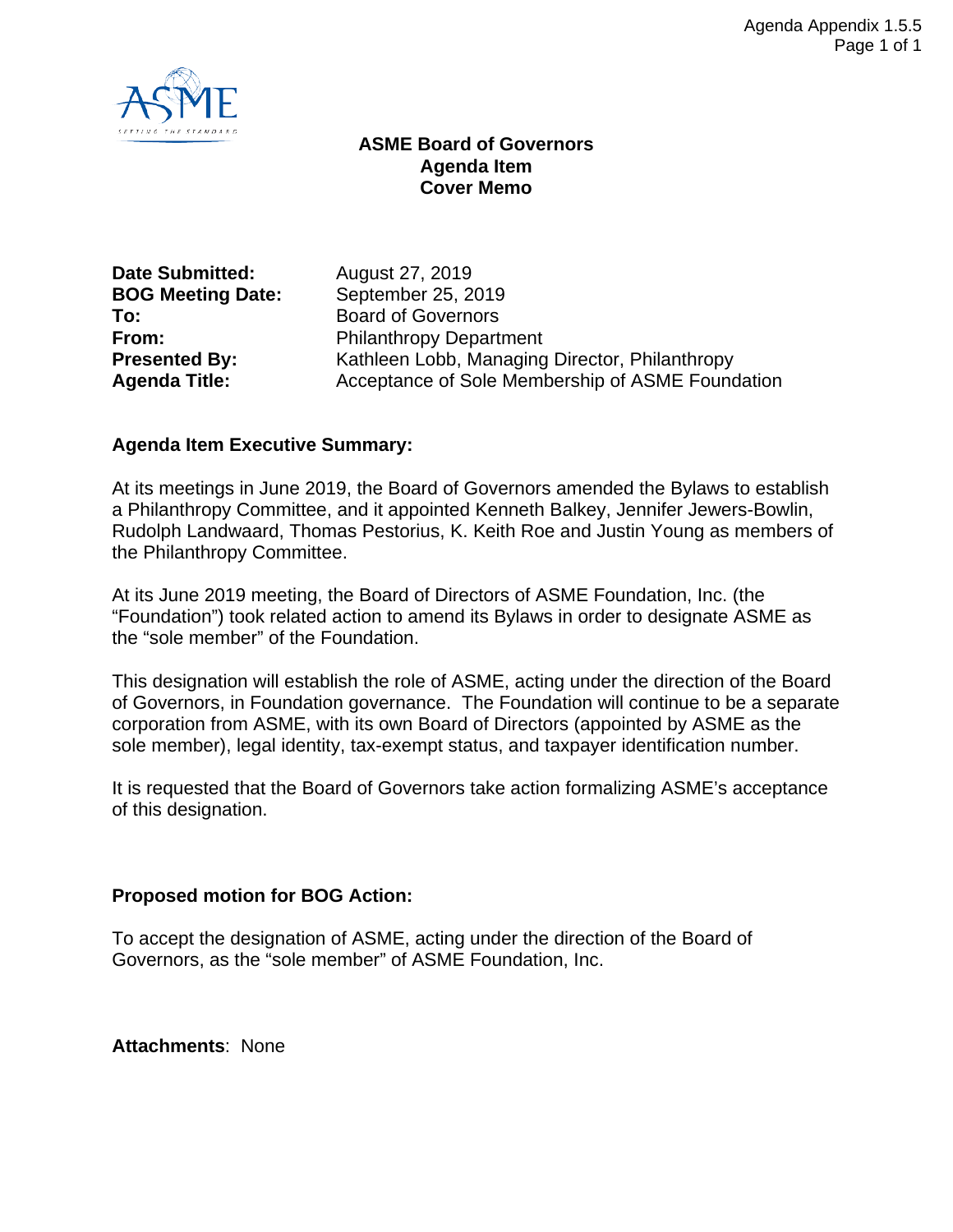

#### **ASME Board of Governors Agenda Item Cover Memo**

**BOG Meeting Date: To:** Board of Governors

**Date Submitted:** August 27, 2019<br>**BOG Meeting Date:** September 25, 2019 **From:** Philanthropy Department<br> **Presented By:** Kathleen Lobb, Managing Kathleen Lobb, Managing Director, Philanthropy Agenda Title: Acceptance of Sole Membership of ASME Foundation

#### **Agenda Item Executive Summary:**

At its meetings in June 2019, the Board of Governors amended the Bylaws to establish a Philanthropy Committee, and it appointed Kenneth Balkey, Jennifer Jewers-Bowlin, Rudolph Landwaard, Thomas Pestorius, K. Keith Roe and Justin Young as members of the Philanthropy Committee.

At its June 2019 meeting, the Board of Directors of ASME Foundation, Inc. (the "Foundation") took related action to amend its Bylaws in order to designate ASME as the "sole member" of the Foundation.

This designation will establish the role of ASME, acting under the direction of the Board of Governors, in Foundation governance. The Foundation will continue to be a separate corporation from ASME, with its own Board of Directors (appointed by ASME as the sole member), legal identity, tax-exempt status, and taxpayer identification number.

It is requested that the Board of Governors take action formalizing ASME's acceptance of this designation.

#### **Proposed motion for BOG Action:**

To accept the designation of ASME, acting under the direction of the Board of Governors, as the "sole member" of ASME Foundation, Inc.

**Attachments**: None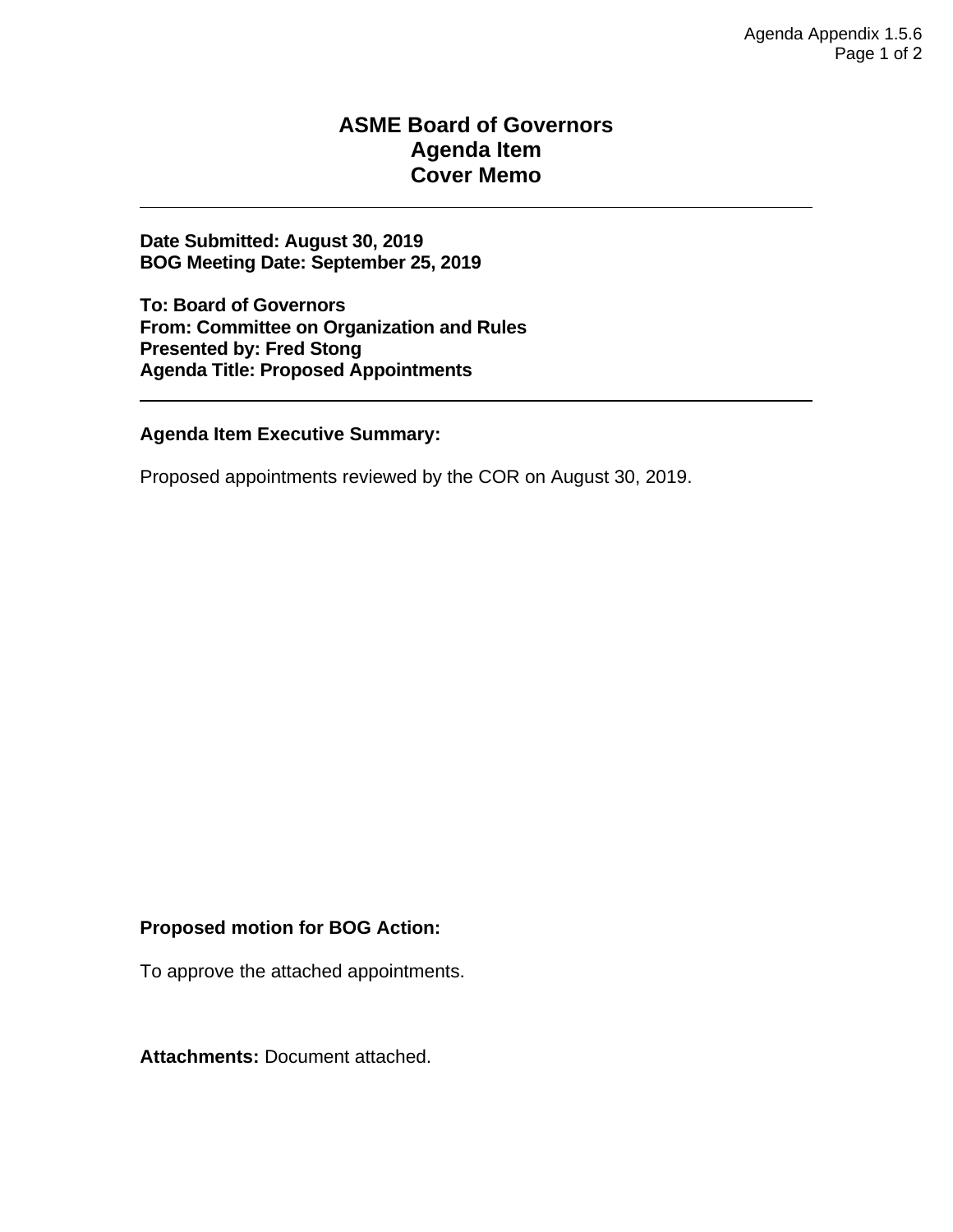#### **ASME Board of Governors Agenda Item Cover Memo**

**Date Submitted: August 30, 2019 BOG Meeting Date: September 25, 2019** 

**To: Board of Governors From: Committee on Organization and Rules Presented by: Fred Stong Agenda Title: Proposed Appointments** 

**Agenda Item Executive Summary:**

Proposed appointments reviewed by the COR on August 30, 2019.

#### **Proposed motion for BOG Action:**

To approve the attached appointments.

**Attachments:** Document attached.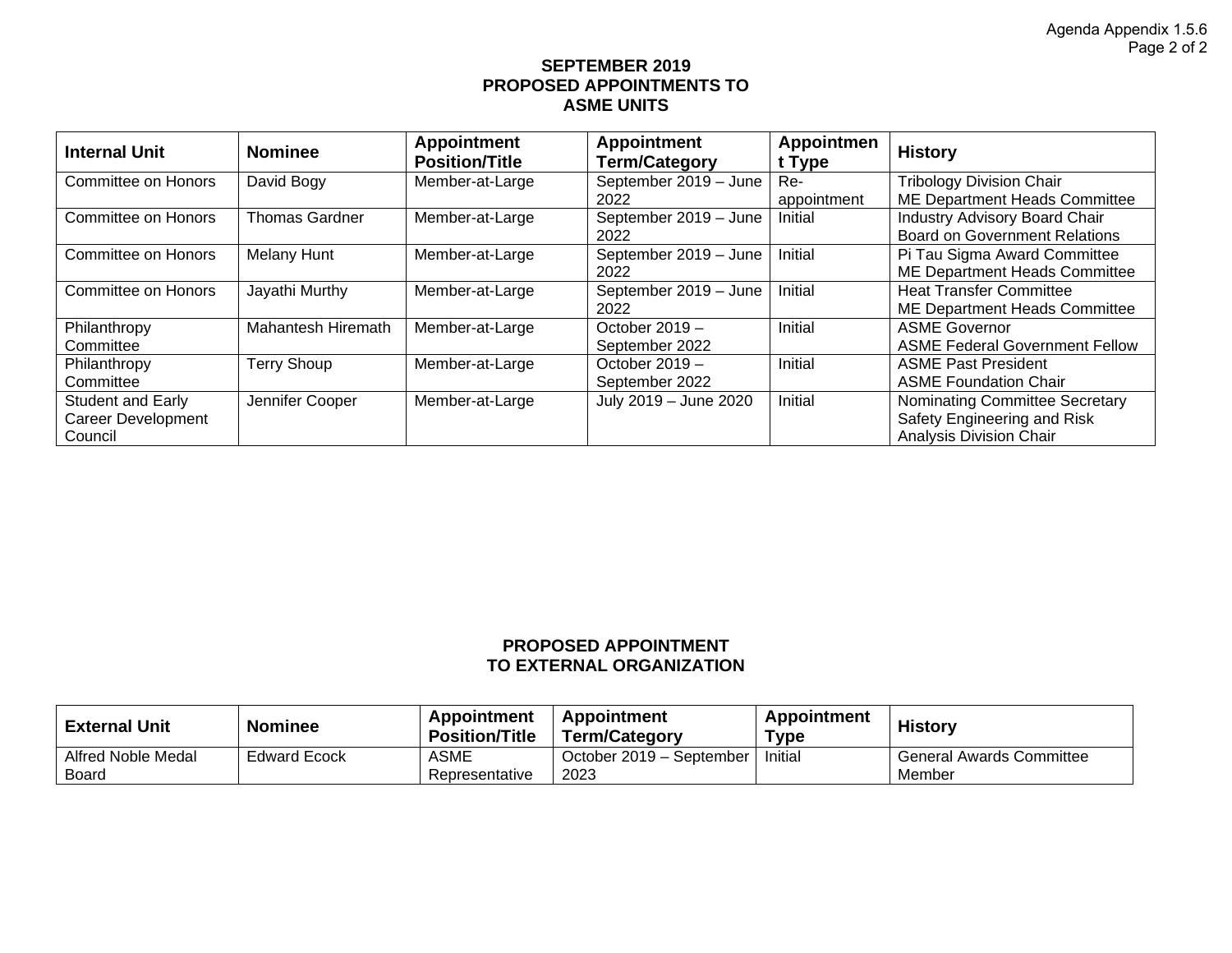#### **SEPTEMBER 2019 PROPOSED APPOINTMENTS TO ASME UNITS**

| <b>Internal Unit</b>      | <b>Nominee</b>        | <b>Appointment</b><br><b>Position/Title</b> | <b>Appointment</b><br>Term/Category | <b>Appointmen</b><br>t Type | <b>History</b>                        |
|---------------------------|-----------------------|---------------------------------------------|-------------------------------------|-----------------------------|---------------------------------------|
| Committee on Honors       | David Bogy            | Member-at-Large                             | September 2019 - June               | Re-                         | <b>Tribology Division Chair</b>       |
|                           |                       |                                             | 2022                                | appointment                 | ME Department Heads Committee         |
| Committee on Honors       | <b>Thomas Gardner</b> | Member-at-Large                             | September 2019 - June               | Initial                     | Industry Advisory Board Chair         |
|                           |                       |                                             | 2022                                |                             | <b>Board on Government Relations</b>  |
| Committee on Honors       | Melany Hunt           | Member-at-Large                             | September 2019 - June               | Initial                     | Pi Tau Sigma Award Committee          |
|                           |                       |                                             | 2022                                |                             | ME Department Heads Committee         |
| Committee on Honors       | Jayathi Murthy        | Member-at-Large                             | September 2019 - June               | Initial                     | <b>Heat Transfer Committee</b>        |
|                           |                       |                                             | 2022                                |                             | ME Department Heads Committee         |
| Philanthropy              | Mahantesh Hiremath    | Member-at-Large                             | October $2019 -$                    | Initial                     | <b>ASME Governor</b>                  |
| Committee                 |                       |                                             | September 2022                      |                             | <b>ASME Federal Government Fellow</b> |
| Philanthropy              | <b>Terry Shoup</b>    | Member-at-Large                             | October 2019 -                      | Initial                     | <b>ASME Past President</b>            |
| Committee                 |                       |                                             | September 2022                      |                             | <b>ASME Foundation Chair</b>          |
| <b>Student and Early</b>  | Jennifer Cooper       | Member-at-Large                             | July 2019 - June 2020               | Initial                     | Nominating Committee Secretary        |
| <b>Career Development</b> |                       |                                             |                                     |                             | Safety Engineering and Risk           |
| Council                   |                       |                                             |                                     |                             | <b>Analysis Division Chair</b>        |

#### **PROPOSED APPOINTMENT TO EXTERNAL ORGANIZATION**

| <b>External Unit</b>        | <b>Nominee</b>      | <b>Appointment</b><br><b>Position/Title</b> | Appointment<br><b>Term/Category</b> | Appointment<br>™уре | <b>History</b>                            |
|-----------------------------|---------------------|---------------------------------------------|-------------------------------------|---------------------|-------------------------------------------|
| Alfred Noble Medal<br>Board | <b>Edward Ecock</b> | ASME<br>Representative                      | October 2019 – September<br>2023    | Initial             | <b>General Awards Committee</b><br>Member |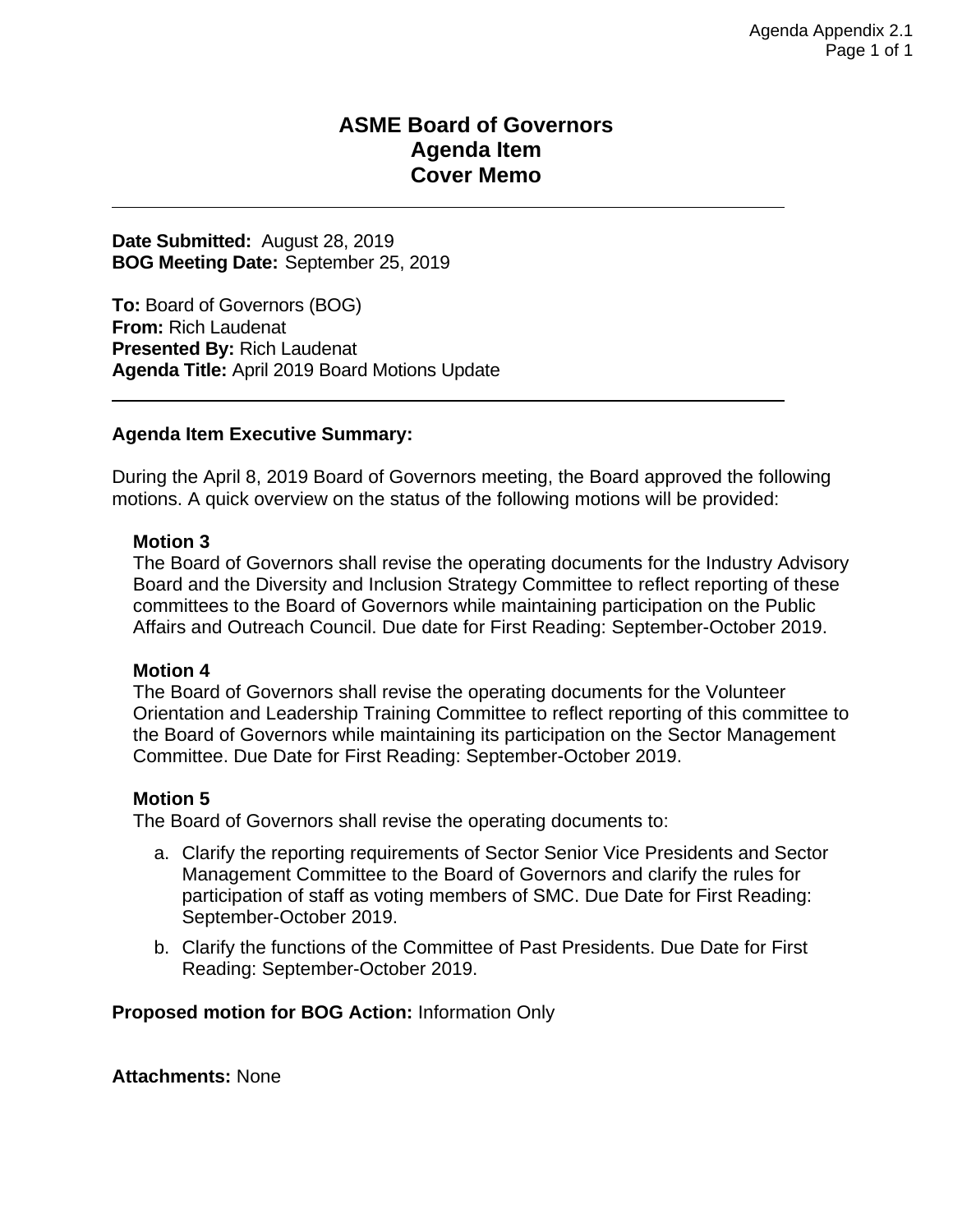#### **ASME Board of Governors Agenda Item Cover Memo**

**Date Submitted:** August 28, 2019 **BOG Meeting Date:** September 25, 2019

**To:** Board of Governors (BOG) **From:** Rich Laudenat **Presented By:** Rich Laudenat **Agenda Title:** April 2019 Board Motions Update

#### **Agenda Item Executive Summary:**

During the April 8, 2019 Board of Governors meeting, the Board approved the following motions. A quick overview on the status of the following motions will be provided:

#### **Motion 3**

The Board of Governors shall revise the operating documents for the Industry Advisory Board and the Diversity and Inclusion Strategy Committee to reflect reporting of these committees to the Board of Governors while maintaining participation on the Public Affairs and Outreach Council. Due date for First Reading: September-October 2019.

#### **Motion 4**

The Board of Governors shall revise the operating documents for the Volunteer Orientation and Leadership Training Committee to reflect reporting of this committee to the Board of Governors while maintaining its participation on the Sector Management Committee. Due Date for First Reading: September-October 2019.

#### **Motion 5**

The Board of Governors shall revise the operating documents to:

- a. Clarify the reporting requirements of Sector Senior Vice Presidents and Sector Management Committee to the Board of Governors and clarify the rules for participation of staff as voting members of SMC. Due Date for First Reading: September-October 2019.
- b. Clarify the functions of the Committee of Past Presidents. Due Date for First Reading: September-October 2019.

**Proposed motion for BOG Action:** Information Only

**Attachments:** None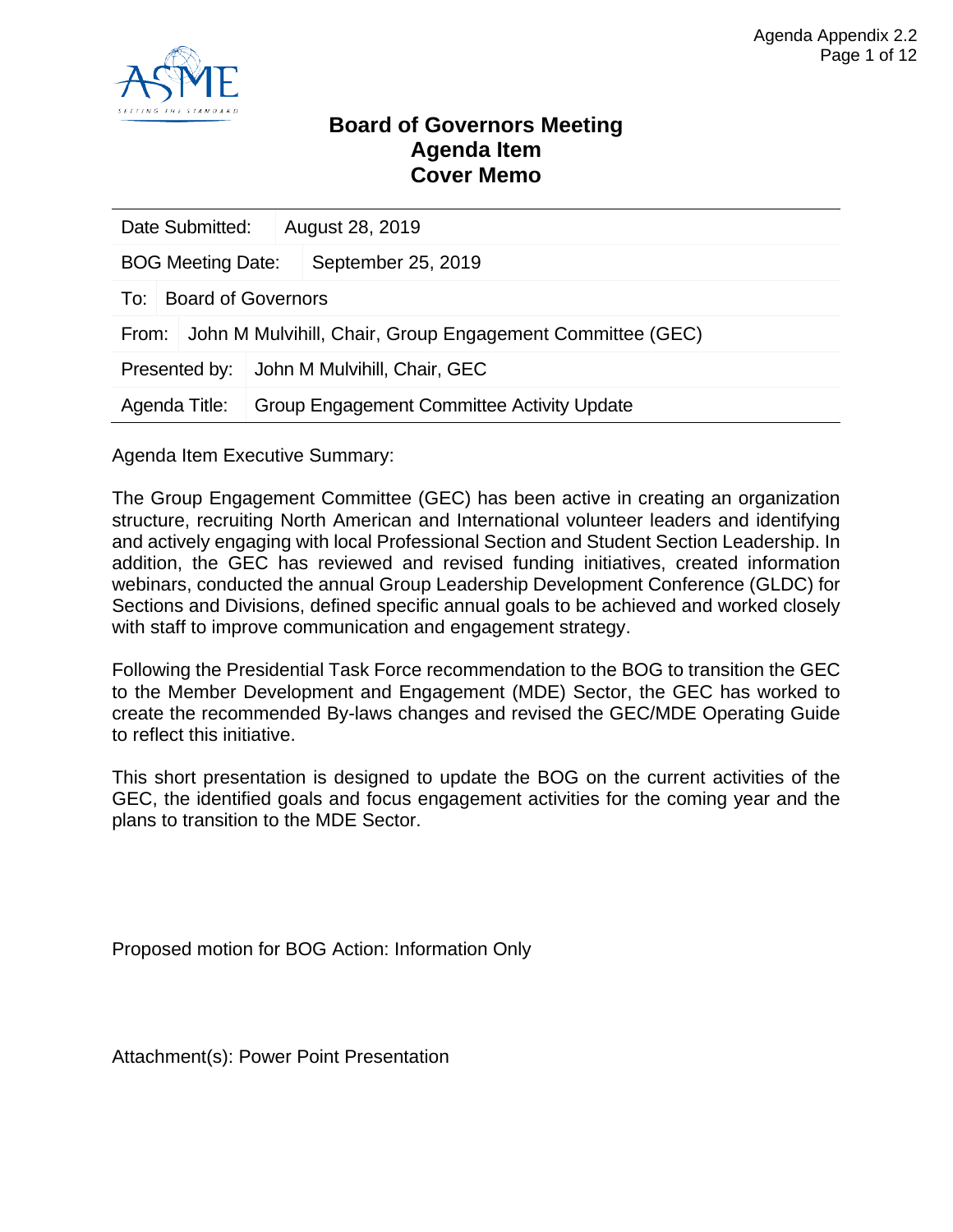

#### **Board of Governors Meeting Agenda Item Cover Memo**

| Date Submitted:          |                           |  | August 28, 2019                                           |  |  |
|--------------------------|---------------------------|--|-----------------------------------------------------------|--|--|
| <b>BOG Meeting Date:</b> |                           |  | September 25, 2019                                        |  |  |
| To:                      | <b>Board of Governors</b> |  |                                                           |  |  |
| From:                    |                           |  | John M Mulvihill, Chair, Group Engagement Committee (GEC) |  |  |
| Presented by:            |                           |  | John M Mulvihill, Chair, GEC                              |  |  |
| Agenda Title:            |                           |  | <b>Group Engagement Committee Activity Update</b>         |  |  |

Agenda Item Executive Summary:

The Group Engagement Committee (GEC) has been active in creating an organization structure, recruiting North American and International volunteer leaders and identifying and actively engaging with local Professional Section and Student Section Leadership. In addition, the GEC has reviewed and revised funding initiatives, created information webinars, conducted the annual Group Leadership Development Conference (GLDC) for Sections and Divisions, defined specific annual goals to be achieved and worked closely with staff to improve communication and engagement strategy.

Following the Presidential Task Force recommendation to the BOG to transition the GEC to the Member Development and Engagement (MDE) Sector, the GEC has worked to create the recommended By-laws changes and revised the GEC/MDE Operating Guide to reflect this initiative.

This short presentation is designed to update the BOG on the current activities of the GEC, the identified goals and focus engagement activities for the coming year and the plans to transition to the MDE Sector.

Proposed motion for BOG Action: Information Only

Attachment(s): Power Point Presentation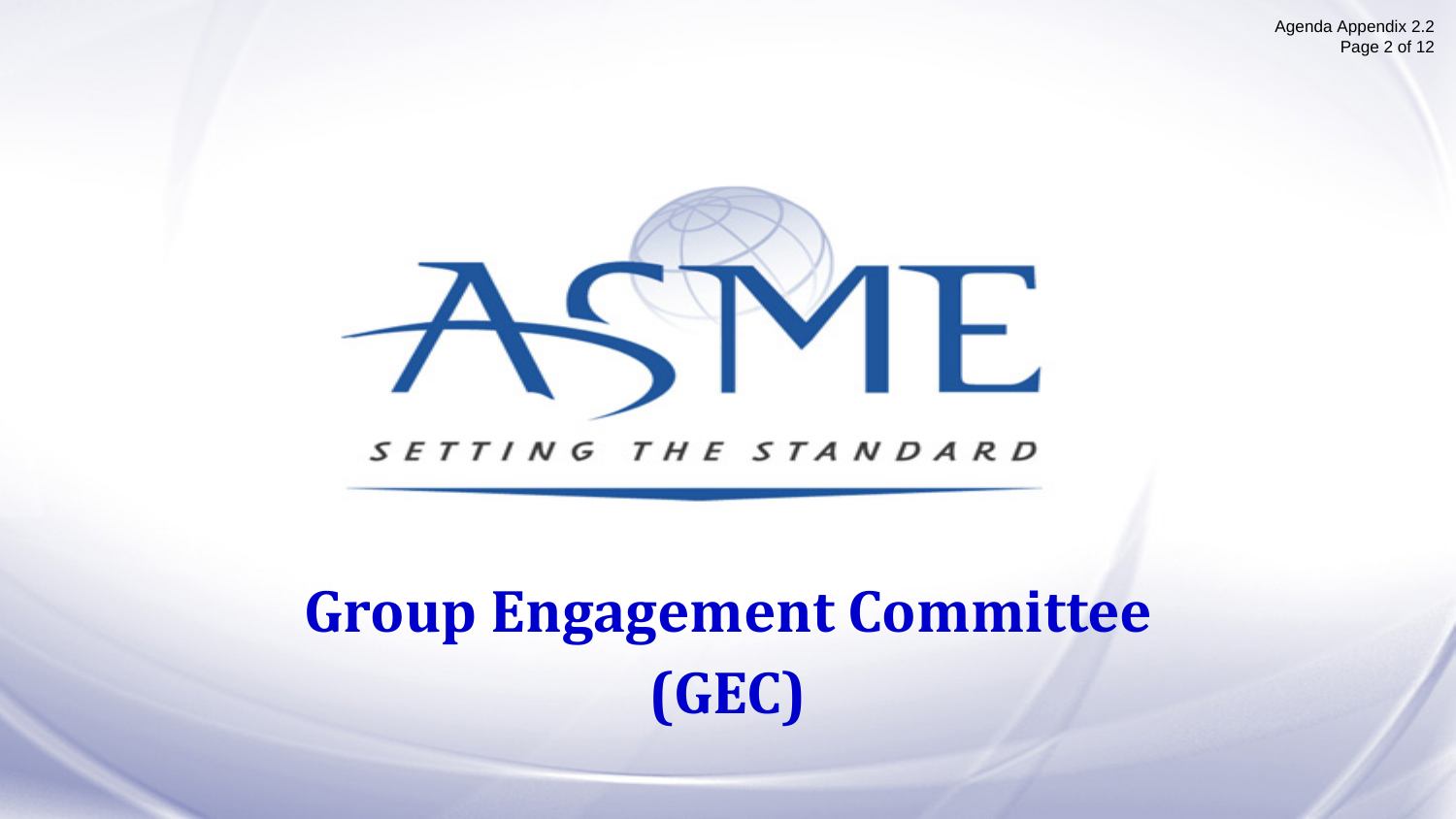Agenda Appendix 2.2 Page 2 of 12



# **Group Engagement Committee (GEC)**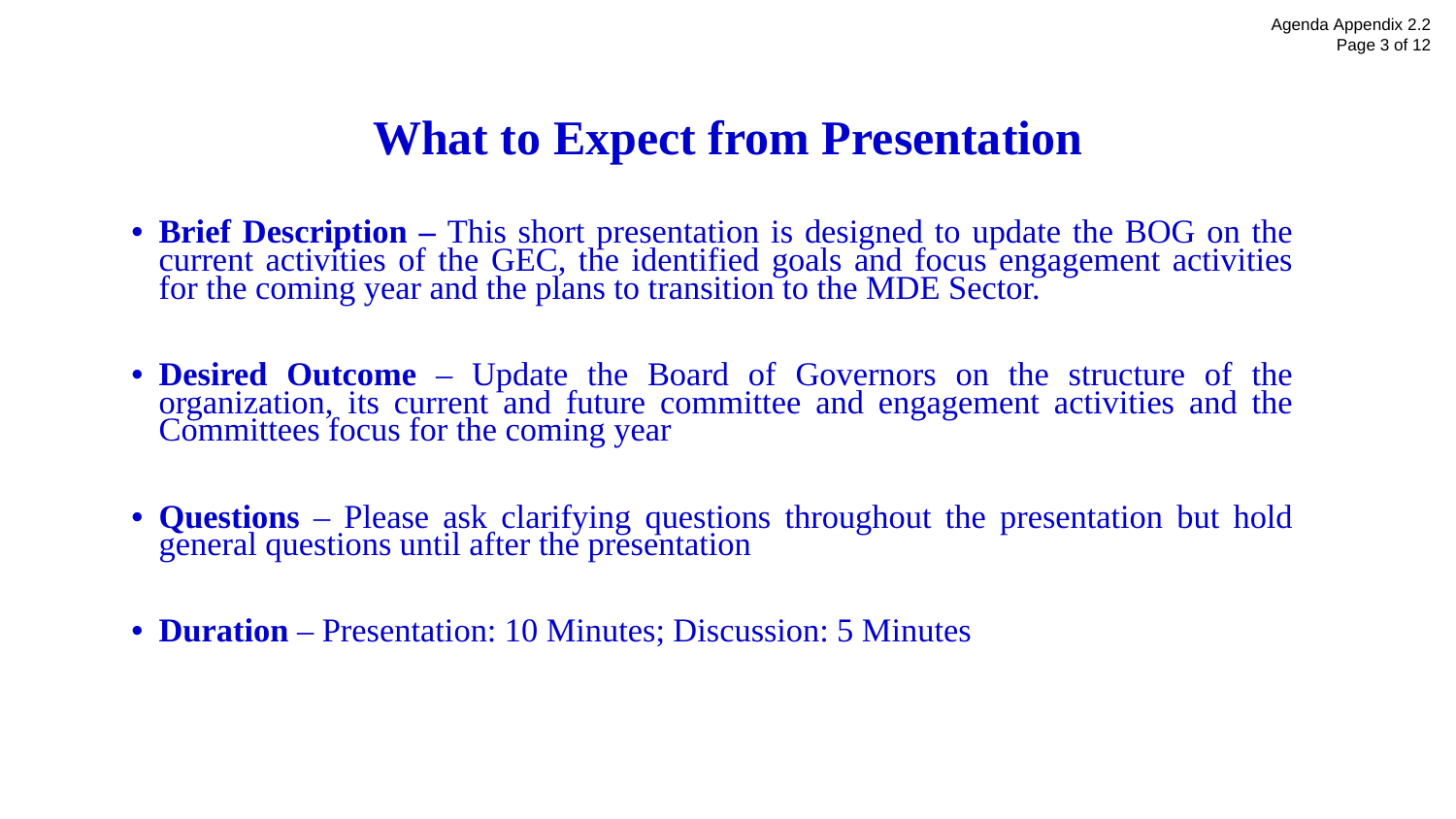### **What to Expect from Presentation**

- **Brief Description –** This short presentation is designed to update the BOG on the current activities of the GEC, the identified goals and focus engagement activities for the coming year and the plans to transition to the MDE Sector.
- **Desired Outcome** Update the Board of Governors on the structure of the organization, its current and future committee and engagement activities and the Committees focus for the coming year
- **Questions** Please ask clarifying questions throughout the presentation but hold general questions until after the presentation
- **Duration** Presentation: 10 Minutes; Discussion: 5 Minutes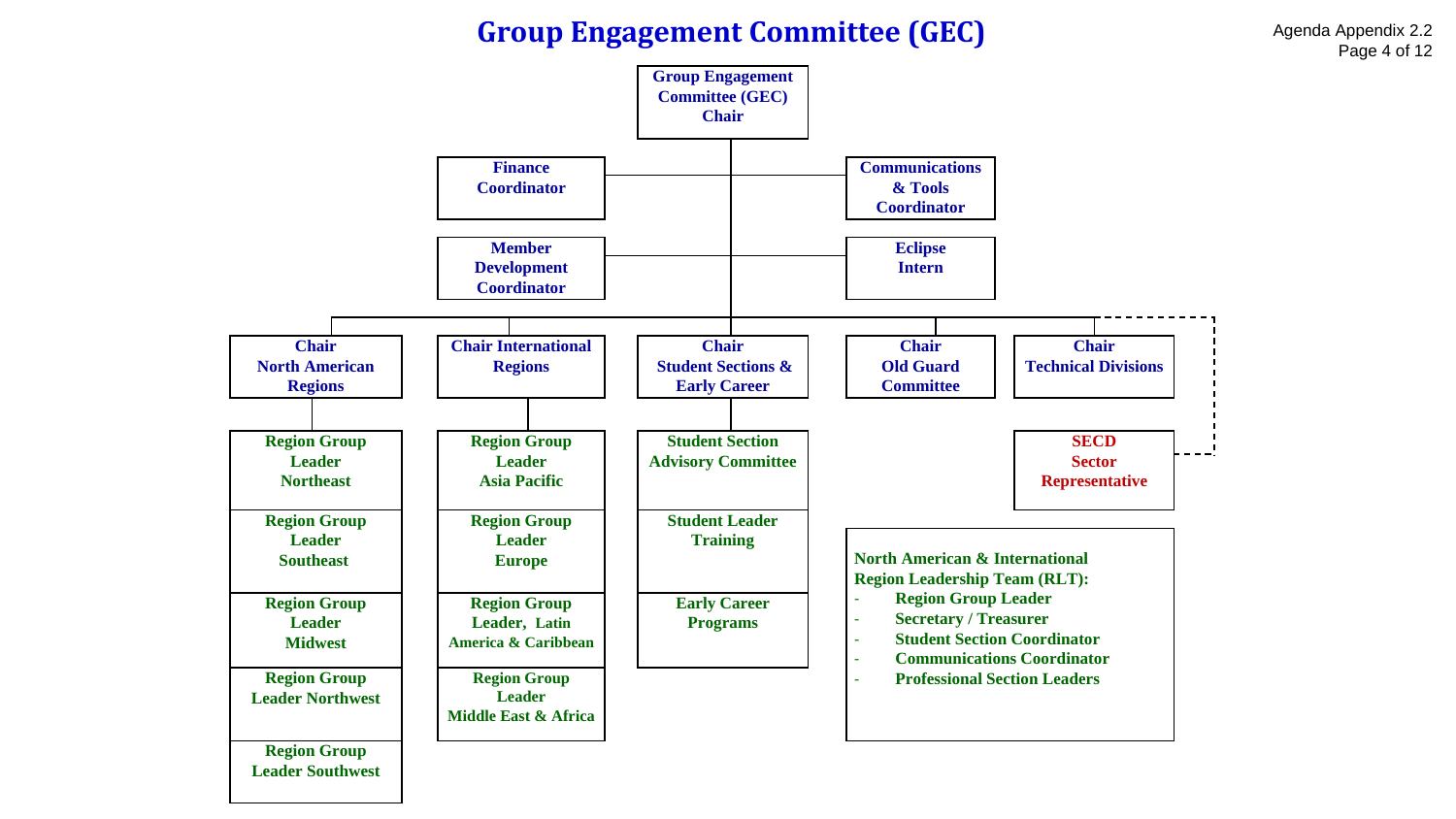#### **Group Engagement Committee (GEC)**

Agenda Appendix 2.2 Page 4 of 12

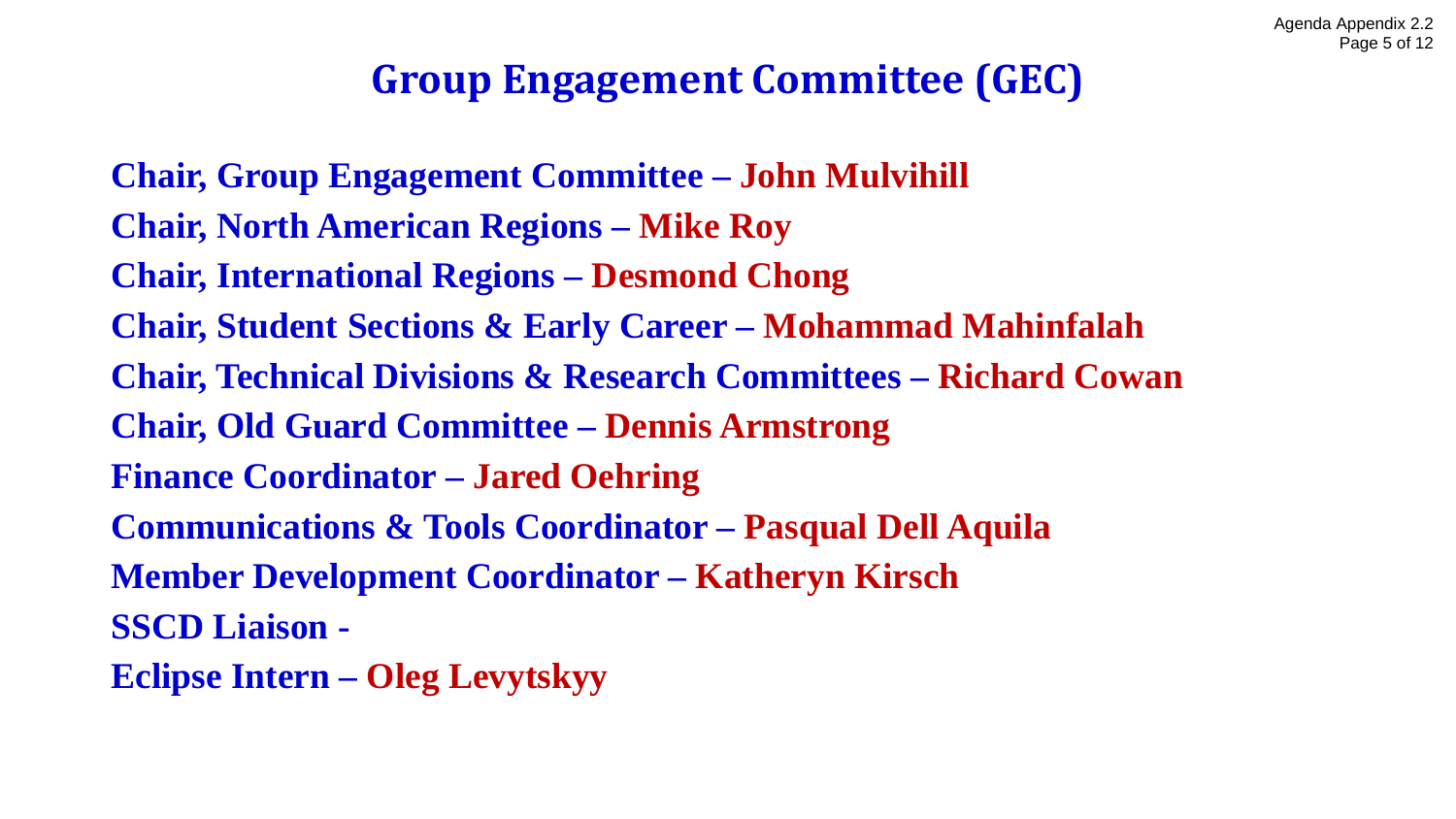### **Group Engagement Committee (GEC)**

**Chair, Group Engagement Committee – John Mulvihill Chair, North American Regions – Mike Roy Chair, International Regions – Desmond Chong Chair, Student Sections & Early Career – Mohammad Mahinfalah Chair, Technical Divisions & Research Committees – Richard Cowan Chair, Old Guard Committee – Dennis Armstrong Finance Coordinator – Jared Oehring Communications & Tools Coordinator – Pasqual Dell Aquila Member Development Coordinator – Katheryn Kirsch SSCD Liaison - Eclipse Intern – Oleg Levytskyy**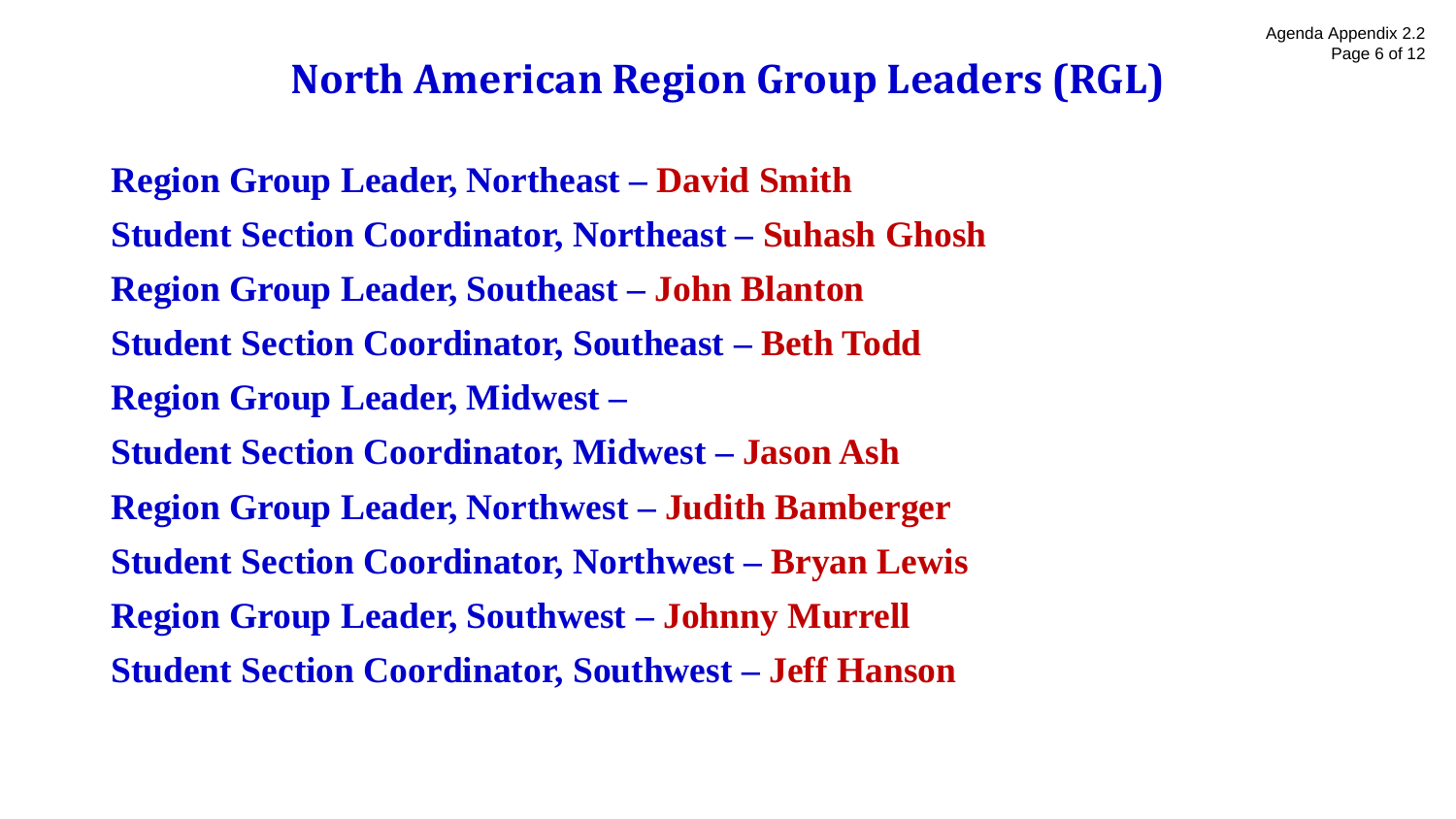### **North American Region Group Leaders (RGL)**

**Region Group Leader, Northeast – David Smith Student Section Coordinator, Northeast – Suhash Ghosh Region Group Leader, Southeast – John Blanton Student Section Coordinator, Southeast – Beth Todd Region Group Leader, Midwest – Student Section Coordinator, Midwest – Jason Ash Region Group Leader, Northwest – Judith Bamberger Student Section Coordinator, Northwest – Bryan Lewis Region Group Leader, Southwest – Johnny Murrell Student Section Coordinator, Southwest – Jeff Hanson**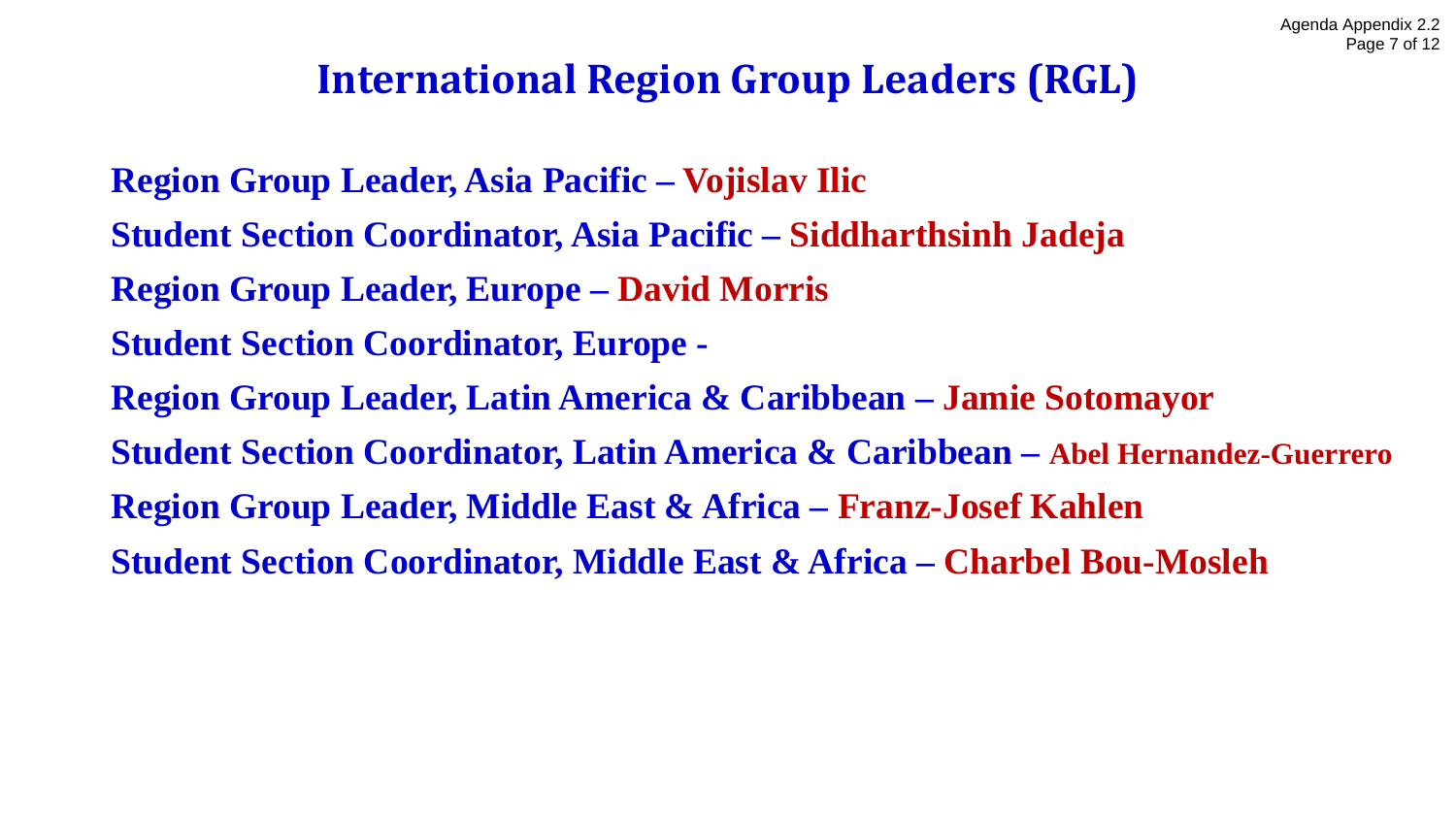### **International Region Group Leaders (RGL)**

**Region Group Leader, Asia Pacific – Vojislav Ilic Student Section Coordinator, Asia Pacific – Siddharthsinh Jadeja Region Group Leader, Europe – David Morris Student Section Coordinator, Europe - Region Group Leader, Latin America & Caribbean – Jamie Sotomayor Student Section Coordinator, Latin America & Caribbean – Abel Hernandez-Guerrero Region Group Leader, Middle East & Africa – Franz-Josef Kahlen Student Section Coordinator, Middle East & Africa – Charbel Bou-Mosleh**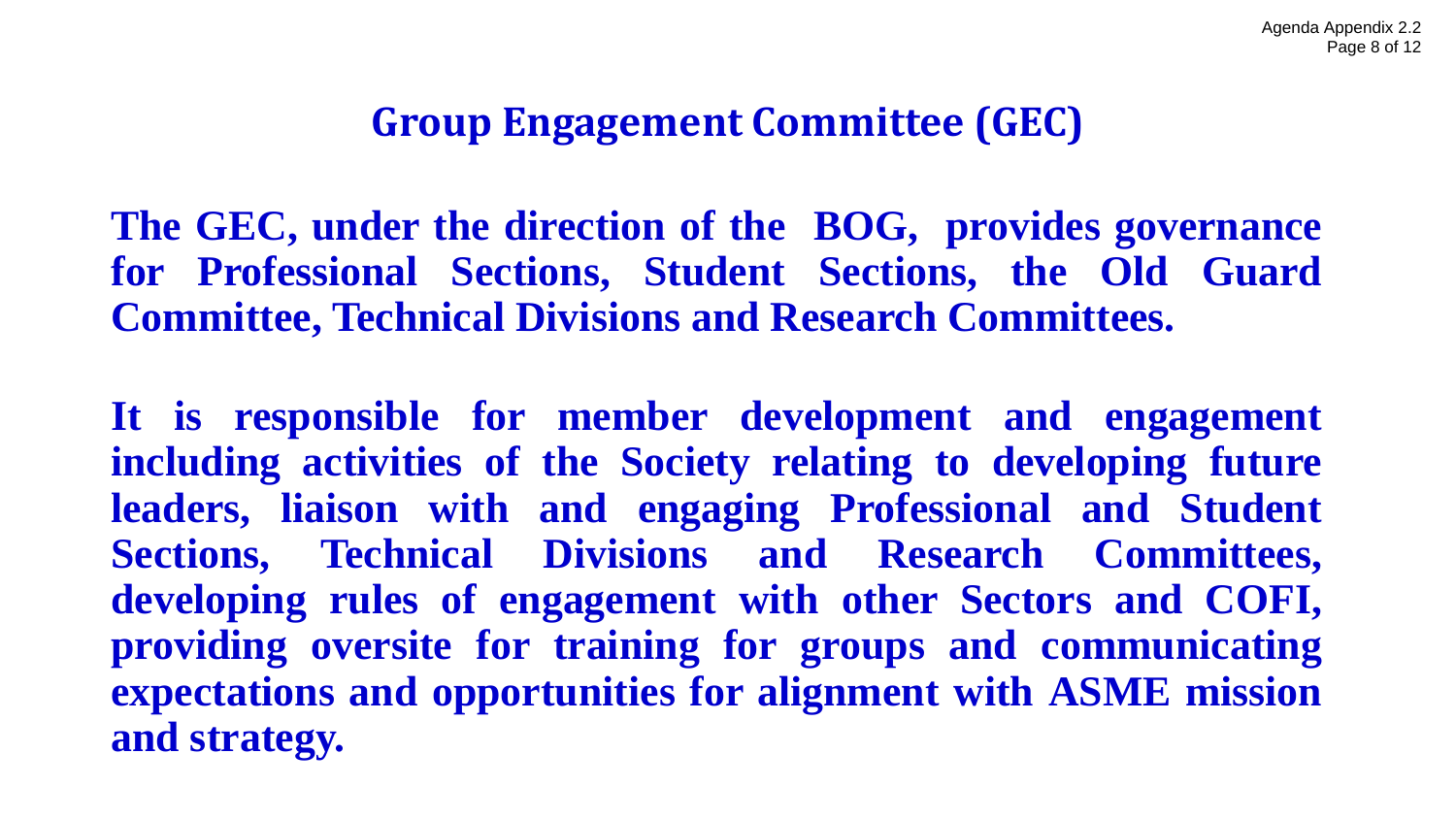### **Group Engagement Committee (GEC)**

**The GEC, under the direction of the BOG, provides governance for Professional Sections, Student Sections, the Old Guard Committee, Technical Divisions and Research Committees.**

**It is responsible for member development and engagement including activities of the Society relating to developing future leaders, liaison with and engaging Professional and Student Sections, Technical Divisions and Research Committees, developing rules of engagement with other Sectors and COFI, providing oversite for training for groups and communicating expectations and opportunities for alignment with ASME mission and strategy.**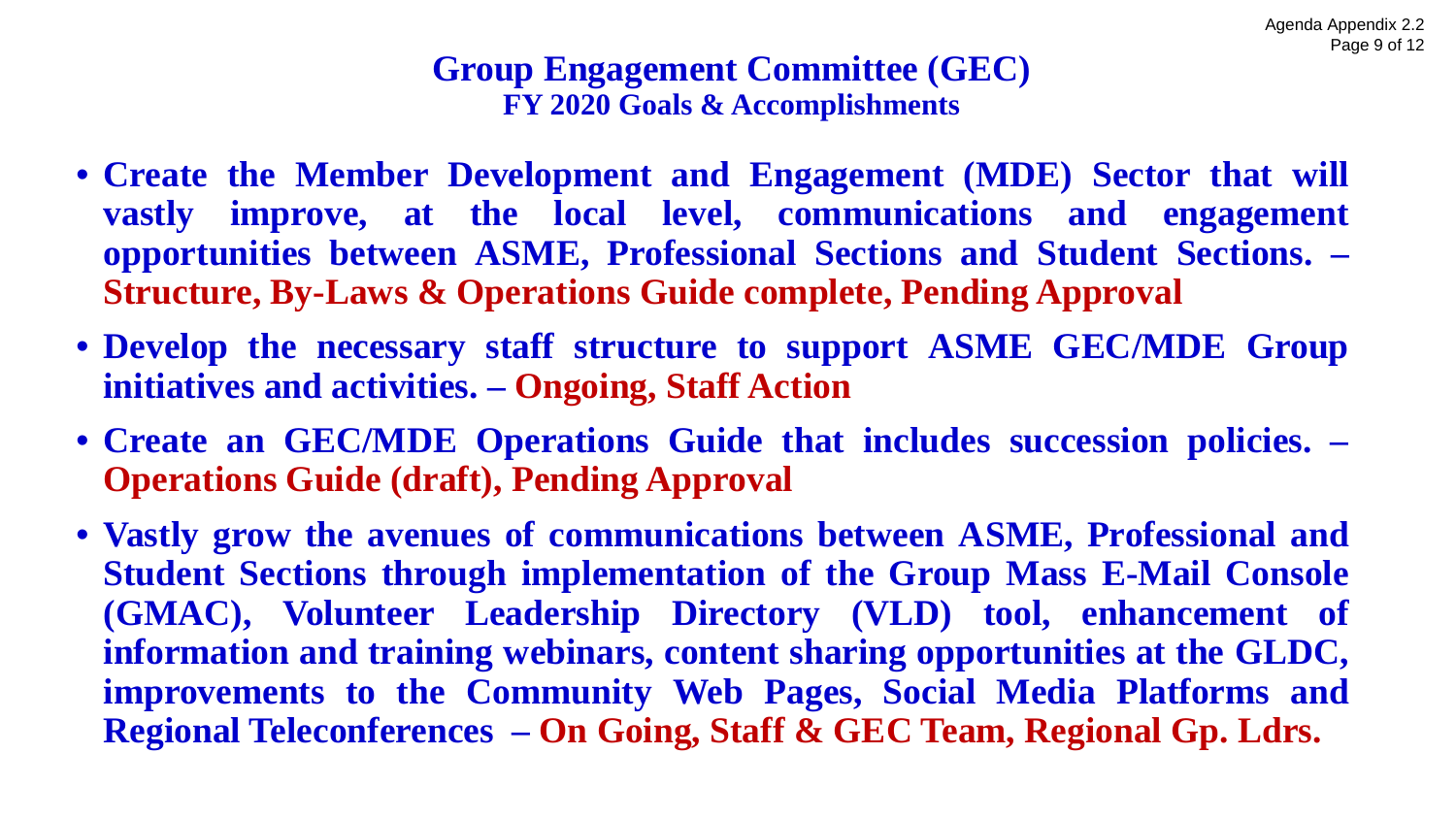#### **Group Engagement Committee (GEC) FY 2020 Goals & Accomplishments**

- **Create the Member Development and Engagement (MDE) Sector that will vastly improve, at the local level, communications and engagement opportunities between ASME, Professional Sections and Student Sections. – Structure, By-Laws & Operations Guide complete, Pending Approval**
- **Develop the necessary staff structure to support ASME GEC/MDE Group initiatives and activities. – Ongoing, Staff Action**
- **Create an GEC/MDE Operations Guide that includes succession policies. – Operations Guide (draft), Pending Approval**
- **Vastly grow the avenues of communications between ASME, Professional and Student Sections through implementation of the Group Mass E-Mail Console (GMAC), Volunteer Leadership Directory (VLD) tool, enhancement of information and training webinars, content sharing opportunities at the GLDC, improvements to the Community Web Pages, Social Media Platforms and Regional Teleconferences – On Going, Staff & GEC Team, Regional Gp. Ldrs.**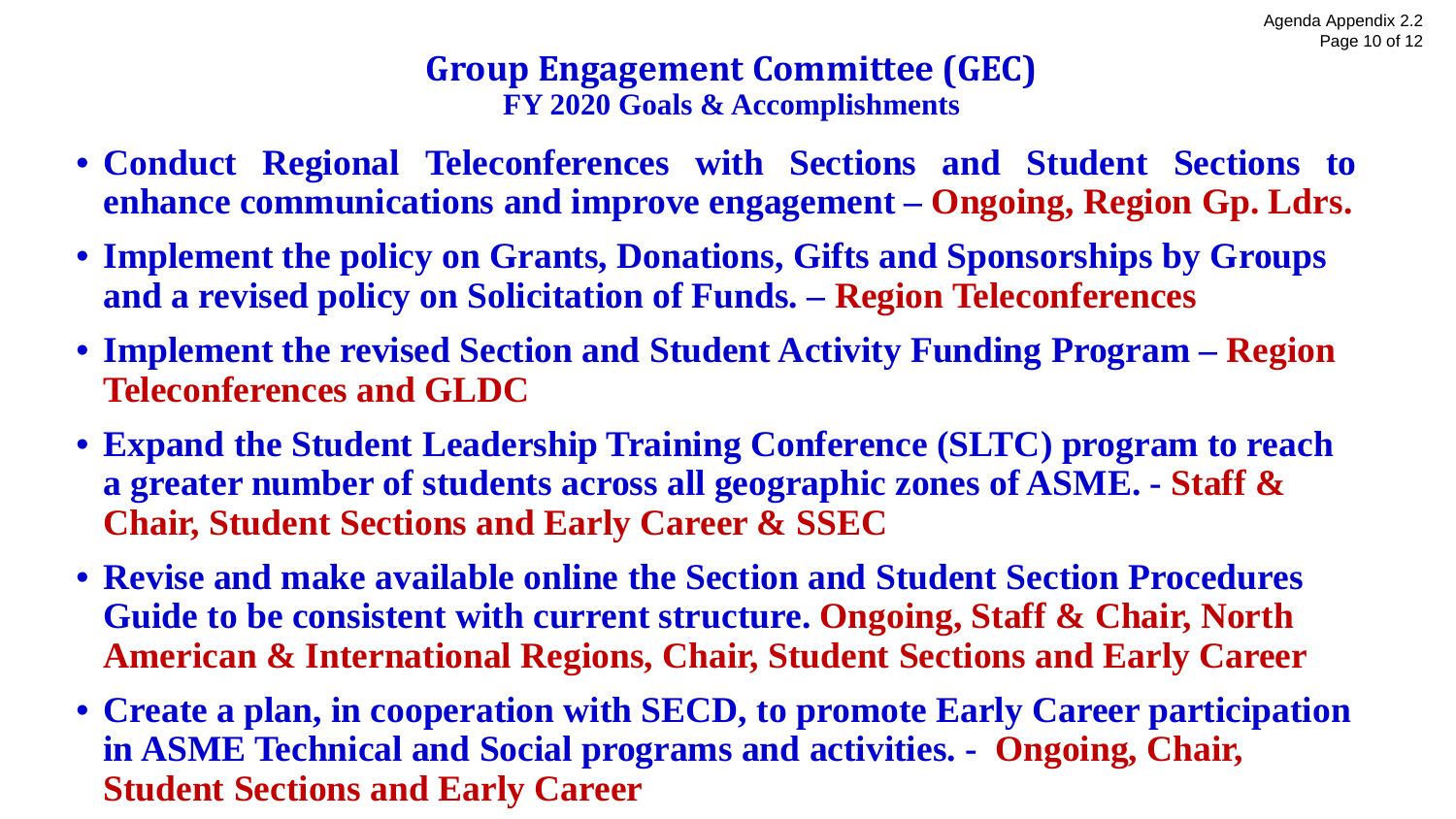#### **Group Engagement Committee (GEC) FY 2020 Goals & Accomplishments**

- **Conduct Regional Teleconferences with Sections and Student Sections to enhance communications and improve engagement – Ongoing, Region Gp. Ldrs.**
- **Implement the policy on Grants, Donations, Gifts and Sponsorships by Groups and a revised policy on Solicitation of Funds. – Region Teleconferences**
- **Implement the revised Section and Student Activity Funding Program – Region Teleconferences and GLDC**
- **Expand the Student Leadership Training Conference (SLTC) program to reach a greater number of students across all geographic zones of ASME. - Staff & Chair, Student Sections and Early Career & SSEC**
- **Revise and make available online the Section and Student Section Procedures Guide to be consistent with current structure. Ongoing, Staff & Chair, North American & International Regions, Chair, Student Sections and Early Career**
- **Create a plan, in cooperation with SECD, to promote Early Career participation in ASME Technical and Social programs and activities. - Ongoing, Chair, Student Sections and Early Career**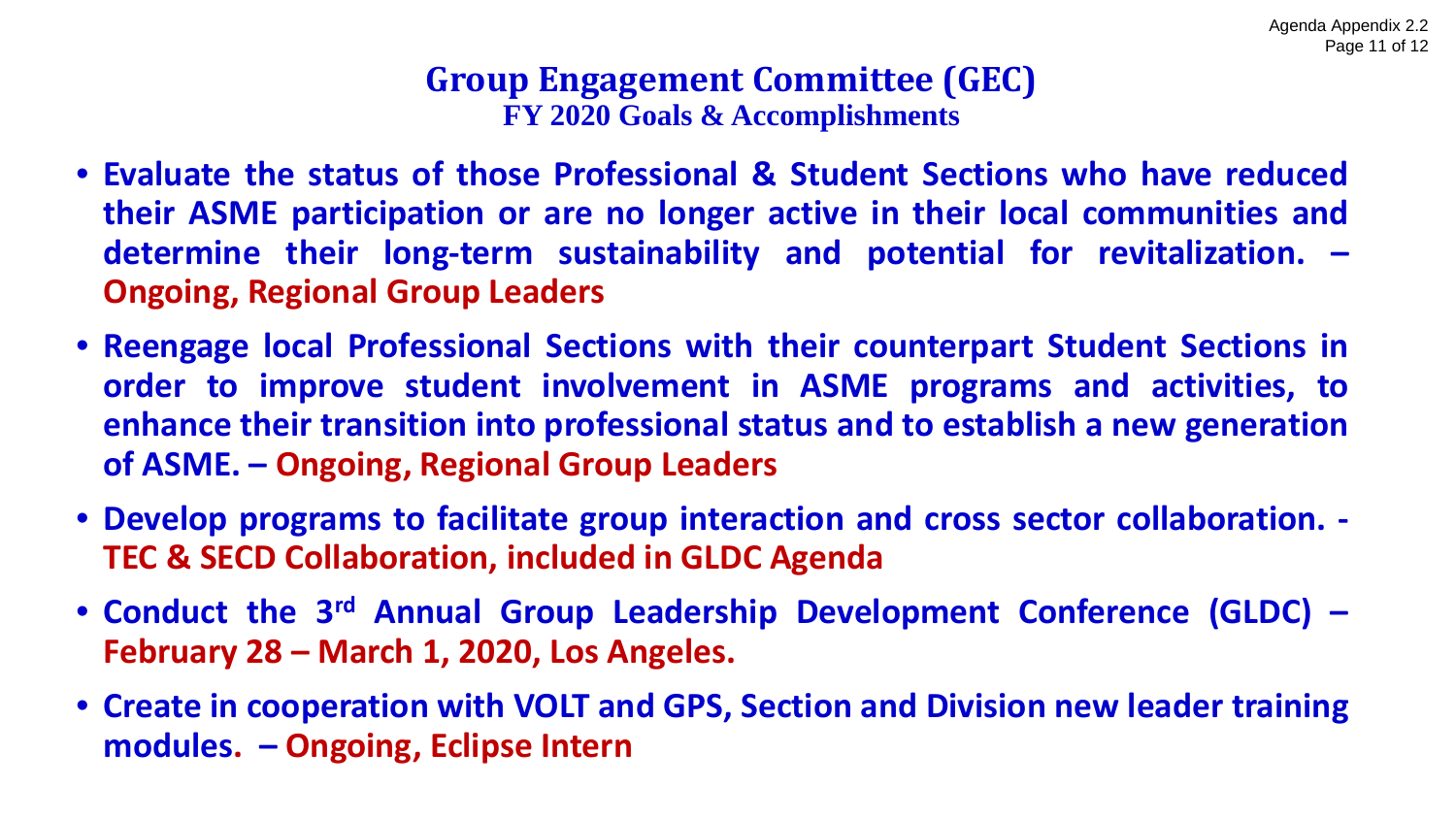#### **Group Engagement Committee (GEC) FY 2020 Goals & Accomplishments**

- **Evaluate the status of those Professional & Student Sections who have reduced their ASME participation or are no longer active in their local communities and determine their long-term sustainability and potential for revitalization. – Ongoing, Regional Group Leaders**
- **Reengage local Professional Sections with their counterpart Student Sections in order to improve student involvement in ASME programs and activities, to enhance their transition into professional status and to establish a new generation of ASME. – Ongoing, Regional Group Leaders**
- **Develop programs to facilitate group interaction and cross sector collaboration. - TEC & SECD Collaboration, included in GLDC Agenda**
- **Conduct the 3rd Annual Group Leadership Development Conference (GLDC) – February 28 – March 1, 2020, Los Angeles.**
- **Create in cooperation with VOLT and GPS, Section and Division new leader training modules. – Ongoing, Eclipse Intern**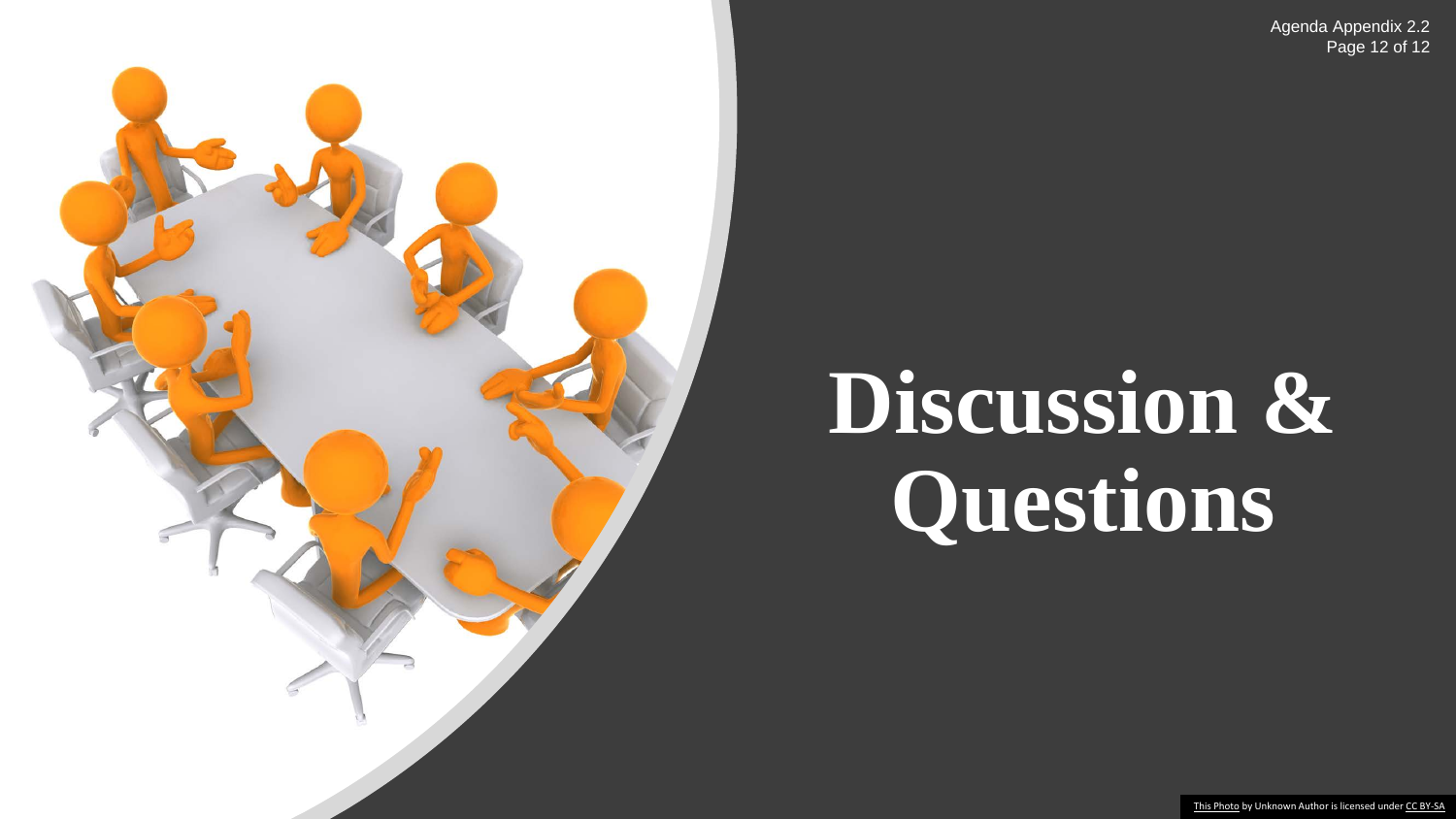Agenda Appendix 2.2 Page 12 of 12



# **Discussion & Questions**

[This Photo](https://www.flickr.com/photos/lumaxart/2136953861) by Unknown Author is licensed under [CC BY-SA](https://creativecommons.org/licenses/by-sa/3.0/)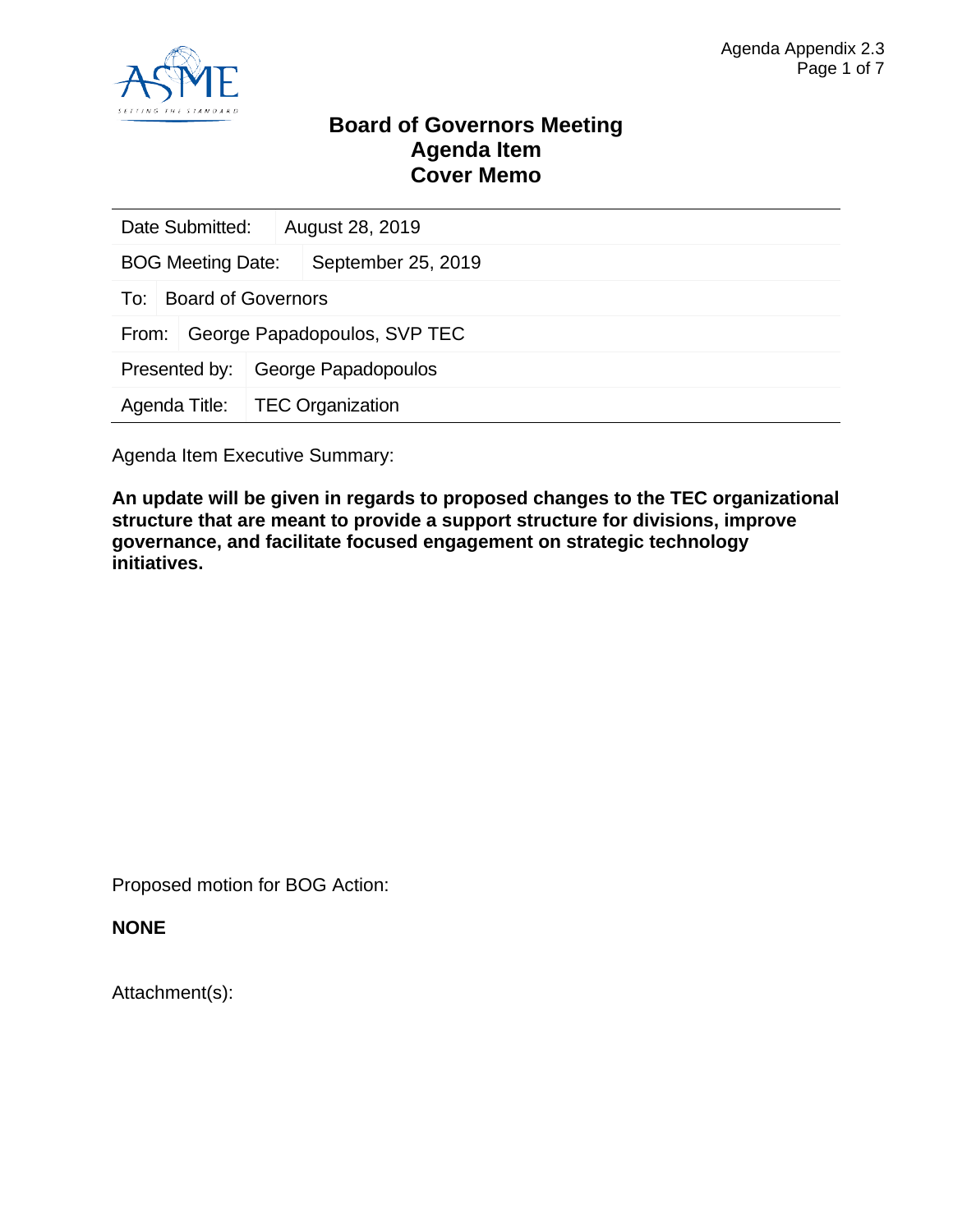

#### **Board of Governors Meeting Agenda Item Cover Memo**

| Date Submitted:                  |                     | August 28, 2019              |  |  |
|----------------------------------|---------------------|------------------------------|--|--|
| <b>BOG Meeting Date:</b>         |                     | September 25, 2019           |  |  |
| <b>Board of Governors</b><br>To: |                     |                              |  |  |
| From:                            |                     | George Papadopoulos, SVP TEC |  |  |
| Presented by:                    | George Papadopoulos |                              |  |  |
| Agenda Title:                    |                     | <b>TEC Organization</b>      |  |  |
|                                  |                     |                              |  |  |

Agenda Item Executive Summary:

**An update will be given in regards to proposed changes to the TEC organizational structure that are meant to provide a support structure for divisions, improve governance, and facilitate focused engagement on strategic technology initiatives.**

Proposed motion for BOG Action:

**NONE**

Attachment(s):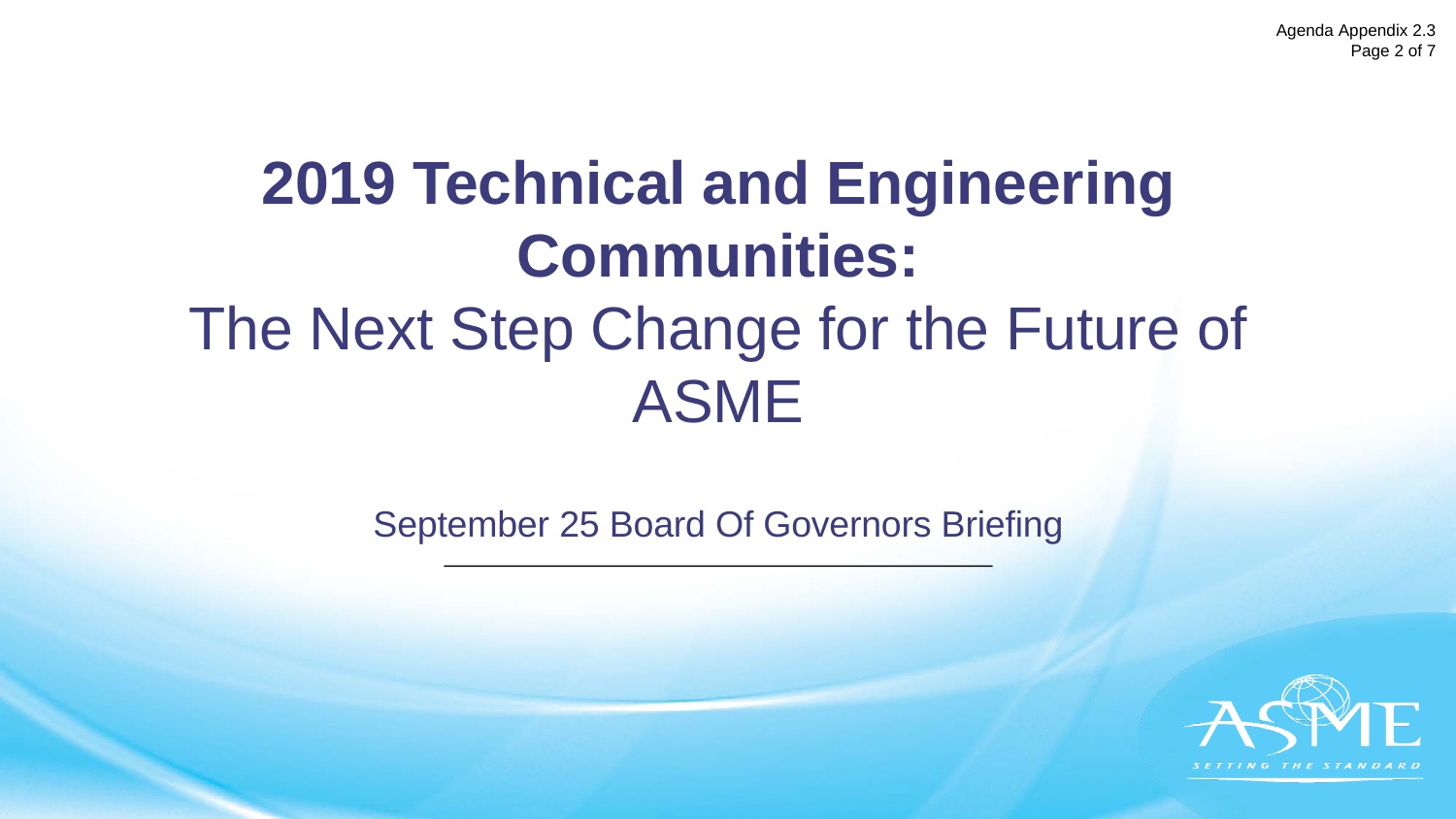Agenda Appendix 2.3 Page 2 of 7

# **2019 Technical and Engineering Communities:** The Next Step Change for the Future of ASME

September 25 Board Of Governors Briefing

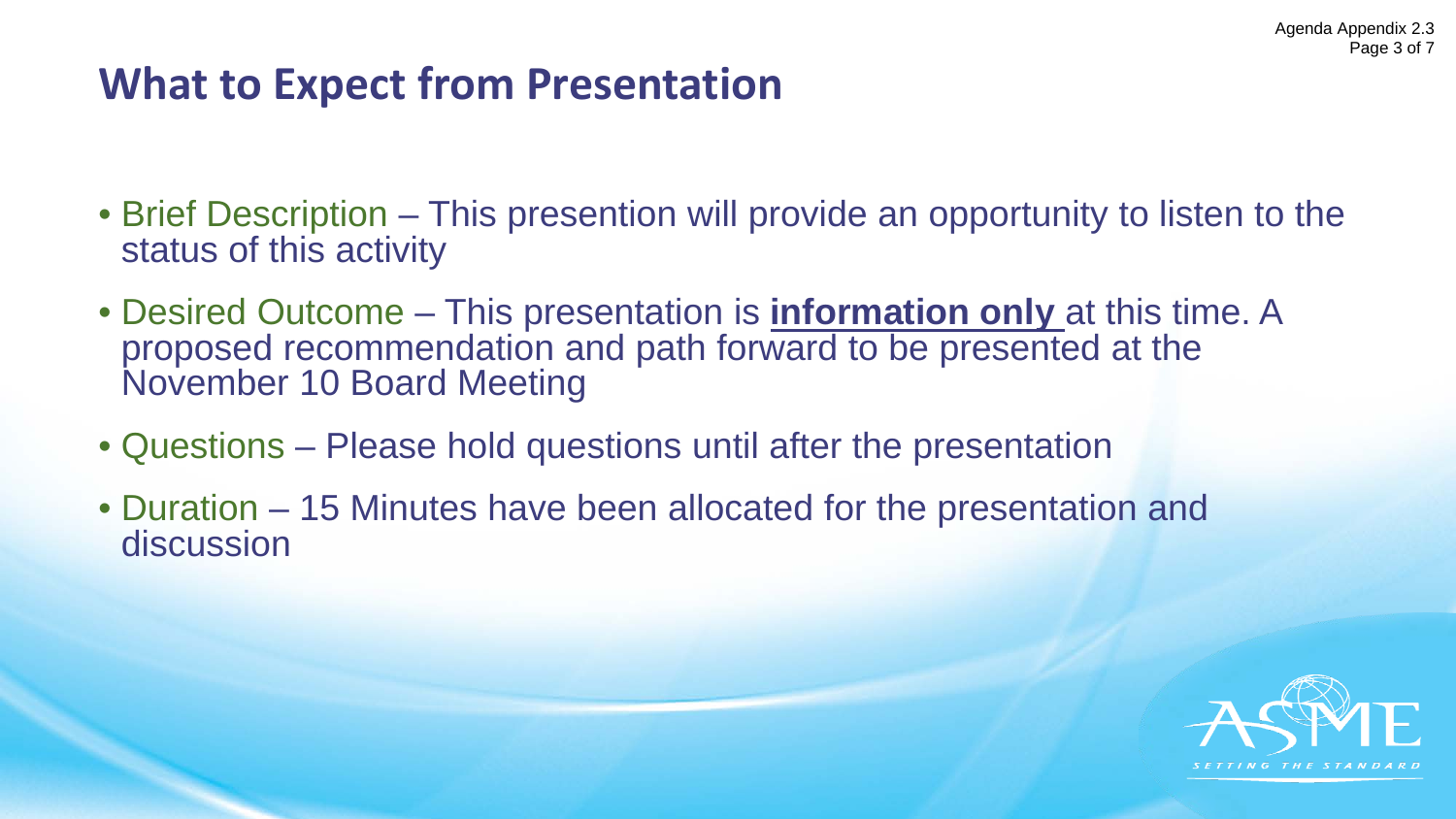### **What to Expect from Presentation**

- Brief Description This presention will provide an opportunity to listen to the status of this activity
- Desired Outcome This presentation is **information only** at this time. A proposed recommendation and path forward to be presented at the November 10 Board Meeting
- Questions Please hold questions until after the presentation
- Duration 15 Minutes have been allocated for the presentation and discussion

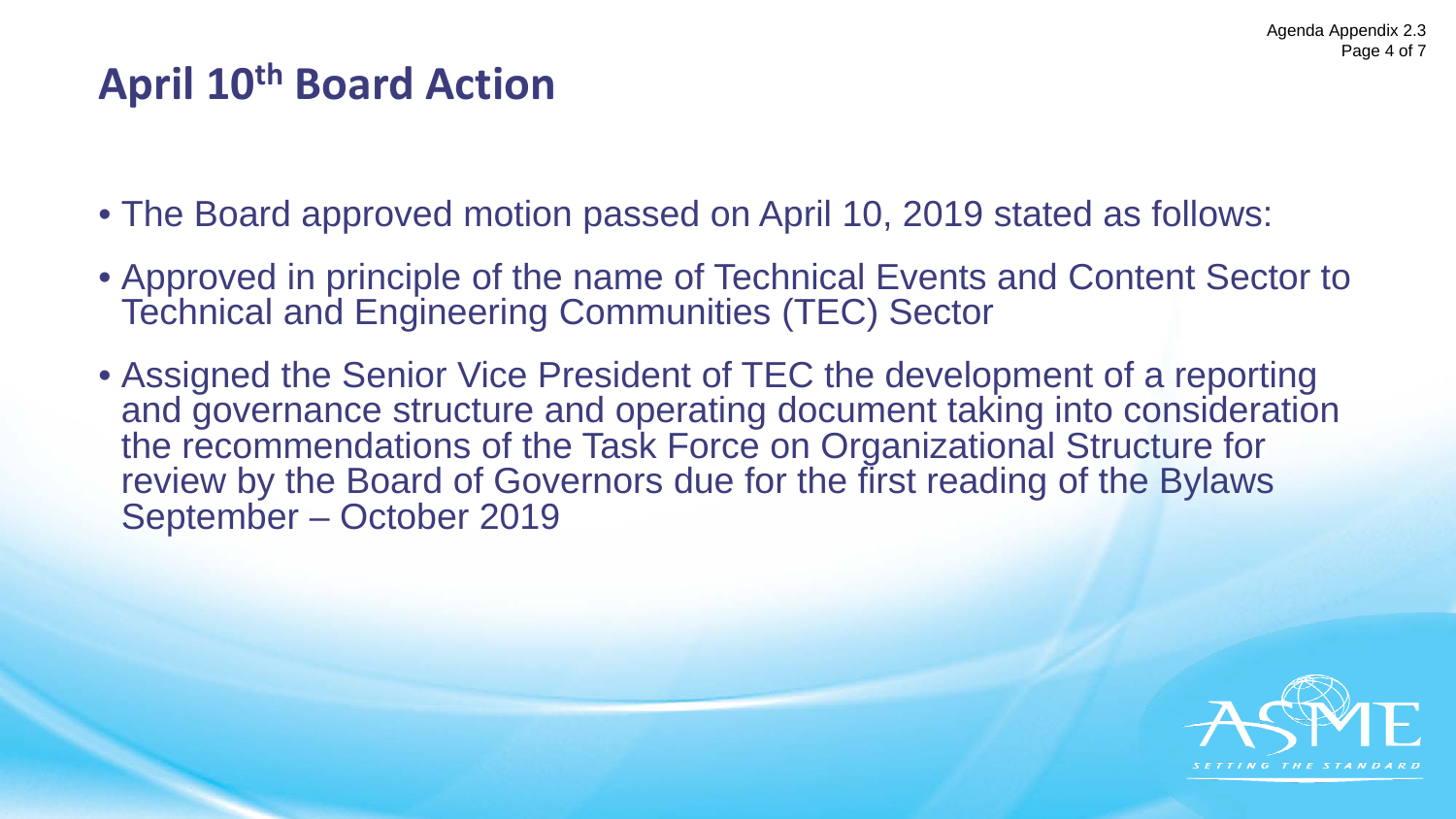### **April 10th Board Action**

- The Board approved motion passed on April 10, 2019 stated as follows:
- Approved in principle of the name of Technical Events and Content Sector to Technical and Engineering Communities (TEC) Sector
- Assigned the Senior Vice President of TEC the development of a reporting and governance structure and operating document taking into consideration the recommendations of the Task Force on Organizational Structure for review by the Board of Governors due for the first reading of the Bylaws September – October 2019

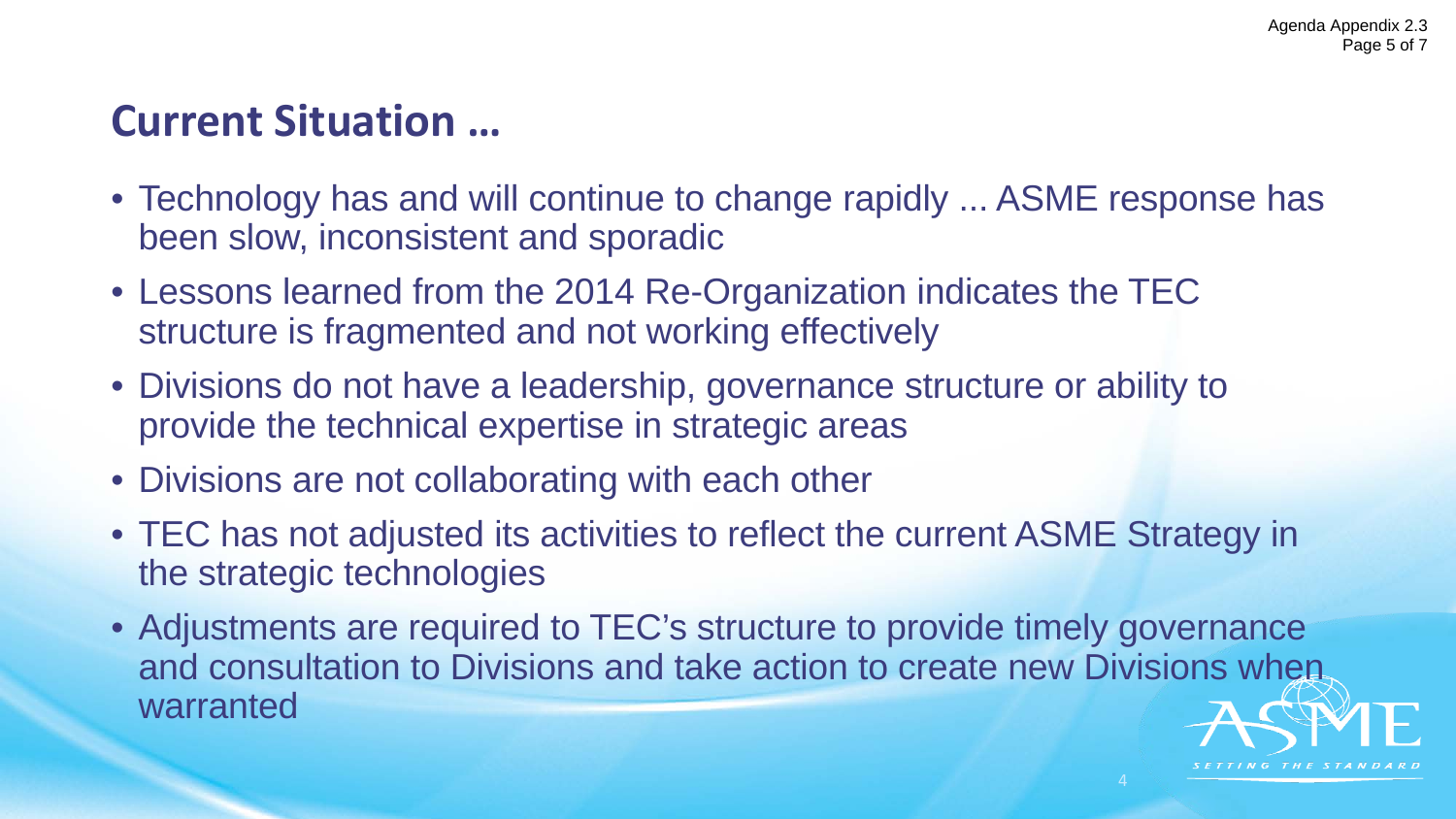$T/NGTHE$ 

### **Current Situation …**

- Technology has and will continue to change rapidly ... ASME response has been slow, inconsistent and sporadic
- Lessons learned from the 2014 Re-Organization indicates the TEC structure is fragmented and not working effectively
- Divisions do not have a leadership, governance structure or ability to provide the technical expertise in strategic areas
- Divisions are not collaborating with each other
- TEC has not adjusted its activities to reflect the current ASME Strategy in the strategic technologies
- Adjustments are required to TEC's structure to provide timely governance and consultation to Divisions and take action to create new Divisions when warranted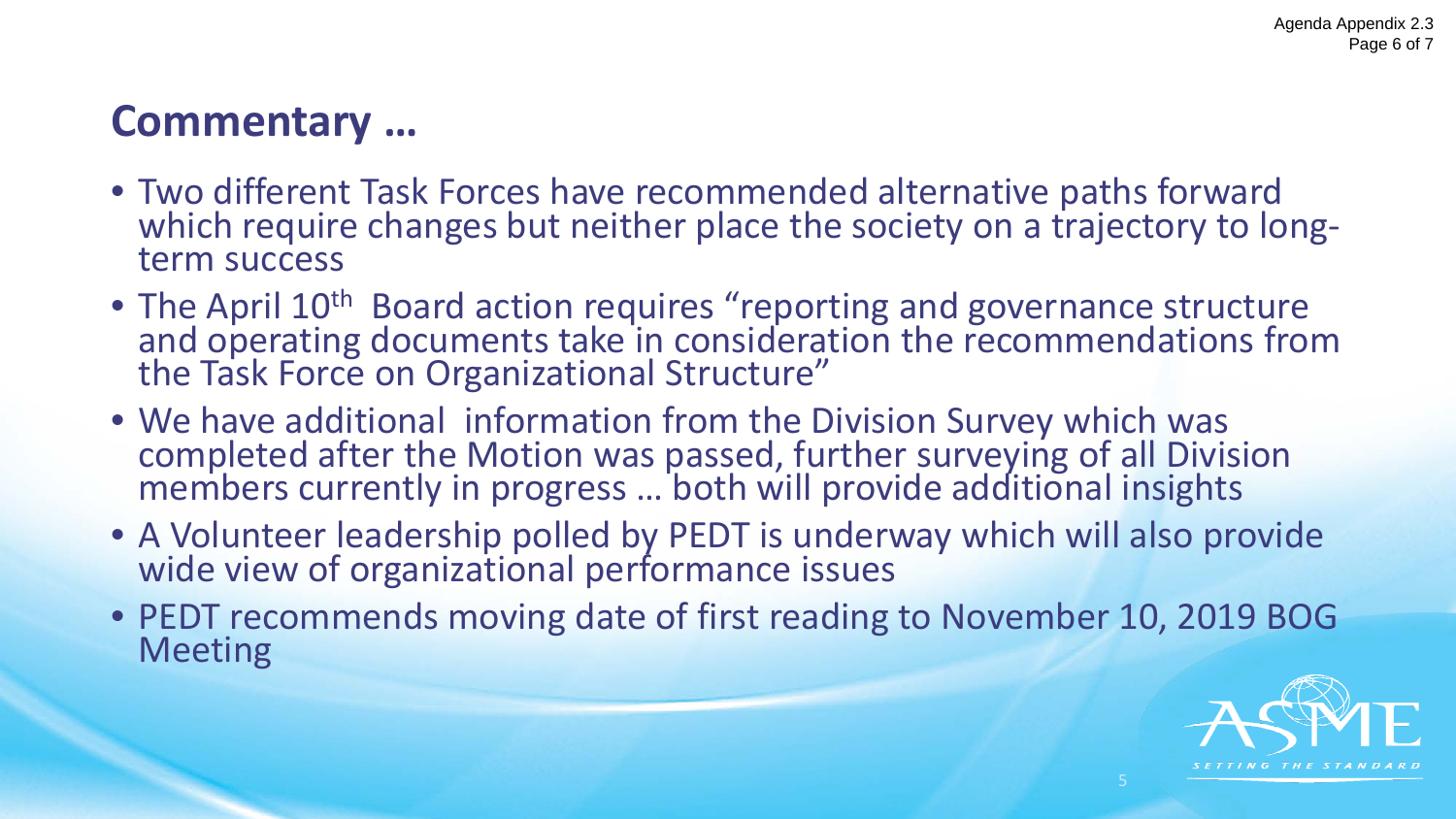### **Commentary …**

- Two different Task Forces have recommended alternative paths forward which require changes but neither place the society on a trajectory to long-<br>term success
- The April 10<sup>th</sup> Board action requires "reporting and governance structure and operating documents take in consideration the recommendations from the Task Force on Organizational Structure"
- We have additional information from the Division Survey which was completed after the Motion was passed, further surveying of all Division members currently in progress ... both will provide additional insights
- A Volunteer leadership polled by PEDT is underway which will also provide wide view of organizational performance issues
- PEDT recommends moving date of first reading to November 10, 2019 BOG Meeting

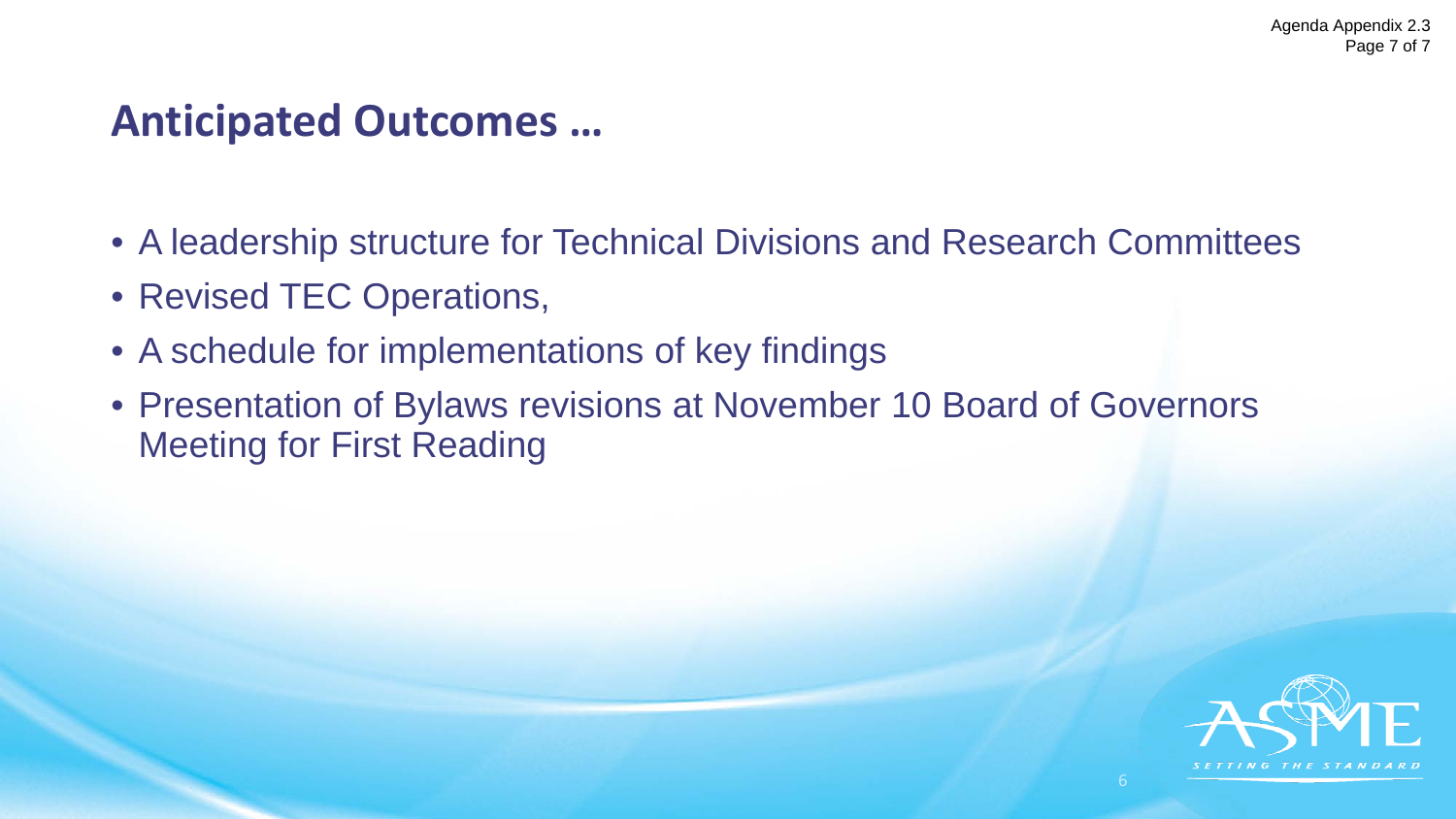### **Anticipated Outcomes …**

- A leadership structure for Technical Divisions and Research Committees
- Revised TEC Operations,
- A schedule for implementations of key findings
- Presentation of Bylaws revisions at November 10 Board of Governors Meeting for First Reading

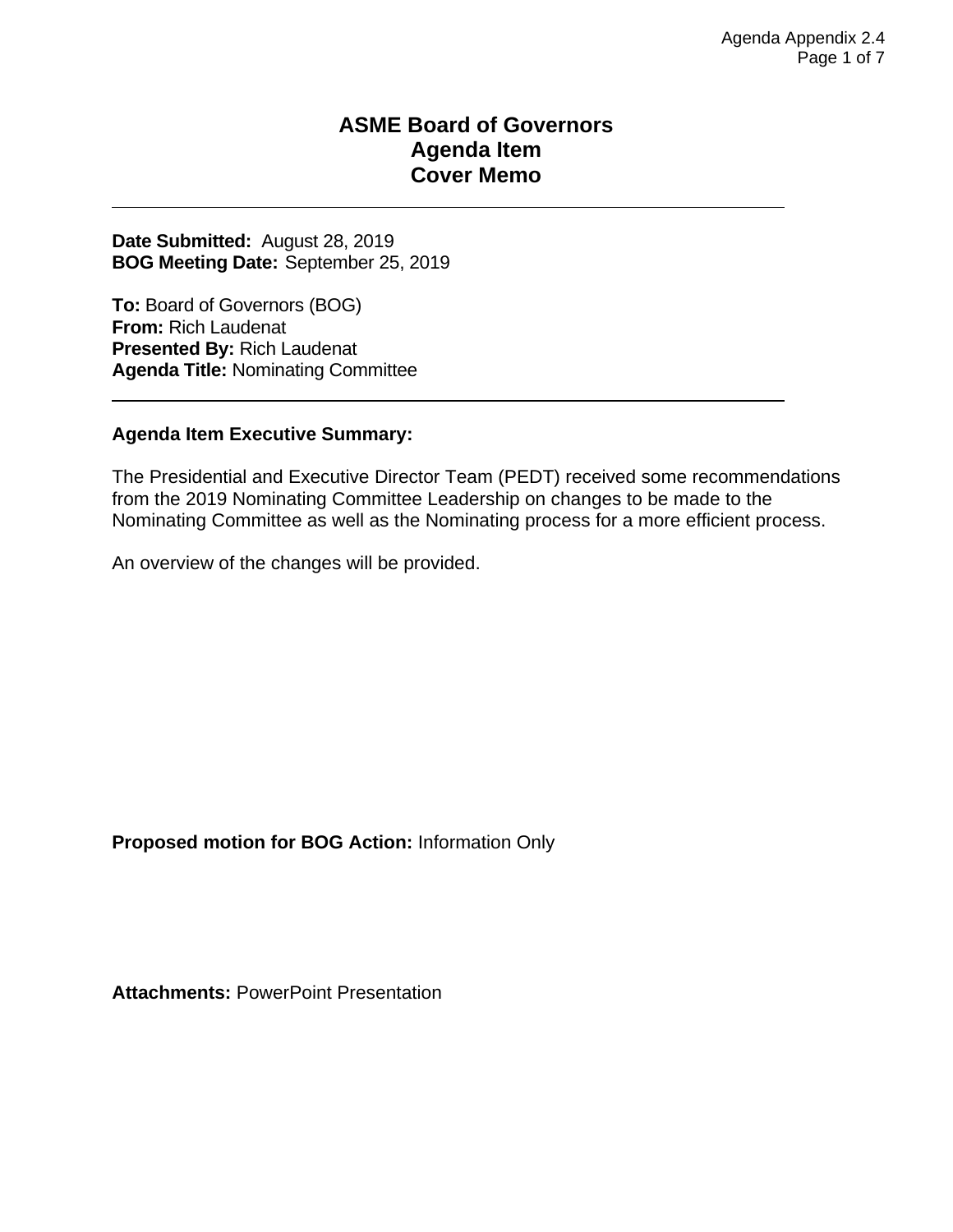#### **ASME Board of Governors Agenda Item Cover Memo**

**Date Submitted:** August 28, 2019 **BOG Meeting Date:** September 25, 2019

**To:** Board of Governors (BOG) **From:** Rich Laudenat **Presented By:** Rich Laudenat **Agenda Title:** Nominating Committee

#### **Agenda Item Executive Summary:**

The Presidential and Executive Director Team (PEDT) received some recommendations from the 2019 Nominating Committee Leadership on changes to be made to the Nominating Committee as well as the Nominating process for a more efficient process.

An overview of the changes will be provided.

**Proposed motion for BOG Action:** Information Only

**Attachments:** PowerPoint Presentation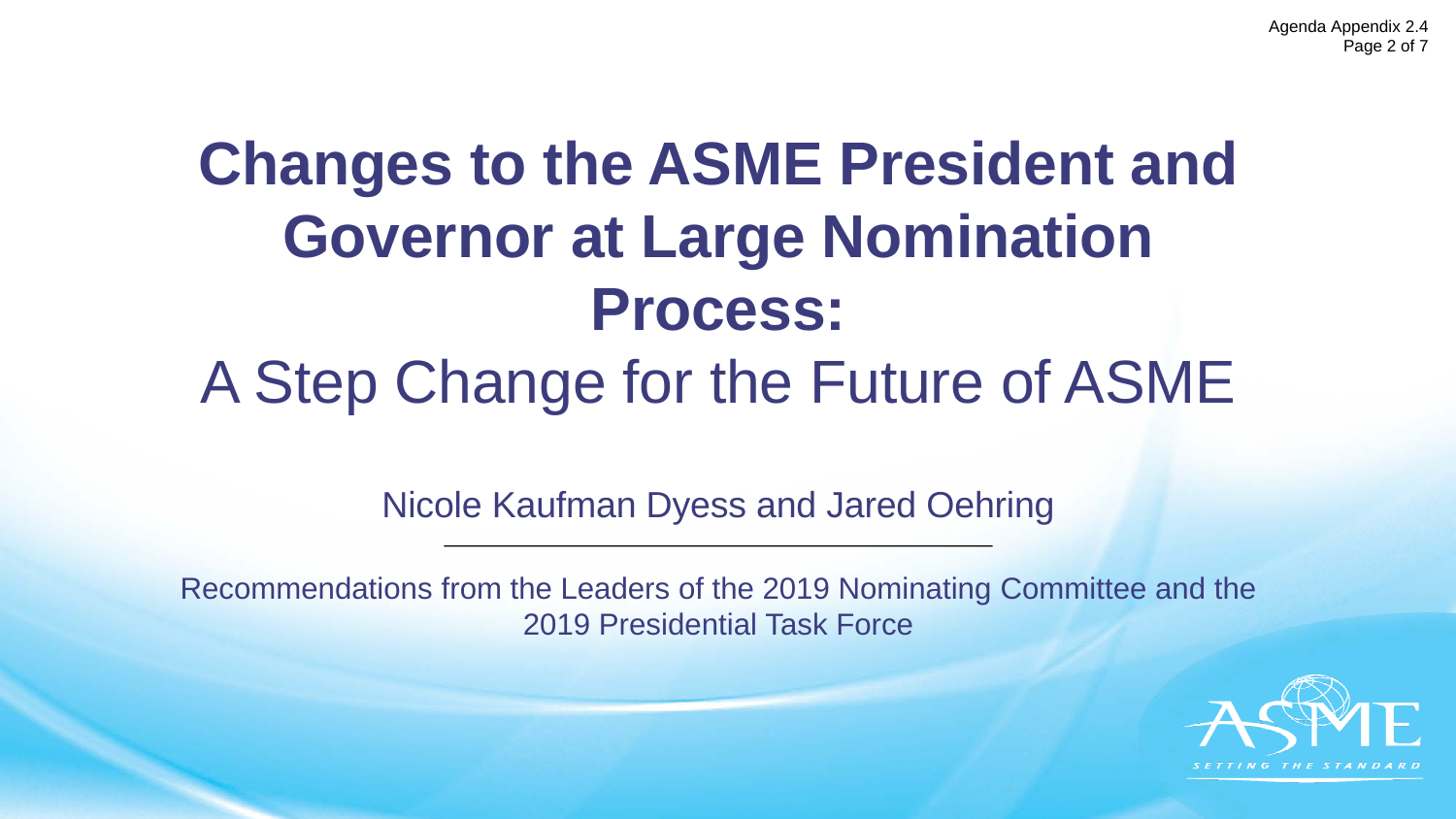Agenda Appendix 2.4 Page 2 of 7

# **Changes to the ASME President and Governor at Large Nomination Process:** A Step Change for the Future of ASME

Nicole Kaufman Dyess and Jared Oehring

Recommendations from the Leaders of the 2019 Nominating Committee and the 2019 Presidential Task Force

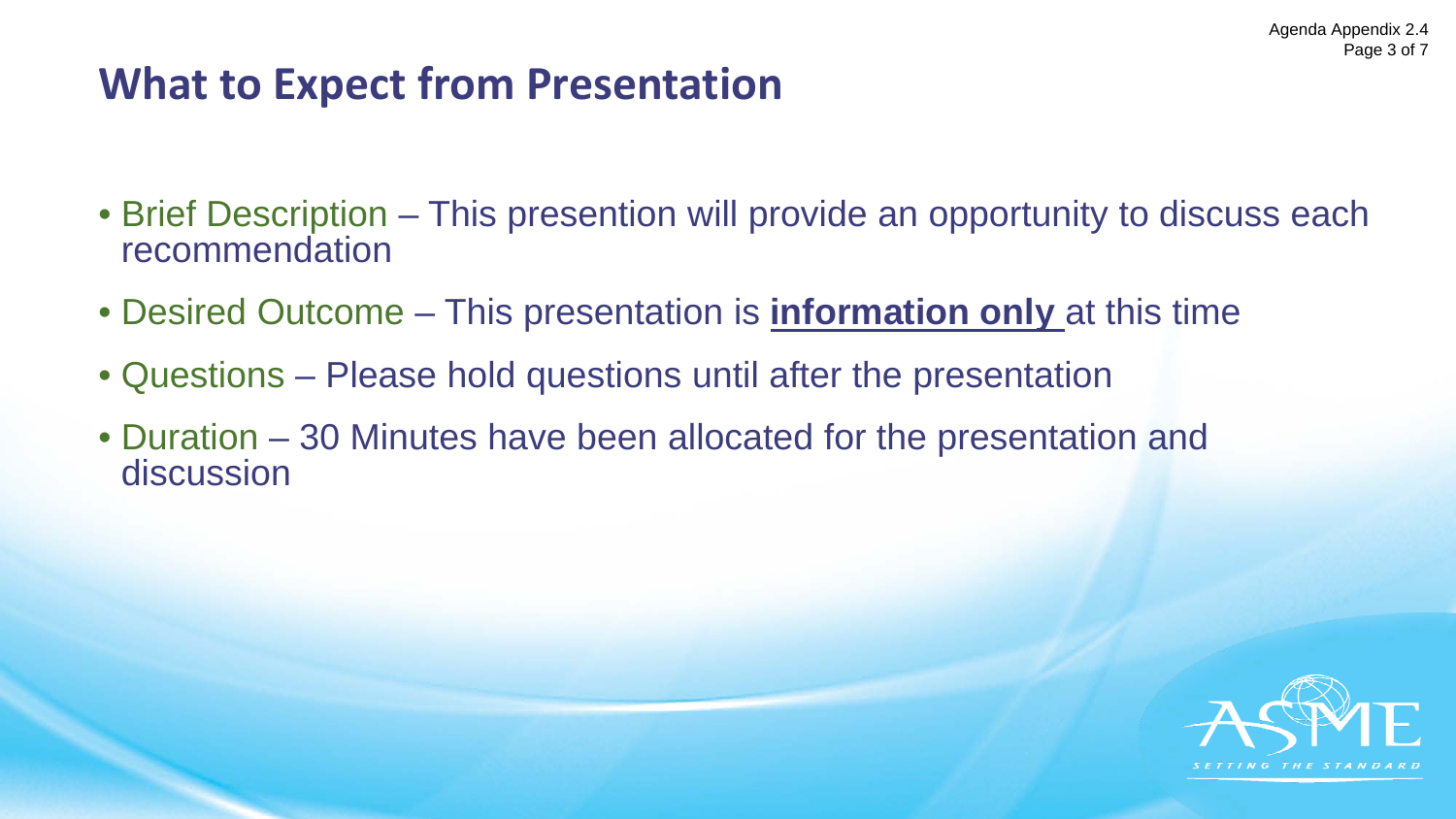### **What to Expect from Presentation**

- Brief Description This presention will provide an opportunity to discuss each recommendation
- Desired Outcome This presentation is **information only** at this time
- Questions Please hold questions until after the presentation
- Duration 30 Minutes have been allocated for the presentation and discussion

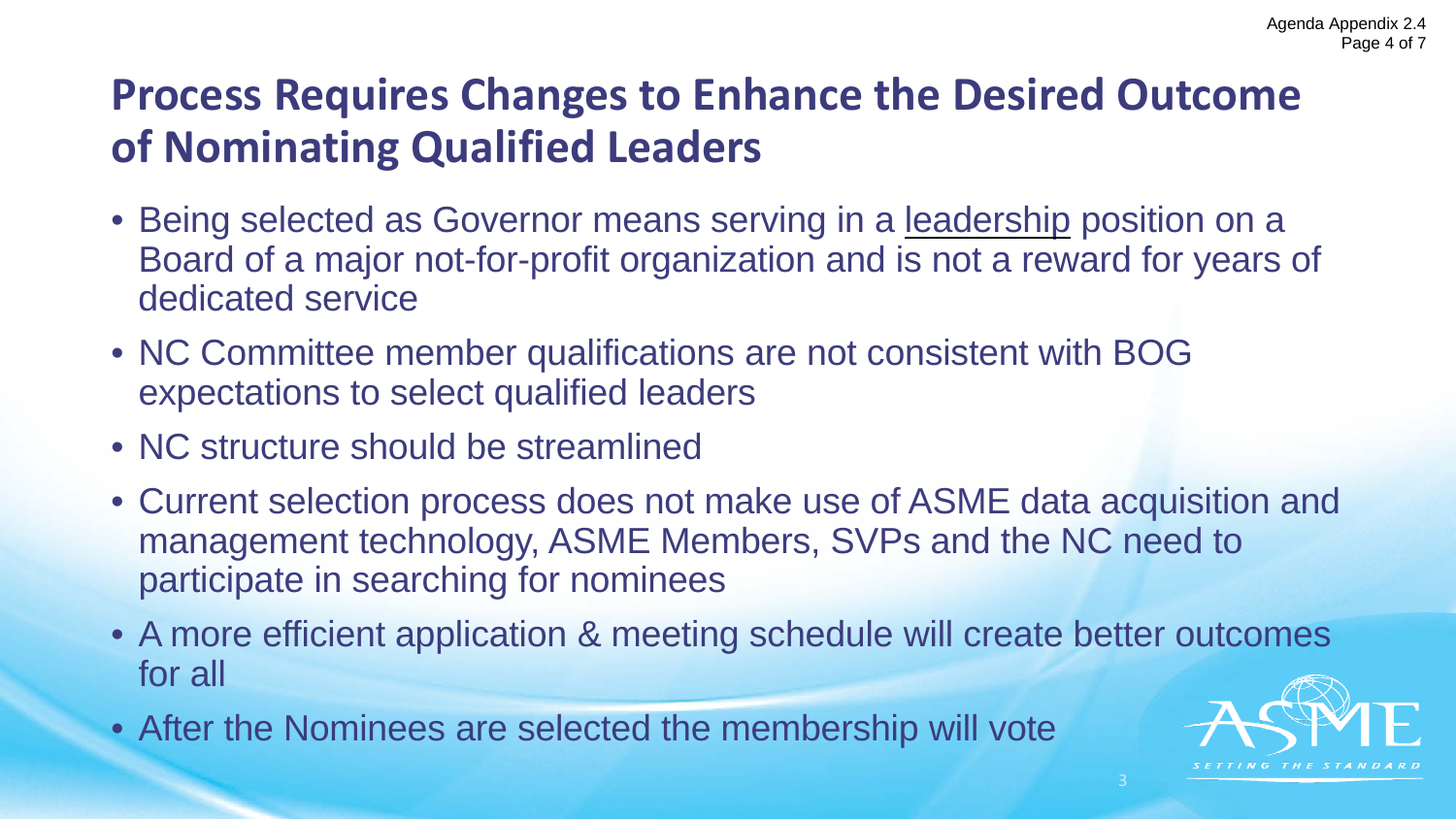### **Process Requires Changes to Enhance the Desired Outcome of Nominating Qualified Leaders**

- Being selected as Governor means serving in a leadership position on a Board of a major not-for-profit organization and is not a reward for years of dedicated service
- NC Committee member qualifications are not consistent with BOG expectations to select qualified leaders
- NC structure should be streamlined
- Current selection process does not make use of ASME data acquisition and management technology, ASME Members, SVPs and the NC need to participate in searching for nominees
- A more efficient application & meeting schedule will create better outcomes for all
- After the Nominees are selected the membership will vote

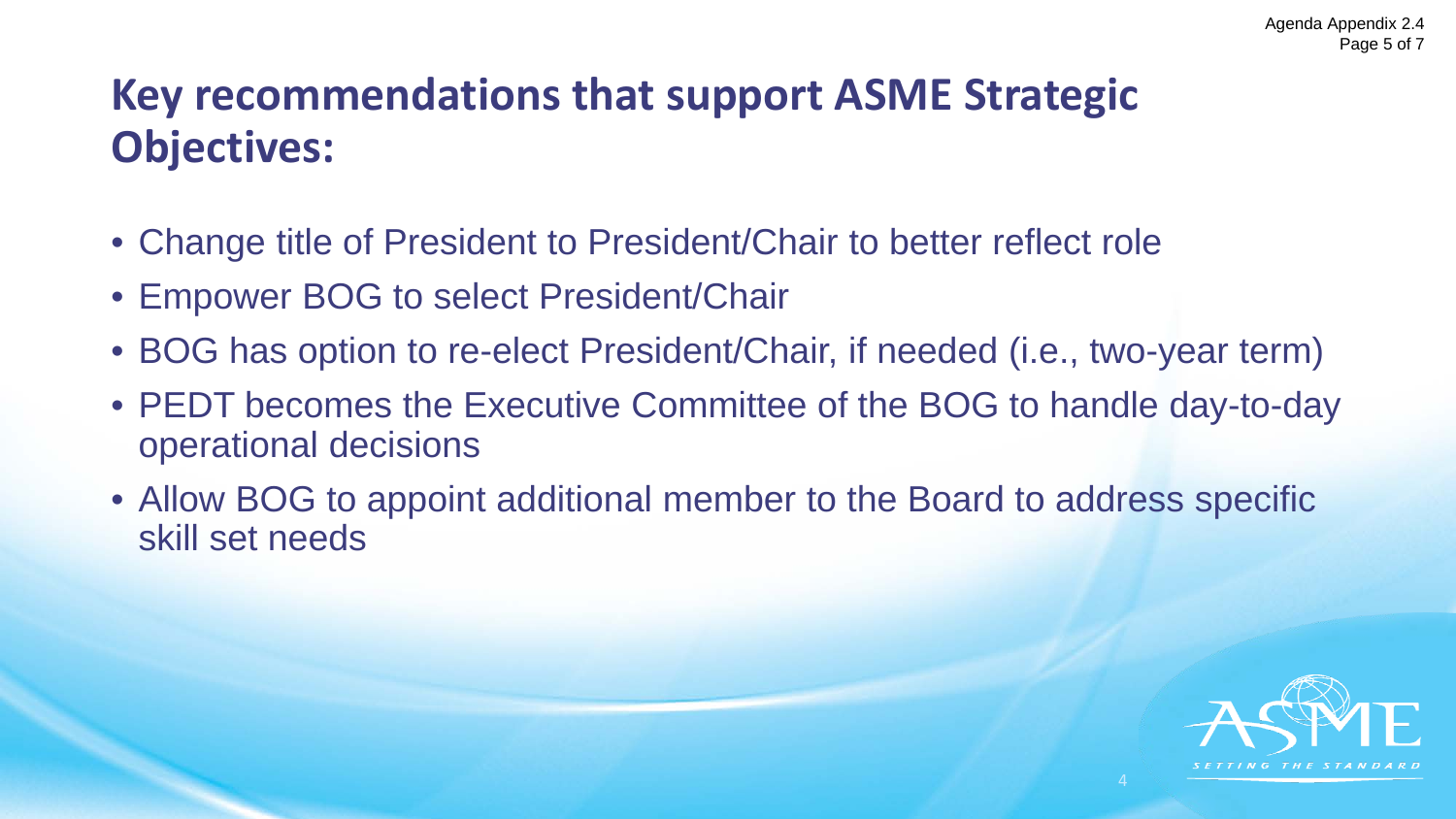### **Key recommendations that support ASME Strategic Objectives:**

- Change title of President to President/Chair to better reflect role
- Empower BOG to select President/Chair
- BOG has option to re-elect President/Chair, if needed (i.e., two-year term)
- PEDT becomes the Executive Committee of the BOG to handle day-to-day operational decisions
- Allow BOG to appoint additional member to the Board to address specific skill set needs

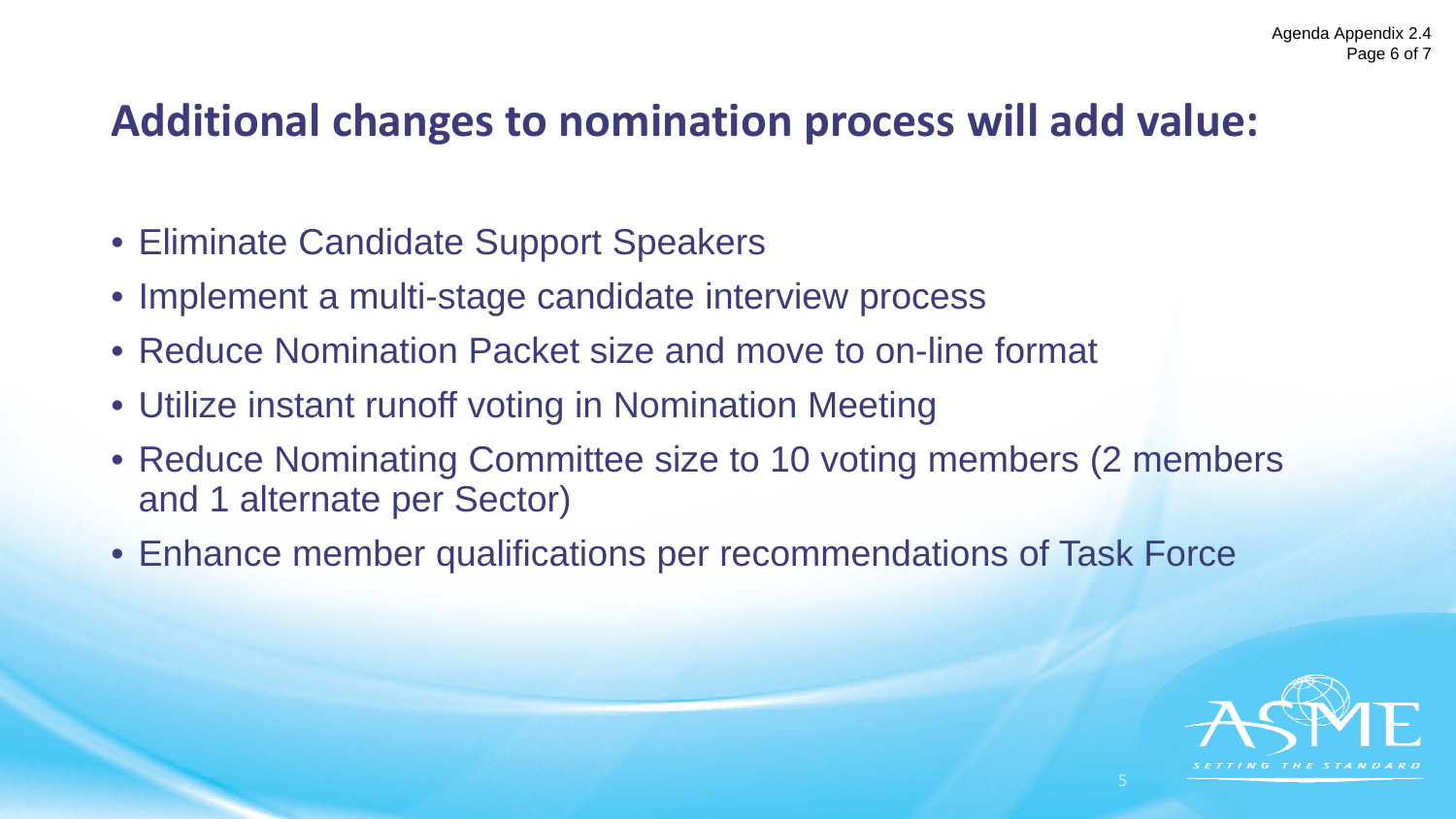### **Additional changes to nomination process will add value:**

- Eliminate Candidate Support Speakers
- Implement a multi-stage candidate interview process
- Reduce Nomination Packet size and move to on-line format
- Utilize instant runoff voting in Nomination Meeting
- Reduce Nominating Committee size to 10 voting members (2 members and 1 alternate per Sector)
- Enhance member qualifications per recommendations of Task Force

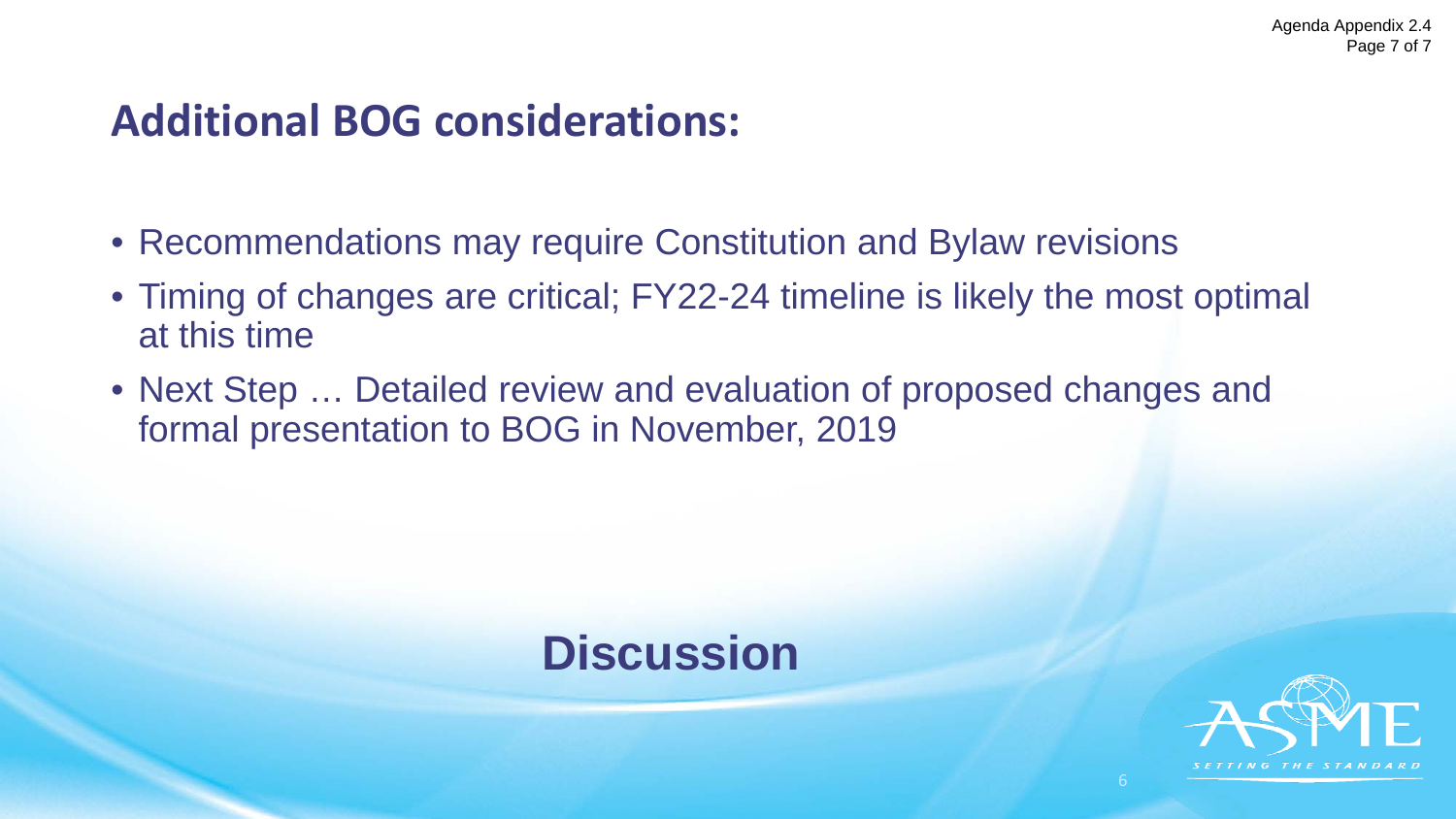### **Additional BOG considerations:**

- Recommendations may require Constitution and Bylaw revisions
- Timing of changes are critical; FY22-24 timeline is likely the most optimal at this time
- Next Step … Detailed review and evaluation of proposed changes and formal presentation to BOG in November, 2019



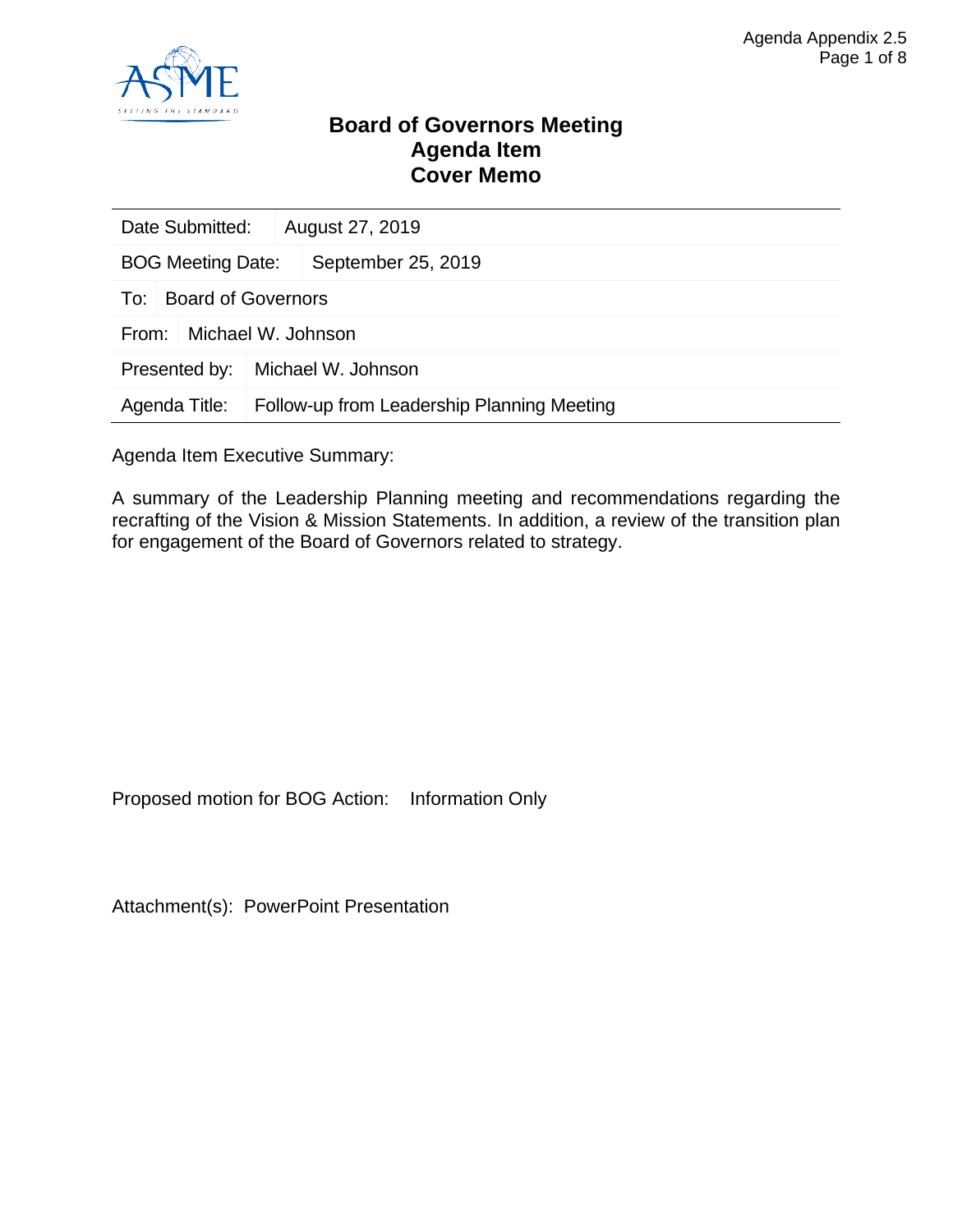

#### **Board of Governors Meeting Agenda Item Cover Memo**

| Date Submitted:                  |                    | August 27, 2019                            |  |  |
|----------------------------------|--------------------|--------------------------------------------|--|--|
| <b>BOG Meeting Date:</b>         |                    | September 25, 2019                         |  |  |
| <b>Board of Governors</b><br>To: |                    |                                            |  |  |
| Michael W. Johnson<br>From:      |                    |                                            |  |  |
| Presented by:                    | Michael W. Johnson |                                            |  |  |
| Agenda Title:                    |                    | Follow-up from Leadership Planning Meeting |  |  |

Agenda Item Executive Summary:

A summary of the Leadership Planning meeting and recommendations regarding the recrafting of the Vision & Mission Statements. In addition, a review of the transition plan for engagement of the Board of Governors related to strategy.

Proposed motion for BOG Action:Information Only

Attachment(s): PowerPoint Presentation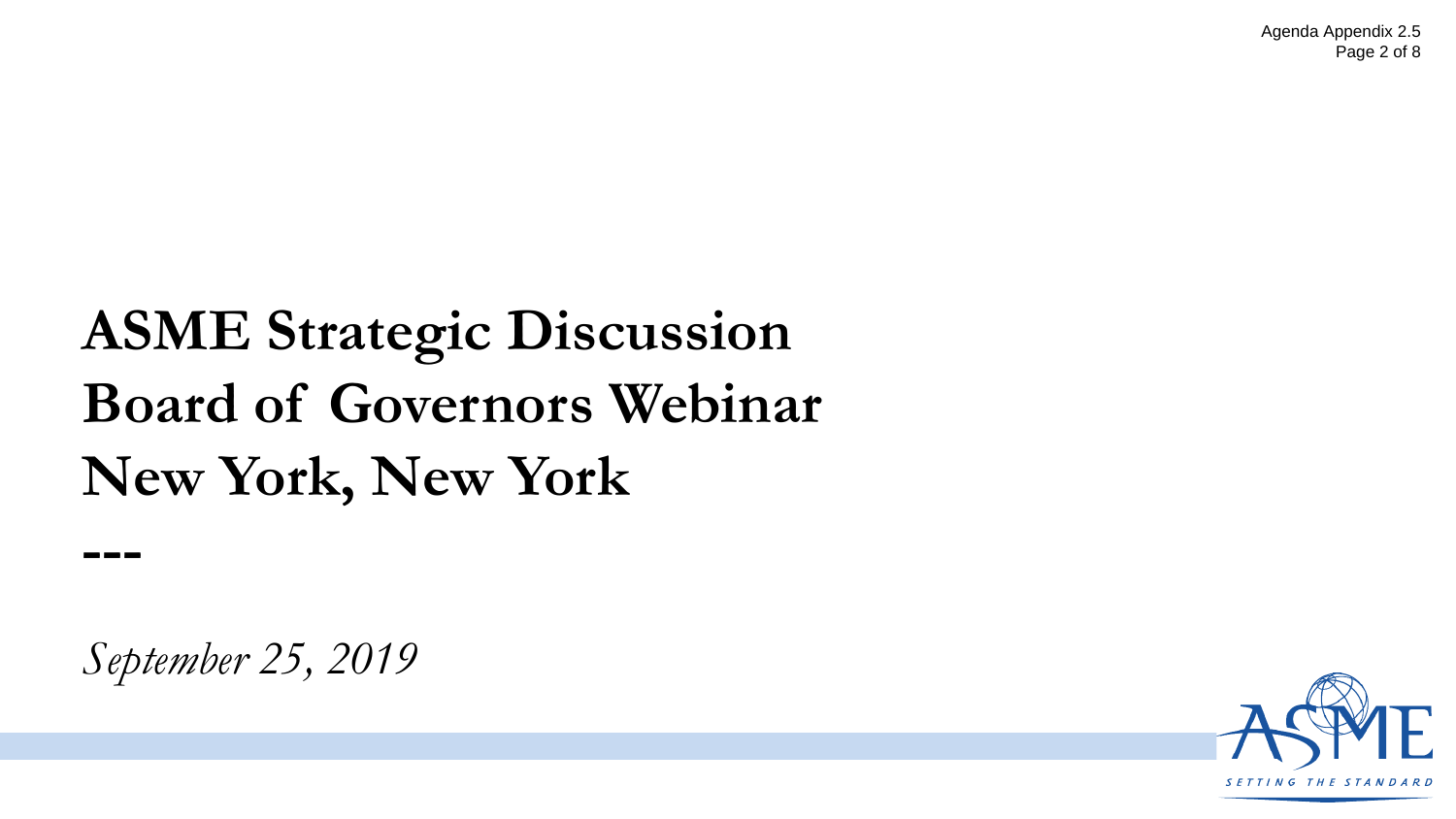Agenda Appendix 2.5 Page 2 of 8

## **ASME Strategic Discussion Board of Governors Webinar New York, New York**

*September 25, 2019*

**---**

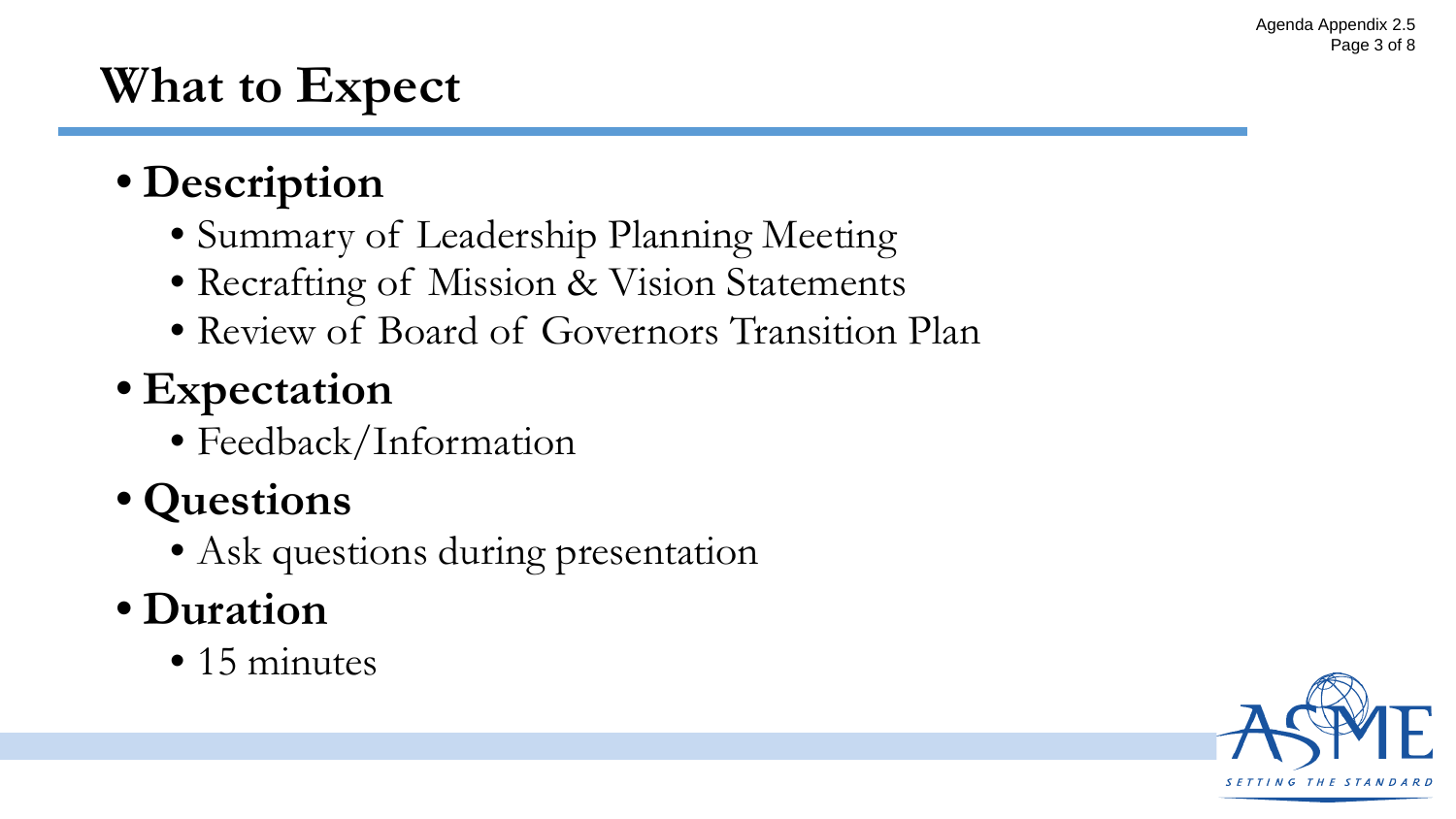### **What to Expect**

- **Description**
	- Summary of Leadership Planning Meeting
	- Recrafting of Mission & Vision Statements
	- Review of Board of Governors Transition Plan

### • **Expectation**

• Feedback/Information

### • **Questions**

• Ask questions during presentation

### • **Duration**

• 15 minutes

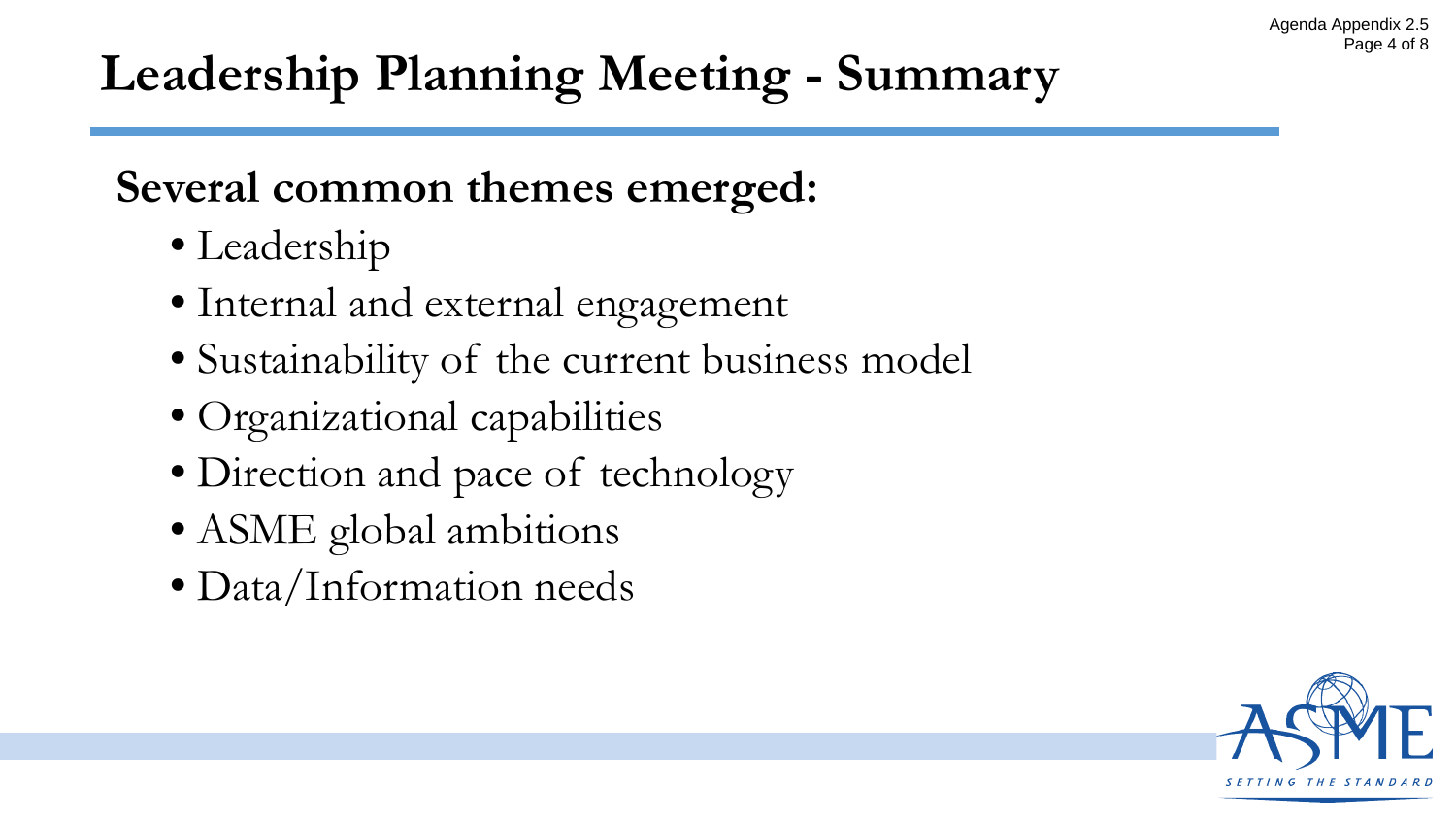# **Leadership Planning Meeting - Summary**

### **Several common themes emerged:**

- Leadership
- Internal and external engagement
- Sustainability of the current business model
- Organizational capabilities
- Direction and pace of technology
- ASME global ambitions
- Data/Information needs

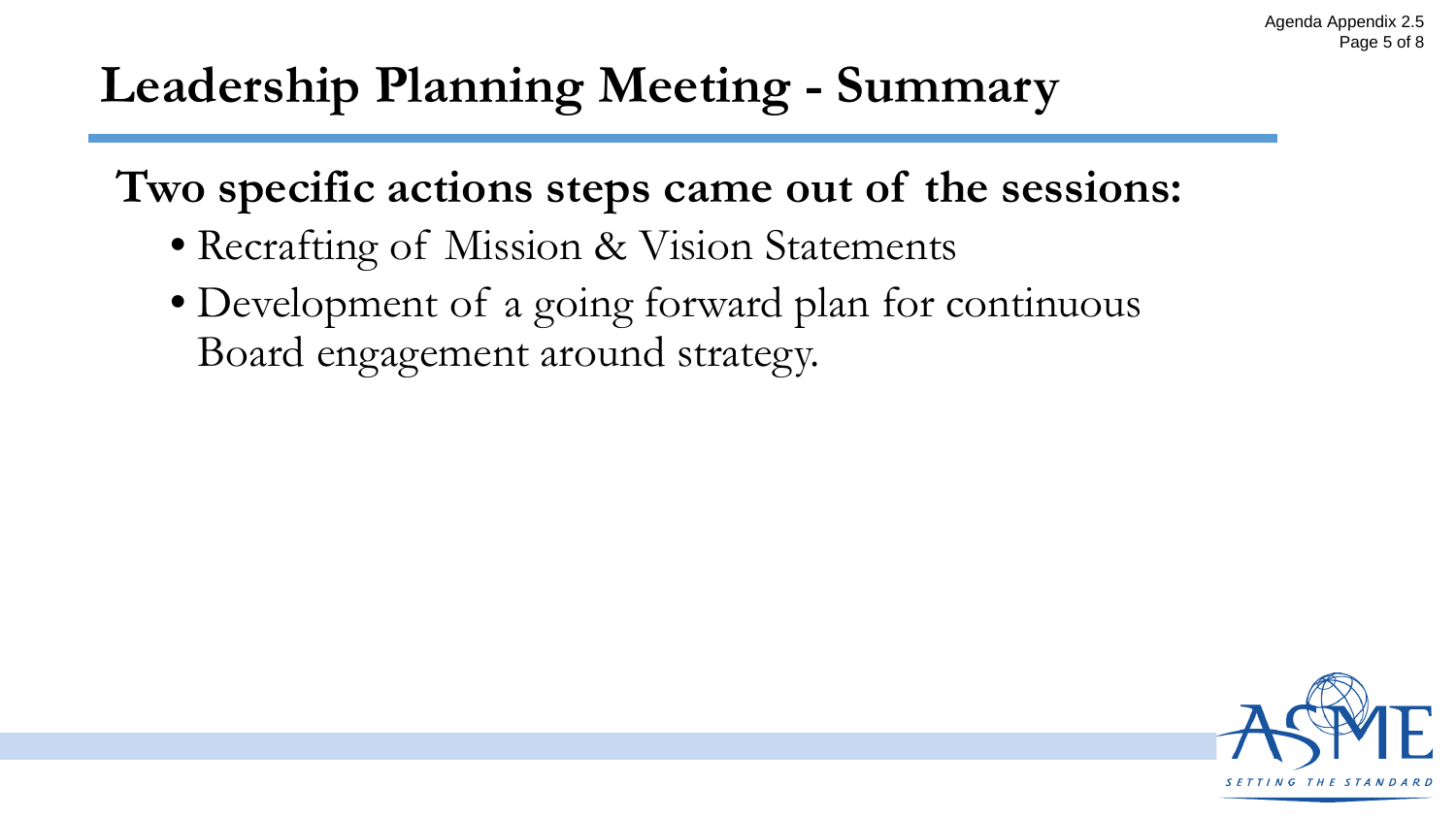# **Leadership Planning Meeting - Summary**

**Two specific actions steps came out of the sessions:**

- Recrafting of Mission & Vision Statements
- Development of a going forward plan for continuous Board engagement around strategy.

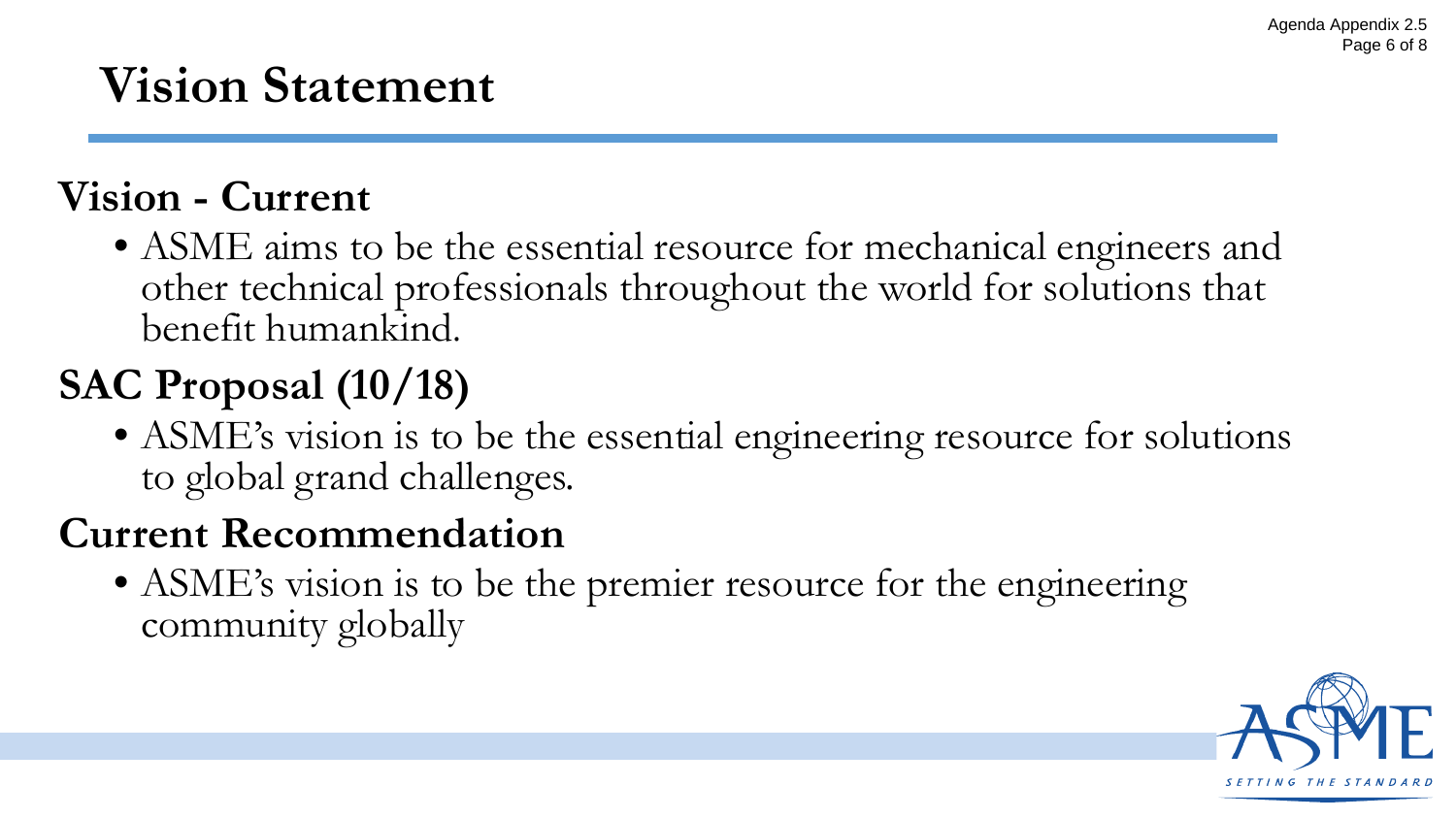# **Vision Statement**

### **Vision - Current**

• ASME aims to be the essential resource for mechanical engineers and other technical professionals throughout the world for solutions that benefit humankind.

# **SAC Proposal (10/18)**

• ASME's vision is to be the essential engineering resource for solutions to global grand challenges.

### **Current Recommendation**

• ASME's vision is to be the premier resource for the engineering community globally

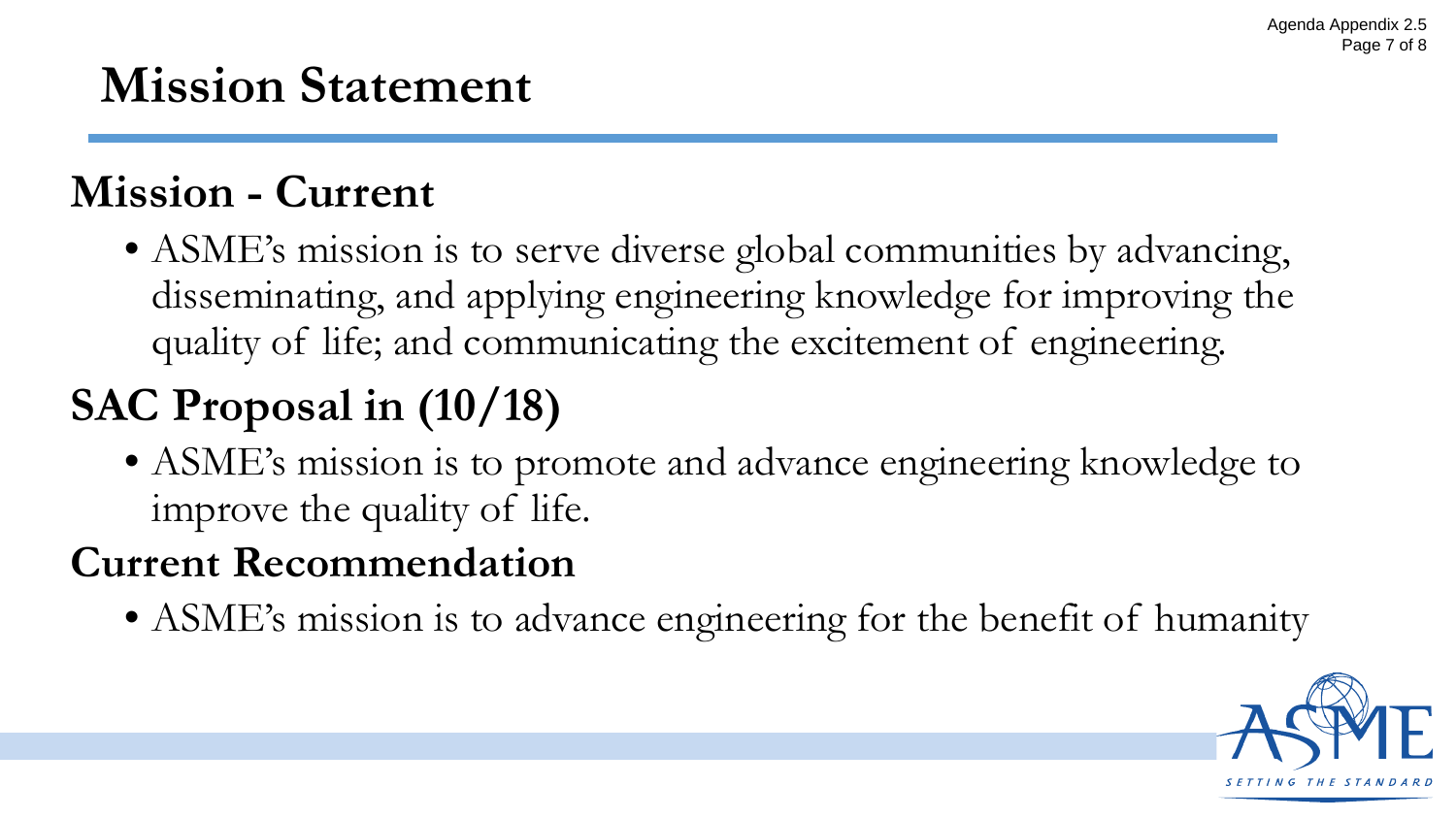# **Mission Statement**

## **Mission - Current**

• ASME's mission is to serve diverse global communities by advancing, disseminating, and applying engineering knowledge for improving the quality of life; and communicating the excitement of engineering.

# **SAC Proposal in (10/18)**

• ASME's mission is to promote and advance engineering knowledge to improve the quality of life.

## **Current Recommendation**

• ASME's mission is to advance engineering for the benefit of humanity

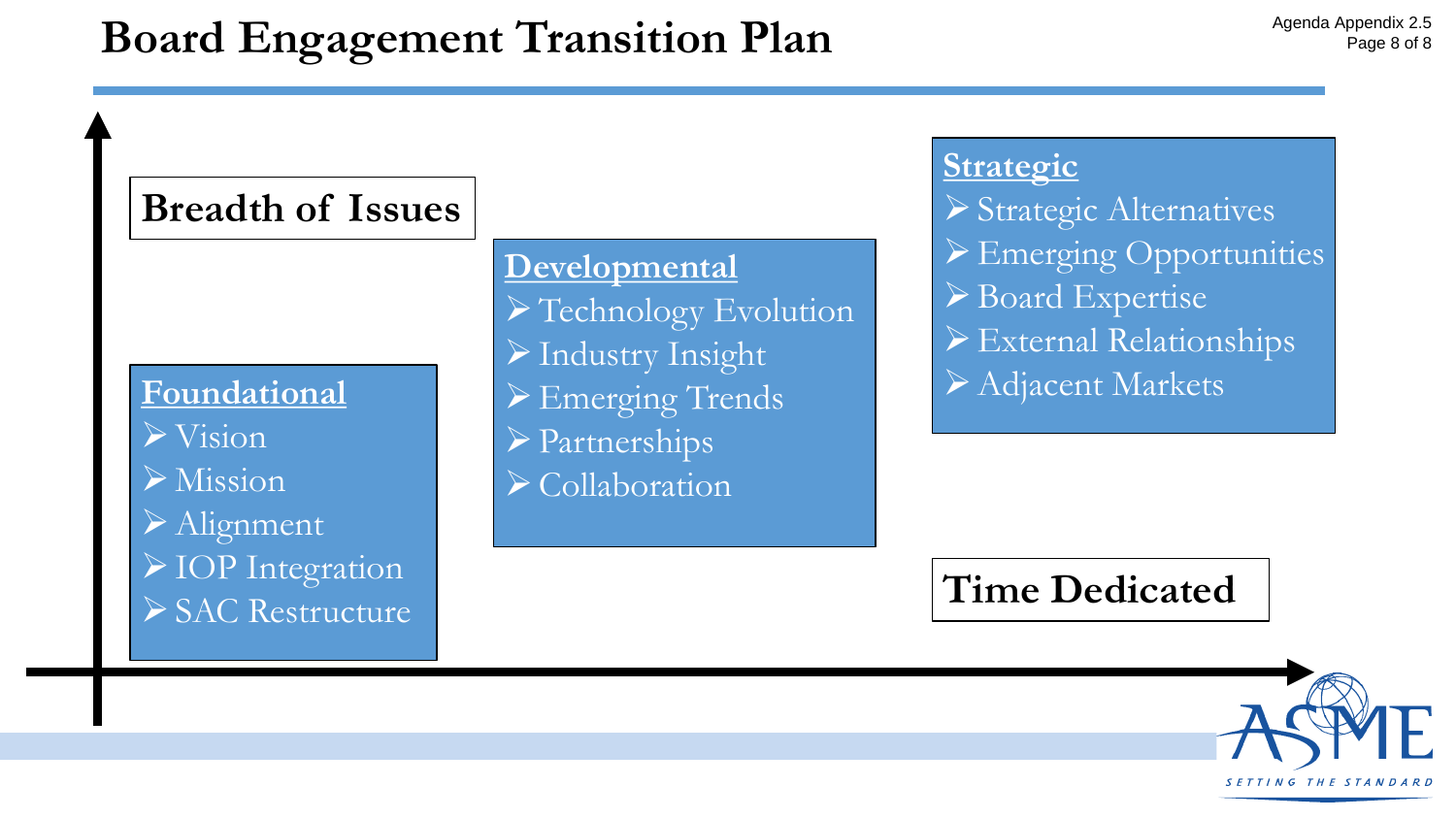## **Board Engagement Transition Plan**

### **Breadth of Issues**

**Foundational**

 $\triangleright$  Vision

Mission

- Alignment IOP Integration
- **≻SAC Restructure**

**Developmental** Technology Evolution Industry Insight Emerging Trends Partnerships Collaboration

### **Strategic**

Strategic Alternatives Emerging Opportunities ▶ Board Expertise External Relationships Adjacent Markets

### **Time Dedicated**

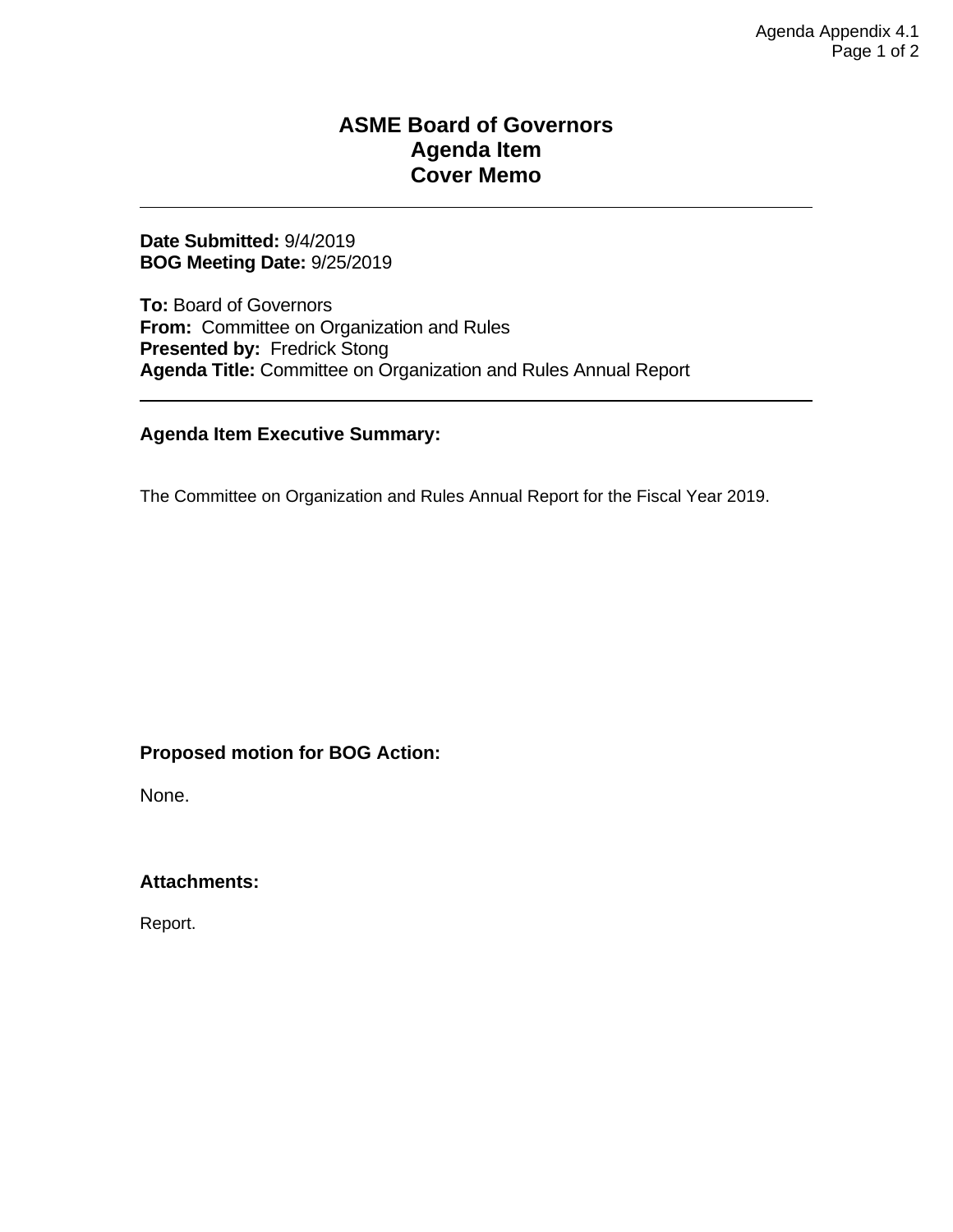#### **ASME Board of Governors Agenda Item Cover Memo**

#### **Date Submitted:** 9/4/2019 **BOG Meeting Date:** 9/25/2019

**To:** Board of Governors **From:** Committee on Organization and Rules **Presented by:** Fredrick Stong **Agenda Title:** Committee on Organization and Rules Annual Report

#### **Agenda Item Executive Summary:**

The Committee on Organization and Rules Annual Report for the Fiscal Year 2019.

#### **Proposed motion for BOG Action:**

None.

**Attachments:**

Report.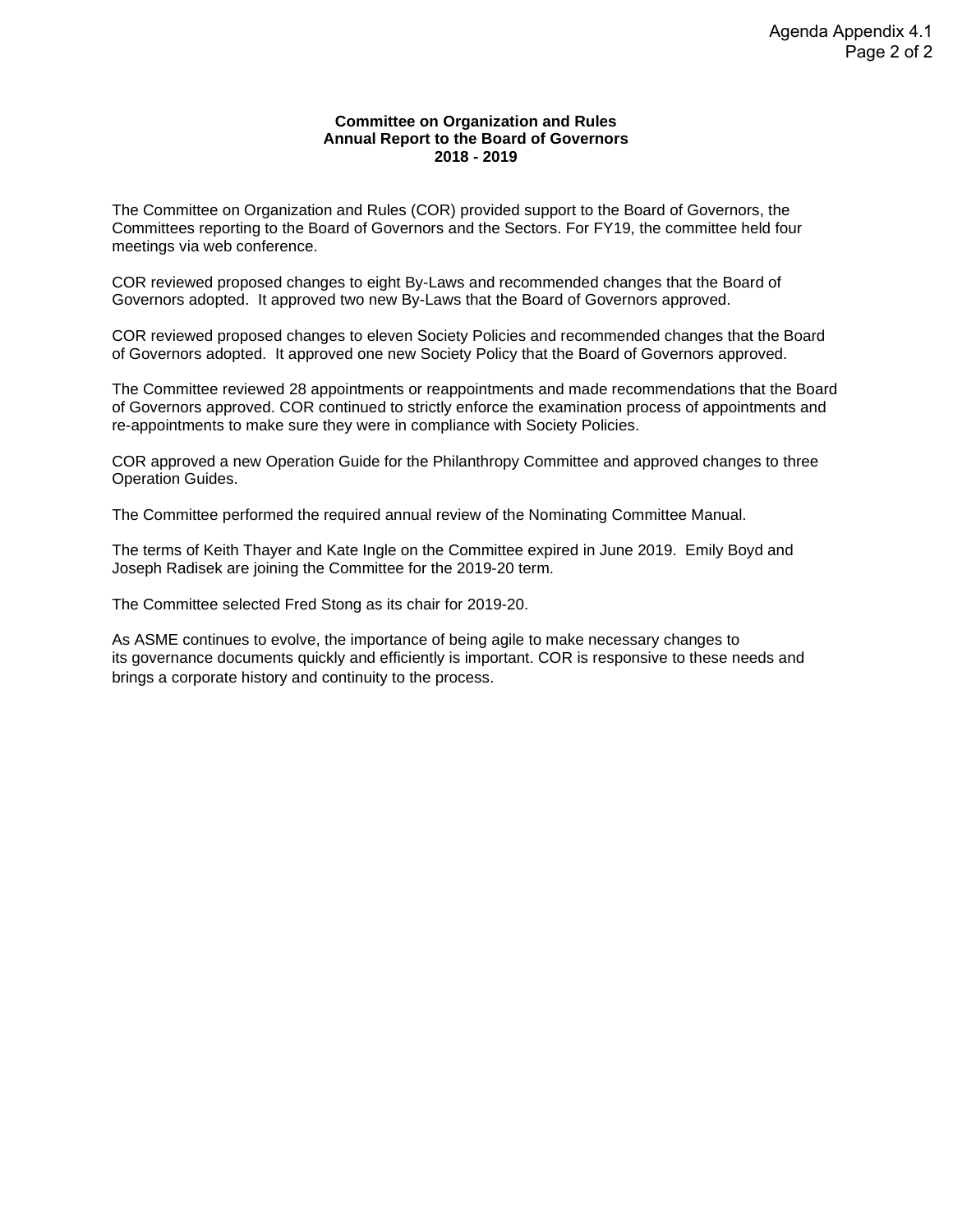#### **Committee on Organization and Rules Annual Report to the Board of Governors 2018 - 2019**

The Committee on Organization and Rules (COR) provided support to the Board of Governors, the Committees reporting to the Board of Governors and the Sectors. For FY19, the committee held four meetings via web conference.

COR reviewed proposed changes to eight By-Laws and recommended changes that the Board of Governors adopted. It approved two new By-Laws that the Board of Governors approved.

COR reviewed proposed changes to eleven Society Policies and recommended changes that the Board of Governors adopted. It approved one new Society Policy that the Board of Governors approved.

The Committee reviewed 28 appointments or reappointments and made recommendations that the Board of Governors approved. COR continued to strictly enforce the examination process of appointments and re-appointments to make sure they were in compliance with Society Policies.

COR approved a new Operation Guide for the Philanthropy Committee and approved changes to three Operation Guides.

The Committee performed the required annual review of the Nominating Committee Manual.

The terms of Keith Thayer and Kate Ingle on the Committee expired in June 2019. Emily Boyd and Joseph Radisek are joining the Committee for the 2019-20 term.

The Committee selected Fred Stong as its chair for 2019-20.

As ASME continues to evolve, the importance of being agile to make necessary changes to its governance documents quickly and efficiently is important. COR is responsive to these needs and brings a corporate history and continuity to the process.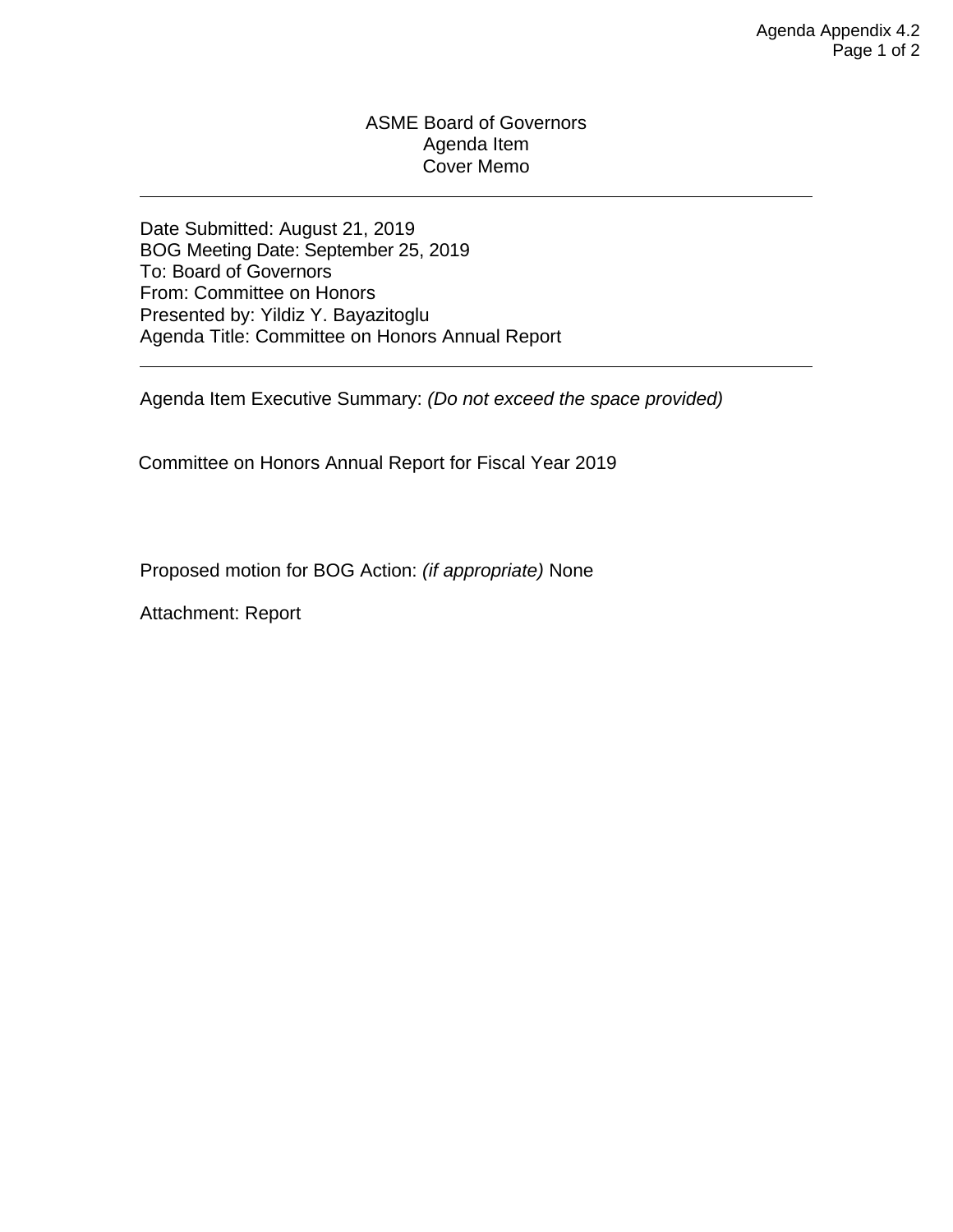#### ASME Board of Governors Agenda Item Cover Memo

Date Submitted: August 21, 2019 BOG Meeting Date: September 25, 2019 To: Board of Governors From: Committee on Honors Presented by: Yildiz Y. Bayazitoglu Agenda Title: Committee on Honors Annual Report

Agenda Item Executive Summary: *(Do not exceed the space provided)*

Committee on Honors Annual Report for Fiscal Year 2019

Proposed motion for BOG Action: *(if appropriate)* None

Attachment: Report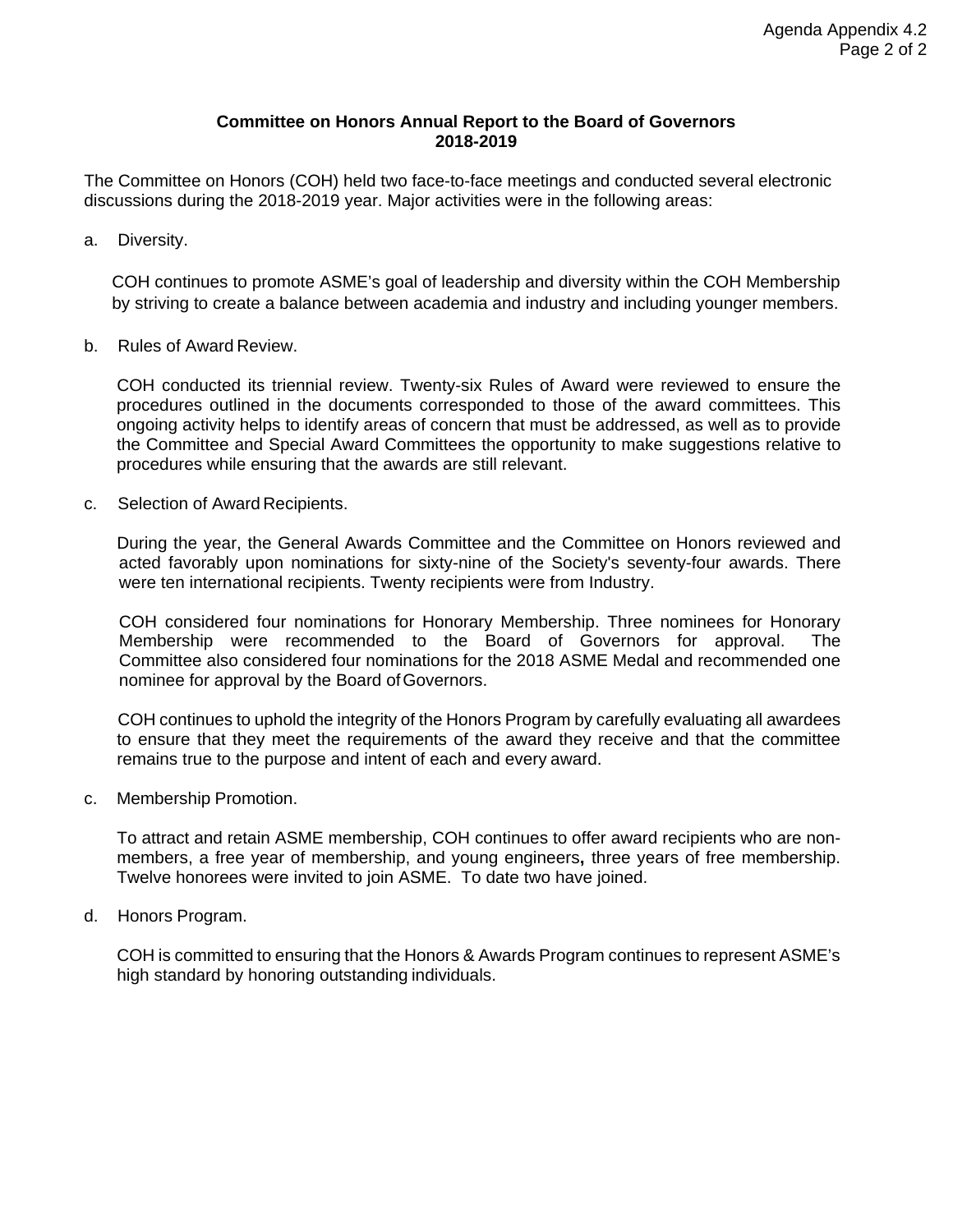#### **Committee on Honors Annual Report to the Board of Governors 2018-2019**

The Committee on Honors (COH) held two face-to-face meetings and conducted several electronic discussions during the 2018-2019 year. Major activities were in the following areas:

a. Diversity.

COH continues to promote ASME's goal of leadership and diversity within the COH Membership by striving to create a balance between academia and industry and including younger members.

b. Rules of Award Review.

COH conducted its triennial review. Twenty-six Rules of Award were reviewed to ensure the procedures outlined in the documents corresponded to those of the award committees. This ongoing activity helps to identify areas of concern that must be addressed, as well as to provide the Committee and Special Award Committees the opportunity to make suggestions relative to procedures while ensuring that the awards are still relevant.

c. Selection of Award Recipients.

During the year, the General Awards Committee and the Committee on Honors reviewed and acted favorably upon nominations for sixty-nine of the Society's seventy-four awards. There were ten international recipients. Twenty recipients were from Industry.

COH considered four nominations for Honorary Membership. Three nominees for Honorary Membership were recommended to the Board of Governors for approval. The Committee also considered four nominations for the 2018 ASME Medal and recommended one nominee for approval by the Board of Governors.

COH continues to uphold the integrity of the Honors Program by carefully evaluating all awardees to ensure that they meet the requirements of the award they receive and that the committee remains true to the purpose and intent of each and every award.

c. Membership Promotion.

To attract and retain ASME membership, COH continues to offer award recipients who are nonmembers, a free year of membership, and young engineers**,** three years of free membership. Twelve honorees were invited to join ASME. To date two have joined.

d. Honors Program.

COH is committed to ensuring that the Honors & Awards Program continues to represent ASME's high standard by honoring outstanding individuals.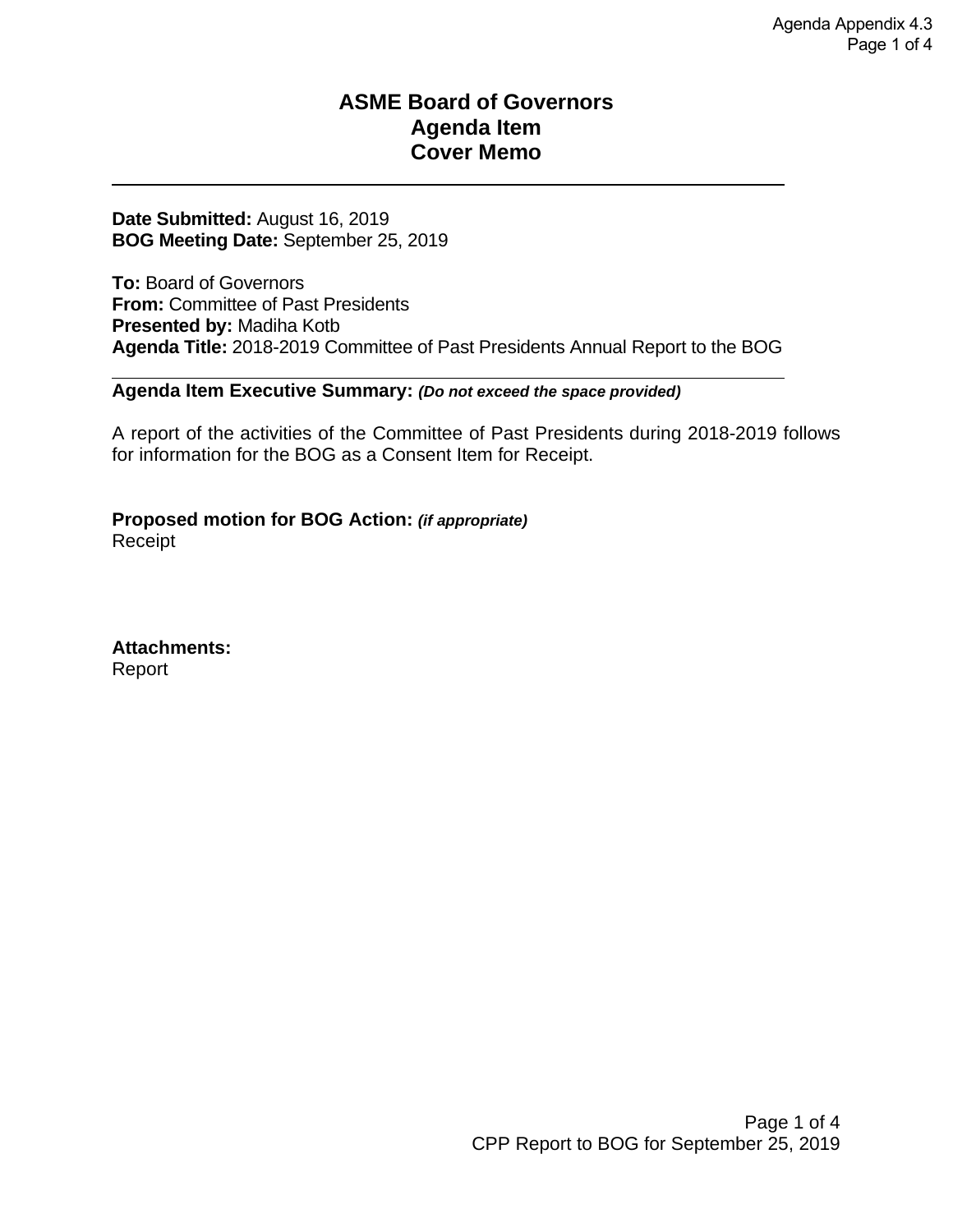#### **ASME Board of Governors Agenda Item Cover Memo**

#### **Date Submitted:** August 16, 2019 **BOG Meeting Date:** September 25, 2019

**To:** Board of Governors **From: Committee of Past Presidents Presented by:** Madiha Kotb **Agenda Title:** 2018-2019 Committee of Past Presidents Annual Report to the BOG

#### **Agenda Item Executive Summary:** *(Do not exceed the space provided)*

A report of the activities of the Committee of Past Presidents during 2018-2019 follows for information for the BOG as a Consent Item for Receipt.

**Proposed motion for BOG Action:** *(if appropriate)* Receipt

**Attachments:** Report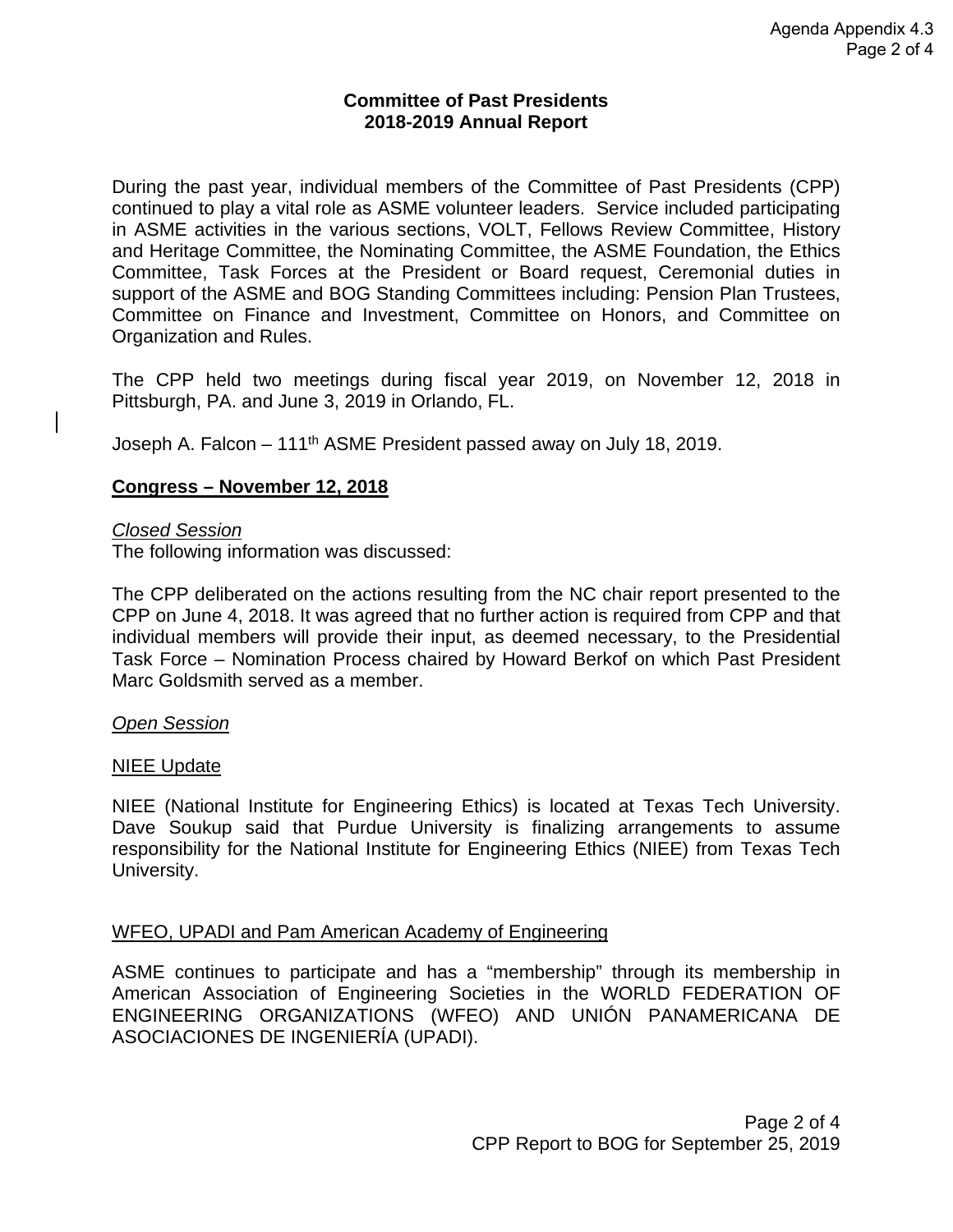#### **Committee of Past Presidents 2018-2019 Annual Report**

During the past year, individual members of the Committee of Past Presidents (CPP) continued to play a vital role as ASME volunteer leaders. Service included participating in ASME activities in the various sections, VOLT, Fellows Review Committee, History and Heritage Committee, the Nominating Committee, the ASME Foundation, the Ethics Committee, Task Forces at the President or Board request, Ceremonial duties in support of the ASME and BOG Standing Committees including: Pension Plan Trustees, Committee on Finance and Investment, Committee on Honors, and Committee on Organization and Rules.

The CPP held two meetings during fiscal year 2019, on November 12, 2018 in Pittsburgh, PA. and June 3, 2019 in Orlando, FL.

Joseph A. Falcon – 111th ASME President passed away on July 18, 2019.

#### **Congress – November 12, 2018**

#### *Closed Session*

The following information was discussed:

The CPP deliberated on the actions resulting from the NC chair report presented to the CPP on June 4, 2018. It was agreed that no further action is required from CPP and that individual members will provide their input, as deemed necessary, to the Presidential Task Force – Nomination Process chaired by Howard Berkof on which Past President Marc Goldsmith served as a member.

#### *Open Session*

#### NIEE Update

NIEE (National Institute for Engineering Ethics) is located at Texas Tech University. Dave Soukup said that Purdue University is finalizing arrangements to assume responsibility for the National Institute for Engineering Ethics (NIEE) from Texas Tech University.

#### WFEO, UPADI and Pam American Academy of Engineering

ASME continues to participate and has a "membership" through its membership in American Association of Engineering Societies in the WORLD FEDERATION OF ENGINEERING ORGANIZATIONS (WFEO) AND UNIÓN PANAMERICANA DE ASOCIACIONES DE INGENIERÍA (UPADI).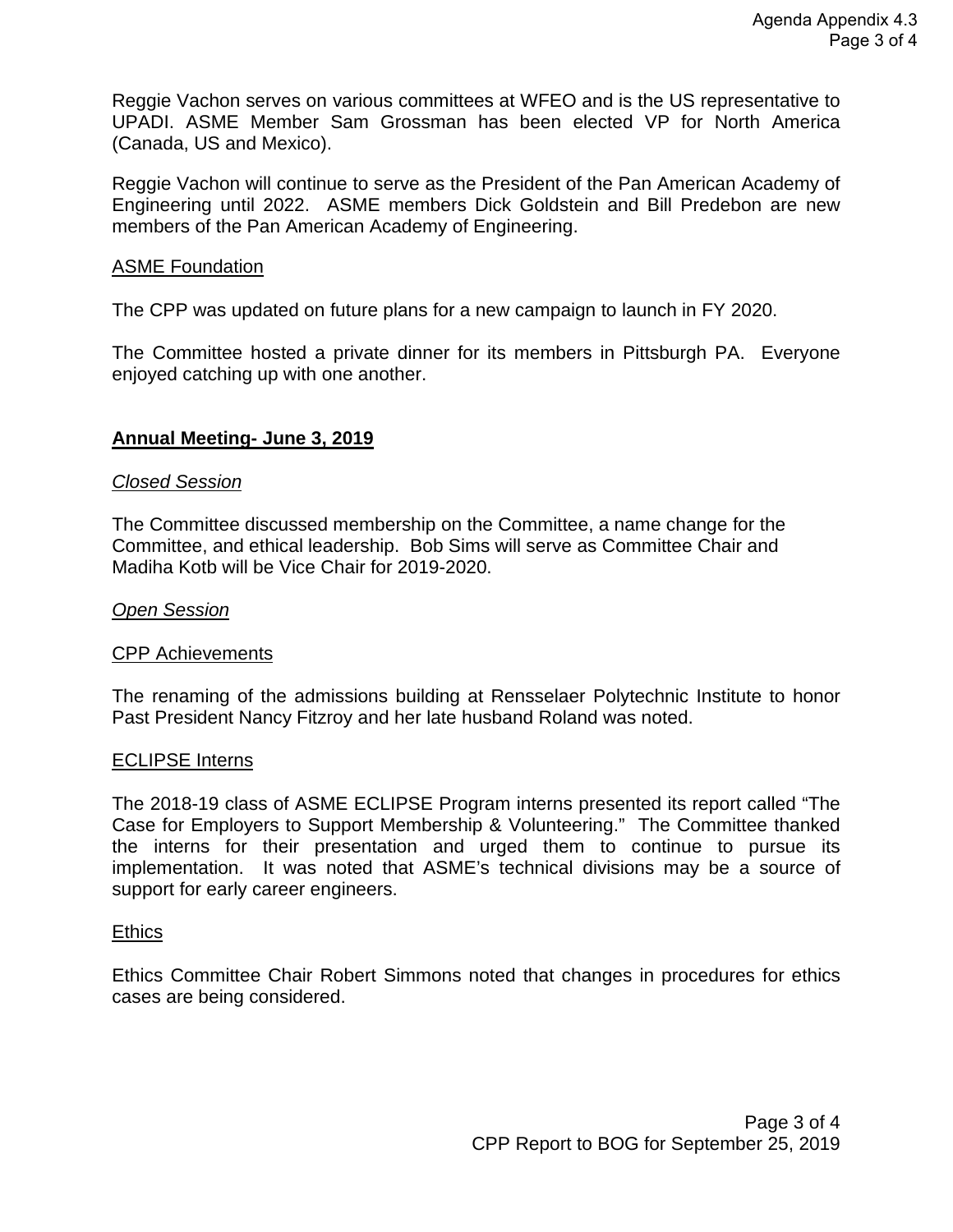Reggie Vachon serves on various committees at WFEO and is the US representative to UPADI. ASME Member Sam Grossman has been elected VP for North America (Canada, US and Mexico).

Reggie Vachon will continue to serve as the President of the Pan American Academy of Engineering until 2022. ASME members Dick Goldstein and Bill Predebon are new members of the Pan American Academy of Engineering.

#### ASME Foundation

The CPP was updated on future plans for a new campaign to launch in FY 2020.

The Committee hosted a private dinner for its members in Pittsburgh PA. Everyone enjoyed catching up with one another.

#### **Annual Meeting- June 3, 2019**

#### *Closed Session*

The Committee discussed membership on the Committee, a name change for the Committee, and ethical leadership. Bob Sims will serve as Committee Chair and Madiha Kotb will be Vice Chair for 2019-2020.

#### *Open Session*

#### CPP Achievements

The renaming of the admissions building at Rensselaer Polytechnic Institute to honor Past President Nancy Fitzroy and her late husband Roland was noted.

#### ECLIPSE Interns

The 2018-19 class of ASME ECLIPSE Program interns presented its report called "The Case for Employers to Support Membership & Volunteering." The Committee thanked the interns for their presentation and urged them to continue to pursue its implementation. It was noted that ASME's technical divisions may be a source of support for early career engineers.

#### **Ethics**

Ethics Committee Chair Robert Simmons noted that changes in procedures for ethics cases are being considered.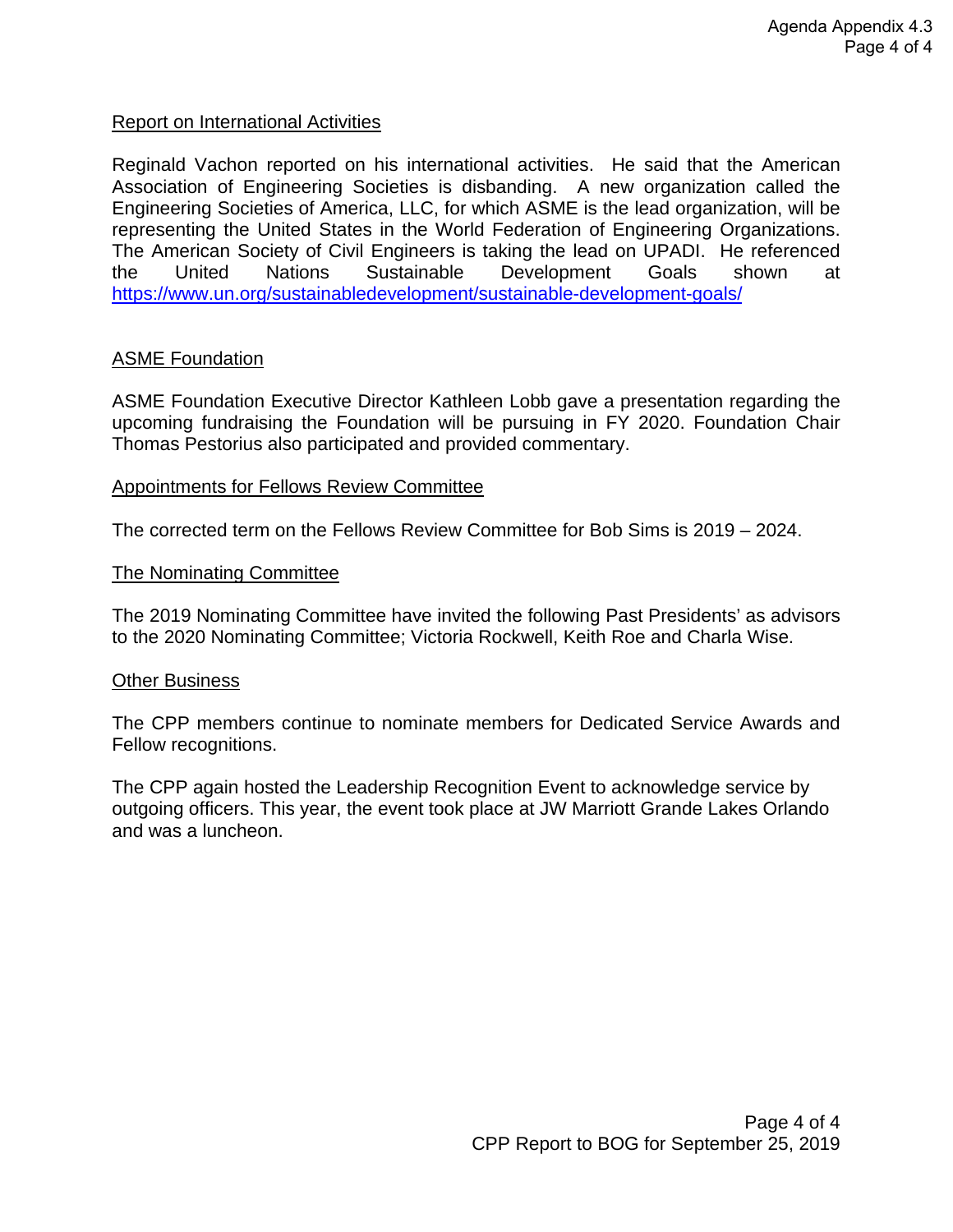#### Report on International Activities

Reginald Vachon reported on his international activities. He said that the American Association of Engineering Societies is disbanding. A new organization called the Engineering Societies of America, LLC, for which ASME is the lead organization, will be representing the United States in the World Federation of Engineering Organizations. The American Society of Civil Engineers is taking the lead on UPADI. He referenced the United Nations Sustainable Development Goals shown at <https://www.un.org/sustainabledevelopment/sustainable-development-goals/>

#### ASME Foundation

ASME Foundation Executive Director Kathleen Lobb gave a presentation regarding the upcoming fundraising the Foundation will be pursuing in FY 2020. Foundation Chair Thomas Pestorius also participated and provided commentary.

#### Appointments for Fellows Review Committee

The corrected term on the Fellows Review Committee for Bob Sims is 2019 – 2024.

#### The Nominating Committee

The 2019 Nominating Committee have invited the following Past Presidents' as advisors to the 2020 Nominating Committee; Victoria Rockwell, Keith Roe and Charla Wise.

#### **Other Business**

The CPP members continue to nominate members for Dedicated Service Awards and Fellow recognitions.

The CPP again hosted the Leadership Recognition Event to acknowledge service by outgoing officers. This year, the event took place at JW Marriott Grande Lakes Orlando and was a luncheon.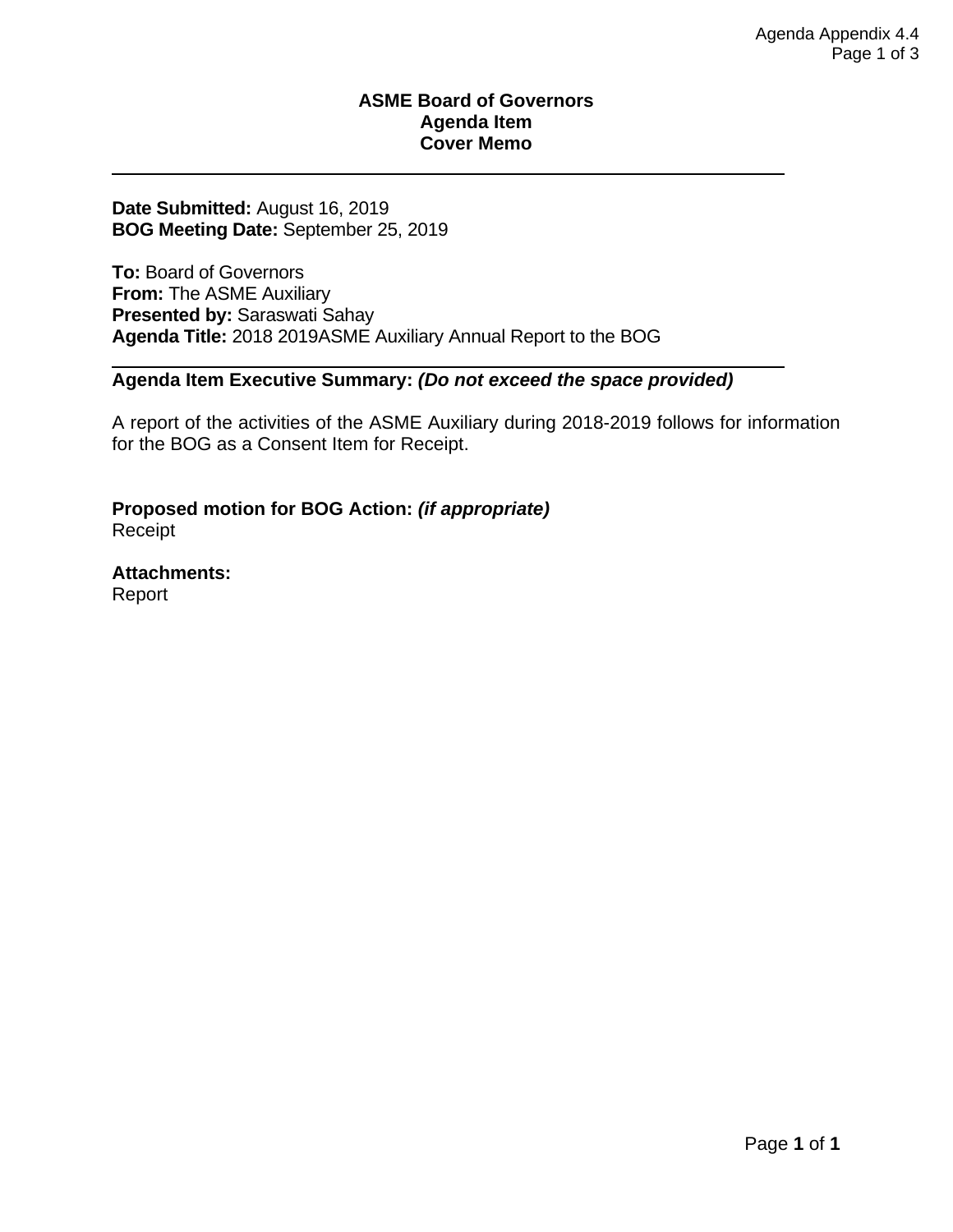#### **ASME Board of Governors Agenda Item Cover Memo**

#### **Date Submitted:** August 16, 2019 **BOG Meeting Date:** September 25, 2019

**To:** Board of Governors **From:** The ASME Auxiliary **Presented by:** Saraswati Sahay **Agenda Title:** 2018 2019ASME Auxiliary Annual Report to the BOG

#### **Agenda Item Executive Summary:** *(Do not exceed the space provided)*

A report of the activities of the ASME Auxiliary during 2018-2019 follows for information for the BOG as a Consent Item for Receipt.

**Proposed motion for BOG Action:** *(if appropriate)* Receipt

**Attachments:** Report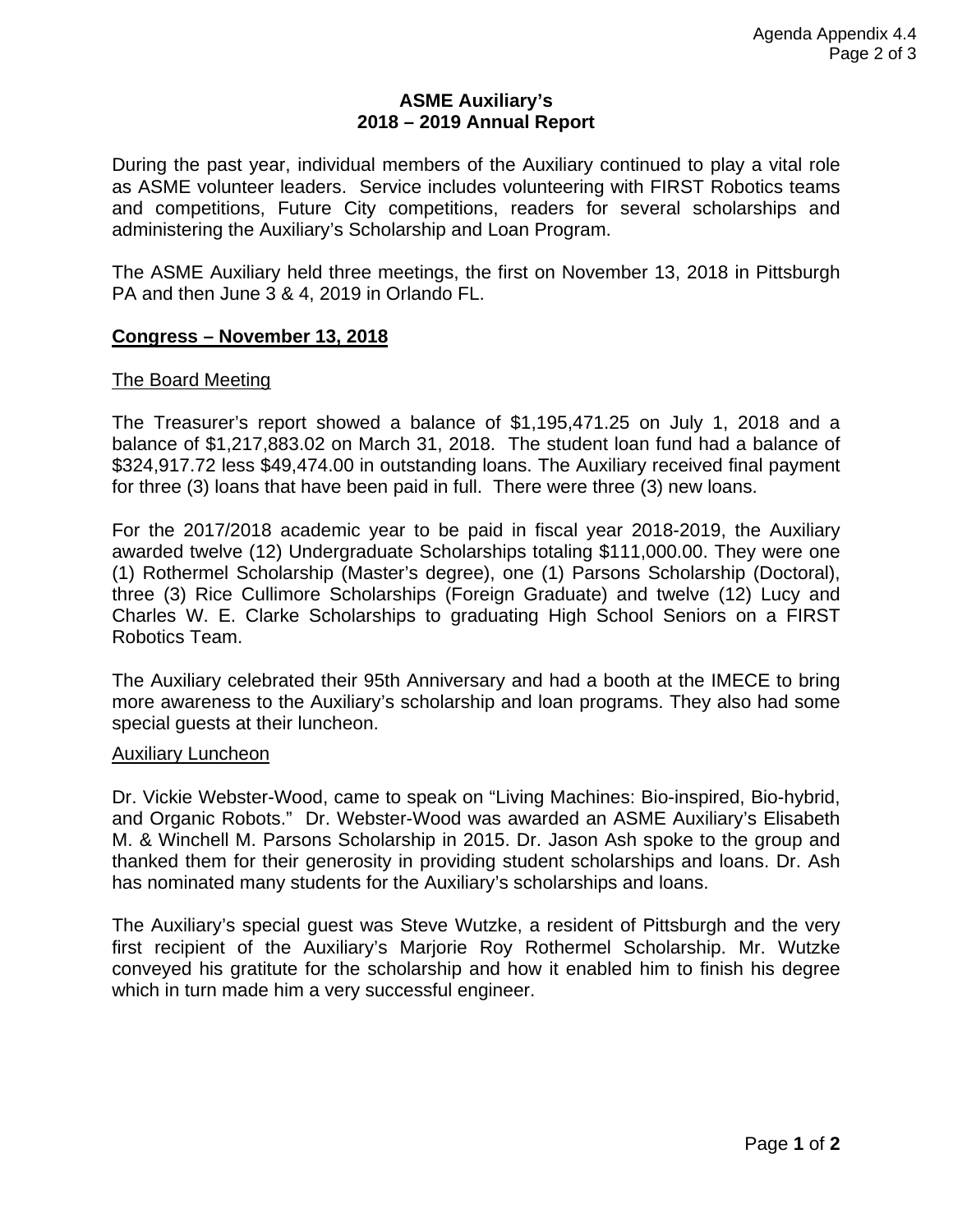#### **ASME Auxiliary's 2018 – 2019 Annual Report**

During the past year, individual members of the Auxiliary continued to play a vital role as ASME volunteer leaders. Service includes volunteering with FIRST Robotics teams and competitions, Future City competitions, readers for several scholarships and administering the Auxiliary's Scholarship and Loan Program.

The ASME Auxiliary held three meetings, the first on November 13, 2018 in Pittsburgh PA and then June 3 & 4, 2019 in Orlando FL.

#### **Congress – November 13, 2018**

#### The Board Meeting

The Treasurer's report showed a balance of \$1,195,471.25 on July 1, 2018 and a balance of \$1,217,883.02 on March 31, 2018. The student loan fund had a balance of \$324,917.72 less \$49,474.00 in outstanding loans. The Auxiliary received final payment for three (3) loans that have been paid in full. There were three (3) new loans.

For the 2017/2018 academic year to be paid in fiscal year 2018-2019, the Auxiliary awarded twelve (12) Undergraduate Scholarships totaling \$111,000.00. They were one (1) Rothermel Scholarship (Master's degree), one (1) Parsons Scholarship (Doctoral), three (3) Rice Cullimore Scholarships (Foreign Graduate) and twelve (12) Lucy and Charles W. E. Clarke Scholarships to graduating High School Seniors on a FIRST Robotics Team.

The Auxiliary celebrated their 95th Anniversary and had a booth at the IMECE to bring more awareness to the Auxiliary's scholarship and loan programs. They also had some special guests at their luncheon.

#### Auxiliary Luncheon

Dr. Vickie Webster-Wood, came to speak on "Living Machines: Bio-inspired, Bio-hybrid, and Organic Robots." Dr. Webster-Wood was awarded an ASME Auxiliary's Elisabeth M. & Winchell M. Parsons Scholarship in 2015. Dr. Jason Ash spoke to the group and thanked them for their generosity in providing student scholarships and loans. Dr. Ash has nominated many students for the Auxiliary's scholarships and loans.

The Auxiliary's special guest was Steve Wutzke, a resident of Pittsburgh and the very first recipient of the Auxiliary's Marjorie Roy Rothermel Scholarship. Mr. Wutzke conveyed his gratitute for the scholarship and how it enabled him to finish his degree which in turn made him a very successful engineer.